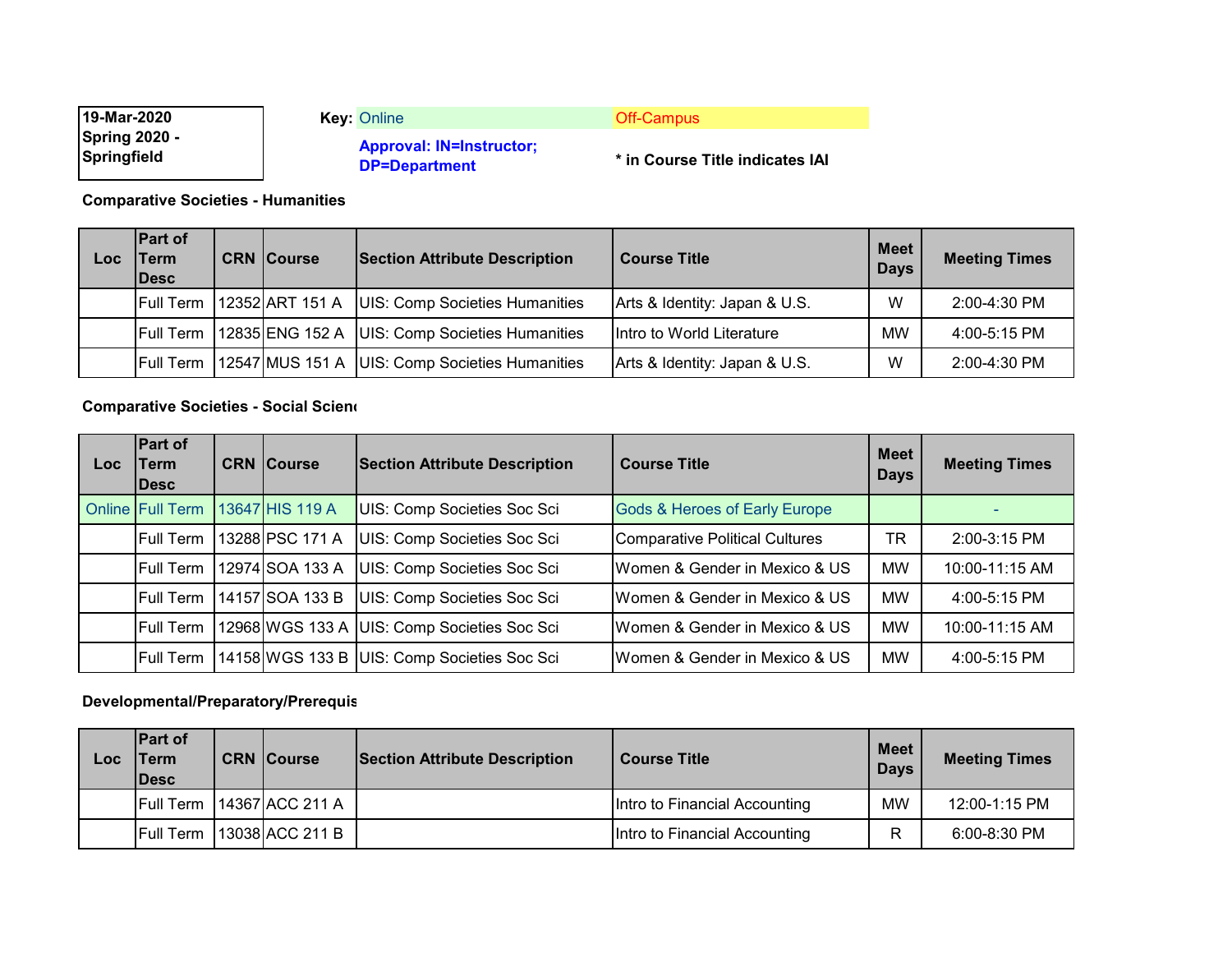| Full Term        | 12722 ACC 212 A                    | Intro To Managerial Accounting      | <b>MW</b>    | 12:00-1:15 PM     |
|------------------|------------------------------------|-------------------------------------|--------------|-------------------|
| Full Term        | 10027 ACC 212 B                    | Intro To Managerial Accounting      | M            | 6:00-8:30 PM      |
| Online Full Term | 12417 ACC 212 C                    | Intro To Managerial Accounting      |              |                   |
| Full Term        | 13536 CSC 225 A                    | <b>Comp Programming Concepts I</b>  | T.           | 6:00-7:15 PM      |
| Online Full Term | 13539 CSC 225 B                    | <b>Comp Programming Concepts I</b>  |              |                   |
| Online Full Term | 14053 CSC 225 C                    | <b>Comp Programming Concepts I</b>  |              |                   |
|                  | <b>Full Term 13540 CSC 275 A</b>   | <b>Comp Programming Concepts II</b> | <b>TR</b>    | 6:00-7:15 PM      |
|                  | Online Full Term 13541 CSC 275 B   | <b>Comp Programming Concepts II</b> |              |                   |
|                  | Online Full Term 13829 CSC 275 C   | <b>Comp Programming Concepts II</b> |              |                   |
|                  | <b>Full Term 12899 MAT 092 A</b>   | <b>Arithmetic Review</b>            | <b>TR</b>    | 12:00-1:15 PM     |
|                  | <b>Full Term 12901 MAT 094 A</b>   | <b>Beginning Algebra</b>            | <b>MW</b>    | 10:00-11:15 AM    |
|                  | <b>Full Term 12921 MAT 094 B</b>   | <b>Beginning Algebra</b>            | <b>MW</b>    | 12:00-1:15 PM     |
|                  | Full Term   12922 MAT 096 A        | <b>Intermediate Algebra</b>         | <b>TR</b>    | 10:00-11:15 AM    |
|                  | <b>Full Term   12924 MAT 096 B</b> | <b>Intermediate Algebra</b>         | <b>MW</b>    | 4:00-5:15 PM      |
|                  | <b>Full Term 12925 MAT 096 C</b>   | <b>Intermediate Algebra</b>         | <b>TR</b>    | 4:00-5:15 PM      |
| <b>Full Term</b> | 13725 MAT 102 A                    | <b>College Algebra</b>              | <b>TR</b>    | 2:00-3:15 PM      |
|                  | Online Full Term 14823 MAT 102 B   | <b>College Algebra</b>              |              |                   |
| <b>Full Term</b> | 13726 MAT 103 A                    | <b>Trigonometry</b>                 | <b>TR</b>    | 4:00 PM - 1650    |
| Full Term        | 12867 UNI 103 A                    | <b>Academic Success Workshop</b>    | $\mathsf{R}$ | $-1550$           |
| Full Term        | 13419 UNI 103 B                    | Academic Success Workshop           | <b>TR</b>    | 12:00 Noon - 1250 |
| Full Term        | 13489 UNI 103 C                    | Academic Success Workshop           | T            | 12:00 Noon - 1250 |
| Full Term        | 14164 UNI 103 D                    | Academic Success Workshop           | T            | 12:00 Noon - 1250 |
| Full Term        | 14307 UNI 103 E                    | Academic Success Workshop           | W            | 8:00 AM - 0850    |

**Engagement Experience**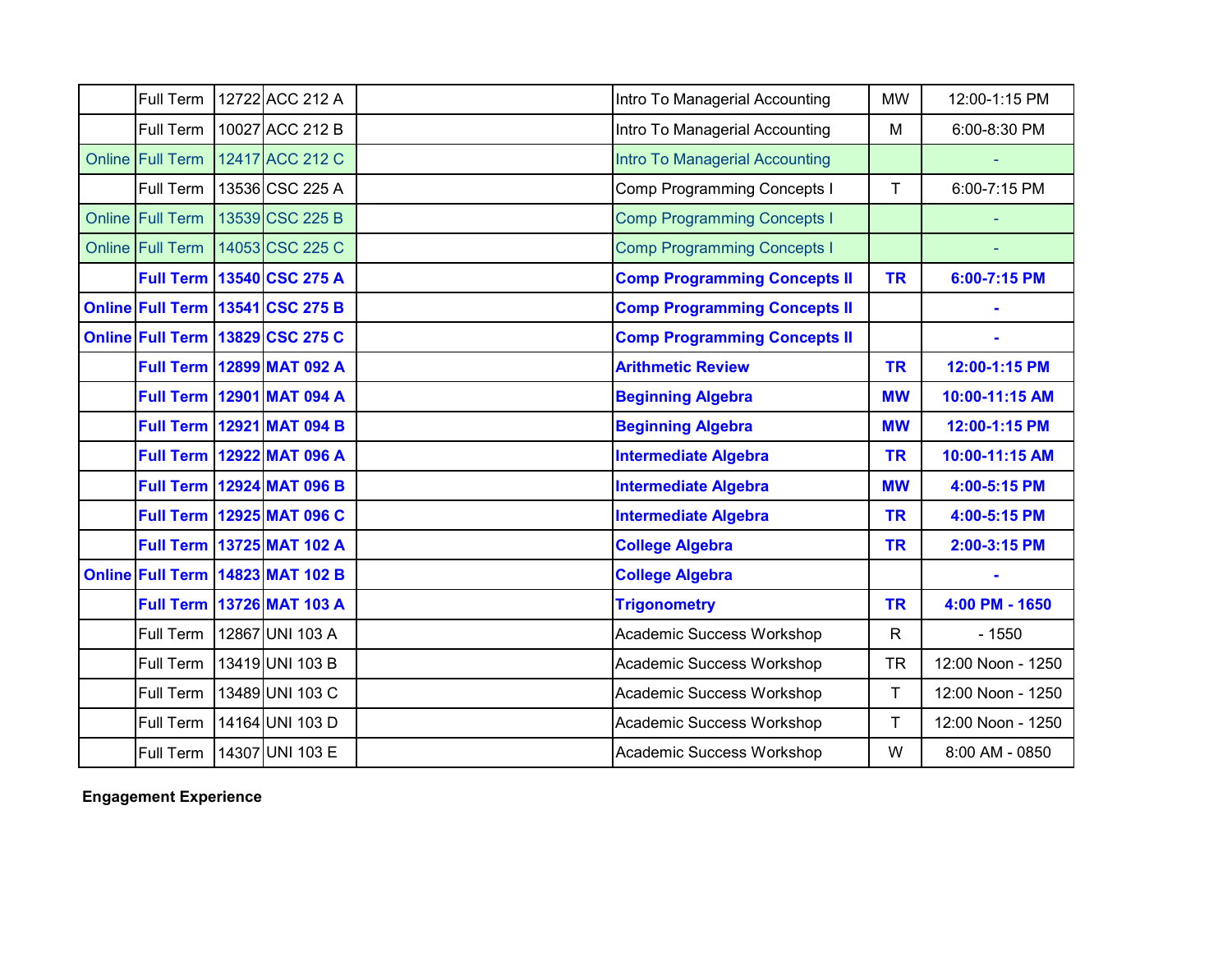| Loc | <b>Part of</b><br><b>Term</b><br><b>Desc</b> |  | <b>CRN</b> Course                                        | <b>Section Attribute Description</b> | <b>Course Title</b>                   | <b>Meet</b><br><b>Days</b> | <b>Meeting Times</b> |
|-----|----------------------------------------------|--|----------------------------------------------------------|--------------------------------------|---------------------------------------|----------------------------|----------------------|
|     |                                              |  | <b>Full Term 11636 ART 482 A</b>                         | UIS: Engagement Exp (ECCE)           | <b>ECCE: Professional Skills</b>      | $\mathbf R$                | 6:00-8:30 PM         |
|     |                                              |  | Full Term 11555 BIO 400 A                                | UIS: Engagement Exp (ECCE)           | <b>ECCE: Undergraduate Research</b>   |                            |                      |
|     |                                              |  | Full Term 11558 BIO 400 B                                | UIS: Engagement Exp (ECCE)           | <b>ECCE: Undergraduate Research</b>   |                            |                      |
|     |                                              |  | Full Term 11561 BIO 400 C                                | UIS: Engagement Exp (ECCE)           | <b>ECCE: Undergraduate Research</b>   |                            |                      |
|     |                                              |  | Full Term   13965 CAP 361 A                              | UIS: Engagement Exp (ECCE)           | <b>ECCE: Peer Tutoring</b>            | T.                         | $-1640$              |
|     | Full Term                                    |  | 13963 CAP 371 A                                          | UIS: Engagement Exp (ECCE)           | <b>ECCE: Peer Mentoring</b>           | $\mathsf{R}$               | 4:00-5:40 PM         |
|     |                                              |  |                                                          | UIS: Engagement Exp (ECCE)           |                                       | <b>TR</b>                  | 8:00 AM - 1050       |
|     |                                              |  |                                                          | UIS: Engagement Exp (ECCE)           |                                       | $\mathsf{R}$               | 12:00 Noon - 1250    |
|     | Full Term                                    |  | 14644 CHE 302 A                                          | UIS: Engagement Exp (ECCE)           | ECCE: Undergraduate Research          | <b>TR</b>                  | 8:00 AM - 1050       |
|     |                                              |  |                                                          | UIS: Engagement Exp (ECCE)           |                                       |                            |                      |
|     |                                              |  |                                                          | UIS: Engagement Exp (ECCE)           |                                       | R                          | 12:00 Noon - 1250    |
|     |                                              |  |                                                          | UIS: Engagement Exp (ECCE)           |                                       |                            |                      |
|     |                                              |  | <b>Full Term 10825 CHE 400 A</b>                         | UIS: Engagement Exp (ECCE)           | <b>ECCE: Undergraduate Research</b>   |                            |                      |
|     |                                              |  | <b>Full Term 10828 CHE 400 B</b>                         | UIS: Engagement Exp (ECCE)           | <b>ECCE: Undergraduate Research</b>   |                            |                      |
|     |                                              |  | Full Term 10855 CHE 400 C                                | UIS: Engagement Exp (ECCE)           | <b>ECCE: Undergraduate Research</b>   |                            |                      |
|     |                                              |  | <b>Full Term 13475 CHE 400 D</b>                         | UIS: Engagement Exp (ECCE)           | <b>ECCE: Undergraduate Research</b>   |                            |                      |
|     | Full Term   14547 IPL 300 A                  |  |                                                          | UIS: Engagement Exp (ECCE)           | <b>ECCE:InternshipAppliedLearning</b> |                            |                      |
|     |                                              |  |                                                          | UIS: Engagement Exp (ECCE)           |                                       |                            |                      |
|     | Online Full Term 14548 IPL 300 B             |  |                                                          | UIS: Engagement Exp (ECCE)           |                                       |                            |                      |
|     |                                              |  |                                                          | UIS: Engagement Exp (ECCE)           | <b>ECCE:InternshipAppliedLearning</b> |                            |                      |
|     | Online Full Term 14549 IPL 300 C             |  |                                                          | UIS: Engagement Exp (ECCE)           |                                       |                            |                      |
|     |                                              |  |                                                          | UIS: Engagement Exp (ECCE)           | <b>ECCE:InternshipAppliedLearning</b> |                            |                      |
|     |                                              |  | UIS: Engagement Exp (ECCE)<br>UIS: Engagement Exp (ECCE) |                                      |                                       |                            |                      |
|     | Online Full Term 14550 IPL 300 D             |  |                                                          |                                      | <b>ECCE:InternshipAppliedLearning</b> |                            |                      |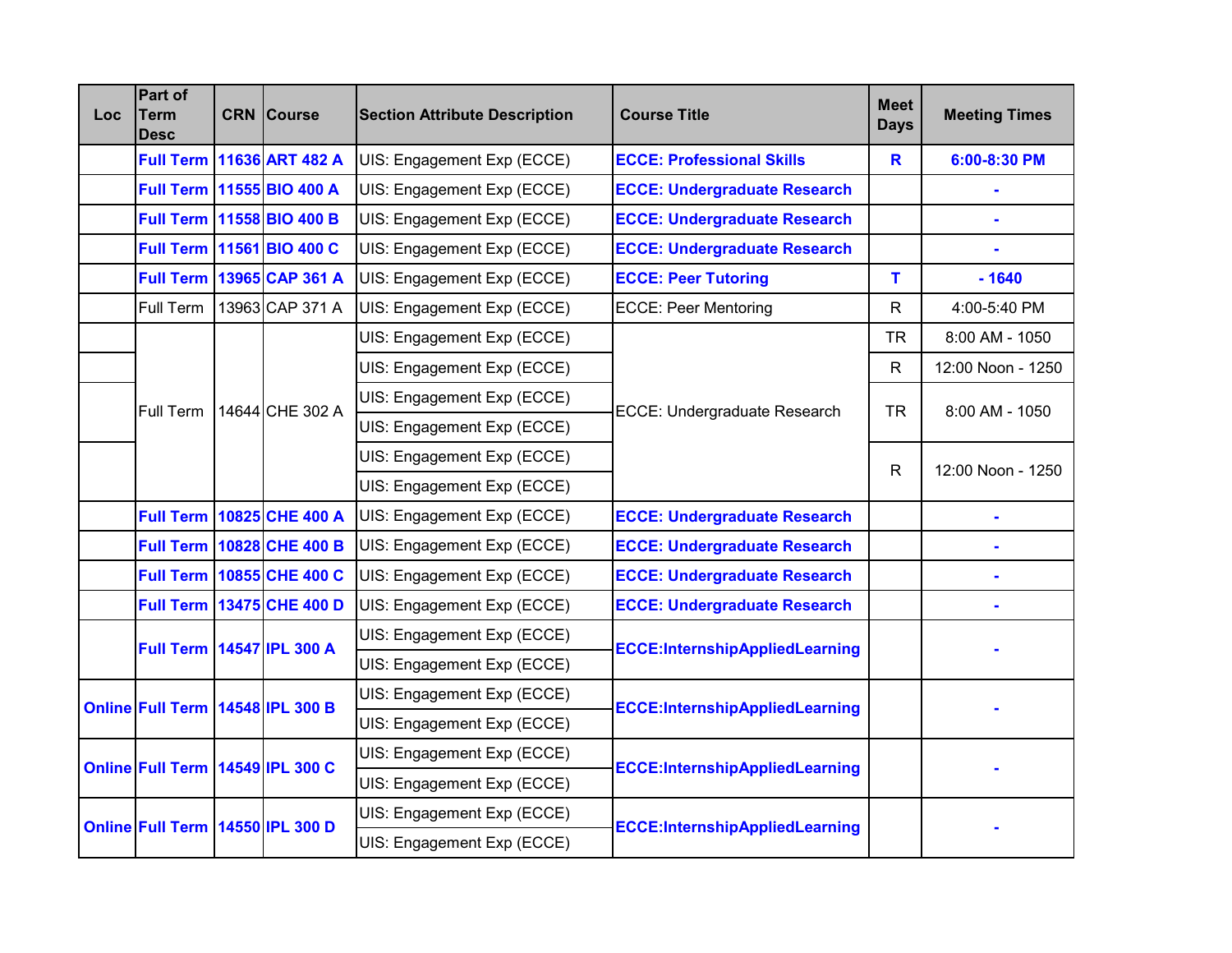|                  | Online Full Term 14551 IPL 300 E |  |                                    | UIS: Engagement Exp (ECCE) | <b>ECCE:InternshipAppliedLearning</b>    |    |                   |
|------------------|----------------------------------|--|------------------------------------|----------------------------|------------------------------------------|----|-------------------|
|                  | Online Full Term 14552 IPL 300 F |  |                                    | UIS: Engagement Exp (ECCE) |                                          |    |                   |
|                  |                                  |  |                                    | UIS: Engagement Exp (ECCE) | <b>ECCE:InternshipAppliedLearning</b>    |    |                   |
|                  |                                  |  | Online Full Term 14565 IPL 301 A   | UIS: Engagement Exp (ECCE) | <b>ECCE: Project Applied Learning</b>    |    |                   |
|                  |                                  |  |                                    | UIS: Engagement Exp (ECCE) |                                          |    |                   |
|                  | Online Full Term 14557 IPL 305 A |  |                                    | UIS: Engagement Exp (ECCE) | <b>ECCE: UG Prior Lrn Ptfolio Dev</b>    |    | L,                |
| Online Full Term |                                  |  | 14561 IPL 362 A                    | UIS: Engagement Exp (ECCE) | <b>ECCE: Social Chg &amp; Leadership</b> |    |                   |
|                  |                                  |  |                                    | UIS: Engagement Exp (ECCE) |                                          |    |                   |
|                  |                                  |  | <b>Full Term 14933 MLS 421 A</b>   | UIS: Engagement Exp (ECCE) | <b>ECCE: Clinical Chemistry Pract</b>    |    |                   |
|                  |                                  |  | <b>Full Term   14934 MLS 422 A</b> | UIS: Engagement Exp (ECCE) | <b>ECCE: Clinical Hematology Prac</b>    |    |                   |
|                  |                                  |  | <b>Full Term 14935 MLS 423 A</b>   | UIS: Engagement Exp (ECCE) | <b>ECCE:ClinMicrobiologyPracticum</b>    |    |                   |
|                  | <b>Full Term</b>                 |  | 14936 MLS 424 A                    | UIS: Engagement Exp (ECCE) | ECCE: ClinImmunohematologyPract          |    |                   |
|                  | Full Term                        |  | 13812 PSC 357 A                    | UIS: Engagement Exp (ECCE) | ECCE:LGBTQ/Allies Peer Ed                | T. | 6:00-8:30 PM      |
|                  |                                  |  | <b>Full Term 11827 PSY 467 A</b>   | UIS: Engagement Exp (ECCE) | <b>ECCE: Spec Internship AppLearn</b>    | W  | 4:00-5:40 PM      |
|                  |                                  |  | Online Full Term 14774 PSY 467 B   | UIS: Engagement Exp (ECCE) | <b>ECCE: Spec Internship AppLearn</b>    |    |                   |
|                  | Full Term                        |  | 13813 SOA 357 A                    | UIS: Engagement Exp (ECCE) | ECCE:LGBTQ/Allies Peer Ed                | T  | 6:00-8:30 PM      |
|                  | Full Term                        |  | 14341 SOA 491 A                    | UIS: Engagement Exp (ECCE) | <b>ECCE: Undergrad Research</b>          |    |                   |
|                  | <b>Full Term</b>                 |  | 10739 SWK 450 A                    | UIS: Engagement Exp (ECCE) | <b>ECCE: Field Work</b>                  | T  | 10:00 AM -1:30 PM |
|                  | <b>Full Term</b>                 |  | 10699 TEP 450 A                    | UIS: Engagement Exp (ECCE) | <b>ECCE: ClinicalPrac-Elem/Mid-Lev</b>   |    |                   |
|                  |                                  |  | Online Full Term 10700 TEP 451 A   | UIS: Engagement Exp (ECCE) | <b>ECCE: ClinicalPrac-Mid-Level/HS</b>   |    |                   |
|                  |                                  |  | Full Term 12398 TEP 451 B          | UIS: Engagement Exp (ECCE) | <b>ECCE: ClinicalPrac-Mid-Level/HS</b>   |    |                   |
|                  | <b>Full Term</b>                 |  | <b>12468 UNI 470 A</b>             | UIS: Engagement Exp (ECCE) | <b>ECCE: Global Experience Exchng</b>    |    |                   |
|                  | <b>Full Term</b>                 |  | 10710 UNI 480 A                    | UIS: Engagement Exp (ECCE) | <b>ECCE: Global Experience Prgrm</b>     |    |                   |
|                  | <b>Full Term</b>                 |  | 14345 UNI 490 A                    | UIS: Engagement Exp (ECCE) | <b>ECCE: Global Exper Exch ISEP</b>      |    |                   |
|                  | Full Term                        |  | 13811 WGS 357 A                    | UIS: Engagement Exp (ECCE) | ECCE:LGBTQ/Allies Peer Ed                | T  | 6:00-8:30 PM      |

**Freshman Seminar**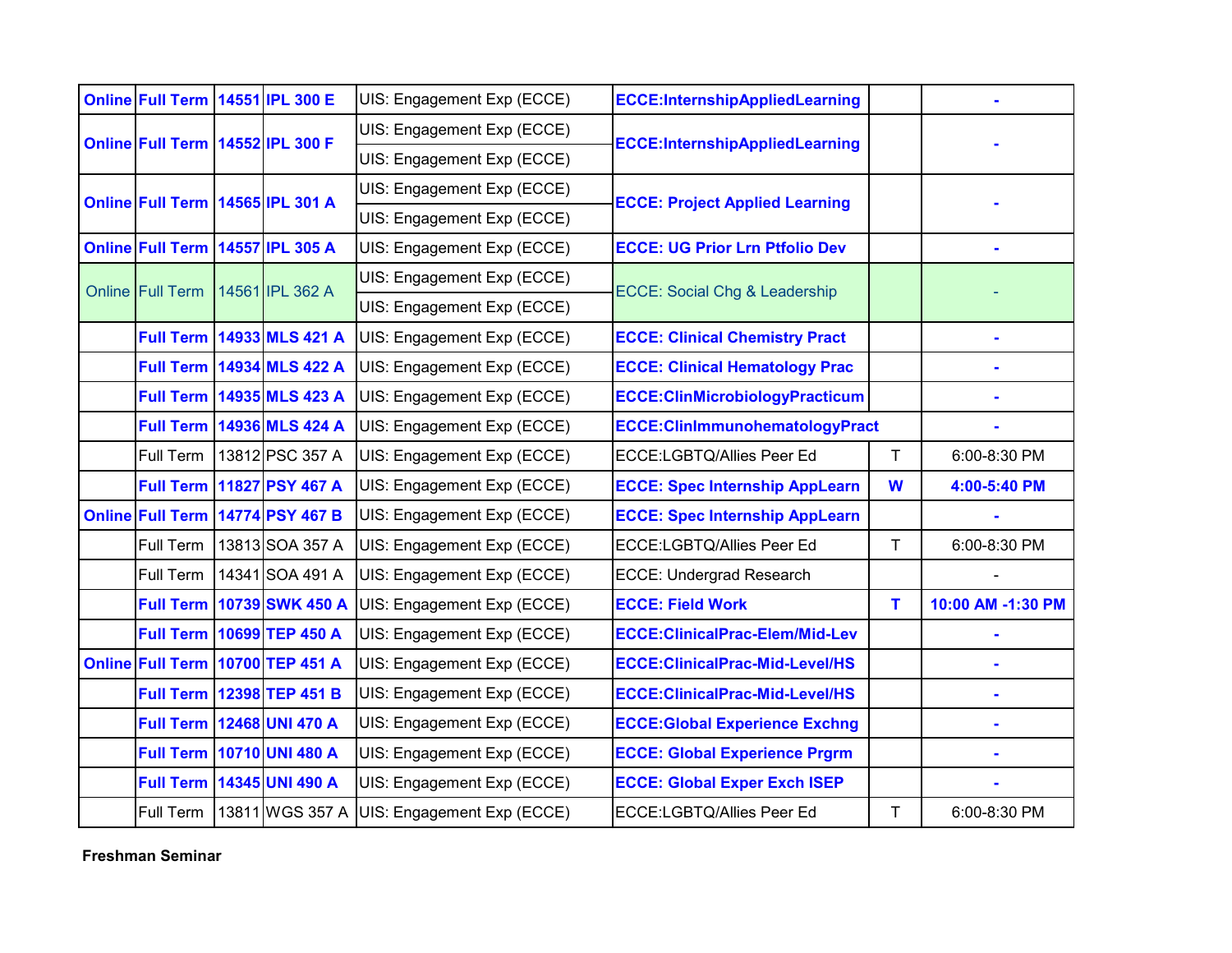| Loc | <b>IPart of</b><br><b>Term</b><br><b>IDesc</b> | <b>CRN Course</b> | <b>Section Attribute Description</b>    | <b>Course Title</b>           | <b>Meet</b><br><b>Days</b> | <b>Meeting Times</b> |
|-----|------------------------------------------------|-------------------|-----------------------------------------|-------------------------------|----------------------------|----------------------|
|     | <b>Full Term</b>                               |                   | 15027 ENG 111 B   UIS: Freshman Seminar | Seminar: Novel Mysteries Ryld | <b>TR</b>                  | 12:00-1:15 PM        |

#### **Global Awareness**

| <b>Loc</b> | Part of<br>Term<br><b>Desc</b> | <b>CRN Course</b>                | <b>Section Attribute Description</b> | <b>Course Title</b>                   | <b>Meet</b><br><b>Days</b> | <b>Meeting Times</b> |
|------------|--------------------------------|----------------------------------|--------------------------------------|---------------------------------------|----------------------------|----------------------|
|            | <b>Full Term</b>               | 15033 CAP 253 A                  | UIS: Global Awareness (ECCE)         | <b>ECCE: For Better and For Worse</b> | <b>TR</b>                  | 10:00-11:15 AM       |
|            | <b>Online First Half</b>       | 14347 COM 477 A                  | UIS: Global Awareness (ECCE)         | ECCE: GIbI Media/Culture: China       |                            |                      |
|            | <b>Online Full Term</b>        | 14731 CSC 316 A                  | UIS: Global Awareness (ECCE)         | <b>ECCE: Wired Perspectives</b>       |                            |                      |
|            | Full Term                      | 14989 ENS 332 A                  | UIS: Global Awareness (ECCE)         | <b>ECCE: Cultural Geography</b>       | <b>TR</b>                  | 12:00-1:15 PM        |
|            | Full Term                      | 13385 GBL 331 A                  | UIS: Global Awareness (ECCE)         | <b>ECCE: Cultural Geography</b>       | TR                         | 12:00-1:15 PM        |
|            | Full Term                      | 10451 HIS 462 A                  | UIS: Global Awareness (ECCE)         | ECCE: Conflict/19th Cen Europe        | W                          | $2:00-5:30$ PM       |
|            | <b>Online Full Term</b>        | 13898 HIS 475 A                  | UIS: Global Awareness (ECCE)         | ECCE:Nationalism/Imperialism          |                            |                      |
|            | <b>Full Term</b>               | 14065 HIS 479 A                  | UIS: Global Awareness (ECCE)         | ECCE: Vikngs-Hckers: Pirte's His      | <b>TR</b>                  | 2:00-3:40 PM         |
|            | Full Term                      | 15037 SOA 356 A                  | UIS: Global Awareness (ECCE)         | ECCE:Coffee,Choc,& Justice            | W                          | 2:00-4:30 PM         |
|            | <b>Online Full Term</b>        | 13806 SOA 372 A                  | UIS: Global Awareness (ECCE)         | ECCE: Nature/Hstry/Human Actn         |                            |                      |
|            |                                | <b>Full Term 12468 UNI 470 A</b> | UIS: Global Awareness (ECCE)         | <b>ECCE:Global Experience Exchng</b>  |                            |                      |
|            |                                | <b>Full Term 10710 UNI 480 A</b> | UIS: Global Awareness (ECCE)         | <b>ECCE: Global Experience Prgrm</b>  |                            |                      |
|            | <b>Full Term</b>               | 14345 UNI 490 A                  | UIS: Global Awareness (ECCE)         | <b>ECCE: Global Exper Exch ISEP</b>   |                            |                      |
|            | Full Term                      | 15036 WGS 356 A                  | UIS: Global Awareness (ECCE)         | ECCE:Coffee,Choc,& Justice            | W                          | 2:00-4:30 PM         |

## **Humanities**

| <b>Part of</b><br><b>CRN Course</b><br><b>ITerm</b><br>Section Attribute Description<br><b>Course Title</b><br>Loc<br><b>IDesc</b> | <b>Meet</b><br><b>Days</b> | <b>Meeting Times</b> |
|------------------------------------------------------------------------------------------------------------------------------------|----------------------------|----------------------|
|------------------------------------------------------------------------------------------------------------------------------------|----------------------------|----------------------|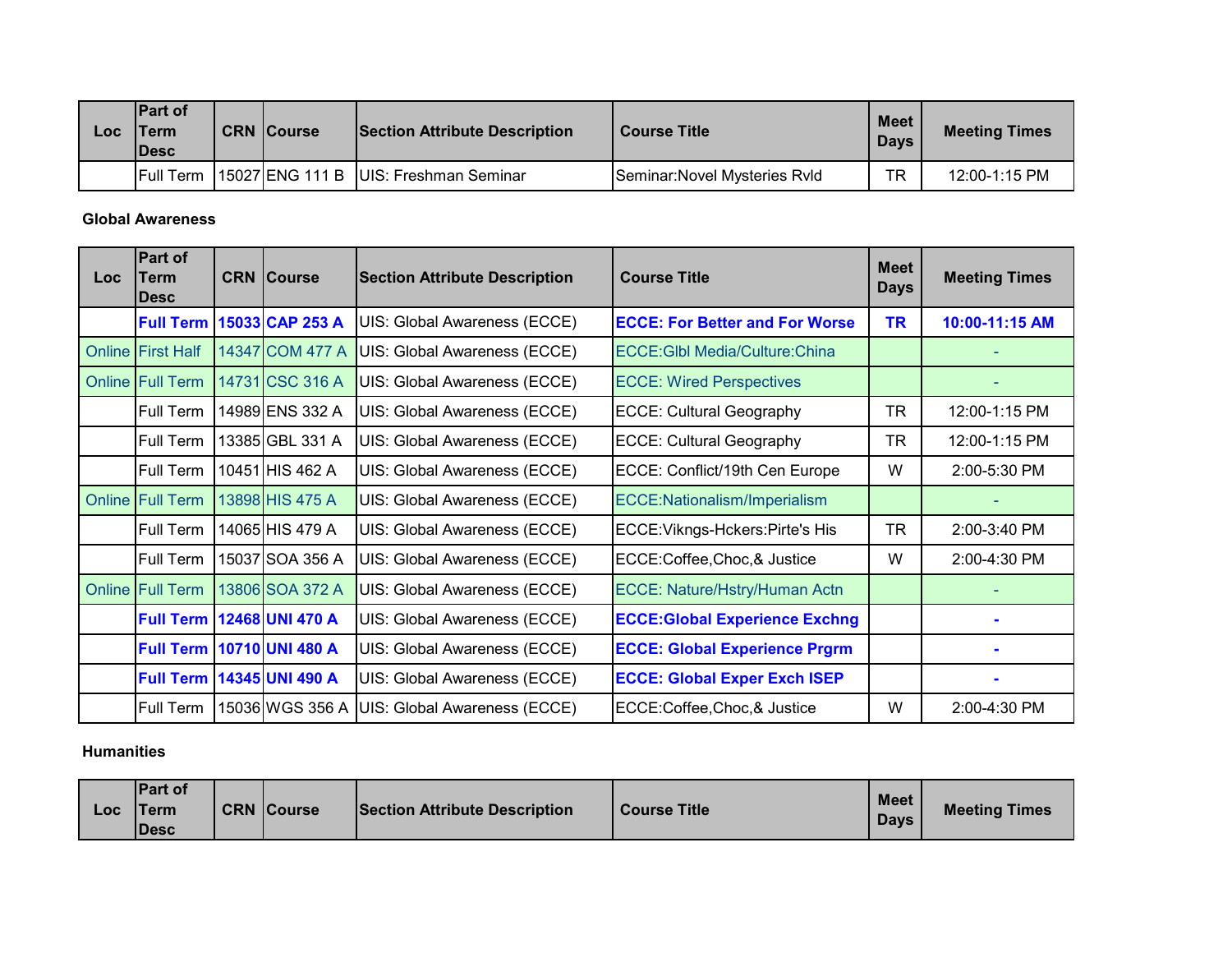| Full Term              | 12907 |                  | <b>UIS: Humanities</b>     | How Do You Know? Explor Hum Kn        | <b>MW</b>    | 2:00-3:15 PM   |
|------------------------|-------|------------------|----------------------------|---------------------------------------|--------------|----------------|
| Full Term              | 12907 | <b>CAP 123 B</b> | <b>UIS: IAI Humanities</b> | How Do You Know? Explor Hum Kn'       | <b>MW</b>    | 2:00-3:15 PM   |
| Full Term              | 12907 |                  | <b>UIS: Humanities</b>     | How Do You Know? Explor Hum Kn        | <b>MW</b>    | 2:00-3:15 PM   |
| Full Term              | 12907 |                  | <b>UIS: IAI Humanities</b> | How Do You Know? Explor Hum Kn*       | <b>MW</b>    | 2:00-3:15 PM   |
| Full Term              | 12910 | <b>CAP 123 C</b> | <b>UIS: Humanities</b>     | How Do You Know? Explor Hum Kn        | <b>TR</b>    | 12:00-1:15 PM  |
| Full Term              | 12910 |                  | <b>UIS: IAI Humanities</b> | How Do You Know? Explor Hum Kn*       | <b>TR</b>    | 12:00-1:15 PM  |
| <b>Full Term</b>       | 12912 |                  | <b>UIS: Humanities</b>     | <b>How Do You Know? Explor Hum K</b>  | <b>TR</b>    | $-0945$        |
| <b>Full Term 12912</b> |       | <b>CAP 123 D</b> | <b>UIS: IAI Humanities</b> | How Do You Know? Explor Hum K         | <b>TR</b>    | $-0945$        |
| <b>Full Term</b>       | 12912 |                  | <b>UIS: Humanities</b>     | How Do You Know? Explor Hum K         | <b>TR</b>    | $-0945$        |
| <b>Full Term</b>       | 12912 |                  | <b>UIS: IAI Humanities</b> | How Do You Know? Explor Hum K         | <b>TR</b>    | $-0945$        |
| <b>Full Term 10150</b> |       |                  | <b>UIS: Humanities</b>     | <b>What Is Power? Explor Control</b>  | <b>TR</b>    | 12:00-1:15 PM  |
| <b>Full Term 10150</b> |       | <b>CAP 226 B</b> | <b>UIS: IAI Humanities</b> | <b>What Is Power? Explor Control*</b> | <b>TR</b>    | 12:00-1:15 PM  |
| <b>Full Term 10150</b> |       |                  | <b>UIS: Humanities</b>     | <b>What Is Power? Explor Control</b>  | <b>TR</b>    | 12:00-1:15 PM  |
| <b>Full Term 10150</b> |       |                  | <b>UIS: IAI Humanities</b> | <b>What Is Power? Explor Control*</b> | <b>TR</b>    | 12:00-1:15 PM  |
| <b>Full Term 10152</b> |       |                  | <b>UIS: Humanities</b>     | <b>What Is Power? Explor Control</b>  | <b>TR</b>    | 12:00-1:15 PM  |
| <b>Full Term 10152</b> |       | <b>CAP 226 D</b> | <b>UIS: IAI Humanities</b> | <b>What Is Power? Explor Control*</b> | <b>TR</b>    | 12:00-1:15 PM  |
| <b>Full Term 10152</b> |       |                  | <b>UIS: Humanities</b>     | <b>What Is Power? Explor Control</b>  | <b>TR</b>    | 12:00-1:15 PM  |
| <b>Full Term</b>       | 10152 |                  | <b>UIS: IAI Humanities</b> | <b>What Is Power? Explor Control*</b> | <b>TR</b>    | 12:00-1:15 PM  |
| <b>Full Term</b>       | 15034 | <b>CAP 226 F</b> | <b>UIS: Humanities</b>     | <b>What Is Power? Explor Control</b>  | T            | 2:00-4:30 PM   |
| <b>Full Term</b>       | 15034 |                  | <b>UIS: IAI Humanities</b> | <b>What Is Power? Explor Control*</b> | T            | 2:00-4:30 PM   |
| Full Term              | 15035 |                  | <b>UIS: Humanities</b>     | What Is Power? Explor Control         | $\mathsf{R}$ | 6:00-8:30 PM   |
| Full Term              | 15035 | <b>CAP 226 G</b> | <b>UIS: IAI Humanities</b> | What Is Power? Explor Control*        | $\mathsf{R}$ | 6:00-8:30 PM   |
| Full Term              | 15035 |                  | <b>UIS: Humanities</b>     | What Is Power? Explor Control         | $\mathsf{R}$ | 6:00-8:30 PM   |
| Full Term              | 15035 |                  | <b>UIS: IAI Humanities</b> | What Is Power? Explor Control*        | $\mathsf{R}$ | 6:00-8:30 PM   |
| Full Term              |       | 15027 ENG 111 B  | <b>UIS: Humanities</b>     | Seminar: Novel Mysteries Rvld         | <b>TR</b>    | 12:00-1:15 PM  |
| Full Term              |       | 13901 ENG 137 A  | <b>UIS: Humanities</b>     | Introduction to Literature            | <b>MW</b>    | 10:00-11:15 AM |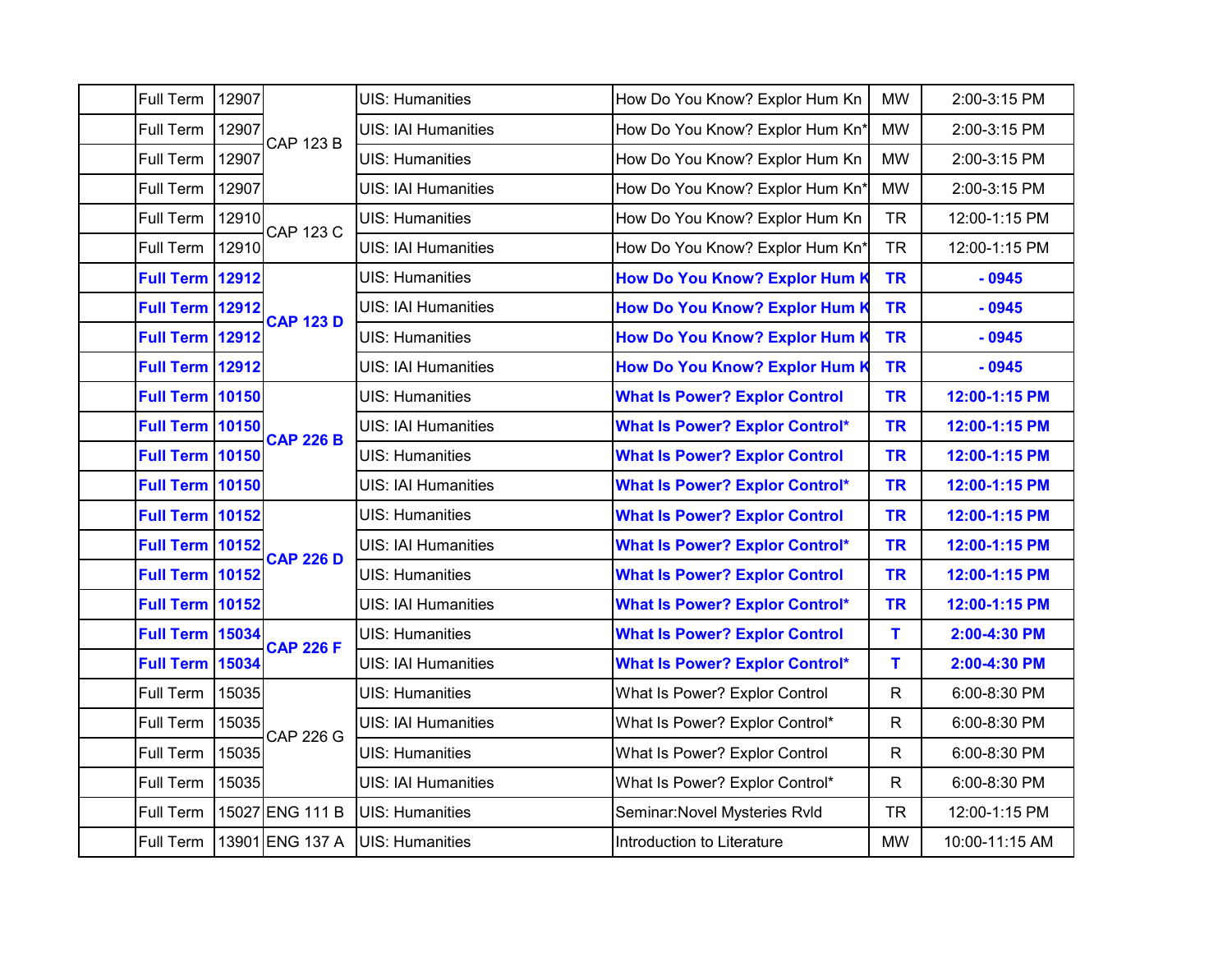| Full Term                        |       | 14710 ENG 242 A  | <b>UIS: Humanities</b>     | British Literature Since 1600      | TR         | 4:00-5:15 PM      |
|----------------------------------|-------|------------------|----------------------------|------------------------------------|------------|-------------------|
| <b>Full Term</b>                 |       | 14711 ENG 246 A  | <b>UIS: Humanities</b>     | Amer Lit-1865 to Present           | <b>TR</b>  | 12:00-1:15 PM     |
| Full Term                        | 12170 | <b>HIS 202 A</b> | <b>UIS: Humanities</b>     | <b>European History</b>            | TR         | 4:00-5:15 PM      |
| Full Term                        | 12170 |                  | <b>UIS: IAI Humanities</b> | European History*                  | <b>TR</b>  | 4:00-5:15 PM      |
| Full Term                        |       | 14062 HIS 205 A  | <b>UIS: Humanities</b>     | U.S. History Since 1877            | TR         | 12:00-1:15 PM     |
| Online Full Term                 |       | 13928 LIS 211 A  | <b>UIS: Humanities</b>     | <b>Liberty Studies</b>             |            |                   |
| <b>Full Term</b>                 |       | 10327 LNG 222 A  | <b>UIS: Humanities</b>     | <b>Intermediate Spanish II</b>     | <b>MWF</b> | 12:00 Noon - 1310 |
| Full Term                        | 13753 | <b>PHI 101 A</b> | <b>UIS: Humanities</b>     | Introduction to Philosophy         | <b>TR</b>  | 2:00-3:15 PM      |
| Full Term                        | 13753 |                  | <b>UIS: IAI Humanities</b> | Introduction to Philosophy*        | TR         | 2:00-3:15 PM      |
| Online Full Term                 | 11795 |                  | <b>UIS: Humanities</b>     | <b>Critical Thinking</b>           |            |                   |
| Online Full Term                 | 11795 | <b>PHI 301 B</b> | <b>UIS: IAI Humanities</b> | <b>Critical Thinking*</b>          |            |                   |
| <b>Online Full Term</b>          | 11795 |                  | <b>UIS: Humanities</b>     | <b>Critical Thinking</b>           |            |                   |
| <b>Online Full Term</b>          | 11795 |                  | <b>UIS: IAI Humanities</b> | Critical Thinking*                 |            |                   |
| <b>Online Full Term</b>          |       | 12285 PHI 315 A  | <b>UIS: Humanities</b>     | <b>Comp Philosophy of Religion</b> |            |                   |
| Full Term                        |       | 14621 PHI 341 A  | <b>UIS: Humanities</b>     | <b>Ethics</b>                      | R          | 6:00-8:30 PM      |
| Online Second Ha 15053 PHI 341 B |       |                  | <b>UIS: Humanities</b>     | <b>Ethics</b>                      |            |                   |
| Full Term                        |       | 12959 THE 274 A  | <b>UIS: Humanities</b>     | Introduction to Theatre            | TR         | 12:00-1:15 PM     |
| <b>Online First Half</b>         |       | 13988 THE 274 B  | UIS: Humanities            | <b>Introduction to Theatre</b>     |            |                   |

# **Life Science**

| Loc | <b>Part of</b><br><b>Term</b><br><b>IDesc</b> |        | <b>CRN Course</b> | <b>Section Attribute Description</b> | <b>Course Title</b>          | <b>Meet</b><br><b>Days</b> | <b>Meeting Times</b> |
|-----|-----------------------------------------------|--------|-------------------|--------------------------------------|------------------------------|----------------------------|----------------------|
|     | Full Term                                     | 12336  | $-$ BIO 106 A     | UIS: IAI Life Science wo Lab         | Environmental Biology*       | TR                         | 4:00-5:15 PM         |
|     | <b>Full Term</b>                              | 123361 |                   | UIS: Life Science wo Lab             | <b>Environmental Biology</b> | TR                         | 4:00-5:15 PM         |
|     | <b>Full Term</b>                              | 12821  |                   | UIS: IAI Life Science wo Lab         | Environmental Biology*       | <b>MW</b>                  | 10:00-11:15 AM       |
|     | <b>Full Term</b>                              | 12821  | <b>BIO 106 B</b>  | UIS: Life Science wo Lab             | <b>Environmental Biology</b> | <b>MW</b>                  | 10:00-11:15 AM       |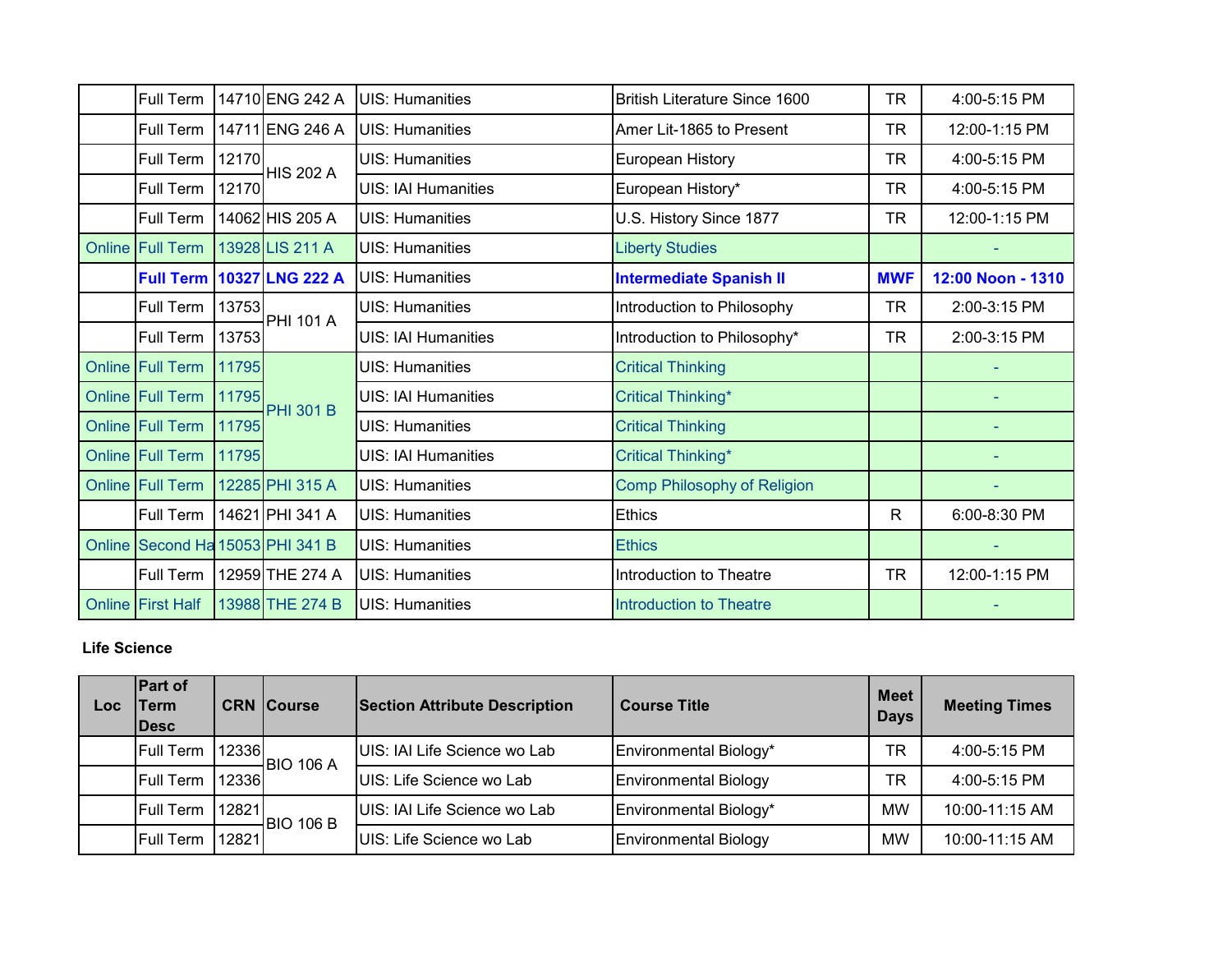| Full Term              |       | 12337 BIO 107 A           | UIS: Life Science with Lab     | <b>Environmental Biology Lab</b>           | $\mathsf{T}$ | 9:00 AM - 1150    |
|------------------------|-------|---------------------------|--------------------------------|--------------------------------------------|--------------|-------------------|
| Full Term              |       | 12822 BIO 107 B           | UIS: Life Science with Lab     | <b>Environmental Biology Lab</b>           | T            | 12:00 Noon - 1450 |
| Full Term              |       | 14038 BIO 107 C           | UIS: Life Science with Lab     | <b>Environmental Biology Lab</b>           | $\mathsf{R}$ | 1:00 PM - 1550    |
| Full Term              | 14867 |                           | UIS: IAI Life Science with Lab | Unity of Living Organisms*                 | <b>TR</b>    | 12:00-1:40 PM     |
| Full Term              | 14867 | <b>BIO 141 A</b>          | UIS: Life Science with Lab     | Unity of Living Organisms                  | <b>TR</b>    | 12:00-1:40 PM     |
| Full Term              | 14867 |                           | UIS: IAI Life Science with Lab | Unity of Living Organisms*                 | $\mathsf{R}$ | 2:00 PM - 1650    |
| Full Term              | 14867 |                           | UIS: Life Science with Lab     | Unity of Living Organisms                  | R            | 2:00 PM - 1650    |
| Full Term              |       | 14868 BIO 201 A           | UIS: Life Science with Lab     | Basic Anatomy and Physiology I             | <b>MW</b>    | 1:00 PM - 1415    |
|                        |       |                           | UIS: Life Science with Lab     |                                            | F            | 9:00 AM - 1150    |
| <b>Full Term</b>       |       | 14391 BIO 202 A           | UIS: Life Science with Lab     | <b>Basic Anatomy and Physiology 2</b>      | <b>MW</b>    | 10:00-11:15 AM    |
|                        |       |                           | UIS: Life Science with Lab     |                                            | M            | 1:00 PM - 1550    |
| <b>Full Term</b>       |       | 14394 BIO 202 B           | UIS: Life Science with Lab     | <b>Basic Anatomy and Physiology 2</b>      | <b>MW</b>    | 10:00-11:15 AM    |
|                        |       |                           | UIS: Life Science with Lab     |                                            | M            | 6:00 PM - 2050    |
| <b>Full Term</b>       |       | 14396 BIO 202 C           | UIS: Life Science with Lab     | <b>Basic Anatomy and Physiology 2</b>      | <b>MW</b>    | 10:00-11:15 AM    |
|                        |       |                           | UIS: Life Science with Lab     |                                            | T            | $9:00$ AM - 1150  |
|                        |       | Full Term 14742 BIO 202 D | UIS: Life Science with Lab     | <b>Basic Anatomy and Physiology 2</b>      | <b>MW</b>    | 10:00-11:15 AM    |
|                        |       |                           | UIS: Life Science with Lab     |                                            | R            | $9:00$ AM - 1150  |
|                        |       | Full Term 14743 BIO 202 E | UIS: Life Science with Lab     | <b>Basic Anatomy and Physiology 2</b>      | <b>MW</b>    | 10:00-11:15 AM    |
|                        |       |                           | UIS: Life Science with Lab     |                                            | R            | 1:00 PM - 1550    |
| <b>Full Term 10141</b> |       |                           | UIS: IAI Life Science with Lab | <b>Biology &amp; Chemistry - Envir II*</b> | <b>TR</b>    | 10:00-11:15 AM    |
| <b>Full Term 10141</b> |       |                           | UIS: Life Science with Lab     | <b>Biology &amp; Chemistry - Envir II</b>  | <b>TR</b>    | 10:00-11:15 AM    |
|                        |       | Full Term 10141 CAP 142 A | UIS: IAI Life Science with Lab | <b>Biology &amp; Chemistry - Envir II*</b> | <b>TR</b>    | 10:00-11:15 AM    |
|                        |       |                           | UIS: IAI Life Science with Lab |                                            | F            | $9:00$ AM - 1200  |
| <b>Full Term 10141</b> |       |                           | UIS: Life Science with Lab     |                                            | <b>TR</b>    | 10:00-11:15 AM    |
|                        |       |                           | UIS: Life Science with Lab     | <b>Biology &amp; Chemistry - Envir II</b>  | F            | $9:00$ AM - 1200  |
| <b>Full Term 10142</b> |       |                           | UIS: IAI Life Science with Lab | <b>Biology &amp; Chemistry - Envir II*</b> | <b>TR</b>    | 10:00-11:15 AM    |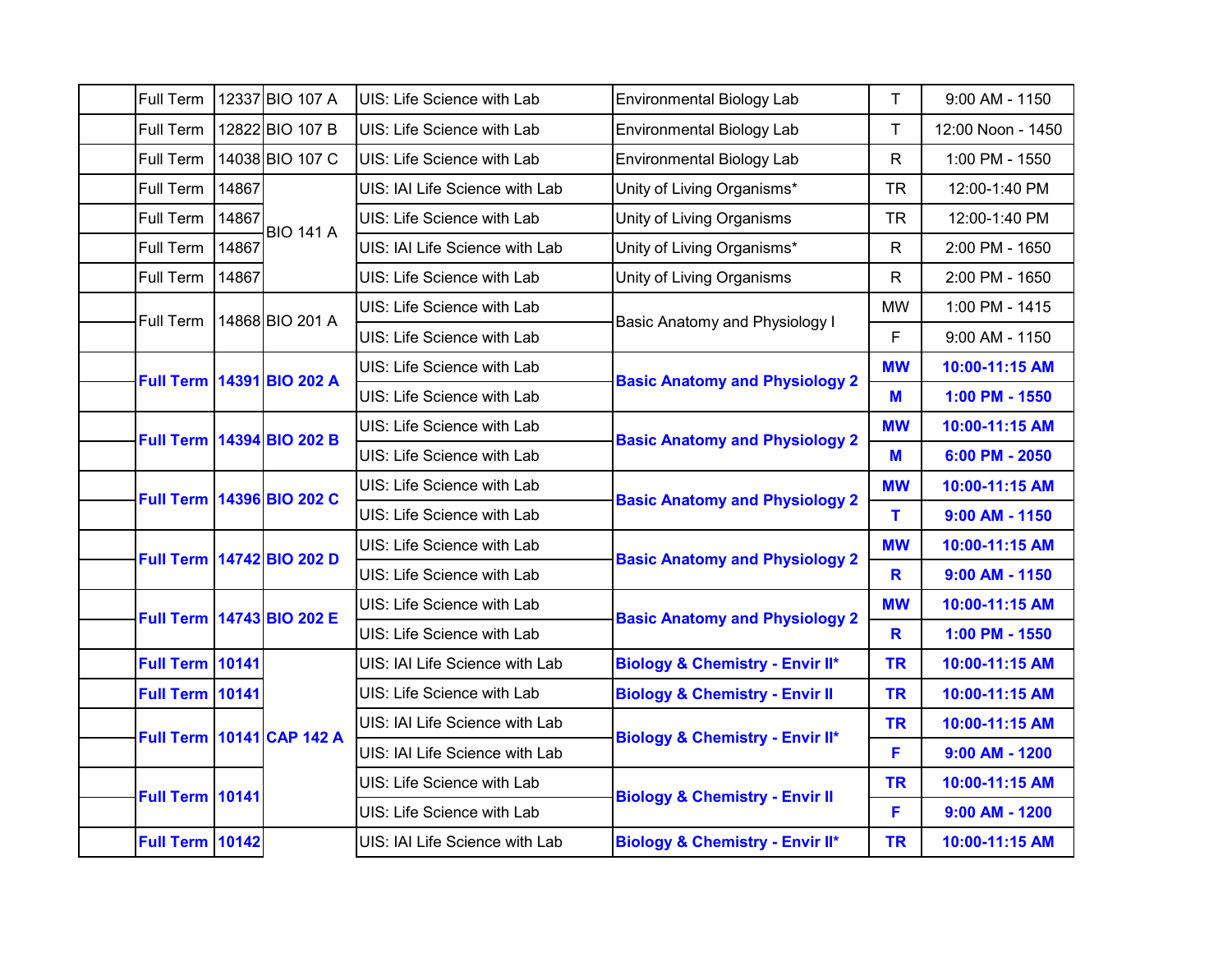| <b>Full Term 10142</b> |       |                                  | UIS: Life Science with Lab     | <b>Biology &amp; Chemistry - Envir II</b>  | <b>TR</b> | 10:00-11:15 AM   |
|------------------------|-------|----------------------------------|--------------------------------|--------------------------------------------|-----------|------------------|
|                        |       | <b>Full Term 10142 CAP 142 B</b> | UIS: IAI Life Science with Lab | <b>Biology &amp; Chemistry - Envir II*</b> | <b>TR</b> | 10:00-11:15 AM   |
|                        |       |                                  | UIS: IAI Life Science with Lab |                                            | F         | $9:00$ AM - 1200 |
| <b>Full Term 10142</b> |       |                                  | UIS: Life Science with Lab     |                                            | <b>TR</b> | 10:00-11:15 AM   |
|                        |       |                                  | UIS: Life Science with Lab     | <b>Biology &amp; Chemistry - Envir II</b>  | F         | $9:00$ AM - 1200 |
| <b>Full Term 10143</b> |       |                                  | UIS: IAI Life Science with Lab | <b>Biology &amp; Chemistry - Envir II*</b> | <b>TR</b> | 10:00-11:15 AM   |
| <b>Full Term 10143</b> |       |                                  | UIS: Life Science with Lab     | <b>Biology &amp; Chemistry - Envir II</b>  | <b>TR</b> | 10:00-11:15 AM   |
|                        |       | <b>Full Term 10143 CAP 142 C</b> | UIS: IAI Life Science with Lab |                                            | <b>TR</b> | 10:00-11:15 AM   |
|                        |       |                                  | UIS: IAI Life Science with Lab | <b>Biology &amp; Chemistry - Envir II*</b> | F         | $-1530$          |
| <b>Full Term 10143</b> |       |                                  | UIS: Life Science with Lab     | <b>Biology &amp; Chemistry - Envir II</b>  | <b>TR</b> | 10:00-11:15 AM   |
|                        |       |                                  | UIS: Life Science with Lab     |                                            | F         | $-1530$          |
| <b>Full Term 10144</b> |       |                                  | UIS: IAI Life Science with Lab | <b>Biology &amp; Chemistry - Envir II*</b> | <b>TR</b> | 10:00-11:15 AM   |
| Full Term 10144        |       |                                  | UIS: Life Science with Lab     | <b>Biology &amp; Chemistry - Envir II</b>  | <b>TR</b> | 10:00-11:15 AM   |
|                        |       | <b>Full Term 10144 CAP 142 D</b> | UIS: IAI Life Science with Lab | <b>Biology &amp; Chemistry - Envir II*</b> | <b>TR</b> | 10:00-11:15 AM   |
|                        |       |                                  | UIS: IAI Life Science with Lab |                                            | F         | $-1530$          |
| Full Term 10144        |       |                                  | UIS: Life Science with Lab     |                                            | <b>TR</b> | 10:00-11:15 AM   |
|                        |       |                                  | UIS: Life Science with Lab     | <b>Biology &amp; Chemistry - Envir II</b>  | F         | $-1530$          |
| Full Term              | 13977 | <b>ENS 251 A</b>                 | UIS: IAI Life Science wo Lab   | Intro/Environmental Sciences*              | <b>TR</b> | 10:00-11:15 AM   |
| Full Term              | 13977 |                                  | UIS: Life Science wo Lab       | Intro/Environmental Sciences               | <b>TR</b> | 10:00-11:15 AM   |
| Online Full Term       |       | 14921 MLS 225 A                  | UIS: Life Science wo Lab       | <b>Nutrition</b>                           |           |                  |
| Full Term              |       | 14922 MLS 225 B                  | UIS: Life Science wo Lab       | <b>Nutrition</b>                           | M         | 6:00-8:30 PM     |

**Mathematics**

| Loc | <b>Part of</b><br><b>Term</b><br><b>IDesc</b> | <b>CRN Course</b> | <b>Section Attribute Description</b> | <b>Course Title</b>         | <b>Meet</b><br><b>Davs</b> | <b>Meeting Times</b> |
|-----|-----------------------------------------------|-------------------|--------------------------------------|-----------------------------|----------------------------|----------------------|
|     | <b>Full Term 14155</b>                        | <b>COC 202A</b>   | <b>UIS: IAI Mathematics</b>          | <b>Discrete Structures*</b> |                            | 4:00-5:40 PM         |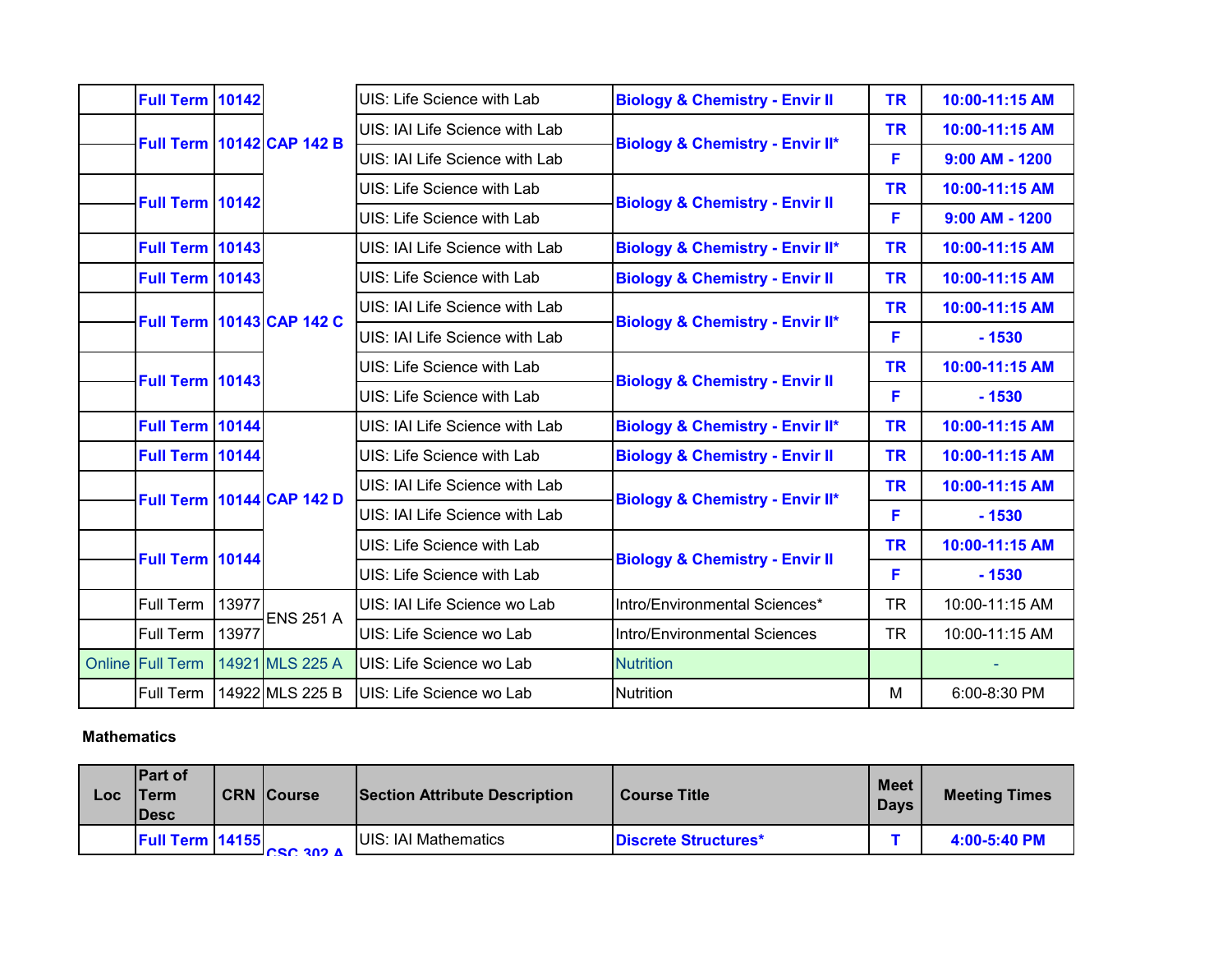| Full Term 14155               | <b>UUU JUL M</b>                   | <b>UIS: Mathematics Skills</b> | <b>Discrete Structures</b>     | T.          | 4:00-5:40 PM      |
|-------------------------------|------------------------------------|--------------------------------|--------------------------------|-------------|-------------------|
| Online Full Term 14156        | <b>CSC 302 B</b>                   | <b>UIS: IAI Mathematics</b>    | <b>Discrete Structures*</b>    |             |                   |
| <b>Online Full Term 14156</b> |                                    | <b>UIS: Mathematics Skills</b> | <b>Discrete Structures</b>     |             |                   |
| <b>Online Full Term 14191</b> | <b>CSC 302 C</b>                   | <b>UIS: IAI Mathematics</b>    | <b>Discrete Structures*</b>    |             |                   |
| <b>Online Full Term 14191</b> |                                    | <b>UIS: Mathematics Skills</b> | <b>Discrete Structures</b>     |             |                   |
|                               | Full Term   12419 ECO 213 A        | <b>UIS: IAI Mathematics</b>    | Statistics for Bus and Eco*    | R           | 6:00-8:30 PM      |
| Full Term                     | 12420 ECO 213 B                    | <b>UIS: IAI Mathematics</b>    | Statistics for Bus and Eco*    | T           | 2:00-4:30 PM      |
| <b>Full Term 12404</b>        | <b>MAT 111 A</b>                   | <b>UIS: IAI Mathematics</b>    | <b>Quantitative Reasoning*</b> | <b>TR</b>   | 12:00-1:15 PM     |
| <b>Full Term 12404</b>        |                                    | <b>UIS: Mathematics Skills</b> | <b>Quantitative Reasoning</b>  | <b>TR</b>   | 12:00-1:15 PM     |
| <b>Second H: 12406</b>        |                                    | <b>UIS: IAI Mathematics</b>    | <b>Quantitative Reasoning*</b> | <b>MW</b>   | 12:00 Noon - 1430 |
| Second Ha12406                | <b>MAT 111 B</b>                   | <b>UIS: Mathematics Skills</b> | <b>Quantitative Reasoning</b>  | <b>MW</b>   | 12:00 Noon - 1430 |
| Full Term 10459               |                                    | <b>UIS: IAI Mathematics</b>    | <b>Business Calculus*</b>      | <b>MTWR</b> | 5:00 PM - 1750    |
| <b>Full Term 10459</b>        | <b>MAT 113 A</b>                   | <b>UIS: Mathematics Skills</b> | <b>Business Calculus</b>       | <b>MTWR</b> | 5:00 PM - 1750    |
| Online Full Term 12585        | <b>MAT 113 B</b>                   | <b>UIS: IAI Mathematics</b>    | <b>Business Calculus*</b>      |             |                   |
| Online Full Term 12585        |                                    | <b>UIS: Mathematics Skills</b> | <b>Business Calculus</b>       |             |                   |
| Full Term 14517               | <b>MAT 113 C</b>                   | <b>UIS: IAI Mathematics</b>    | <b>Business Calculus*</b>      | <b>MTWR</b> | $9:00$ AM - 0950  |
| Full Term 14517               |                                    | <b>UIS: Mathematics Skills</b> | <b>Business Calculus</b>       | <b>MTWR</b> | $9:00$ AM - 0950  |
| <b>Online Full Term 14848</b> | <b>MAT 113 D</b>                   | <b>UIS: IAI Mathematics</b>    | <b>Business Calculus*</b>      |             |                   |
| <b>Online Full Term 14848</b> |                                    | <b>UIS: Mathematics Skills</b> | <b>Business Calculus</b>       |             |                   |
| <b>Full Term 10460</b>        | <b>MAT 115 A</b>                   | <b>UIS: IAI Mathematics</b>    | Calculus <sup>1*</sup>         | <b>MW</b>   | 2:00-3:40 PM      |
| <b>Full Term 10460</b>        |                                    | <b>UIS: Mathematics Skills</b> | <b>Calculus I</b>              | <b>MW</b>   | 2:00-3:40 PM      |
|                               | Online Full Term 10461 MAT 116 A   | <b>UIS: IAI Mathematics</b>    | <b>Calculus II*</b>            |             | ä,                |
|                               | Full Term 10462 MAT 121 A          | <b>UIS: IAI Mathematics</b>    | <b>Applied Statistics*</b>     | <b>TR</b>   | 12:00-1:15 PM     |
|                               | <b>Full Term   10463 MAT 121 B</b> | <b>UIS: IAI Mathematics</b>    | <b>Applied Statistics*</b>     | <b>TR</b>   | 4:00-5:15 PM      |
|                               | Online Full Term 12506 MAT 121 C   | <b>UIS: IAI Mathematics</b>    | <b>Applied Statistics*</b>     |             |                   |
|                               | Full Term 13604 MAT 121 D          | <b>UIS: IAI Mathematics</b>    | <b>Applied Statistics*</b>     | <b>MW</b>   | 10:00-11:15 AM    |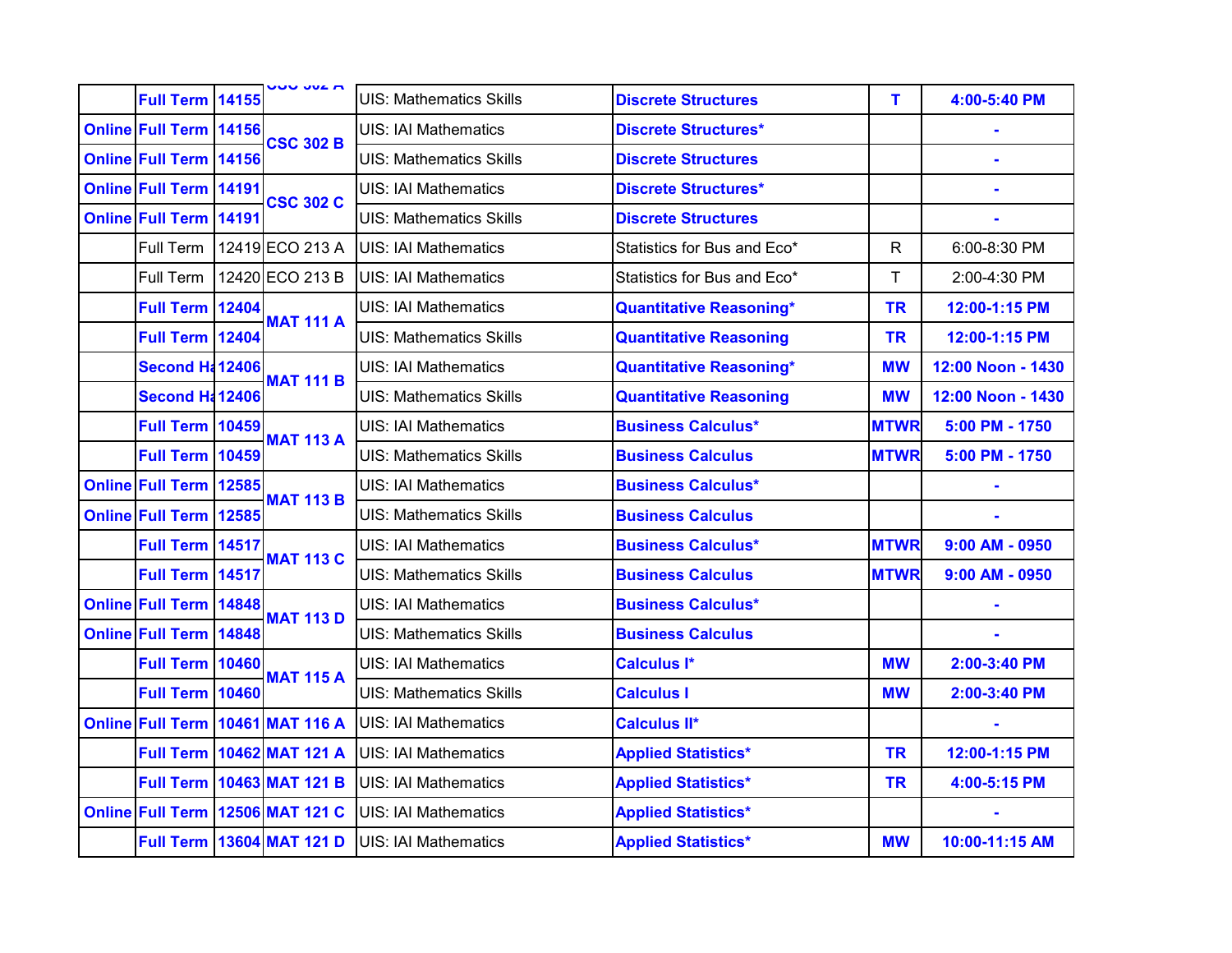|  |  | <b>First Half 14215 MAT 121 E UIS: IAI Mathematics</b>       | <b>Applied Statistics*</b> | <b>MW</b> | 12:00 Noon - 1430 |
|--|--|--------------------------------------------------------------|----------------------------|-----------|-------------------|
|  |  | <b>Online Full Term 14849 MAT 121 F UIS: IAI Mathematics</b> | <b>Applied Statistics*</b> |           |                   |
|  |  | <b>Online Full Term 15059 MAT 121 G UIS: IAI Mathematics</b> | <b>Applied Statistics*</b> |           |                   |

**Oral Communication**

| Loc. | <b>Part of</b><br>Term<br><b>IDesc</b> | <b>CRN Course</b> | <b>Section Attribute Description</b>      | <b>Course Title</b>       | <b>Meet</b><br><b>Days</b> | <b>Meeting Times</b> |
|------|----------------------------------------|-------------------|-------------------------------------------|---------------------------|----------------------------|----------------------|
|      | <b>Full Term</b>                       | 12357 COM 112 A   | <b>IUIS: Oral Communication</b>           | <b>Oral Communication</b> | TR                         | 10:00-11:15 AM       |
|      | <b>Full Term</b>                       | 12356 COM 112 B   | <b>IUIS: Oral Communication</b>           | <b>Oral Communication</b> | MW                         | 8:00 AM - 9:15 AM    |
|      | <b>Full Term</b>                       |                   | 12473 COM 112 C   UIS: Oral Communication | Oral Communication        | TR                         | 12:00-1:15 PM        |
|      | Full Term                              | 12895 COM 112 D   | <b>IUIS: Oral Communication</b>           | <b>Oral Communication</b> | <b>MW</b>                  | 10:00-11:15 AM       |
|      | <b>Full Term</b>                       | 12962 COM 112 E   | UIS: Oral Communication                   | <b>Oral Communication</b> | MW                         | 2:00-3:15 PM         |
|      | <b>Full Term</b>                       | 12350 COM 112 F   | <b>IUIS: Oral Communication</b>           | <b>Oral Communication</b> |                            | 6:00-8:30 PM         |
|      | <b>Full Term</b>                       |                   | 13619 COM 112 G UIS: Oral Communication   | <b>Oral Communication</b> |                            | 10:00-11:15 AM       |
|      | <b>Full Term</b>                       | 13836 COM 112 H   | UIS: Oral Communication                   | <b>Oral Communication</b> | R                          | 6:00-8:30 PM         |
|      | <b>Online Full Term</b>                | 14113 COM 112 I   | IUIS: Oral Communication                  | <b>Oral Communication</b> |                            |                      |

### **Physical Science**

| Loc | <b>Part of</b><br><b>Term</b><br><b>IDesc</b> | <b>CRN</b> Course                | <b>Section Attribute Description</b> | <b>Course Title</b>                        | <b>Meet</b><br><b>Days</b> | <b>Meeting Times</b> |
|-----|-----------------------------------------------|----------------------------------|--------------------------------------|--------------------------------------------|----------------------------|----------------------|
|     | <b>Full Term 10141</b>                        |                                  | UIS: IAI Phys Science with Lab       | <b>Biology &amp; Chemistry - Envir II*</b> | <b>TR</b>                  | 10:00-11:15 AM       |
|     | <b>Full Term 10141</b>                        |                                  | UIS: Phys Science with Lab           | <b>Biology &amp; Chemistry - Envir II</b>  | <b>TR</b>                  | 10:00-11:15 AM       |
|     |                                               | <b>Full Term 10141 CAP 142 A</b> | UIS: IAI Phys Science with Lab       | <b>Biology &amp; Chemistry - Envir II*</b> | <b>TR</b>                  | 10:00-11:15 AM       |
|     |                                               |                                  | UIS: IAI Phys Science with Lab       |                                            |                            | $9:00$ AM - 1200     |
|     |                                               |                                  | UIS: Phys Science with Lab           |                                            | TR                         | 10:00-11:15 AM       |
|     | Full Term 10141                               |                                  | UIS: Phys Science with Lab           | <b>Biology &amp; Chemistry - Envir II</b>  |                            | $9:00$ AM - 1200     |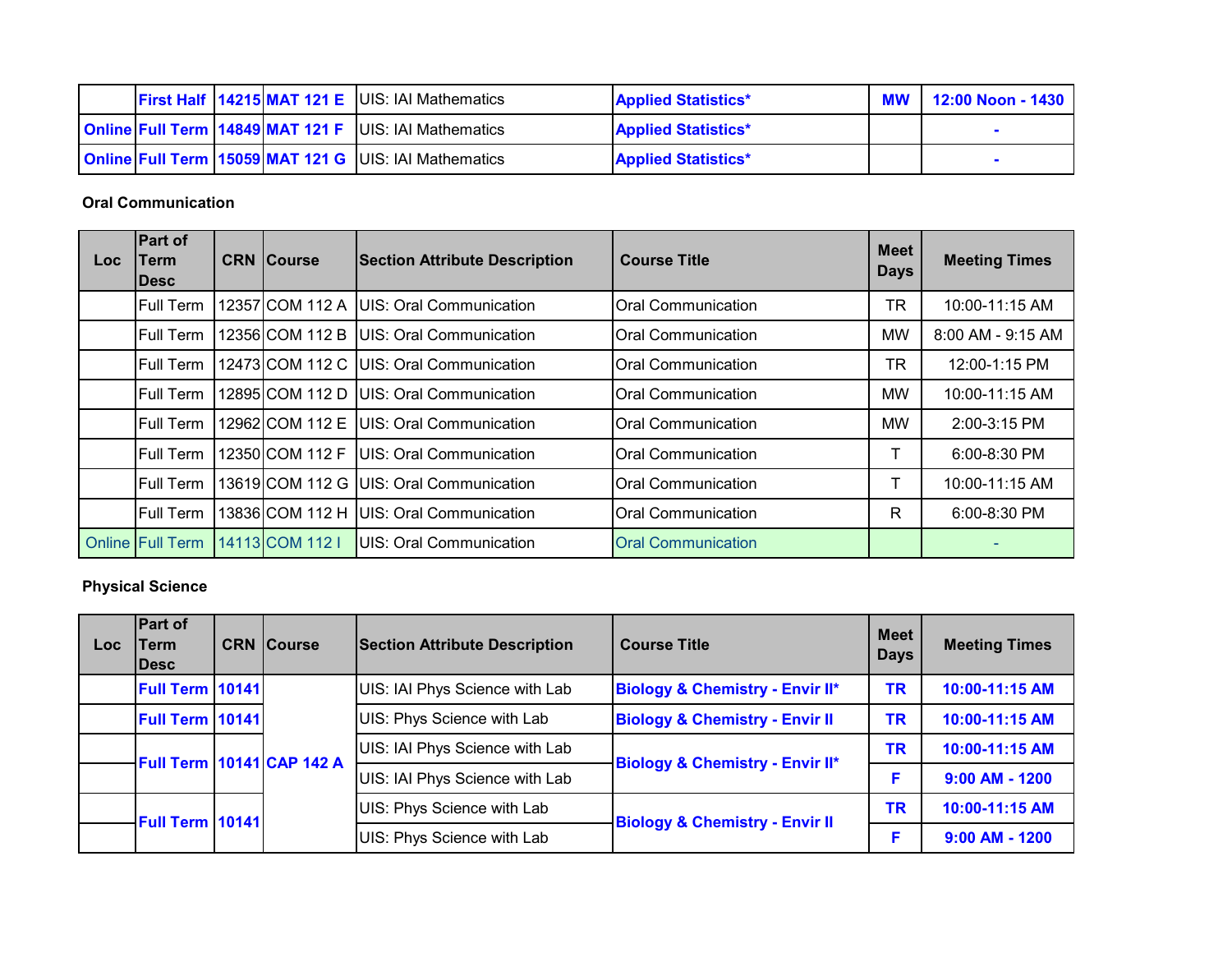| Full Term 10142        |                                 |                                  | UIS: IAI Phys Science with Lab                                          | <b>Biology &amp; Chemistry - Envir II*</b> | <b>TR</b> | 10:00-11:15 AM    |
|------------------------|---------------------------------|----------------------------------|-------------------------------------------------------------------------|--------------------------------------------|-----------|-------------------|
| Full Term 10142        |                                 |                                  | UIS: Phys Science with Lab                                              | <b>Biology &amp; Chemistry - Envir II</b>  | <b>TR</b> | 10:00-11:15 AM    |
|                        |                                 | <b>Full Term 10142 CAP 142 B</b> | UIS: IAI Phys Science with Lab                                          | <b>Biology &amp; Chemistry - Envir II*</b> | <b>TR</b> | 10:00-11:15 AM    |
|                        |                                 |                                  | UIS: IAI Phys Science with Lab                                          |                                            | F         | $9:00$ AM - 1200  |
| <b>Full Term 10142</b> |                                 |                                  | UIS: Phys Science with Lab                                              | <b>Biology &amp; Chemistry - Envir II</b>  | <b>TR</b> | 10:00-11:15 AM    |
|                        |                                 |                                  | UIS: Phys Science with Lab                                              |                                            | F         | $9:00$ AM - 1200  |
| <b>Full Term 10143</b> |                                 |                                  | UIS: IAI Phys Science with Lab                                          | <b>Biology &amp; Chemistry - Envir II*</b> | <b>TR</b> | 10:00-11:15 AM    |
| <b>Full Term 10143</b> |                                 |                                  | UIS: Phys Science with Lab                                              | <b>Biology &amp; Chemistry - Envir II</b>  | <b>TR</b> | 10:00-11:15 AM    |
|                        |                                 | <b>Full Term 10143 CAP 142 C</b> | UIS: IAI Phys Science with Lab                                          | <b>Biology &amp; Chemistry - Envir II*</b> | <b>TR</b> | 10:00-11:15 AM    |
|                        |                                 |                                  | UIS: IAI Phys Science with Lab                                          |                                            | F         | $-1530$           |
| <b>Full Term 10143</b> |                                 |                                  | UIS: Phys Science with Lab                                              |                                            | <b>TR</b> | 10:00-11:15 AM    |
|                        |                                 |                                  | <b>Biology &amp; Chemistry - Envir II</b><br>UIS: Phys Science with Lab | F                                          | $-1530$   |                   |
| Full Term 10144        |                                 |                                  | UIS: IAI Phys Science with Lab                                          | <b>Biology &amp; Chemistry - Envir II*</b> | <b>TR</b> | 10:00-11:15 AM    |
| Full Term 10144        |                                 |                                  | UIS: Phys Science with Lab                                              | <b>Biology &amp; Chemistry - Envir II</b>  | <b>TR</b> | 10:00-11:15 AM    |
|                        |                                 | <b>Full Term 10144 CAP 142 D</b> | UIS: IAI Phys Science with Lab                                          | <b>Biology &amp; Chemistry - Envir II*</b> | <b>TR</b> | 10:00-11:15 AM    |
|                        |                                 |                                  | UIS: IAI Phys Science with Lab                                          |                                            | F         | $-1530$           |
| Full Term 10144        |                                 |                                  | UIS: Phys Science with Lab                                              |                                            | <b>TR</b> | 10:00-11:15 AM    |
|                        |                                 |                                  | UIS: Phys Science with Lab                                              | <b>Biology &amp; Chemistry - Envir II</b>  | F         | $-1530$           |
| Full Term              |                                 | 14117 CHE 131 A                  | UIS: Phys Science wo Lab                                                | Intro to Forensic Science                  | <b>MW</b> | 10:00-11:15 AM    |
| Full Term              |                                 | 14880 CHE 132 A                  | UIS: Phys Science with Lab                                              | Intro/Forensic Science Lab                 | W         | 12:00 Noon - 1450 |
| Online Full Term       |                                 | 13742 CHE 137 A                  | UIS: Phys Science with Lab                                              | <b>Chemistry Cooks</b>                     |           |                   |
| Online Full Term       |                                 | 13744 CHE 137 B                  | UIS: Phys Science with Lab                                              | <b>Chemistry Cooks</b>                     |           |                   |
| Online Full Term       |                                 | 13746 CHE 137 C                  | UIS: Phys Science with Lab                                              | <b>Chemistry Cooks</b>                     |           |                   |
|                        |                                 | 13929 CHE 142 A                  | UIS: Phys Science with Lab                                              |                                            | F         | 12:00 Noon - 1450 |
| Full Term              |                                 |                                  | UIS: Phys Science with Lab                                              | <b>General Chemistry II</b>                | <b>TR</b> | 10:00-11:15 AM    |
|                        |                                 |                                  | UIS: Phys Science with Lab                                              | General Chemistry II                       | W         | 6:00 PM - 2050    |
|                        | $FU$ III Term $13934$ CHE 142 R |                                  |                                                                         |                                            |           |                   |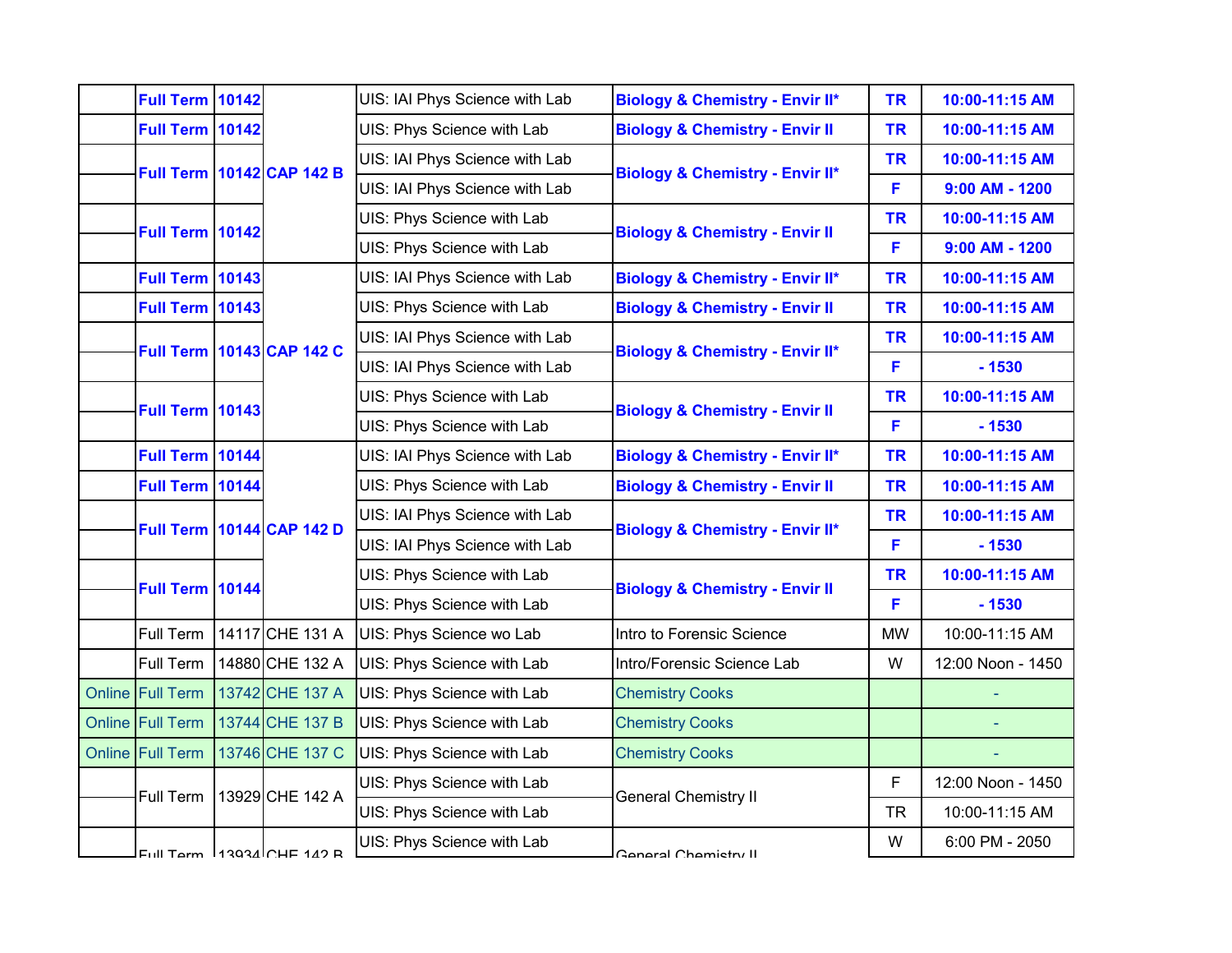| $III \cup 1$            | ם גידו שהוטודיטטו | UIS: Phys Science with Lab | יו אַ טטוווסווע וסוסט       | <b>TR</b> | 10:00-11:15 AM    |
|-------------------------|-------------------|----------------------------|-----------------------------|-----------|-------------------|
| Full Term               | 13935 CHE 142 C   | UIS: Phys Science with Lab | <b>General Chemistry II</b> | F         | $8:00$ AM - 1050  |
|                         |                   | UIS: Phys Science with Lab |                             | <b>TR</b> | 10:00-11:15 AM    |
| Full Term               | 13936 CHE 142 D   | UIS: Phys Science with Lab | <b>General Chemistry II</b> | <b>TR</b> | 10:00-11:15 AM    |
|                         |                   | UIS: Phys Science with Lab |                             | R         | $6:00$ PM - 2050  |
| <b>Full Term</b>        | 15041 CHE 144 A   | UIS: Phys Science with Lab | Recitation for Gen Chem II  | M         | $5:00$ PM - 1750  |
| Full Term               | 15042 CHE 144 B   | UIS: Phys Science with Lab | IRecitation for Gen Chem II | M         | $6:00$ PM - 1850  |
| Full Term               | 15043 CHE 144 C   | UIS: Phys Science with Lab | IRecitation for Gen Chem II |           | 5:00 PM - 1750    |
| Full Term               | 13591 ENS 151 A   | UIS: Phys Science wo Lab   | Earth Science               | <b>MW</b> | 2:00-3:15 PM      |
| <b>Online Full Term</b> | 13272 ENS 463 A   | UIS: Phys Science wo Lab   | <b>Our Changing Climate</b> |           |                   |
| <b>Online Full Term</b> | 13273 ENS 463 B   | UIS: Phys Science wo Lab   | <b>Our Changing Climate</b> |           | ۰                 |
| <b>Full Term</b>        | 14918 MLS 131 A   | UIS: Phys Science wo Lab   | Intro to Forensic Science   | <b>MW</b> | 10:00-11:15 AM    |
| <b>Full Term</b>        | 14919 MLS 132 A   | UIS: Phys Science with Lab | Intro/Forensic Science Lab  | W         | 12:00 Noon - 1450 |

### **Social and Behavioral Sciences**

| Loc: | Part of<br>Term<br><b>IDesc</b> |       | <b>CRN Course</b> | <b>Section Attribute Description</b>      | <b>Course Title</b>                  | <b>Meet</b><br><b>Days</b> | <b>Meeting Times</b> |
|------|---------------------------------|-------|-------------------|-------------------------------------------|--------------------------------------|----------------------------|----------------------|
|      | Full Term                       | 12907 |                   | UIS: IAI Soc & Behav Sciences             | How Do You Know? Explor Hum Kn*      | <b>MW</b>                  | 2:00-3:15 PM         |
|      | Full Term                       | 12907 | <b>CAP 123 B</b>  | UIS: Soc & Behavioral Sciences            | How Do You Know? Explor Hum Kn       | <b>MW</b>                  | 2:00-3:15 PM         |
|      | Full Term                       | 12907 |                   | UIS: IAI Soc & Behav Sciences             | How Do You Know? Explor Hum Kn*      | <b>MW</b>                  | 2:00-3:15 PM         |
|      | Full Term                       | 12907 |                   | UIS: Soc & Behavioral Sciences            | How Do You Know? Explor Hum Kn       | <b>MW</b>                  | 2:00-3:15 PM         |
|      | Full Term                       | 12910 | <b>CAP 123 C</b>  | UIS: IAI Soc & Behav Sciences             | How Do You Know? Explor Hum Kn*      | <b>TR</b>                  | 12:00-1:15 PM        |
|      | Full Term                       | 12910 |                   | UIS: Soc & Behavioral Sciences            | How Do You Know? Explor Hum Kn       | <b>TR</b>                  | 12:00-1:15 PM        |
|      | <b>Full Term   12912</b>        |       |                   | UIS: IAI Soc & Behav Sciences             | How Do You Know? Explor Hum K        | <b>TR</b>                  | $-0945$              |
|      | <b>Full Term   12912</b>        |       |                   | <b>UIS: Soc &amp; Behavioral Sciences</b> | <b>How Do You Know? Explor Hum K</b> | <b>TR</b>                  | $-0945$              |
|      | Full Term 12912                 |       | <b>CAP 123 D</b>  | UIS: IAI Soc & Behav Sciences             | <b>How Do You Know? Explor Hum K</b> | <b>TR</b>                  | $-0945$              |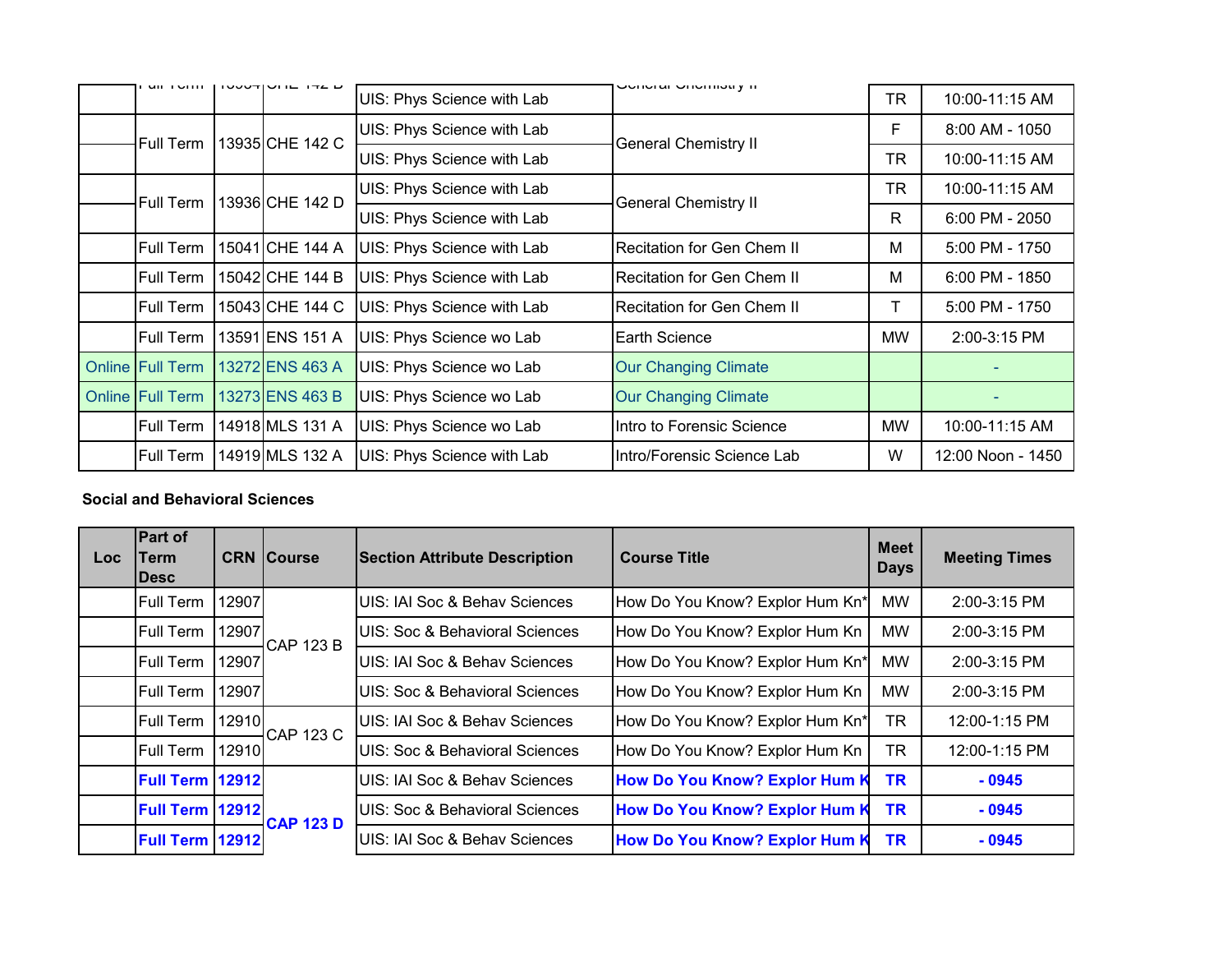| Full Term 12912<br><b>Full Term 10150</b><br>UIS: IAI Soc & Behav Sciences<br><b>What Is Power? Explor Control*</b><br><b>TR</b><br>12:00-1:15 PM<br><b>Full Term 10150</b><br><b>What Is Power? Explor Control</b><br>12:00-1:15 PM<br>UIS: Soc & Behavioral Sciences<br><b>TR</b><br><b>CAP 226 B</b><br><b>Full Term 10150</b><br>UIS: IAI Soc & Behav Sciences<br><b>What Is Power? Explor Control*</b><br><b>TR</b><br>12:00-1:15 PM<br><b>Full Term 10150</b><br>UIS: Soc & Behavioral Sciences<br><b>What Is Power? Explor Control</b><br><b>TR</b><br>12:00-1:15 PM<br><b>Full Term 10152</b><br><b>What Is Power? Explor Control*</b><br><b>TR</b><br>UIS: IAI Soc & Behav Sciences<br>12:00-1:15 PM<br><b>Full Term 10152</b><br>UIS: Soc & Behavioral Sciences<br><b>What Is Power? Explor Control</b><br><b>TR</b><br>12:00-1:15 PM<br><b>CAP 226 D</b><br><b>Full Term 10152</b><br>UIS: IAI Soc & Behav Sciences<br><b>What Is Power? Explor Control*</b><br><b>TR</b><br>12:00-1:15 PM<br><b>Full Term 10152</b><br>UIS: Soc & Behavioral Sciences<br><b>What Is Power? Explor Control</b><br><b>TR</b><br>12:00-1:15 PM<br><b>Full Term 15034</b><br>T<br>UIS: IAI Soc & Behav Sciences<br><b>What Is Power? Explor Control*</b><br>2:00-4:30 PM<br><b>CAP 226 F</b><br><b>Full Term 15034</b><br>T<br>UIS: Soc & Behavioral Sciences<br><b>What Is Power? Explor Control</b><br>2:00-4:30 PM<br>Full Term<br>15035<br>$\mathsf{R}$<br>UIS: IAI Soc & Behav Sciences<br>What Is Power? Explor Control*<br>6:00-8:30 PM<br>Full Term<br>15035<br>What Is Power? Explor Control<br>$\mathsf{R}$<br>6:00-8:30 PM<br>UIS: Soc & Behavioral Sciences<br><b>CAP 226 G</b><br>Full Term<br>15035<br>UIS: IAI Soc & Behav Sciences<br>What Is Power? Explor Control*<br>$\mathsf{R}$<br>6:00-8:30 PM<br>Full Term<br>15035<br>What Is Power? Explor Control<br>$\mathsf{R}$<br>6:00-8:30 PM<br>UIS: Soc & Behavioral Sciences<br>14528 CCJ 231 A<br>Online Full Term<br><b>UIS: Soc &amp; Behavioral Sciences</b><br><b>Juvenile Delinquency</b><br>13938 COM 202 A<br>Full Term<br><b>Human Sexualities</b><br>$\mathsf{R}$<br>2:00-3:15 PM<br><b>UIS: Soc &amp; Behavioral Sciences</b><br>Full Term<br>14300<br>UIS: IAI Soc & Behav Sciences<br>Intro To Microeconomics*<br><b>MW</b><br>10:00-11:15 AM<br><b>ECO 201 A</b><br>Full Term<br>14300<br><b>MW</b><br>10:00-11:15 AM<br>UIS: Soc & Behavioral Sciences<br>Intro To Microeconomics<br>Full Term<br>12429<br>M<br>UIS: IAI Soc & Behav Sciences<br>Intro To Microeconomics*<br>6:00-8:30 PM<br><b>ECO 201 B</b><br>Full Term<br>12429<br><b>UIS: Soc &amp; Behavioral Sciences</b><br>Intro To Microeconomics<br>M<br>6:00-8:30 PM<br>11639<br>Full Term<br>UIS: IAI Soc & Behav Sciences<br>Intro To Macroeconomics*<br><b>TR</b><br>2:00-3:15 PM<br><b>ECO 202 A</b><br>Full Term<br>11639<br>UIS: Soc & Behavioral Sciences<br><b>TR</b><br>2:00-3:15 PM<br>Intro To Macroeconomics<br>Full Term<br>12423<br>M<br>6:00-8:30 PM<br>UIS: IAI Soc & Behav Sciences<br>Intro To Macroeconomics*<br><b>ECO 202 B</b><br>Full Term<br>12423<br>M<br>6:00-8:30 PM<br>UIS: Soc & Behavioral Sciences<br>Intro To Macroeconomics<br>Online Full Term<br>14627<br>UIS: IAI Soc & Behav Sciences<br>Intro To Macroeconomics*<br>FCO 202 C |  |  |                                |                                      |           |         |
|---------------------------------------------------------------------------------------------------------------------------------------------------------------------------------------------------------------------------------------------------------------------------------------------------------------------------------------------------------------------------------------------------------------------------------------------------------------------------------------------------------------------------------------------------------------------------------------------------------------------------------------------------------------------------------------------------------------------------------------------------------------------------------------------------------------------------------------------------------------------------------------------------------------------------------------------------------------------------------------------------------------------------------------------------------------------------------------------------------------------------------------------------------------------------------------------------------------------------------------------------------------------------------------------------------------------------------------------------------------------------------------------------------------------------------------------------------------------------------------------------------------------------------------------------------------------------------------------------------------------------------------------------------------------------------------------------------------------------------------------------------------------------------------------------------------------------------------------------------------------------------------------------------------------------------------------------------------------------------------------------------------------------------------------------------------------------------------------------------------------------------------------------------------------------------------------------------------------------------------------------------------------------------------------------------------------------------------------------------------------------------------------------------------------------------------------------------------------------------------------------------------------------------------------------------------------------------------------------------------------------------------------------------------------------------------------------------------------------------------------------------------------------------------------------------------------------------------------------------------------------------------------------------------------------------------------------------------------------------------------------------------------------------------------------------------------------------------------------------------------------------------------------------------------------------------------------------------------------------------------------------------------------------------------------------|--|--|--------------------------------|--------------------------------------|-----------|---------|
|                                                                                                                                                                                                                                                                                                                                                                                                                                                                                                                                                                                                                                                                                                                                                                                                                                                                                                                                                                                                                                                                                                                                                                                                                                                                                                                                                                                                                                                                                                                                                                                                                                                                                                                                                                                                                                                                                                                                                                                                                                                                                                                                                                                                                                                                                                                                                                                                                                                                                                                                                                                                                                                                                                                                                                                                                                                                                                                                                                                                                                                                                                                                                                                                                                                                                                         |  |  | UIS: Soc & Behavioral Sciences | <b>How Do You Know? Explor Hum K</b> | <b>TR</b> | $-0945$ |
|                                                                                                                                                                                                                                                                                                                                                                                                                                                                                                                                                                                                                                                                                                                                                                                                                                                                                                                                                                                                                                                                                                                                                                                                                                                                                                                                                                                                                                                                                                                                                                                                                                                                                                                                                                                                                                                                                                                                                                                                                                                                                                                                                                                                                                                                                                                                                                                                                                                                                                                                                                                                                                                                                                                                                                                                                                                                                                                                                                                                                                                                                                                                                                                                                                                                                                         |  |  |                                |                                      |           |         |
|                                                                                                                                                                                                                                                                                                                                                                                                                                                                                                                                                                                                                                                                                                                                                                                                                                                                                                                                                                                                                                                                                                                                                                                                                                                                                                                                                                                                                                                                                                                                                                                                                                                                                                                                                                                                                                                                                                                                                                                                                                                                                                                                                                                                                                                                                                                                                                                                                                                                                                                                                                                                                                                                                                                                                                                                                                                                                                                                                                                                                                                                                                                                                                                                                                                                                                         |  |  |                                |                                      |           |         |
|                                                                                                                                                                                                                                                                                                                                                                                                                                                                                                                                                                                                                                                                                                                                                                                                                                                                                                                                                                                                                                                                                                                                                                                                                                                                                                                                                                                                                                                                                                                                                                                                                                                                                                                                                                                                                                                                                                                                                                                                                                                                                                                                                                                                                                                                                                                                                                                                                                                                                                                                                                                                                                                                                                                                                                                                                                                                                                                                                                                                                                                                                                                                                                                                                                                                                                         |  |  |                                |                                      |           |         |
|                                                                                                                                                                                                                                                                                                                                                                                                                                                                                                                                                                                                                                                                                                                                                                                                                                                                                                                                                                                                                                                                                                                                                                                                                                                                                                                                                                                                                                                                                                                                                                                                                                                                                                                                                                                                                                                                                                                                                                                                                                                                                                                                                                                                                                                                                                                                                                                                                                                                                                                                                                                                                                                                                                                                                                                                                                                                                                                                                                                                                                                                                                                                                                                                                                                                                                         |  |  |                                |                                      |           |         |
|                                                                                                                                                                                                                                                                                                                                                                                                                                                                                                                                                                                                                                                                                                                                                                                                                                                                                                                                                                                                                                                                                                                                                                                                                                                                                                                                                                                                                                                                                                                                                                                                                                                                                                                                                                                                                                                                                                                                                                                                                                                                                                                                                                                                                                                                                                                                                                                                                                                                                                                                                                                                                                                                                                                                                                                                                                                                                                                                                                                                                                                                                                                                                                                                                                                                                                         |  |  |                                |                                      |           |         |
|                                                                                                                                                                                                                                                                                                                                                                                                                                                                                                                                                                                                                                                                                                                                                                                                                                                                                                                                                                                                                                                                                                                                                                                                                                                                                                                                                                                                                                                                                                                                                                                                                                                                                                                                                                                                                                                                                                                                                                                                                                                                                                                                                                                                                                                                                                                                                                                                                                                                                                                                                                                                                                                                                                                                                                                                                                                                                                                                                                                                                                                                                                                                                                                                                                                                                                         |  |  |                                |                                      |           |         |
|                                                                                                                                                                                                                                                                                                                                                                                                                                                                                                                                                                                                                                                                                                                                                                                                                                                                                                                                                                                                                                                                                                                                                                                                                                                                                                                                                                                                                                                                                                                                                                                                                                                                                                                                                                                                                                                                                                                                                                                                                                                                                                                                                                                                                                                                                                                                                                                                                                                                                                                                                                                                                                                                                                                                                                                                                                                                                                                                                                                                                                                                                                                                                                                                                                                                                                         |  |  |                                |                                      |           |         |
|                                                                                                                                                                                                                                                                                                                                                                                                                                                                                                                                                                                                                                                                                                                                                                                                                                                                                                                                                                                                                                                                                                                                                                                                                                                                                                                                                                                                                                                                                                                                                                                                                                                                                                                                                                                                                                                                                                                                                                                                                                                                                                                                                                                                                                                                                                                                                                                                                                                                                                                                                                                                                                                                                                                                                                                                                                                                                                                                                                                                                                                                                                                                                                                                                                                                                                         |  |  |                                |                                      |           |         |
|                                                                                                                                                                                                                                                                                                                                                                                                                                                                                                                                                                                                                                                                                                                                                                                                                                                                                                                                                                                                                                                                                                                                                                                                                                                                                                                                                                                                                                                                                                                                                                                                                                                                                                                                                                                                                                                                                                                                                                                                                                                                                                                                                                                                                                                                                                                                                                                                                                                                                                                                                                                                                                                                                                                                                                                                                                                                                                                                                                                                                                                                                                                                                                                                                                                                                                         |  |  |                                |                                      |           |         |
|                                                                                                                                                                                                                                                                                                                                                                                                                                                                                                                                                                                                                                                                                                                                                                                                                                                                                                                                                                                                                                                                                                                                                                                                                                                                                                                                                                                                                                                                                                                                                                                                                                                                                                                                                                                                                                                                                                                                                                                                                                                                                                                                                                                                                                                                                                                                                                                                                                                                                                                                                                                                                                                                                                                                                                                                                                                                                                                                                                                                                                                                                                                                                                                                                                                                                                         |  |  |                                |                                      |           |         |
|                                                                                                                                                                                                                                                                                                                                                                                                                                                                                                                                                                                                                                                                                                                                                                                                                                                                                                                                                                                                                                                                                                                                                                                                                                                                                                                                                                                                                                                                                                                                                                                                                                                                                                                                                                                                                                                                                                                                                                                                                                                                                                                                                                                                                                                                                                                                                                                                                                                                                                                                                                                                                                                                                                                                                                                                                                                                                                                                                                                                                                                                                                                                                                                                                                                                                                         |  |  |                                |                                      |           |         |
|                                                                                                                                                                                                                                                                                                                                                                                                                                                                                                                                                                                                                                                                                                                                                                                                                                                                                                                                                                                                                                                                                                                                                                                                                                                                                                                                                                                                                                                                                                                                                                                                                                                                                                                                                                                                                                                                                                                                                                                                                                                                                                                                                                                                                                                                                                                                                                                                                                                                                                                                                                                                                                                                                                                                                                                                                                                                                                                                                                                                                                                                                                                                                                                                                                                                                                         |  |  |                                |                                      |           |         |
|                                                                                                                                                                                                                                                                                                                                                                                                                                                                                                                                                                                                                                                                                                                                                                                                                                                                                                                                                                                                                                                                                                                                                                                                                                                                                                                                                                                                                                                                                                                                                                                                                                                                                                                                                                                                                                                                                                                                                                                                                                                                                                                                                                                                                                                                                                                                                                                                                                                                                                                                                                                                                                                                                                                                                                                                                                                                                                                                                                                                                                                                                                                                                                                                                                                                                                         |  |  |                                |                                      |           |         |
|                                                                                                                                                                                                                                                                                                                                                                                                                                                                                                                                                                                                                                                                                                                                                                                                                                                                                                                                                                                                                                                                                                                                                                                                                                                                                                                                                                                                                                                                                                                                                                                                                                                                                                                                                                                                                                                                                                                                                                                                                                                                                                                                                                                                                                                                                                                                                                                                                                                                                                                                                                                                                                                                                                                                                                                                                                                                                                                                                                                                                                                                                                                                                                                                                                                                                                         |  |  |                                |                                      |           |         |
|                                                                                                                                                                                                                                                                                                                                                                                                                                                                                                                                                                                                                                                                                                                                                                                                                                                                                                                                                                                                                                                                                                                                                                                                                                                                                                                                                                                                                                                                                                                                                                                                                                                                                                                                                                                                                                                                                                                                                                                                                                                                                                                                                                                                                                                                                                                                                                                                                                                                                                                                                                                                                                                                                                                                                                                                                                                                                                                                                                                                                                                                                                                                                                                                                                                                                                         |  |  |                                |                                      |           |         |
|                                                                                                                                                                                                                                                                                                                                                                                                                                                                                                                                                                                                                                                                                                                                                                                                                                                                                                                                                                                                                                                                                                                                                                                                                                                                                                                                                                                                                                                                                                                                                                                                                                                                                                                                                                                                                                                                                                                                                                                                                                                                                                                                                                                                                                                                                                                                                                                                                                                                                                                                                                                                                                                                                                                                                                                                                                                                                                                                                                                                                                                                                                                                                                                                                                                                                                         |  |  |                                |                                      |           |         |
|                                                                                                                                                                                                                                                                                                                                                                                                                                                                                                                                                                                                                                                                                                                                                                                                                                                                                                                                                                                                                                                                                                                                                                                                                                                                                                                                                                                                                                                                                                                                                                                                                                                                                                                                                                                                                                                                                                                                                                                                                                                                                                                                                                                                                                                                                                                                                                                                                                                                                                                                                                                                                                                                                                                                                                                                                                                                                                                                                                                                                                                                                                                                                                                                                                                                                                         |  |  |                                |                                      |           |         |
|                                                                                                                                                                                                                                                                                                                                                                                                                                                                                                                                                                                                                                                                                                                                                                                                                                                                                                                                                                                                                                                                                                                                                                                                                                                                                                                                                                                                                                                                                                                                                                                                                                                                                                                                                                                                                                                                                                                                                                                                                                                                                                                                                                                                                                                                                                                                                                                                                                                                                                                                                                                                                                                                                                                                                                                                                                                                                                                                                                                                                                                                                                                                                                                                                                                                                                         |  |  |                                |                                      |           |         |
|                                                                                                                                                                                                                                                                                                                                                                                                                                                                                                                                                                                                                                                                                                                                                                                                                                                                                                                                                                                                                                                                                                                                                                                                                                                                                                                                                                                                                                                                                                                                                                                                                                                                                                                                                                                                                                                                                                                                                                                                                                                                                                                                                                                                                                                                                                                                                                                                                                                                                                                                                                                                                                                                                                                                                                                                                                                                                                                                                                                                                                                                                                                                                                                                                                                                                                         |  |  |                                |                                      |           |         |
|                                                                                                                                                                                                                                                                                                                                                                                                                                                                                                                                                                                                                                                                                                                                                                                                                                                                                                                                                                                                                                                                                                                                                                                                                                                                                                                                                                                                                                                                                                                                                                                                                                                                                                                                                                                                                                                                                                                                                                                                                                                                                                                                                                                                                                                                                                                                                                                                                                                                                                                                                                                                                                                                                                                                                                                                                                                                                                                                                                                                                                                                                                                                                                                                                                                                                                         |  |  |                                |                                      |           |         |
|                                                                                                                                                                                                                                                                                                                                                                                                                                                                                                                                                                                                                                                                                                                                                                                                                                                                                                                                                                                                                                                                                                                                                                                                                                                                                                                                                                                                                                                                                                                                                                                                                                                                                                                                                                                                                                                                                                                                                                                                                                                                                                                                                                                                                                                                                                                                                                                                                                                                                                                                                                                                                                                                                                                                                                                                                                                                                                                                                                                                                                                                                                                                                                                                                                                                                                         |  |  |                                |                                      |           |         |
|                                                                                                                                                                                                                                                                                                                                                                                                                                                                                                                                                                                                                                                                                                                                                                                                                                                                                                                                                                                                                                                                                                                                                                                                                                                                                                                                                                                                                                                                                                                                                                                                                                                                                                                                                                                                                                                                                                                                                                                                                                                                                                                                                                                                                                                                                                                                                                                                                                                                                                                                                                                                                                                                                                                                                                                                                                                                                                                                                                                                                                                                                                                                                                                                                                                                                                         |  |  |                                |                                      |           |         |
|                                                                                                                                                                                                                                                                                                                                                                                                                                                                                                                                                                                                                                                                                                                                                                                                                                                                                                                                                                                                                                                                                                                                                                                                                                                                                                                                                                                                                                                                                                                                                                                                                                                                                                                                                                                                                                                                                                                                                                                                                                                                                                                                                                                                                                                                                                                                                                                                                                                                                                                                                                                                                                                                                                                                                                                                                                                                                                                                                                                                                                                                                                                                                                                                                                                                                                         |  |  |                                |                                      |           |         |
|                                                                                                                                                                                                                                                                                                                                                                                                                                                                                                                                                                                                                                                                                                                                                                                                                                                                                                                                                                                                                                                                                                                                                                                                                                                                                                                                                                                                                                                                                                                                                                                                                                                                                                                                                                                                                                                                                                                                                                                                                                                                                                                                                                                                                                                                                                                                                                                                                                                                                                                                                                                                                                                                                                                                                                                                                                                                                                                                                                                                                                                                                                                                                                                                                                                                                                         |  |  |                                |                                      |           |         |
|                                                                                                                                                                                                                                                                                                                                                                                                                                                                                                                                                                                                                                                                                                                                                                                                                                                                                                                                                                                                                                                                                                                                                                                                                                                                                                                                                                                                                                                                                                                                                                                                                                                                                                                                                                                                                                                                                                                                                                                                                                                                                                                                                                                                                                                                                                                                                                                                                                                                                                                                                                                                                                                                                                                                                                                                                                                                                                                                                                                                                                                                                                                                                                                                                                                                                                         |  |  |                                |                                      |           |         |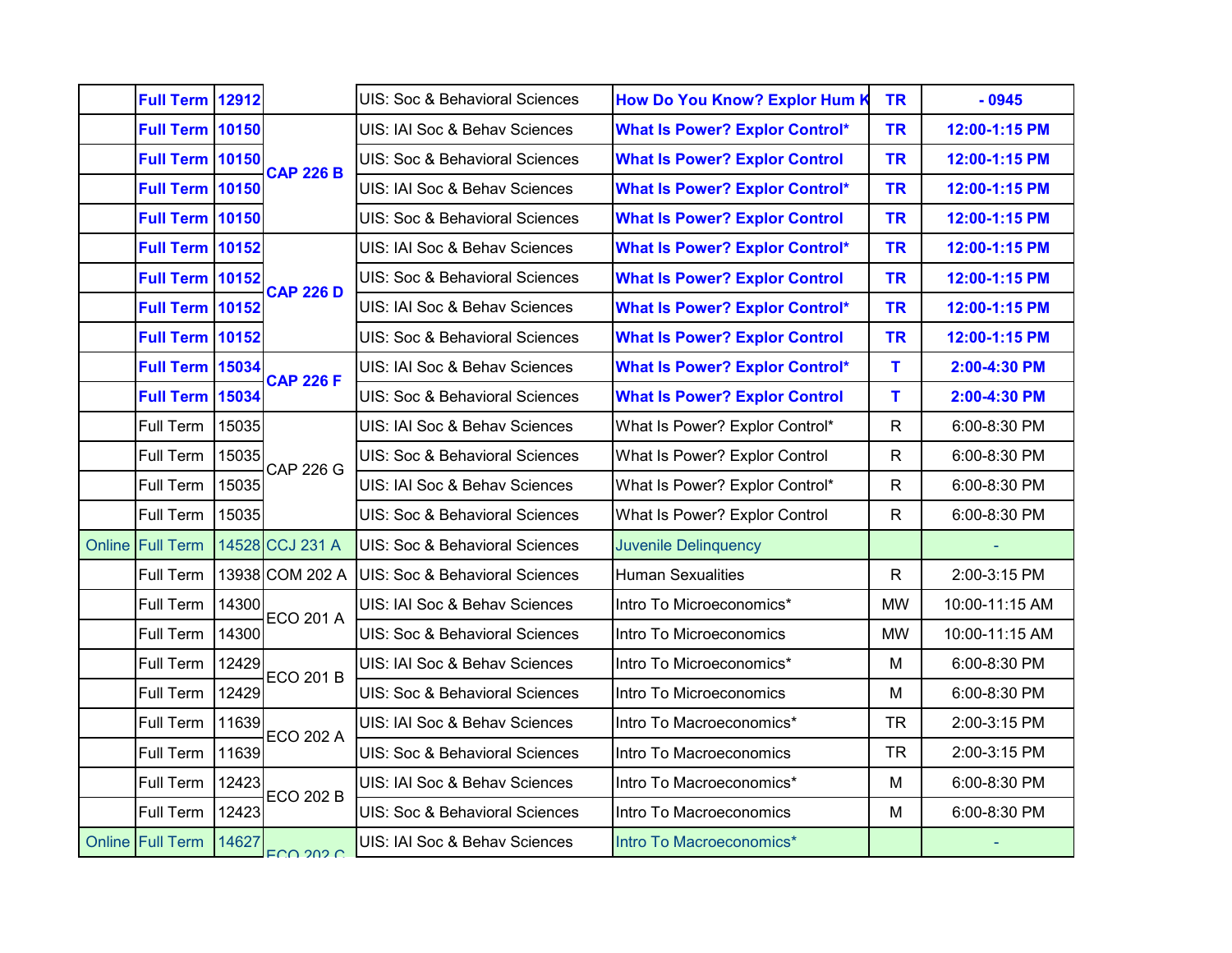| <b>Online Full Term</b> | 14627 | $-0.202$         | UIS: Soc & Behavioral Sciences | <b>Intro To Macroeconomics</b>      |           |                |
|-------------------------|-------|------------------|--------------------------------|-------------------------------------|-----------|----------------|
| Full Term               |       | 10180 ECO 315 A  | UIS: Soc & Behavioral Sciences | <b>Economics for Administration</b> | T         | 6:00-9:30 PM   |
| <b>Online Full Term</b> |       | 10183 ECO 315 B  | UIS: Soc & Behavioral Sciences | <b>Economics for Administration</b> |           |                |
| Full Term               | 14062 | <b>HIS 205 A</b> | UIS: IAI Soc & Behav Sciences  | U.S. History Since 1877*            | <b>TR</b> | 12:00-1:15 PM  |
| Full Term               | 14062 |                  | UIS: Soc & Behavioral Sciences | U.S. History Since 1877             | <b>TR</b> | 12:00-1:15 PM  |
| Full Term               |       | 14030 HIS 211 A  | UIS: Soc & Behavioral Sciences | Women in the Middle East            | <b>MW</b> | 10:00-11:15 AM |
| Online Full Term        |       | 13928 LIS 211 A  | UIS: Soc & Behavioral Sciences | <b>Liberty Studies</b>              |           |                |
| Full Term               |       | 13298 PSC 325 A  | UIS: Soc & Behavioral Sciences | Intro To Political Philosophy       | T         | 2:00-4:30 PM   |
| <b>Online Full Term</b> |       | 15029 PSC 325 B  | UIS: Soc & Behavioral Sciences | Intro To Political Philosophy       |           |                |
| Online Full Term        | 13285 | <b>PSC 371 A</b> | UIS: IAI Soc & Behav Sciences  | Intro to Comp Politics*             |           |                |
| <b>Online Full Term</b> | 13285 |                  | UIS: Soc & Behavioral Sciences | Intro to Comp Politics              |           | u,             |
| Online Full Term        | 13427 | <b>PSC 371 B</b> | UIS: IAI Soc & Behav Sciences  | Intro to Comp Politics*             |           |                |
| Online Full Term        | 13427 |                  | UIS: Soc & Behavioral Sciences | <b>Intro to Comp Politics</b>       |           |                |
| Full Term               | 10609 | <b>PSY 201 A</b> | UIS: IAI Soc & Behav Sciences  | Principles Of Psychology*           | W         | 2:00-4:30 PM   |
| Full Term               | 10609 |                  | UIS: Soc & Behavioral Sciences | Principles Of Psychology            | W         | 2:00-4:30 PM   |
| <b>Online Full Term</b> | 13620 | <b>PSY 201 B</b> | UIS: IAI Soc & Behav Sciences  | Principles Of Psychology*           |           |                |
| <b>Online Full Term</b> | 13620 |                  | UIS: Soc & Behavioral Sciences | <b>Principles Of Psychology</b>     |           |                |
| Full Term               | 14115 | <b>PSY 201 D</b> | UIS: IAI Soc & Behav Sciences  | Principles Of Psychology*           | M         | 6:00-8:30 PM   |
| Full Term               | 14115 |                  | UIS: Soc & Behavioral Sciences | Principles Of Psychology            | M         | 6:00-8:30 PM   |
| Full Term               | 12761 | <b>SOA 101 A</b> | UIS: IAI Soc & Behav Sciences  | Introduction to Sociology*          | <b>MW</b> | 10:00-11:15 AM |
| Full Term               | 12761 |                  | UIS: Soc & Behavioral Sciences | Introduction to Sociology           | <b>MW</b> | 10:00-11:15 AM |
| Full Term               |       | 12389 SOA 221 A  | UIS: Soc & Behavioral Sciences | Social Problems                     | <b>MW</b> | 4:00-5:15 PM   |
| Online Full Term        |       | 13950 SOA 232 A  | UIS: Soc & Behavioral Sciences | <b>Juvenile Delinquency</b>         |           |                |
| Full Term               | 11698 | <b>SOA 304 A</b> | UIS: IAI Soc & Behav Sciences  | Human Evol: Biological/Cultural*    | <b>TR</b> | 2:00-3:40 PM   |
| Full Term               | 11698 |                  | UIS: Soc & Behavioral Sciences | Human Evol: Biological/Cultural     | <b>TR</b> | 2:00-3:40 PM   |
| Full Term               |       | 13191 SWK 322 A  | UIS: Soc & Behavioral Sciences | Introduction to Social Work         | W         | 2:00-5:30 PM   |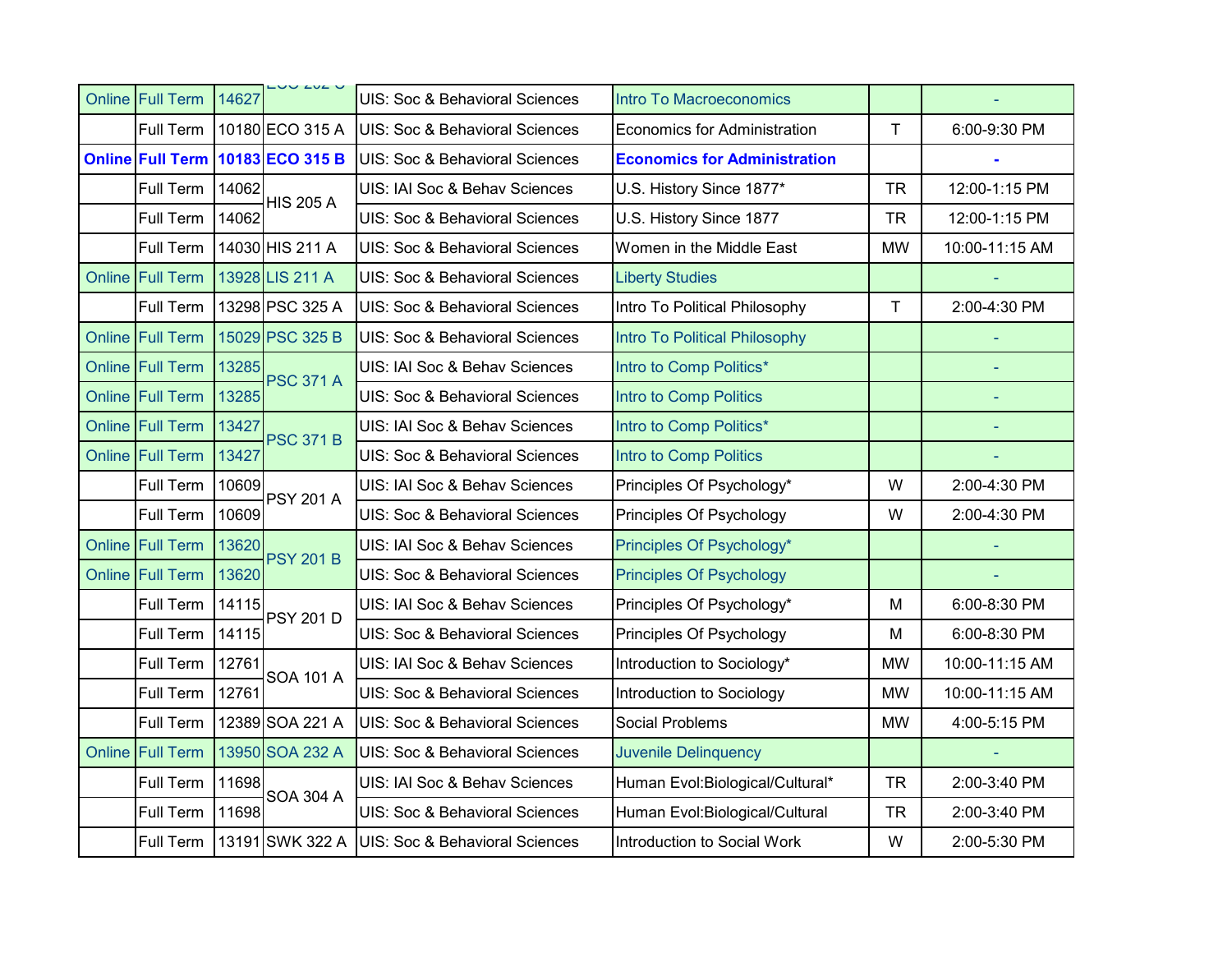|                   | Online Full Term 14176 TEP 207 A   | UIS: Soc & Behavioral Sciences                 | <b>Foundations/American Education</b> |   |                |
|-------------------|------------------------------------|------------------------------------------------|---------------------------------------|---|----------------|
|                   | <b>Full Term 14844 TEP 207 C</b>   | UIS: Soc & Behavioral Sciences                 | <b>Foundations/American Education</b> | W | $6:00-8:30$ PM |
|                   | Online Full Term   14845 TEP 207 D | UIS: Soc & Behavioral Sciences                 | <b>Foundations/American Education</b> |   |                |
| <b>IFull Term</b> |                                    | 13937 WGS 202 A UIS: Soc & Behavioral Sciences | <b>IHuman Sexualities</b>             |   | $2:00-3:15$ PM |

#### **Speaker Series**

| Loc | Part of<br>Term<br>Desc | <b>CRN Course</b>                                                             | <b>Section Attribute Description</b> | <b>Course Title</b>          | <b>Meet</b><br><b>Days</b> | <b>Meeting Times</b> |
|-----|-------------------------|-------------------------------------------------------------------------------|--------------------------------------|------------------------------|----------------------------|----------------------|
|     | Full Term               | 12782 UNI 301 A<br>UIS: Speaker Series (ECCE)<br><b>ECCE: Speakers Series</b> |                                      |                              |                            |                      |
|     | Full Term               | 12783 UNI 301 B                                                               | UIS: Speaker Series (ECCE)           | <b>ECCE: Speakers Series</b> |                            |                      |
|     | Full Term               | 12784 UNI 301 C                                                               | UIS: Speaker Series (ECCE)           | <b>ECCE: Speakers Series</b> |                            |                      |
|     | Full Term               | 12785 UNI 301 D                                                               | UIS: Speaker Series (ECCE)           | <b>ECCE: Speakers Series</b> |                            |                      |
|     | Full Term               | 12786 UNI 301 E                                                               | UIS: Speaker Series (ECCE)           | <b>ECCE: Speakers Series</b> |                            |                      |
|     | Full Term               | 12787 UNI 301 F                                                               | UIS: Speaker Series (ECCE)           | <b>ECCE: Speakers Series</b> |                            |                      |
|     | Full Term               | 13021 UNI 301 G                                                               | UIS: Speaker Series (ECCE)           | <b>ECCE: Speakers Series</b> |                            |                      |
|     | Full Term               | 13022 UNI 301 H                                                               | UIS: Speaker Series (ECCE)           | <b>ECCE: Speakers Series</b> |                            |                      |
|     | Full Term               | 13089 UNI 301 J                                                               | UIS: Speaker Series (ECCE)           | <b>ECCE: Speakers Series</b> |                            |                      |
|     | <b>Online Full Term</b> | 14114 UNI 301 P                                                               | UIS: Speaker Series (ECCE)           | <b>ECCE: Speakers Series</b> |                            |                      |
|     | <b>Online Full Term</b> | 14116 UNI 301 Q                                                               | UIS: Speaker Series (ECCE)           | <b>ECCE: Speakers Series</b> |                            |                      |
|     | <b>Online Full Term</b> | 14123 UNI 301 T                                                               | <b>UIS: Speaker Series (ECCE)</b>    | <b>ECCE: Speakers Series</b> |                            |                      |
|     | <b>Online Full Term</b> | 14213 UNI 301 U                                                               | <b>UIS: Speaker Series (ECCE)</b>    | <b>ECCE: Speakers Series</b> |                            |                      |

### **U.S. Communities**

| LOC | <b>IPart of</b><br>Term<br><b>IDesc</b> | <b>CRN Course</b>                                       | Section Attribute Description | <b>Course Title</b>             | Meet<br><b>Days</b> | <b>Meeting Times</b> |
|-----|-----------------------------------------|---------------------------------------------------------|-------------------------------|---------------------------------|---------------------|----------------------|
|     |                                         | $F_{\text{full Term}}$ $10025$ $\Delta$ AS 432 $\Delta$ | UIS: U.S. Communities (ECCE)  | JFCCF: Δfrican Δmer & Δmer Pol. | NЛ                  | $6.00 - 9.30$ PM     |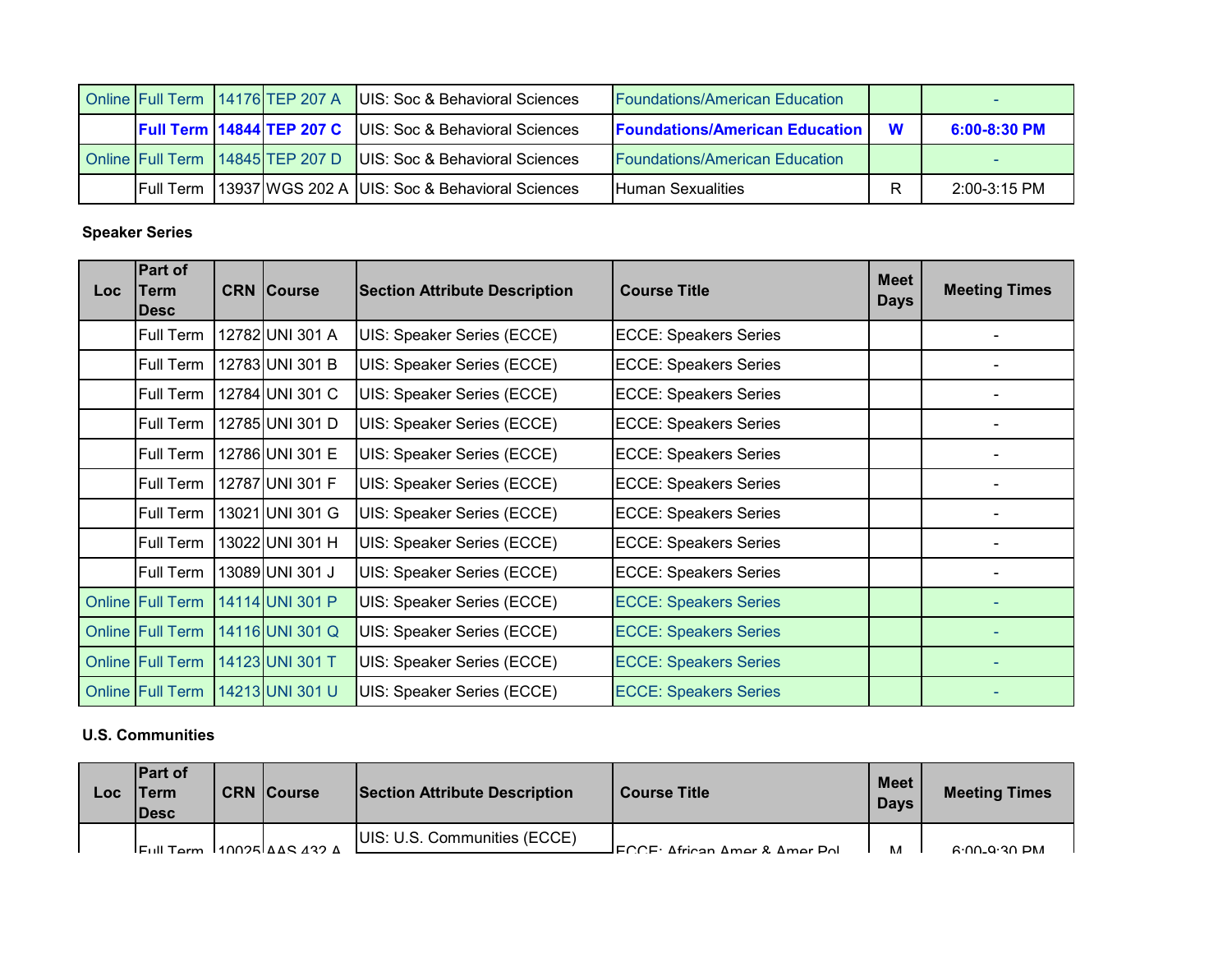|        | וווסו ושון              | ח שער טרעזון טשטעו        | UIS: U.S. Communities (ECCE) | בעעב. תוווסמו תוווסו ע תוווסו דעו         | <b>IVI</b>   | <b>U.UU-U.UU I IVI</b> |
|--------|-------------------------|---------------------------|------------------------------|-------------------------------------------|--------------|------------------------|
|        | <b>Online Full Term</b> | 13484 AAS 465 A           | UIS: U.S. Communities (ECCE) | <b>ECCE: Black Women Writers</b>          |              |                        |
|        | Full Term               | 14533 CCJ 343 A           | UIS: U.S. Communities (ECCE) | <b>ECCE: Women &amp; Criminal Justice</b> | $\mathsf{R}$ | 2:00-4:30 PM           |
| Online | <b>Full Term</b>        | 14991 CCJ 343 B           | UIS: U.S. Communities (ECCE) | <b>ECCE: Women &amp; Criminal Justice</b> |              |                        |
|        |                         | Second Ha 13786 COM 478 A | UIS: U.S. Communities (ECCE) | <b>ECCE:Communicating About Race</b>      | W            | 6:00-9:30 PM           |
|        | <b>Online Full Term</b> | 14260 ENG 321 A           | UIS: U.S. Communities (ECCE) | <b>ECCE: China to Chinese America</b>     |              |                        |
|        | Full Term               | 14286 ENS 411 A           | UIS: U.S. Communities (ECCE) | <b>ECCE: Intro/Environmental Educ</b>     | <b>TR</b>    | 10:00-11:40 AM         |
|        | Full Term               | 13377 ENS 418 A           | UIS: U.S. Communities (ECCE) | ECCE:AmericanEnvirnmntlHistory            | <b>TR</b>    | 2:00-3:40 PM           |
|        | Full Term               | 13808 GBL 325 A           | UIS: U.S. Communities (ECCE) | ECCE: Latina/o USA                        | <b>TR</b>    | 2:00-3:15 PM           |
|        | Full Term               | 13789 HIS 325 A           | UIS: U.S. Communities (ECCE) | ECCE: Latina/o USA                        | <b>TR</b>    | 2:00-3:15 PM           |
|        | Online Full Term        | 12887 HIS 345 A           | UIS: U.S. Communities (ECCE) | <b>ECCE: US Women's History</b>           |              |                        |
|        | Full Term               | 10483 HIS 438 A           | UIS: U.S. Communities (ECCE) | ECCE:AmericanEnvirnmntlHistory            | <b>TR</b>    | 2:00-3:40 PM           |
| Online | <b>Full Term</b>        | 14978 HIS 457 A           | UIS: U.S. Communities (ECCE) | ECCE: Women/Gender/ U.S. South            |              |                        |
|        | <b>Full Term</b>        | 13080 LES 488 A           | UIS: U.S. Communities (ECCE) | <b>ECCE: Conviction of Innocent</b>       | T            | 6:00-8:30 PM           |
|        |                         |                           | UIS: U.S. Communities (ECCE) |                                           |              |                        |
|        | <b>Full Term</b>        | 14371 LES 488 B           | UIS: U.S. Communities (ECCE) | <b>ECCE: Conviction of Innocent</b>       | T.           | 6:00-8:30 PM           |
|        |                         |                           | UIS: U.S. Communities (ECCE) |                                           |              |                        |
|        | Full Term               | 13809 LIS 325 A           | UIS: U.S. Communities (ECCE) | ECCE: Latina/o USA                        | <b>TR</b>    | 2:00-3:15 PM           |
|        | Online Full Term        | 14982 LIS 465 A           | UIS: U.S. Communities (ECCE) | <b>ECCE: Black Women Writers</b>          |              |                        |
|        | Online Full Term        | 12813 MGT 444 A           | UIS: U.S. Communities (ECCE) | <b>ECCE: Work, Family &amp; Community</b> |              |                        |
|        | <b>Online Full Term</b> | 15023 MGT 444 B           | UIS: U.S. Communities (ECCE) | <b>ECCE: Work, Family &amp; Community</b> |              |                        |
|        | Full Term               | 14846 MIS 323 A           | UIS: U.S. Communities (ECCE) | ECCE: Social Health Care Info.            | $\mathsf{T}$ | 2:00-4:30 PM           |
|        | Online Full Term        | 14847 MIS 323 B           | UIS: U.S. Communities (ECCE) | <b>ECCE: Social Health Care Info.</b>     |              |                        |
|        | <b>Online Full Term</b> | 14914 MIS 323 C           | UIS: U.S. Communities (ECCE) | <b>ECCE: Social Health Care Info.</b>     |              |                        |
|        | Online Full Term        | 13249 MPH 408 A           | UIS: U.S. Communities (ECCE) | <b>ECCE: Addiction</b>                    |              |                        |
|        | Full Term               | 13252 MPH 478 A           | UIS: U.S. Communities (ECCE) | <b>ECCE: Crisis in Evironmntl Hlth</b>    | W            | 6:00-9:30 PM           |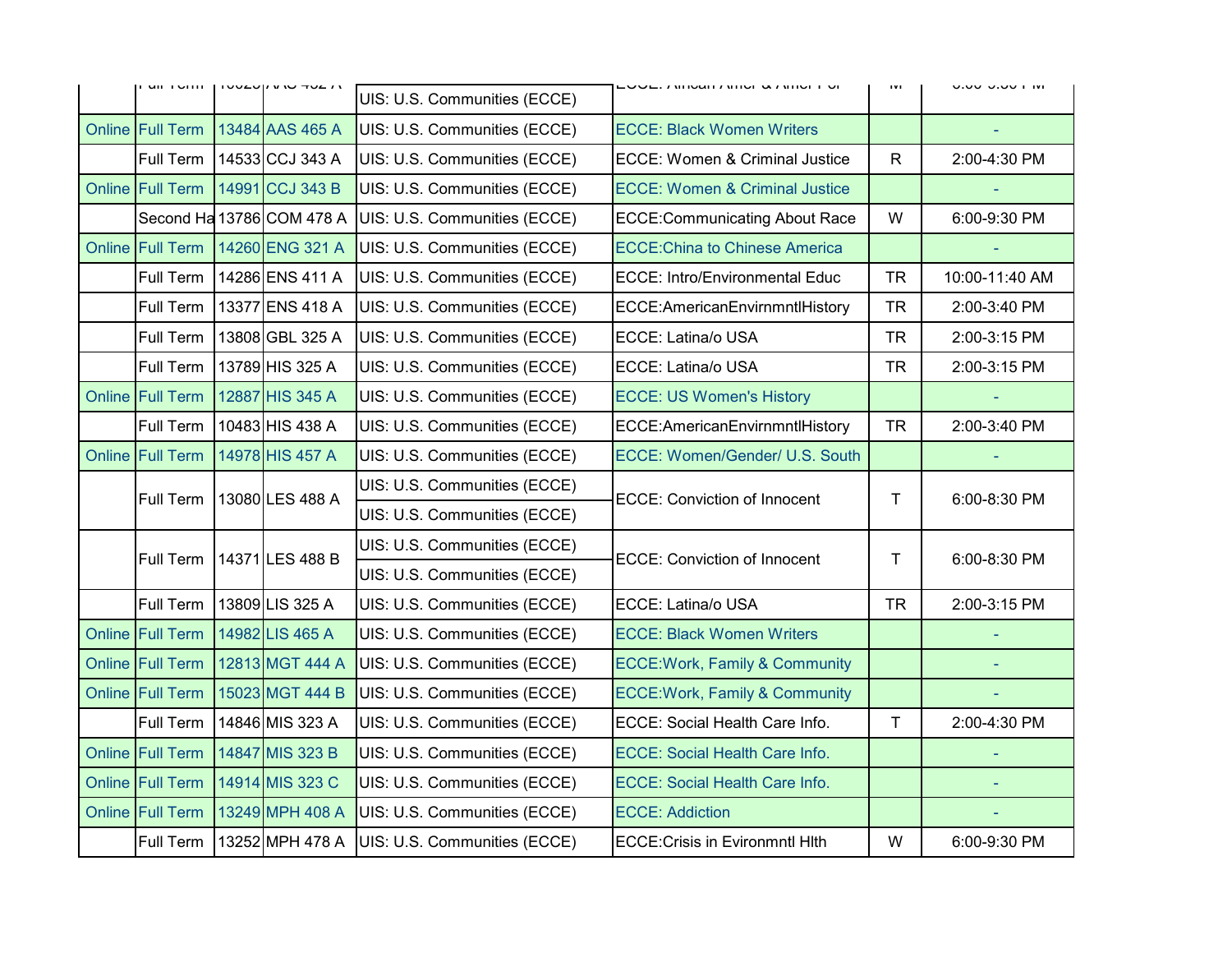| Full Term               | 14963 MUS 419 A | UIS: U.S. Communities (ECCE)                 | <b>ECCE: American Musics</b>              | TR        | 10:00-11:40 AM |
|-------------------------|-----------------|----------------------------------------------|-------------------------------------------|-----------|----------------|
| Full Term               | 13531 PSC 404 A | UIS: U.S. Communities (ECCE)                 | ECCE: African Amer & Amer Pol             | M         | 6:00-9:30 PM   |
|                         |                 | UIS: U.S. Communities (ECCE)                 |                                           |           |                |
| Full Term               | 13810 PSC 465 A | UIS: U.S. Communities (ECCE)                 | ECCE: Latina/o USA                        | TR        | 2:00-3:15 PM   |
| Full Term               | 15028 SOA 235 A | UIS: U.S. Communities (ECCE)                 | ECCE: Working USA & the 99%               | <b>MW</b> | 12:00-1:15 PM  |
| Online Full Term        | 13817 SOA 301 B | UIS: U.S. Communities (ECCE)                 | <b>ECCE: Intro/Women/Gender Stds</b>      |           |                |
| Full Term               | 13650 SOA 325 A | UIS: U.S. Communities (ECCE)                 | ECCE: Latina/o USA                        | TR        | 2:00-3:15 PM   |
| Online Full Term        | 13551 SOA 338 A | UIS: U.S. Communities (ECCE)                 | ECCE: Sex, Gender, Pop Culture            |           |                |
| <b>Full Term</b>        | 13665 SOA 419 A | UIS: U.S. Communities (ECCE)                 | <b>ECCE: American Musics</b>              | <b>TR</b> | 10:00-11:40 AM |
| Online Full Term        | 13816 SWK 382 B | UIS: U.S. Communities (ECCE)                 | <b>ECCE: Intro/Women/Gender Stds</b>      |           |                |
| <b>Online Full Term</b> | 13815 WGS 301 B | UIS: U.S. Communities (ECCE)                 | <b>ECCE: Intro/Women/Gender Stds</b>      |           |                |
| <b>Online Full Term</b> | 13422 WGS 338 A | UIS: U.S. Communities (ECCE)                 | ECCE: Sex, Gender, Pop Culture            |           |                |
| <b>Full Term</b>        | 12990 WGS 343 A | UIS: U.S. Communities (ECCE)                 | <b>ECCE: Women &amp; Criminal Justice</b> | R.        | 2:00-4:30 PM   |
| <b>Online Full Term</b> | 13951 WGS 343 B | UIS: U.S. Communities (ECCE)                 | <b>ECCE: Women &amp; Criminal Justice</b> |           |                |
| <b>Online Full Term</b> | 12993 WGS 345 A | UIS: U.S. Communities (ECCE)                 | <b>ECCE: US Women's History</b>           |           |                |
| <b>Online Full Term</b> |                 | 13485 WGS 465 A UIS: U.S. Communities (ECCE) | <b>ECCE: Black Women Writers</b>          |           |                |

## **Visual, Creative, and Performing Arts**

| Loc | <b>Part of</b><br>Term<br><b>IDesc</b> |                     | <b>CRN</b> Course | <b>Section Attribute Description</b> | <b>Course Title</b>      | <b>Meet</b><br><b>Days</b> | <b>Meeting Times</b> |
|-----|----------------------------------------|---------------------|-------------------|--------------------------------------|--------------------------|----------------------------|----------------------|
|     | <b>Online Full Term</b>                | 12832               | <b>ART 101 A</b>  | UIS: IAI Fine Arts                   | Art Appreciation*        |                            |                      |
|     | Online Full Term                       | $\vert 12832 \vert$ |                   | UIS: Vis, Creative & Perf Arts       | <b>Art Appreciation</b>  |                            |                      |
|     | Full Term                              | 12334               | <b>ART 101 B</b>  | <b>UIS: IAI Fine Arts</b>            | Art Appreciation*        |                            | 2:00-4:30 PM         |
|     | Full Term                              | 12334               |                   | UIS: Vis, Creative & Perf Arts       | <b>Art Appreciation</b>  |                            | $2:00-4:30$ PM       |
|     | <b>Full Term</b>                       |                     | 12660 ART 112 A   | UIS: Vis, Creative & Perf Arts       | Three Dimensional Design | TR                         | 10:00-11:15 AM       |
|     | <b>Full Term</b>                       |                     | 13728 ART 113 A   | UIS: Vis, Creative & Perf Arts       | Drawing 1                |                            | 6:00-8:30 PM         |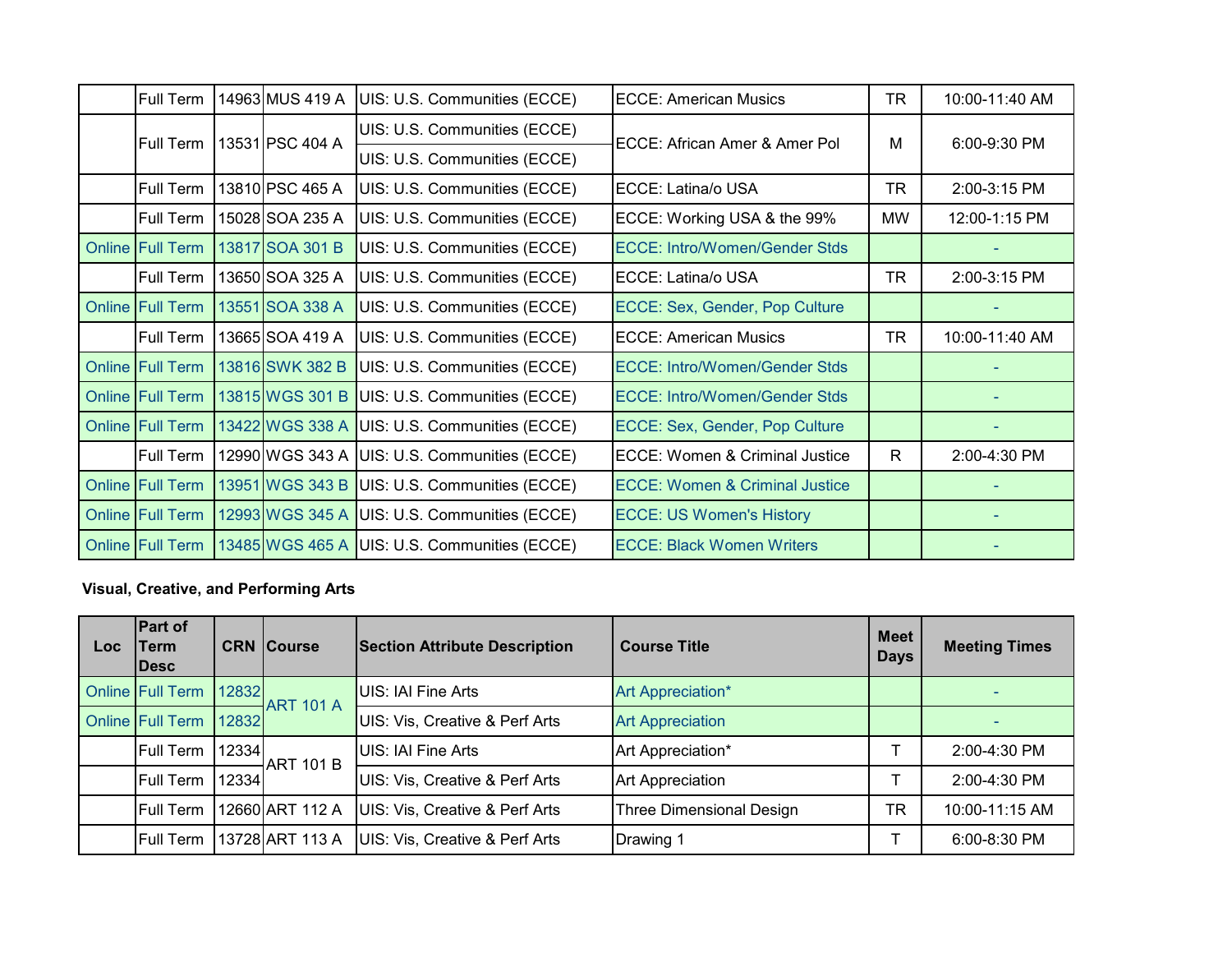| Full Term        |                                                                                          | 12352 ART 151 A                  | <b>UIS: IAI Fine Arts</b>                 | Arts & Identity: Japan & U.S.*      | W            | 2:00-4:30 PM      |
|------------------|------------------------------------------------------------------------------------------|----------------------------------|-------------------------------------------|-------------------------------------|--------------|-------------------|
| Full Term        |                                                                                          | 12666 ART 203 A                  | <b>UIS: Vis, Creative &amp; Perf Arts</b> | <b>Introduction to Ceramics</b>     | M            | 6:00-8:30 PM      |
| Full Term        |                                                                                          | 13091 ART 211 A                  | UIS: Vis, Creative & Perf Arts            | Introduction to Painting            | T            | 2:00-4:30 PM      |
| Full Term        |                                                                                          | 12923 ART 236 A                  | <b>UIS: Vis, Creative &amp; Perf Arts</b> | Introduction to Digital Media       | <b>MW</b>    | 10:00-11:15 AM    |
| Full Term        |                                                                                          | 13073 ART 262 A                  | UIS: Vis, Creative & Perf Arts            | History of Art II                   | W            | 6:00-8:30 PM      |
| Full Term        |                                                                                          | 12988 COM 236 A                  | UIS: Vis, Creative & Perf Arts            | Introduction to Digital Media       | <b>MW</b>    | 10:00-11:15 AM    |
| Full Term        |                                                                                          | 14712 ENG 272 A                  | UIS: Vis, Creative & Perf Arts            | Intro to Creative Writing           | <b>TR</b>    | 10:00-11:15 AM    |
| Full Term        |                                                                                          | 12446 MUS 101 A                  | UIS: Vis, Creative & Perf Arts            | <b>Vocal Music Ensemble</b>         | M            | $-8:30$ PM        |
| Full Term        |                                                                                          | 12447 MUS 105 A                  | <b>UIS: Vis, Creative &amp; Perf Arts</b> | <b>Instrumental Music Ensemble</b>  | M            | 4:00 PM - 1750    |
| Full Term        |                                                                                          | 12448 MUS 105 B                  | <b>UIS: Vis, Creative &amp; Perf Arts</b> | <b>Instrumental Music Ensemble</b>  | $\mathsf{R}$ | $-7:30$ PM        |
|                  |                                                                                          | <b>Full Term 14135 MUS 105 C</b> | <b>UIS: Vis, Creative &amp; Perf Arts</b> | <b>Instrumental Music Ensemble</b>  | T            | 12:00 Noon - 1350 |
| Full Term        |                                                                                          | 14136 MUS 105 D                  | UIS: Vis, Creative & Perf Arts            | <b>Instrumental Music Ensemble</b>  | $\mathsf T$  | 5:00 PM - 6:30 PM |
| Online Full Term |                                                                                          | 15008 MUS 111 A                  | <b>UIS: Vis, Creative &amp; Perf Arts</b> | <b>Fundamentals of Music Theory</b> |              | ÷                 |
| Full Term        |                                                                                          | 14161 MUS 131 A                  | UIS: Vis, Creative & Perf Arts            | <b>Beginning Class Guitar</b>       | <b>MW</b>    | 12:00-1:15 PM     |
| Full Term        |                                                                                          |                                  | UIS: Vis, Creative & Perf Arts            | <b>Beginning Class Piano</b>        | <b>MW</b>    | 10:00-11:15 AM    |
|                  | 14162 MUS 133 A                                                                          |                                  | UIS: Vis, Creative & Perf Arts            |                                     |              |                   |
| Full Term        |                                                                                          | 12547 MUS 151 A                  | <b>UIS: IAI Fine Arts</b>                 | Arts & Identity: Japan & U.S.*      | W            | 2:00-4:30 PM      |
|                  |                                                                                          | <b>Full Term 10503 MUS 301 A</b> | <b>UIS: Vis, Creative &amp; Perf Arts</b> | <b>Vocal Music Ensemble</b>         | M            | $-8:30$ PM        |
|                  |                                                                                          | Full Term 10525 MUS 305 A        | UIS: Vis, Creative & Perf Arts            | <b>Instrumental Music Ensemble</b>  | M            | 4:00 PM - 1750    |
|                  |                                                                                          | <b>Full Term 12269 MUS 305 B</b> | UIS: Vis, Creative & Perf Arts            | <b>Instrumental Music Ensemble</b>  | R            | $-7:30$ PM        |
|                  |                                                                                          | <b>Full Term 12270 MUS 305 C</b> | <b>UIS: Vis, Creative &amp; Perf Arts</b> | <b>Instrumental Music Ensemble</b>  | T            | 12:00 Noon - 1350 |
|                  |                                                                                          | Full Term 12302 MUS 305 D        | UIS: Vis, Creative & Perf Arts            | <b>Instrumental Music Ensemble</b>  | T.           | 5:00 PM - 6:30 PM |
| Full Term        | 14016 THE 108 A<br><b>UIS: Vis, Creative &amp; Perf Arts</b><br>Principles of Stagecraft |                                  | <b>MW</b>                                 | 10:00-11:40 AM                      |              |                   |
| Full Term        |                                                                                          | 12957 THE 273 A                  | UIS: Vis, Creative & Perf Arts            | Principles of Acting                | <b>MW</b>    | 2:00-3:40 PM      |
| Full Term        | 12959                                                                                    | <b>THE 274 A</b>                 | UIS: IAI Fine Arts                        | Introduction to Theatre*            | <b>TR</b>    | 12:00-1:15 PM     |
| Full Term        | 12959                                                                                    |                                  | UIS: Vis, Creative & Perf Arts            | Introduction to Theatre             | <b>TR</b>    | 12:00-1:15 PM     |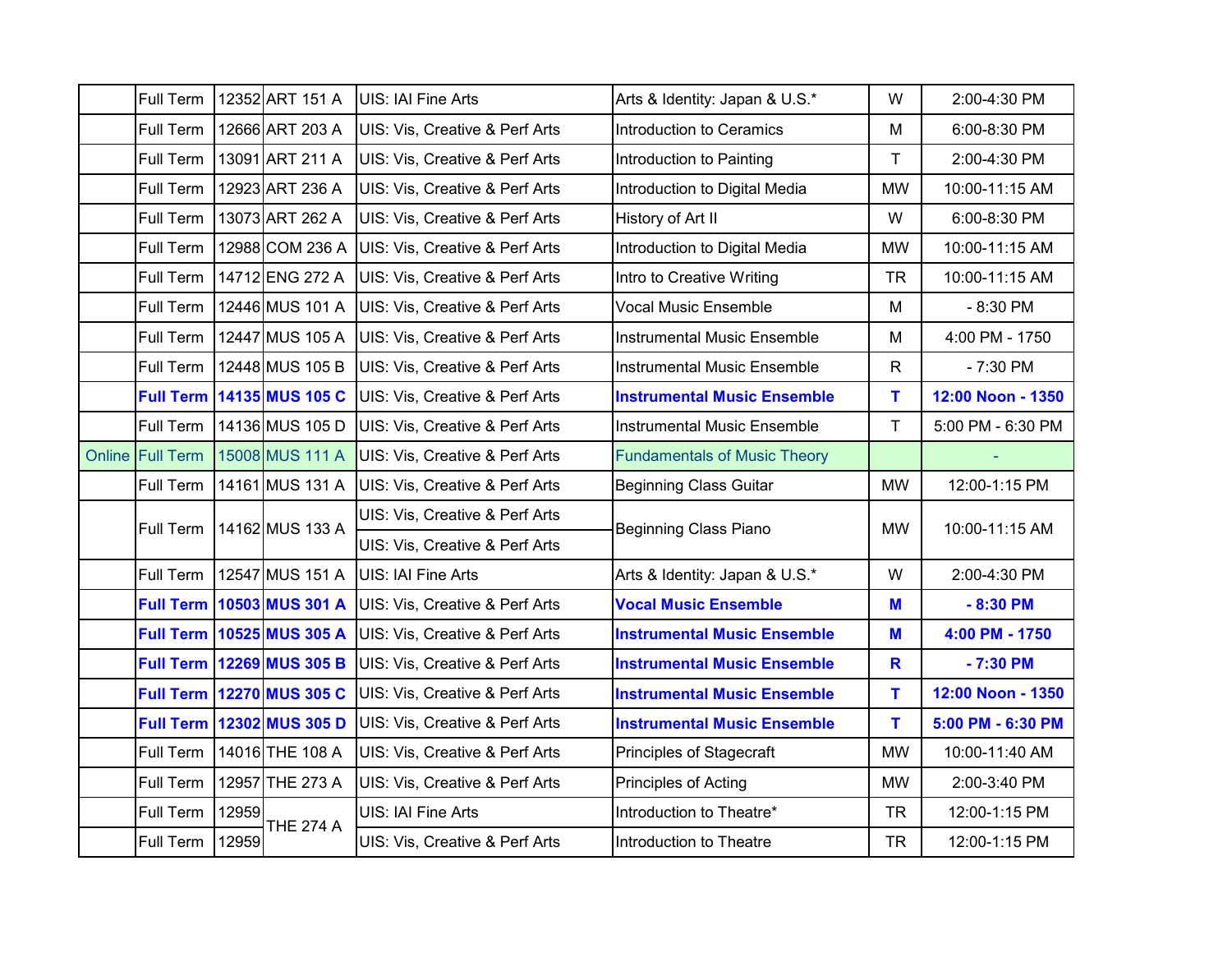| <b>Online First Half</b> | 13988 | THE 274 B | UIS: IAI Fine Arts             | Introduction to Theatre* |  |
|--------------------------|-------|-----------|--------------------------------|--------------------------|--|
| <b>Online First Half</b> | 13988 |           | UIS: Vis, Creative & Perf Arts | Introduction to Theatre  |  |

**Written Communication**

| <b>Loc</b> | Part of<br>Term<br><b>Desc</b> | <b>CRN</b> Course                                                                      | <b>Section Attribute Description</b> | <b>Course Title</b>                 | <b>Meet</b><br><b>Days</b> | <b>Meeting Times</b> |
|------------|--------------------------------|----------------------------------------------------------------------------------------|--------------------------------------|-------------------------------------|----------------------------|----------------------|
|            |                                | <b>Full Term 12549 CAP 115 A</b>                                                       | <b>UIS: Written Communication</b>    | <b>Interdisciplinary Writing</b>    | <b>MW</b>                  | 12:00-1:15 PM        |
|            |                                | <b>Full Term 12550 CAP 115 B</b>                                                       | <b>UIS: Written Communication</b>    | <b>Interdisciplinary Writing</b>    | <b>MW</b>                  | 2:00-3:15 PM         |
|            |                                | <b>Full Term 12551 CAP 115 C</b>                                                       | <b>UIS: Written Communication</b>    | <b>Interdisciplinary Writing</b>    | <b>MW</b>                  | 10:00-11:15 AM       |
|            |                                | <b>Full Term   12552 CAP 115 D</b>                                                     | <b>UIS: Written Communication</b>    | <b>Interdisciplinary Writing</b>    | <b>MW</b>                  | 10:00-11:15 AM       |
|            |                                | Full Term 12553 CAP 115 E                                                              | <b>UIS: Written Communication</b>    | <b>Interdisciplinary Writing</b>    | <b>MW</b>                  | 12:00-1:15 PM        |
|            |                                | Full Term 12900 CAP 115 F                                                              | <b>UIS: Written Communication</b>    | <b>Interdisciplinary Writing</b>    | <b>MW</b>                  | 2:00-3:15 PM         |
|            | Full Term                      | 12503 ENG 101 A                                                                        | <b>UIS: Written Communication</b>    | Rhetoric and College Writing        | <b>MW</b>                  | 10:00-11:15 AM       |
|            | Full Term                      | 12504 ENG 101 B                                                                        | <b>UIS: Written Communication</b>    | <b>Rhetoric and College Writing</b> | <b>MW</b>                  | 6:00-7:15 PM         |
|            | Full Term                      | 13492 ENG 101 C                                                                        | <b>UIS: Written Communication</b>    | <b>Rhetoric and College Writing</b> | <b>TR</b>                  | 8:00 AM - 9:15 AM    |
|            | Full Term                      | 13981 ENG 101 D                                                                        | <b>UIS: Written Communication</b>    | <b>Rhetoric and College Writing</b> | <b>TR</b>                  | 4:00-5:15 PM         |
|            | Online Full Term               | 14359 ENG 101 E                                                                        | <b>UIS: Written Communication</b>    | <b>Rhetoric and College Writing</b> |                            |                      |
|            | Full Term                      | 12030 ENG 102 A                                                                        | <b>UIS: Written Communication</b>    | Col Writing & Civic Engagement      | <b>MW</b>                  | 10:00-11:15 AM       |
|            | Full Term                      | 12031 ENG 102 B                                                                        | <b>UIS: Written Communication</b>    | Col Writing & Civic Engagement      | <b>MW</b>                  | 2:00-3:15 PM         |
|            | Full Term                      | 12374 ENG 102 C                                                                        | <b>UIS: Written Communication</b>    | Col Writing & Civic Engagement      | <b>MW</b>                  | 4:00-5:15 PM         |
|            | Full Term                      | 12375 ENG 102 D                                                                        | <b>UIS: Written Communication</b>    | Col Writing & Civic Engagement      | <b>MW</b>                  | 6:00-7:15 PM         |
|            | Full Term                      | 12377 ENG 102 E                                                                        | <b>UIS: Written Communication</b>    | Col Writing & Civic Engagement      | <b>TR</b>                  | 10:00-11:15 AM       |
|            | Full Term                      | 12379 ENG 102 F                                                                        | <b>UIS: Written Communication</b>    | Col Writing & Civic Engagement      | <b>TR</b>                  | 10:00-11:15 AM       |
|            | Full Term                      | 12380 ENG 102 G                                                                        | <b>UIS: Written Communication</b>    | Col Writing & Civic Engagement      | <b>TR</b>                  | 12:00-1:15 PM        |
|            | Full Term                      | 12381 ENG 102 H<br>Col Writing & Civic Engagement<br><b>UIS: Written Communication</b> |                                      |                                     | <b>TR</b>                  | 2:00-3:15 PM         |
|            | Full Term                      | 12382 ENG 102 I                                                                        | <b>UIS: Written Communication</b>    | Col Writing & Civic Engagement      | <b>TR</b>                  | 4:00-5:15 PM         |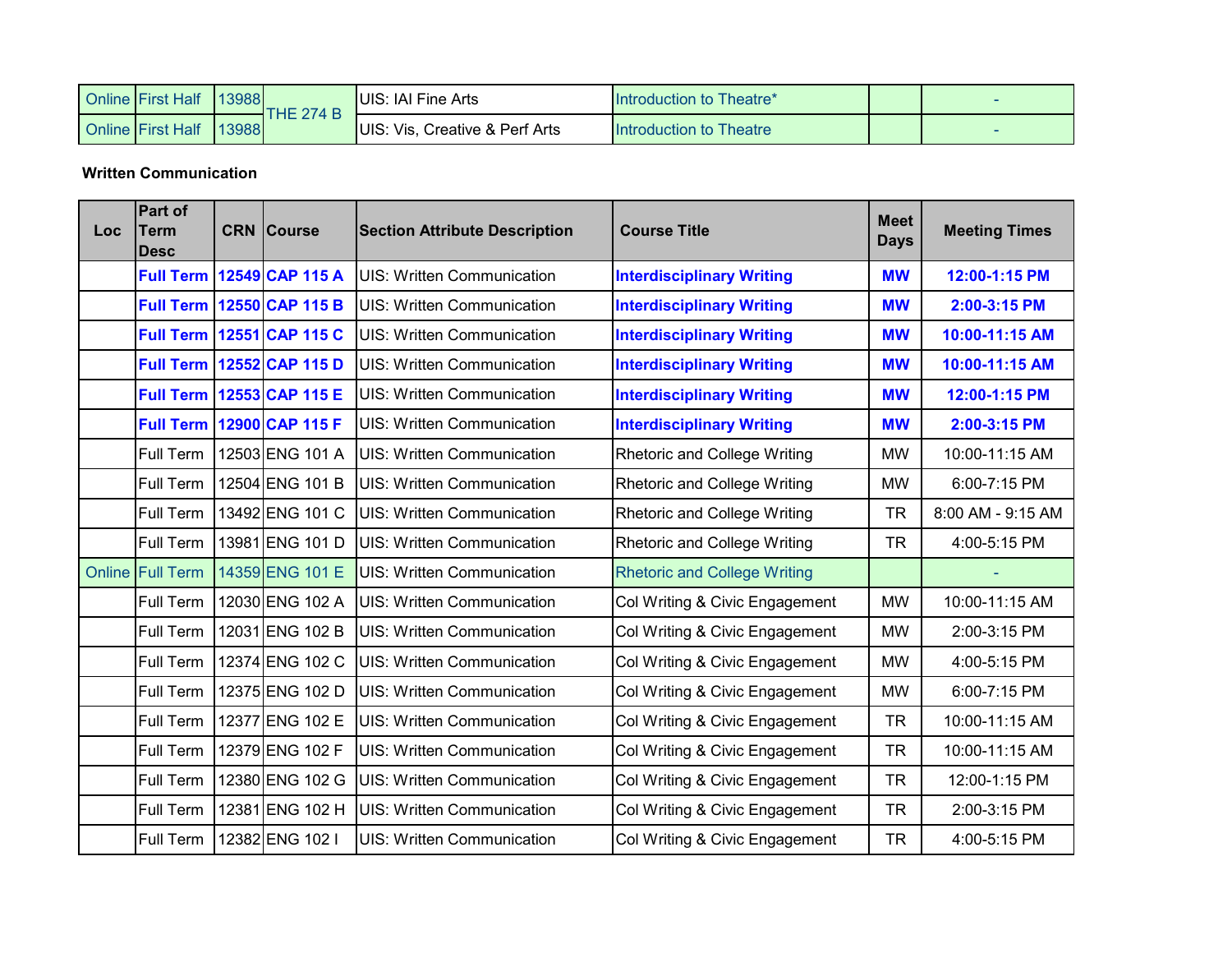|  |                  | <b>Online Full Term 12383 ENG 102 J UIS: Written Communication</b><br><b>Col Writing &amp; Civic Engagement</b> |  |                                                              |                                           |    |                |
|--|------------------|-----------------------------------------------------------------------------------------------------------------|--|--------------------------------------------------------------|-------------------------------------------|----|----------------|
|  |                  |                                                                                                                 |  | <b>Full Term 12372 ENG 102 K JUIS: Written Communication</b> | <b>Col Writing &amp; Civic Engagement</b> | MW | 2:00-3:15 PM   |
|  | <b>Full Term</b> |                                                                                                                 |  | 13626 ENG 102 L UIS: Written Communication                   | <b>Col Writing &amp; Civic Engagement</b> | MW | 10:00-11:15 AM |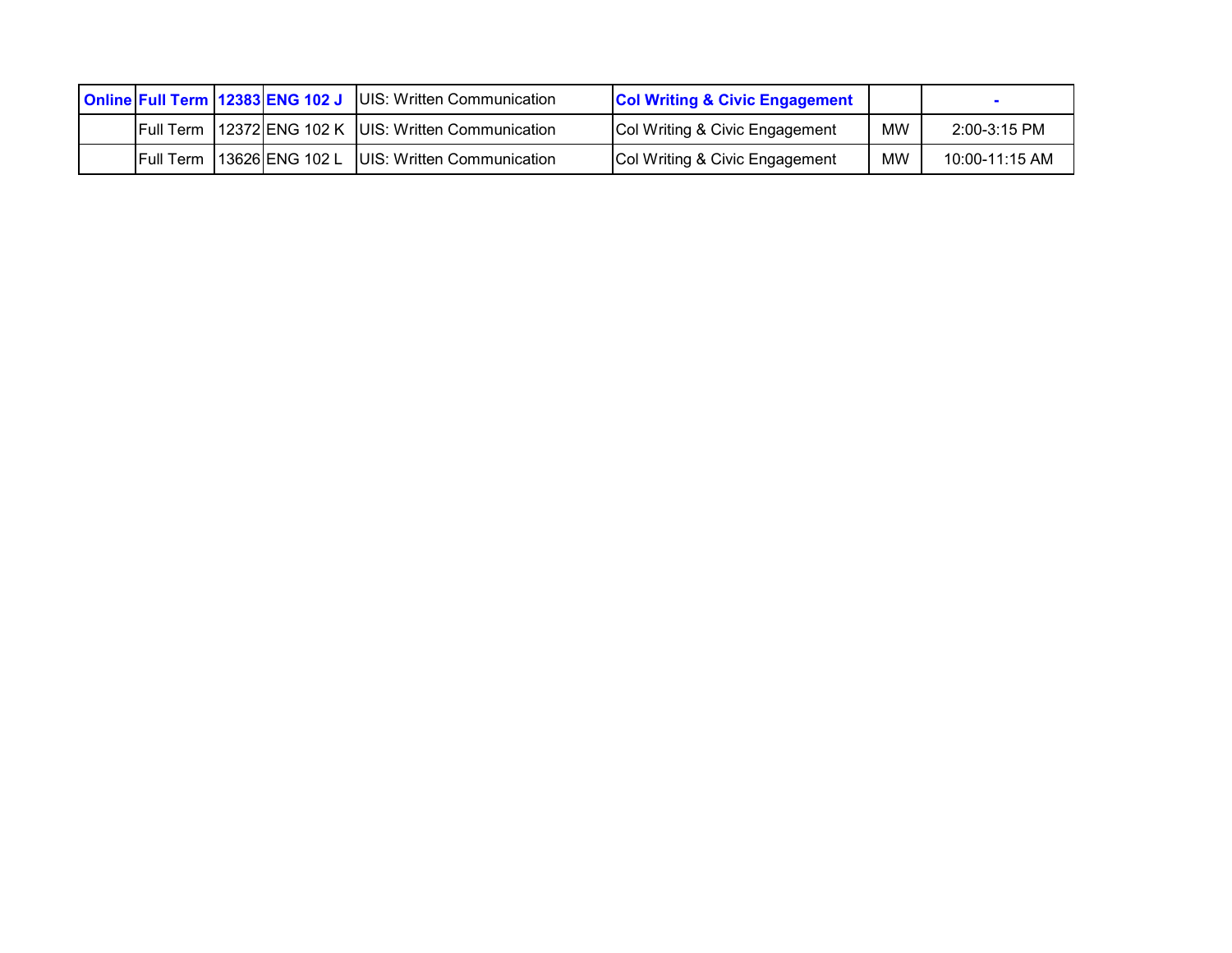| <b>Instructor Full Name</b> | <b>Prim</b><br>Inst | <b>CAP</b> | <b>ENR</b> | APPR | <b>CR</b><br><b>HRS</b> |
|-----------------------------|---------------------|------------|------------|------|-------------------------|
| Perkins, Jonathan           |                     | 35         | 13         |      | 3.0                     |
| Lewis, Ethan                |                     | 30         | 25         |      | 3.0                     |
| Perkins, Jonathan           |                     | 35         |            |      | 3.0                     |

| <b>Instructor Full Name</b> | <b>Prim</b><br><b>Inst</b> | <b>CAP</b> | <b>ENR</b> | <b>APPR</b> | <b>CR</b><br><b>HRS</b> |
|-----------------------------|----------------------------|------------|------------|-------------|-------------------------|
| Kosmetatou, Elizabeth       | Y                          | 25         | 23         |             | 3.0                     |
| Nizamuddin, Ali M           | Y                          | 35         | 28         |             | 3.0                     |
| Seif, Haley                 | Y                          | 25         | 19         |             | 3.0                     |
| Seif, Haley                 | Y                          | 25         | 16         |             | 3.0                     |
| Seif, Haley                 | Y                          | 25         | 6          |             | 3.0                     |
| Seif, Haley                 | v                          | 25         |            |             | 3.0                     |

| <b>Instructor Full Name</b> | Prim<br>Inst | <b>CAP</b>      | <b>ENR</b> | $ $ APPR | CR<br><b>HRS</b> |
|-----------------------------|--------------|-----------------|------------|----------|------------------|
| Saner, David R              | v            | 30              | 29         |          | 3.0              |
| Mahr, Gerald L              | ៶,           | 35 <sub>l</sub> | 15         |          | 3.0              |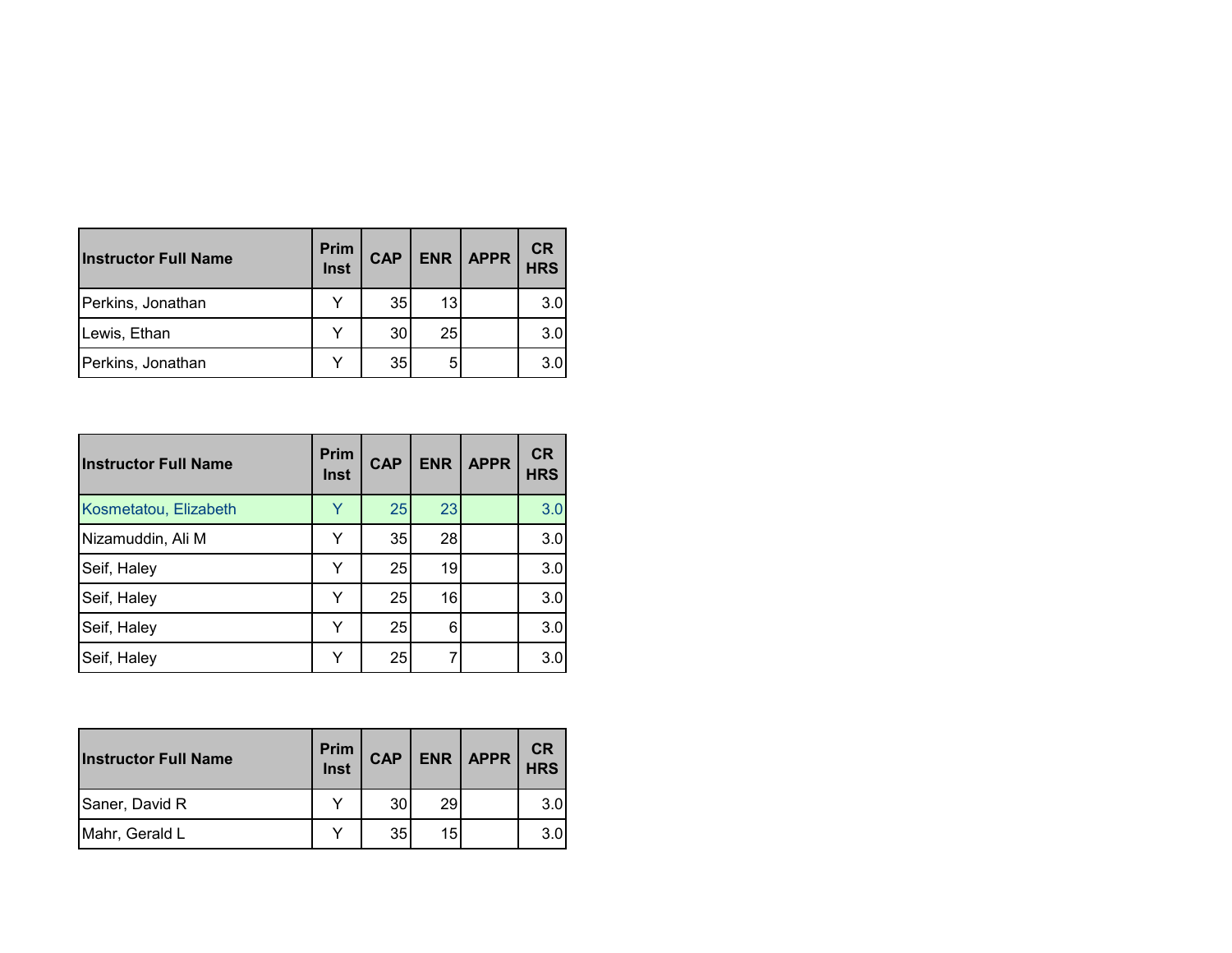| Buxton, Mark               | Y | 35 | 34 |           | 3.0 |
|----------------------------|---|----|----|-----------|-----|
| Stenke, Brian K            | Y | 35 | 14 |           | 3.0 |
| Ivy, Evelyn C              | Ÿ | 25 | 17 |           | 3.0 |
| Dezhgosha, Kamyar          | Υ | 24 | 15 |           | 3.0 |
| Guo, Ping                  | Ÿ | 28 | 27 |           | 3.0 |
| Dezhgosha, Kamyar          | Υ | 28 | 18 |           | 3.0 |
| Smith, Joshua L            | Ÿ | 48 | 38 | <b>DP</b> | 3.0 |
| Smith, Joshua L            | Ÿ | 28 | 25 | <b>DP</b> | 3.0 |
| <b>West, Roger L</b>       | Ÿ | 28 | 26 | <b>DP</b> | 3.0 |
| <b>Thing, Elizabeth</b>    | Υ | 25 | 7  | <b>DP</b> | 3.0 |
| <b>Thing, Elizabeth</b>    | Ÿ | 25 | 8  | <b>DP</b> | 3.0 |
| <b>Grebner, Jennifer M</b> | Ÿ | 25 | 20 | <b>DP</b> | 3.0 |
| <b>Grebner, Jennifer M</b> | Ÿ | 25 | 17 | <b>DP</b> | 3.0 |
| <b>Grebner, Jennifer M</b> | Y | 25 | 7  | <b>DP</b> | 3.0 |
| <b>Thing, Elizabeth</b>    | Υ | 25 | 9  | <b>DP</b> | 3.0 |
| <b>Marsaglia, Janice R</b> | Υ | 35 | 38 | <b>DP</b> | 3.0 |
| <b>Marsaglia, Janice R</b> | Y | 25 | 26 | <b>DP</b> | 3.0 |
| <b>Marsaglia, Janice R</b> | Y | 35 | 13 | <b>DP</b> | 2.0 |
| Anderson, Patrick G        | Y | 15 | 14 | <b>AD</b> | 1.0 |
| Rose, Justin J             | Y | 15 | 8  | <b>AD</b> | 1.0 |
| Sweeting, Tarah L          | Y | 20 | 14 | AD        | 1.0 |
| Sweeting, Tarah L          | Υ | 20 | 12 | <b>AD</b> | 1.0 |
| Hager, Nicole L            | Υ | 15 | 10 | <b>AD</b> | 1.0 |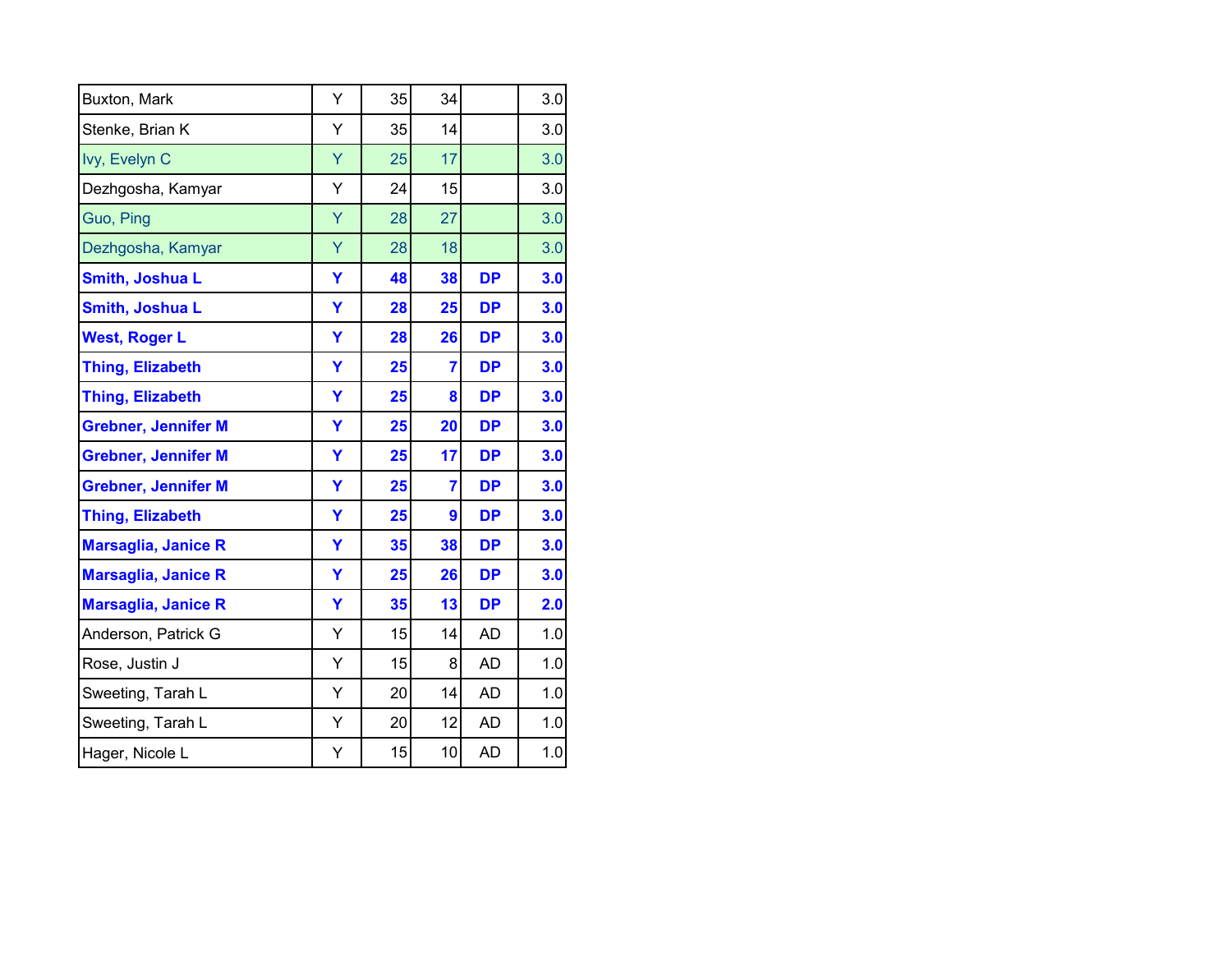| <b>Instructor Full Name</b>   | Prim<br><b>Inst</b> | <b>CAP</b> | <b>ENR</b>          | <b>APPR</b> | <b>CR</b><br><b>HRS</b> |
|-------------------------------|---------------------|------------|---------------------|-------------|-------------------------|
| <b>Robinson, Jeffrey P</b>    | Y                   | 16         | $\overline{7}$      | ΙN          | 3.0                     |
| <b>Vazquez, M Lucia</b>       | Ÿ                   | 10         | 7                   | ΙN          | 1.0                     |
| <b>Reynolds, Noah M</b>       | Y                   | 10         | 3                   | IN          | 1.0                     |
| <b>McEuen, Amy</b>            | Y                   | 10         | 1                   | IN          | 1.0                     |
| <b>White, Clifford C</b>      | Ÿ                   | 15         | 17                  | IN          | 1.0                     |
| Shen, Frances C               | Ý                   | 25         | 17                  | AD          | 1.0                     |
| Klingshirn, Marc A            | Y                   | 16         | 4                   |             | 3.0                     |
| Klingshirn, Marc A            | Y                   | 16         | 4                   |             | 3.0                     |
| Bapat, Harshavardhan D        |                     | 16         | 4                   |             | 3.0                     |
| Martin, John C                |                     |            | 4                   |             | 3.0                     |
| Bapat, Harshavardhan D        |                     | 16         | 4                   |             | 3.0                     |
| Martin, John C                |                     |            | 4                   |             | 3.0                     |
| <b>Johnson, Stephen R</b>     | Ÿ                   | 10         | 1                   | IN          | 1.0                     |
| <b>Bapat, Harshavardhan D</b> | Ÿ                   | 10         | 1                   | IN          | 1.0                     |
| <b>Klingshirn, Marc A</b>     | Y                   | 10         | $\mathbf{0}$        | IN          | 1.0                     |
| <b>Reynolds, Noah M</b>       | Ÿ                   | 10         | 1                   | IN          | 1.0                     |
| <b>Weis, Robert</b>           | Υ                   | 35         | 3                   | IN          | 2.0                     |
| <b>Price, Rachel D</b>        |                     |            | 3                   | IN          | 2.0                     |
| Gilliam, Bridget J            | Y                   | 35         | $\overline{\bf{6}}$ | IN          | 2.0                     |
| <b>Price, Rachel D</b>        |                     |            | 6                   | IN          | 2.0                     |
| <b>Weis, Robert</b>           | Υ                   |            | 22                  | IN          | 2.0                     |
| <b>Price, Rachel D</b>        |                     | 35         | 22                  | IN          | 2.0                     |
| <b>Weis, Robert</b>           | Y                   |            | 17                  | IN          | 2.0                     |
| <b>Price, Rachel D</b>        |                     | 35         | 17                  | IN          | 2.0                     |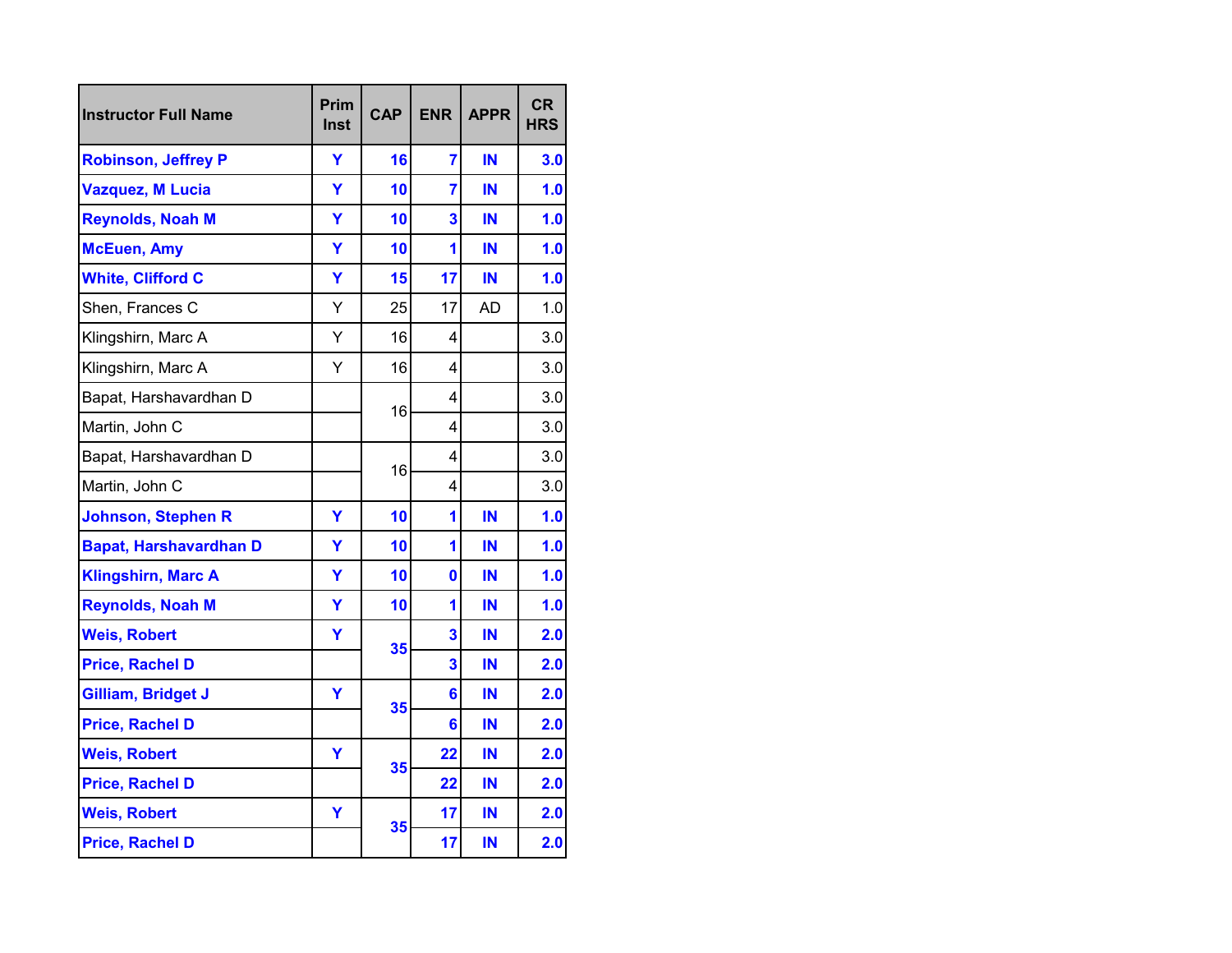| <b>Price, Rachel D</b>     | Y | 35 | 24             | IN        | 2.0 |
|----------------------------|---|----|----------------|-----------|-----|
| <b>Kirkham, Janette H</b>  | Y | 35 | 31             | IN        | 2.0 |
| <b>Price, Rachel D</b>     |   |    | 31             | IN        | 2.0 |
| <b>Weis, Robert</b>        | Y | 35 | 7              | IN        | 2.0 |
| <b>Price, Rachel D</b>     |   |    | 7              | IN        | 2.0 |
| <b>Price, Rachel D</b>     | Y | 35 | 13             | IN        | 3.0 |
| Weis, Robert               | Y | 35 | 24             |           | 3.0 |
| Price, Rachel D            |   |    | 24             |           | 3.0 |
| <b>Adams, Amandailee N</b> | Ÿ | 15 | 1              | IN        | 1.0 |
| <b>Adams, Amandailee N</b> | Ÿ | 15 | 1              | IN        | 1.0 |
| <b>Adams, Amandailee N</b> | Ÿ | 15 | 1              | IN        | 1.0 |
| Jensen, Andrea L           | Ÿ | 15 | 1              | IN        | 1.0 |
| Poynter, Kerry             | Y | 30 | 5              |           | 3.0 |
| <b>Shen, Frances C</b>     | Ÿ | 10 | $\overline{2}$ | <b>DP</b> | 1.0 |
| <b>Shen, Frances C</b>     | Ÿ | 5  | $\mathbf 0$    | <b>DP</b> | 1.0 |
| Poynter, Kerry             | Υ | 30 | 4              |           | 3.0 |
| Seif, Haley                | Υ | 5  | 1              |           | 4.0 |
| <b>Flammini, Vincent J</b> | Ÿ | 12 | 13             | <b>DP</b> | 4.0 |
| <b>Sepich, Kimberly A</b>  | Ÿ | 15 | 11             | <b>DP</b> | 9.0 |
| <b>Sepich, Kimberly A</b>  | Y | 15 | 1              | <b>DP</b> | 9.0 |
| <b>Sepich, Kimberly A</b>  | Y | 15 | 3              | <b>DP</b> | 9.0 |
| <b>NO INSTRUCTOR</b>       |   | 10 | 5              | IN        | 4.0 |
| <b>NO INSTRUCTOR</b>       |   | 10 | $\bf{0}$       | IN        | 4.0 |
| <b>NO INSTRUCTOR</b>       |   | 20 | $\mathbf{0}$   | IN        | 4.0 |
| Poynter, Kerry             | Υ | 30 | 4              |           | 3.0 |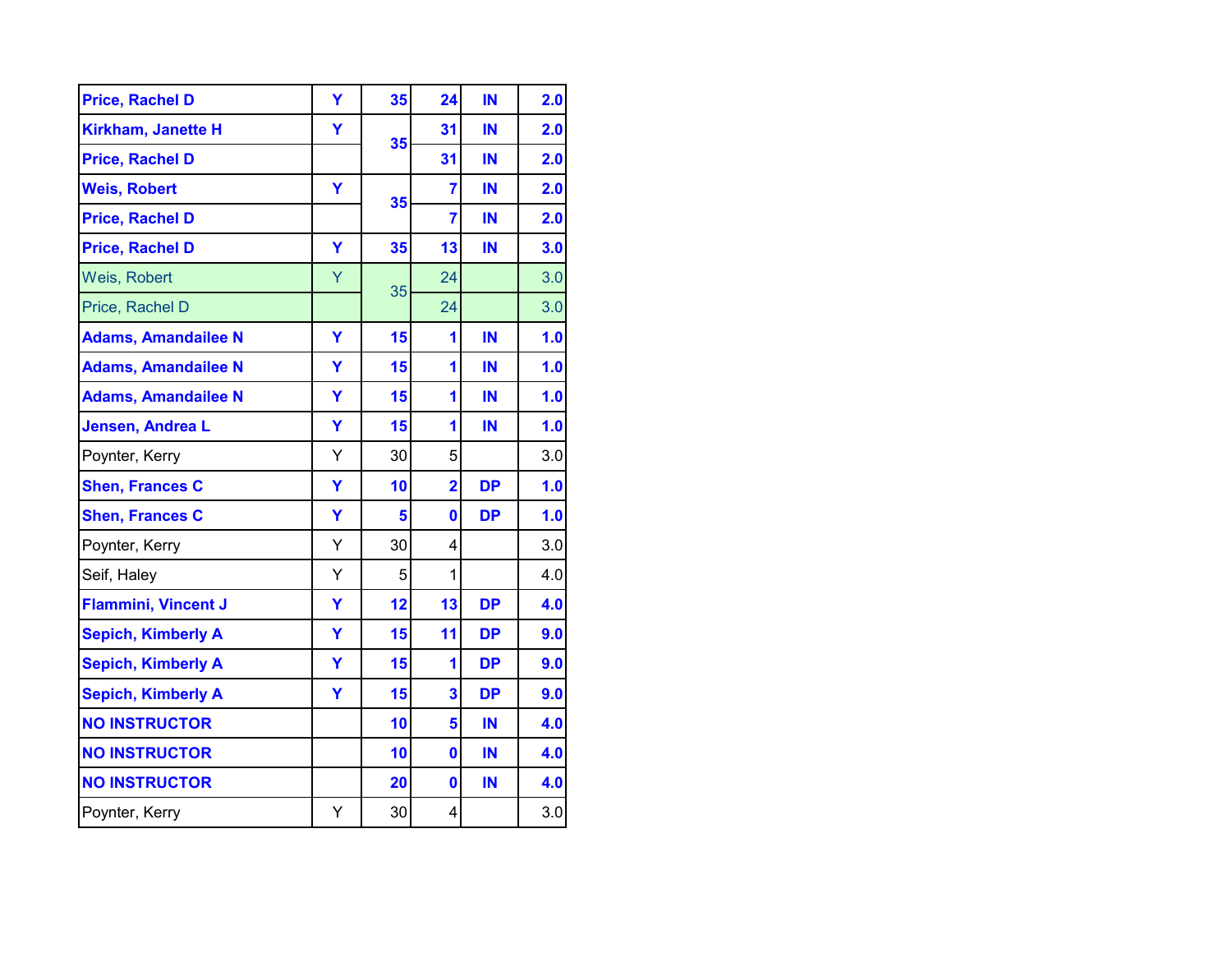| <b>Instructor Full Name</b> | Prim<br>Inst | <b>CAP</b> | <b>ENR</b> | APPR | <b>CR</b><br><b>HRS</b> |
|-----------------------------|--------------|------------|------------|------|-------------------------|
| Lewis, Ethan                |              | 25         | 21         | AD   |                         |

| <b>Instructor Full Name</b> | <b>Prim</b><br><b>Inst</b> | <b>CAP</b> | <b>ENR</b> | <b>APPR</b> | <b>CR</b><br><b>HRS</b> |
|-----------------------------|----------------------------|------------|------------|-------------|-------------------------|
| <b>LoBue, Elise</b>         | Y                          | 20         | 19         | IN          | 3.0                     |
| Novak, Kathy P              | Y                          | 25         | 25         |             | 4.0                     |
| Webb, Andrew S              | Y                          | 28         | 28         |             | 4.0                     |
| Derman, Brandon B           | Υ                          | 30         | 23         |             | 3.0                     |
| Derman, Brandon B           | Υ                          | 30         | 13         |             | 3.0                     |
| Bailey, Heather L           | Y                          | 30         | 30         |             | 4.0                     |
| <b>Barnwell, Kristi N</b>   | Y                          | 25         | 25         |             | 4.0                     |
| Shapinsky, Peter D          | Y                          | 30         | 29         |             | 4.0                     |
| Dell, Heather S             | Y                          | 30         | 13         |             | 3.0                     |
| Fisher, Lynn E              | Y                          | 25         | 26         |             | 4.0                     |
| <b>NO INSTRUCTOR</b>        |                            | 10         | 5          | IN          | 4.0                     |
| <b>NO INSTRUCTOR</b>        |                            | 10         | 0          | IN          | 4.0                     |
| <b>NO INSTRUCTOR</b>        |                            | 20         | 0          | IN          | 4.0                     |
| Dell, Heather S             | Y                          | 30         | 14         |             | 3.0                     |

| <b>Instructor Full Name</b> | <b>Prim</b><br>Inst |  |  | CAP   ENR   APPR | CR<br><b>HRS</b> |
|-----------------------------|---------------------|--|--|------------------|------------------|
|-----------------------------|---------------------|--|--|------------------|------------------|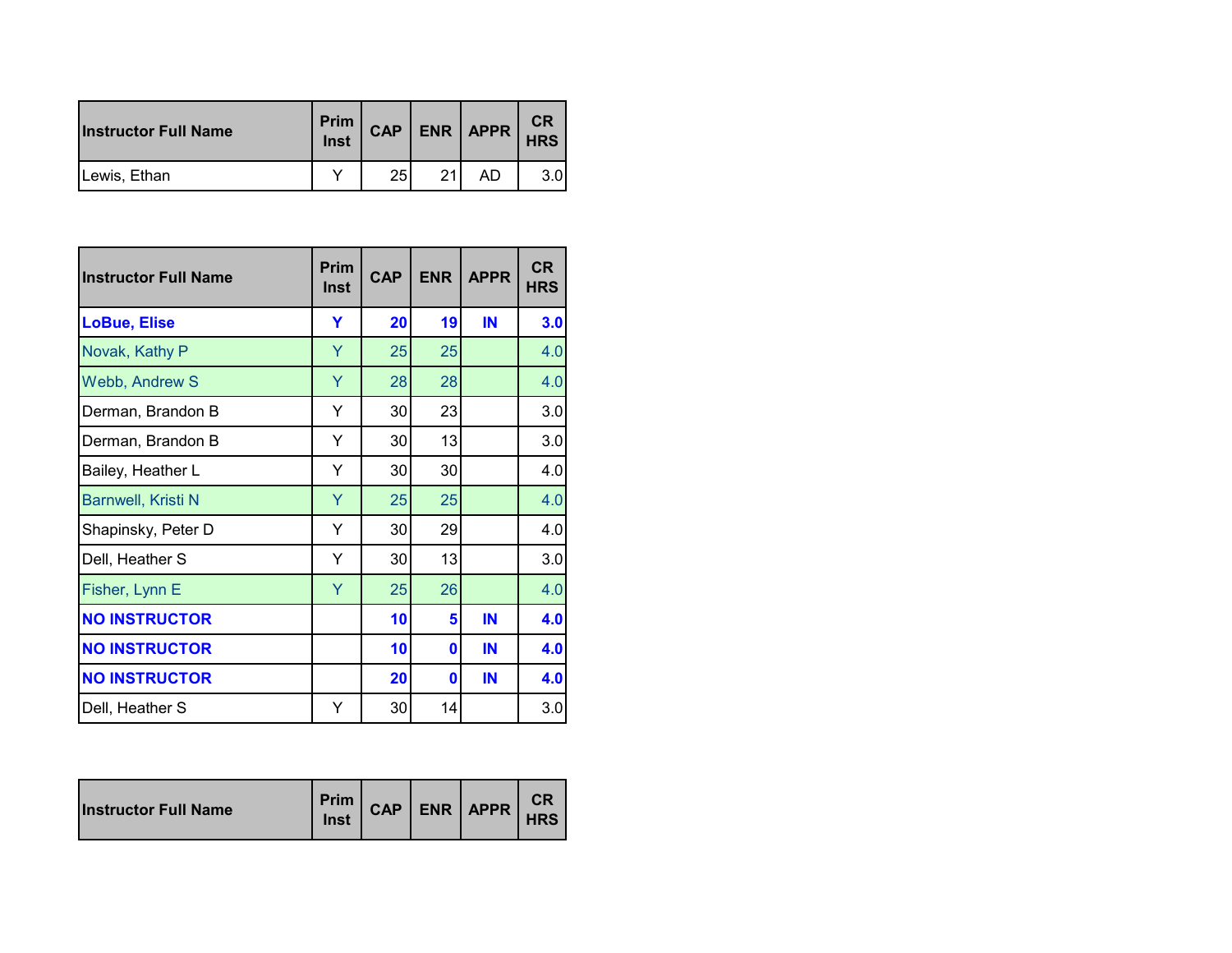| Bertaina, David           | Υ | 30 | 28 | AD        | 3.0 |
|---------------------------|---|----|----|-----------|-----|
| Bertaina, David           | Υ | 30 | 28 | AD        | 3.0 |
| Perkins, Vicki M          |   | 30 | 28 | <b>AD</b> | 3.0 |
| Perkins, Vicki M          |   | 30 | 28 | <b>AD</b> | 3.0 |
| LoBue, Elise              | Y | 30 | 22 | AD        | 3.0 |
| LoBue, Elise              | Υ | 30 | 22 | <b>AD</b> | 3.0 |
| <b>Shapinsky, Peter D</b> | Ÿ | 30 | 24 | IN        | 3.0 |
| <b>Shapinsky, Peter D</b> | Y | 30 | 24 | IN        | 3.0 |
| <b>Graf, Sharon S</b>     |   | 30 | 24 | IN        | 3.0 |
| <b>Graf, Sharon S</b>     |   | 30 | 24 | IN        | 3.0 |
| <b>Bailey, Heather L</b>  | Ÿ | 30 | 11 | IN        | 3.0 |
| <b>Bailey, Heather L</b>  | Y | 30 | 11 | IN        | 3.0 |
| <b>Bussell, Donna A</b>   |   | 30 | 11 | IN        | 3.0 |
| <b>Bussell, Donna A</b>   |   | 30 | 11 | IN        | 3.0 |
| Nizamuddin, Ali M         | Ÿ | 30 | 20 | IN        | 3.0 |
| Nizamuddin, Ali M         | Ÿ | 30 | 20 | IN        | 3.0 |
| <b>Bin, Feng-Shun</b>     |   | 30 | 20 | IN        | 3.0 |
| <b>Bin, Feng-Shun</b>     |   | 30 | 20 | IN        | 3.0 |
| <b>McDermott, Karl A</b>  | Ÿ | 30 | 16 | IN        | 3.0 |
| <b>McDermott, Karl A</b>  | Ÿ | 30 | 16 | IN        | 3.0 |
| Dell, Heather S           | Υ | 30 | 19 | AD        | 3.0 |
| Dell, Heather S           | Υ | 30 | 19 | AD        | 3.0 |
| Gilman-Opalsky, Richard   |   | 30 | 19 | AD        | 3.0 |
| Gilman-Opalsky, Richard   |   | 30 | 19 | <b>AD</b> | 3.0 |
| Lewis, Ethan              | Υ | 25 | 21 | <b>AD</b> | 3.0 |
| Lewis, Ethan              | Υ | 25 | 15 |           | 3.0 |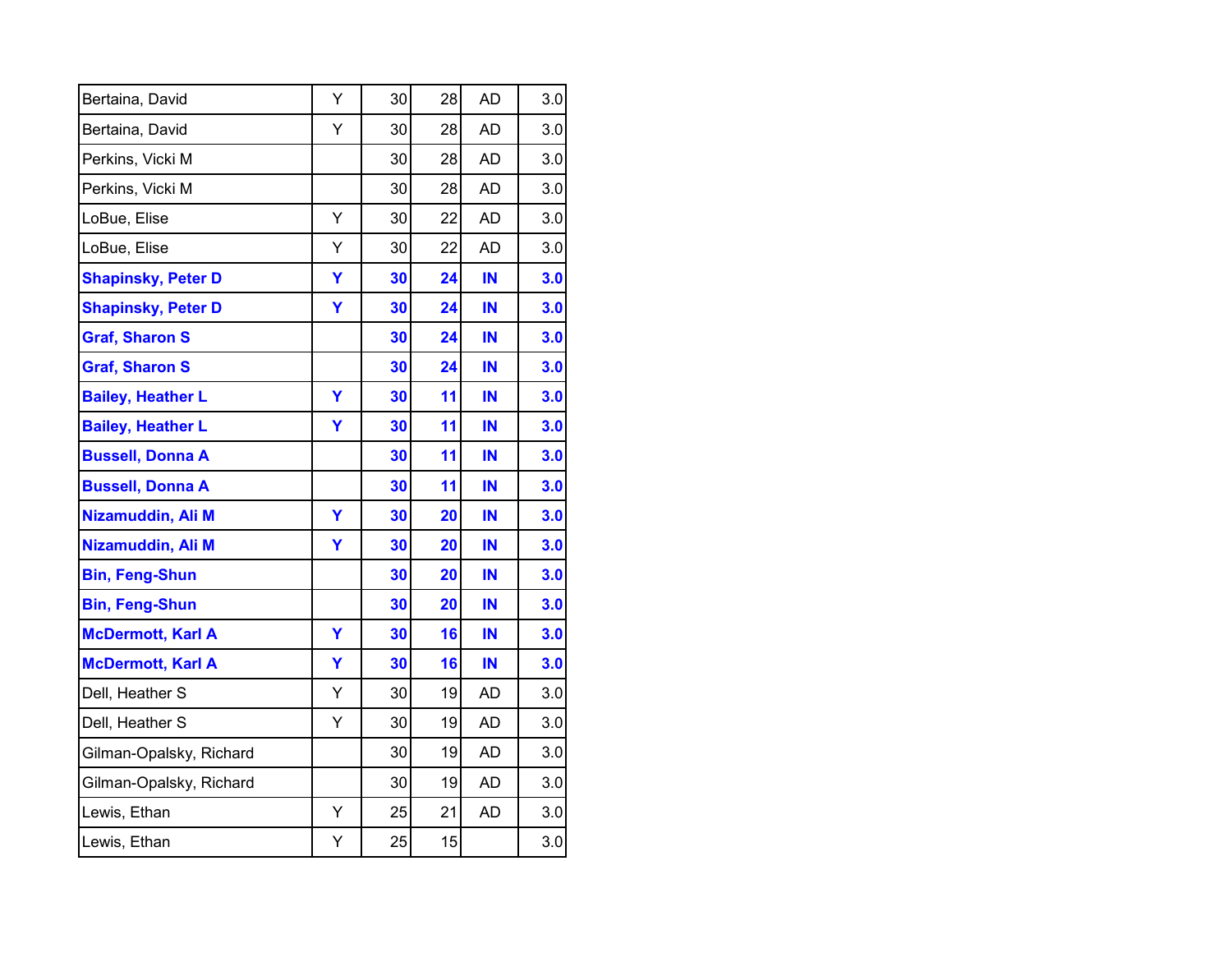| Y | 25 | 8  |    | 3.0 |
|---|----|----|----|-----|
| Y | 25 | 10 |    | 3.0 |
| Y | 30 | 18 |    | 3.0 |
| Y | 30 | 18 |    | 3.0 |
| Υ | 30 | 30 |    | 3.0 |
| Ÿ | 25 | 26 |    | 3.0 |
| Ÿ | 20 | 9  | IN | 4.0 |
| Y | 35 | 35 |    | 3.0 |
| Y | 35 | 35 |    | 3.0 |
| Y | 30 | 25 |    | 4.0 |
| Y | 30 | 25 |    | 4.0 |
|   | 30 | 25 |    | 4.0 |
|   | 30 | 25 |    | 4.0 |
| Ÿ | 30 | 18 |    | 3.0 |
| Υ | 30 | 13 |    | 3.0 |
| Y | 30 | 14 |    | 3.0 |
| Y | 30 | 13 |    | 3.0 |
| Ÿ | 25 | 16 |    | 3.0 |
|   |    |    |    |     |

| <b>Instructor Full Name</b> | <b>Prim</b><br>Inst | <b>CAP</b> | <b>ENR</b> | <b>APPR</b> | <b>CR</b><br><b>HRS</b> |
|-----------------------------|---------------------|------------|------------|-------------|-------------------------|
| Chen, Hua                   | Y                   | 40         | 37         |             | 3.0                     |
| Chen, Hua                   | Y                   | 40         | 37         |             | 3.0                     |
| McEuen, Amy                 | Y                   | 40         | 39         |             | 3.0                     |
| McEuen, Amy                 |                     | 40         | 39         |             | 3.0                     |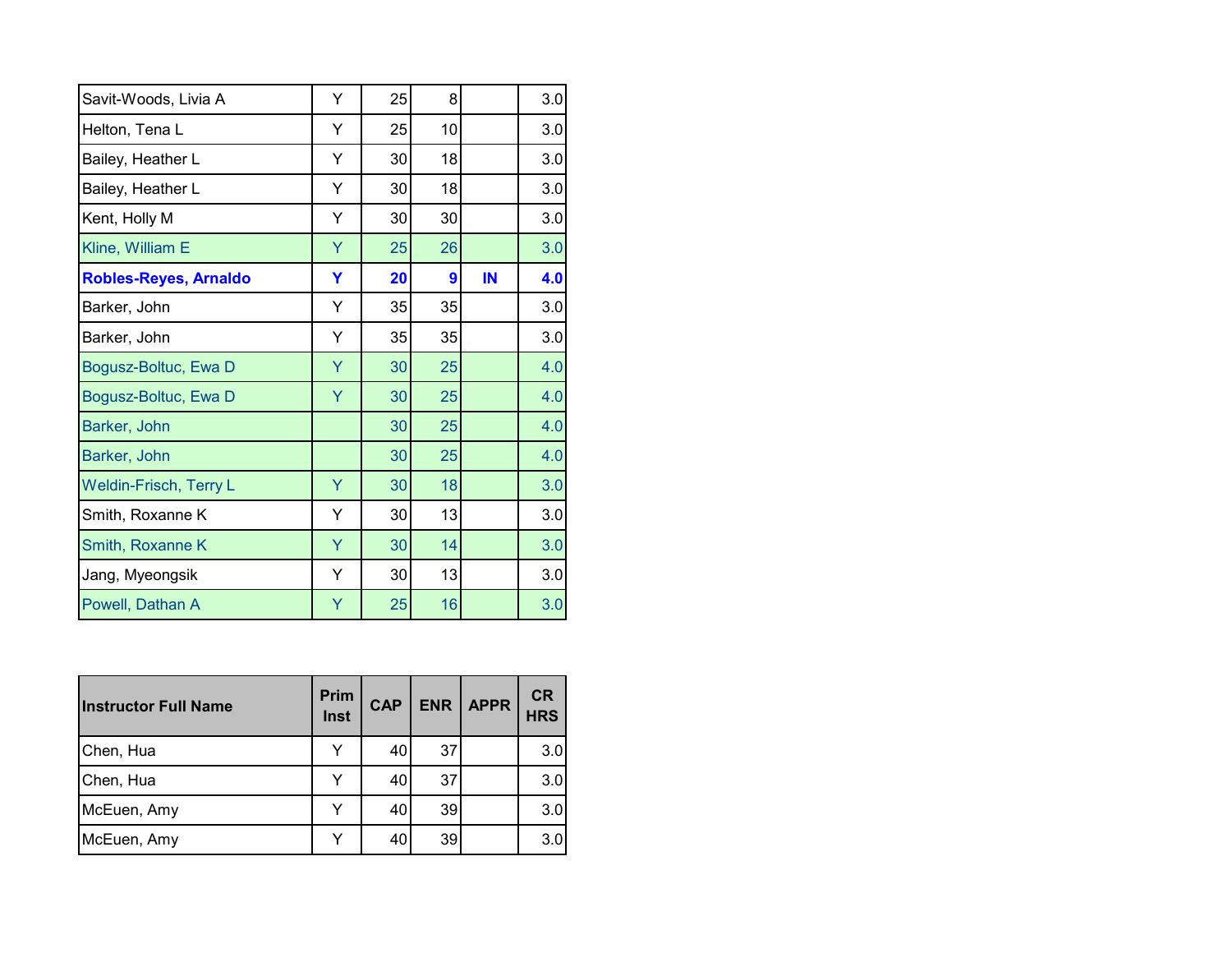| McEuen, Amy               | Υ | 20 | 20 |           | 1.0 |
|---------------------------|---|----|----|-----------|-----|
| Szabo, David M            | Υ | 20 | 11 |           | 1.0 |
| Reinke, Randi L           | Υ | 20 | 15 |           | 1.0 |
| Stokes, Richard           | Υ | 20 | 20 |           | 4.0 |
| Stokes, Richard           | Υ | 20 | 20 |           | 4.0 |
| Stokes, Richard           |   | 20 | 20 |           | 4.0 |
| Stokes, Richard           |   | 20 | 20 |           | 4.0 |
| Holland, JD               | Y | 20 | 19 |           | 4.0 |
| Bonnett, Jessica          |   | 20 | 19 |           | 4.0 |
| <b>Holland, JD</b>        | Ÿ | 16 | 15 | <b>DP</b> | 4.0 |
| <b>Bonnett, Jessica</b>   |   | 16 | 15 | <b>DP</b> | 4.0 |
| Holland, JD               | Ÿ | 16 | 13 | <b>DP</b> | 4.0 |
| <b>Bonnett, Jessica</b>   |   | 16 | 13 | <b>DP</b> | 4.0 |
| <b>Holland, JD</b>        | Ÿ | 16 | 10 | <b>DP</b> | 4.0 |
| <b>Bonnett, Jessica</b>   |   | 16 | 10 | <b>DP</b> | 4.0 |
| <b>Holland, JD</b>        | Ÿ | 16 | 9  | <b>DP</b> | 4.0 |
| <b>Bonnett, Jessica</b>   |   | 16 | 9  | <b>DP</b> | 4.0 |
| <b>Holland, JD</b>        | Y | 16 | 9  | <b>DP</b> | 4.0 |
| <b>Bonnett, Jessica</b>   |   | 16 | 9  | <b>DP</b> | 4.0 |
| <b>Klingshirn, Marc A</b> | Y | 14 | 13 | IN        | 4.0 |
| <b>Klingshirn, Marc A</b> | Y | 14 | 13 | IN        | 4.0 |
| <b>Stokes, Richard</b>    |   | 14 | 13 | IN        | 4.0 |
| <b>Szabo, David M</b>     |   | 14 | 13 | IN        | 4.0 |
| <b>Stokes, Richard</b>    |   | 14 | 13 | IN        | 4.0 |
| <b>Szabo, David M</b>     |   | 14 | 13 | IN        | 4.0 |
| <b>Klingshirn, Marc A</b> | Υ | 14 | 12 | IN        | 4.0 |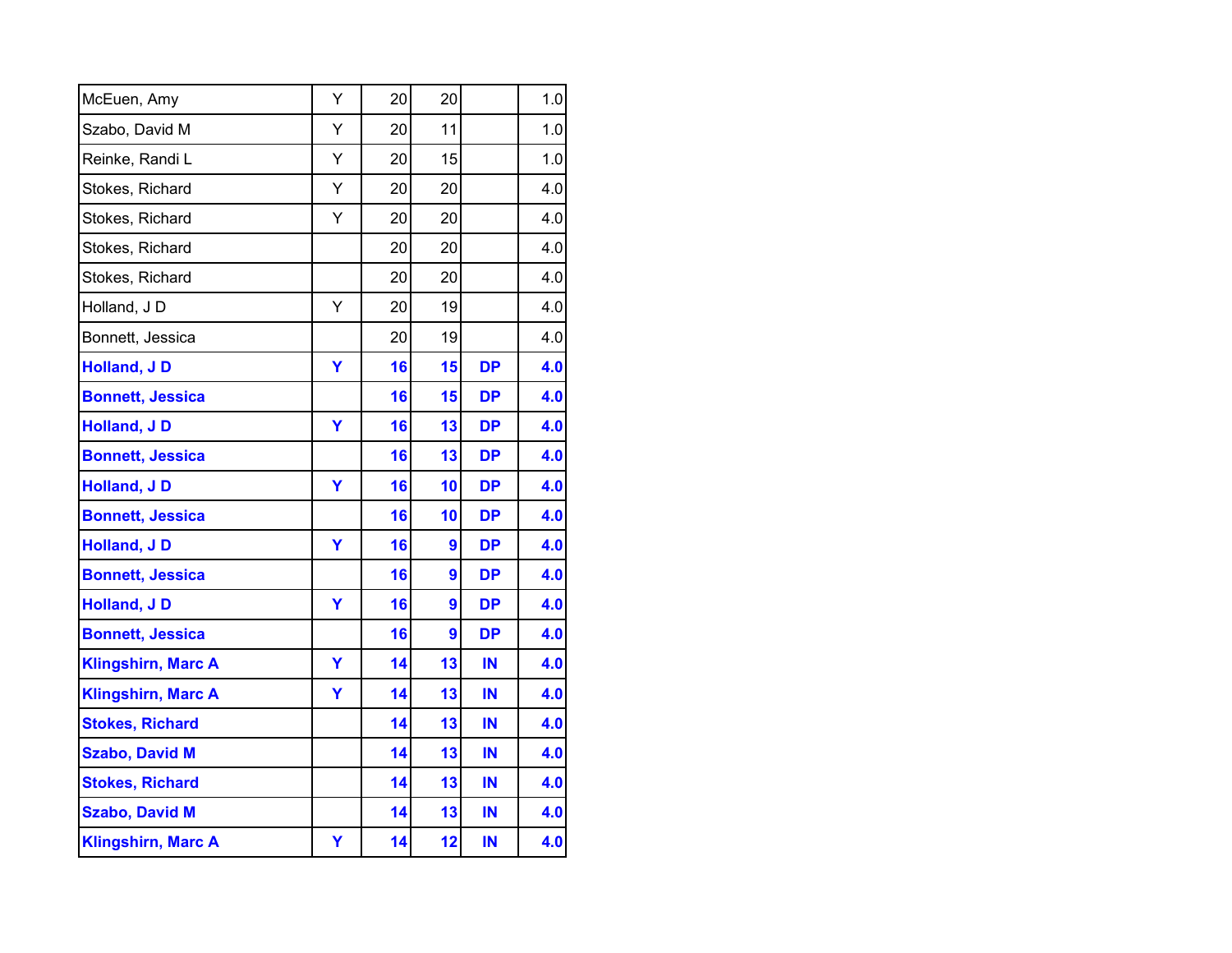| <b>Klingshirn, Marc A</b> | Ÿ | 14 | 12 | IN | 4.0 |
|---------------------------|---|----|----|----|-----|
| <b>Stokes, Richard</b>    |   | 14 | 12 | IN | 4.0 |
| Reinke, Randi L           |   | 14 | 12 | IN | 4.0 |
| <b>Stokes, Richard</b>    |   | 14 | 12 | IN | 4.0 |
| Reinke, Randi L           |   | 14 | 12 | IN | 4.0 |
| <b>Klingshirn, Marc A</b> | Ÿ | 14 | 5  | IN | 4.0 |
| <b>Klingshirn, Marc A</b> | Y | 14 | 5  | IN | 4.0 |
| <b>Stokes, Richard</b>    |   | 14 | 5  | IN | 4.0 |
| <b>Szabo, David M</b>     |   | 14 | 5  | IN | 4.0 |
| <b>Stokes, Richard</b>    |   | 14 | 5  | IN | 4.0 |
| <b>Szabo, David M</b>     |   | 14 | 5  | IN | 4.0 |
| <b>Klingshirn, Marc A</b> | Ÿ | 14 | 8  | IN | 4.0 |
| <b>Klingshirn, Marc A</b> | Y | 14 | 8  | IN | 4.0 |
| <b>Stokes, Richard</b>    |   | 14 | 8  | IN | 4.0 |
| Reinke, Randi L           |   | 14 | 8  | IN | 4.0 |
| <b>Stokes, Richard</b>    |   | 14 | 8  | IN | 4.0 |
| Reinke, Randi L           |   | 14 | 8  | IN | 4.0 |
| Ting, Tih-Fen             | Y | 35 | 42 |    | 3.0 |
| Ting, Tih-Fen             | Υ | 35 | 42 |    | 3.0 |
| Fargo, Charlyn K          | Y | 35 | 34 |    | 3.0 |
| Fargo, Charlyn K          | Υ | 35 | 34 |    | 3.0 |

| <b>Instructor Full Name</b> | Prim<br>Inst | <b>CAP</b> |    | $ENR$ $APPR$ | <b>CR</b><br><b>HRS</b> |
|-----------------------------|--------------|------------|----|--------------|-------------------------|
| <b>Waggoner, Toni</b>       |              | 241        | 21 | DP           | 4.0                     |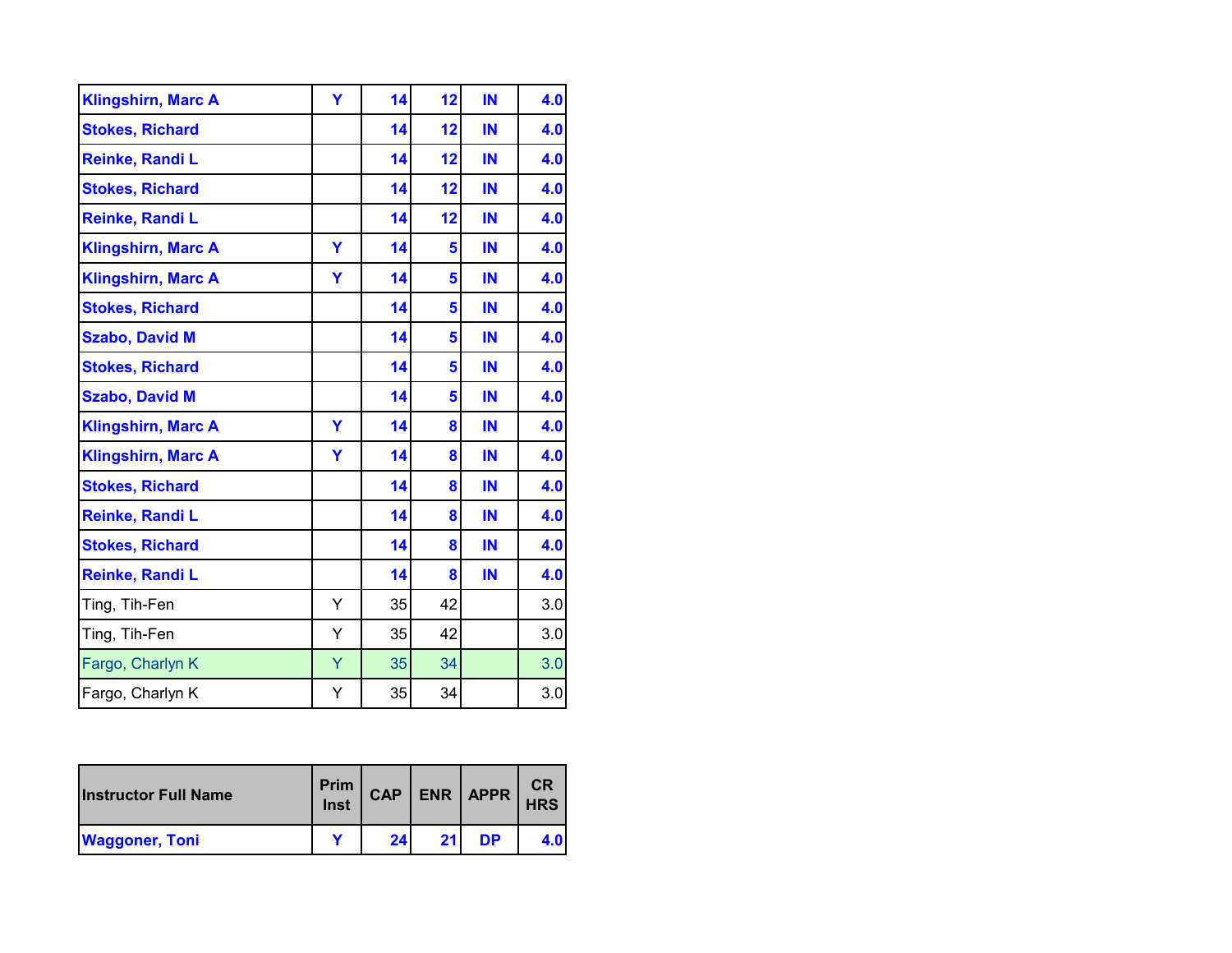| <b>Waggoner, Toni</b>      | Y | 24 | 21 | <b>DP</b> | 4.0 |
|----------------------------|---|----|----|-----------|-----|
| <b>Davis, Michael D</b>    | Ÿ | 28 | 28 | <b>DP</b> | 4.0 |
| <b>Davis, Michael D</b>    | Ÿ | 28 | 28 | <b>DP</b> | 4.0 |
| <b>Davis, Michael D</b>    | Y | 28 | 26 | <b>DP</b> | 4.0 |
| <b>Davis, Michael D</b>    | Ÿ | 28 | 26 | <b>DP</b> | 4.0 |
| Byrnes, Patricia E         | Υ | 45 | 16 |           | 3.0 |
| Peterson, Carl R           | Υ | 45 | 19 |           | 3.0 |
| Li, Yifei                  | Ÿ | 35 | 36 | <b>DP</b> | 3.0 |
| Li, Yifei                  | Ÿ | 35 | 36 | <b>DP</b> | 3.0 |
| <b>Marsaglia, Janice R</b> | Ÿ | 35 | 24 | <b>DP</b> | 3.0 |
| <b>Marsaglia, Janice R</b> | Ÿ | 35 | 24 | <b>DP</b> | 3.0 |
| <b>Meismer, Nicole</b>     | Y | 35 | 23 | <b>DP</b> | 4.0 |
| <b>Meismer, Nicole</b>     | Ÿ | 35 | 23 | <b>DP</b> | 4.0 |
| <b>Nguyen, Tung</b>        | Ÿ | 25 | 20 | <b>DP</b> | 4.0 |
| <b>Nguyen, Tung</b>        | Ÿ | 25 | 20 | <b>DP</b> | 4.0 |
| <b>Meismer, Nicole</b>     | Ÿ | 35 | 32 | <b>DP</b> | 4.0 |
| <b>Meismer, Nicole</b>     | Ÿ | 35 | 32 | <b>DP</b> | 4.0 |
| <b>Nguyen, Tung</b>        | Ÿ | 25 | 21 | <b>DP</b> | 4.0 |
| <b>Nguyen, Tung</b>        | Ÿ | 25 | 21 | <b>DP</b> | 4.0 |
| Li, Yifei                  | Ÿ | 35 | 28 | <b>DP</b> | 4.0 |
| Li, Yifei                  | Ÿ | 35 | 28 | <b>DP</b> | 4.0 |
| <b>Nguyen, Tung</b>        | Υ | 25 | 18 | <b>DP</b> | 4.0 |
| <b>Saltsgaver, Carol M</b> | Ÿ | 35 | 35 | <b>DP</b> | 3.0 |
| <b>Saltsgaver, Carol M</b> | Ÿ | 35 | 35 | <b>DP</b> | 3.0 |
| <b>Saltsgaver, Carol M</b> | Ÿ | 25 | 24 | <b>DP</b> | 3.0 |
| Li, Yifei                  | Y | 35 | 34 | <b>DP</b> | 3.0 |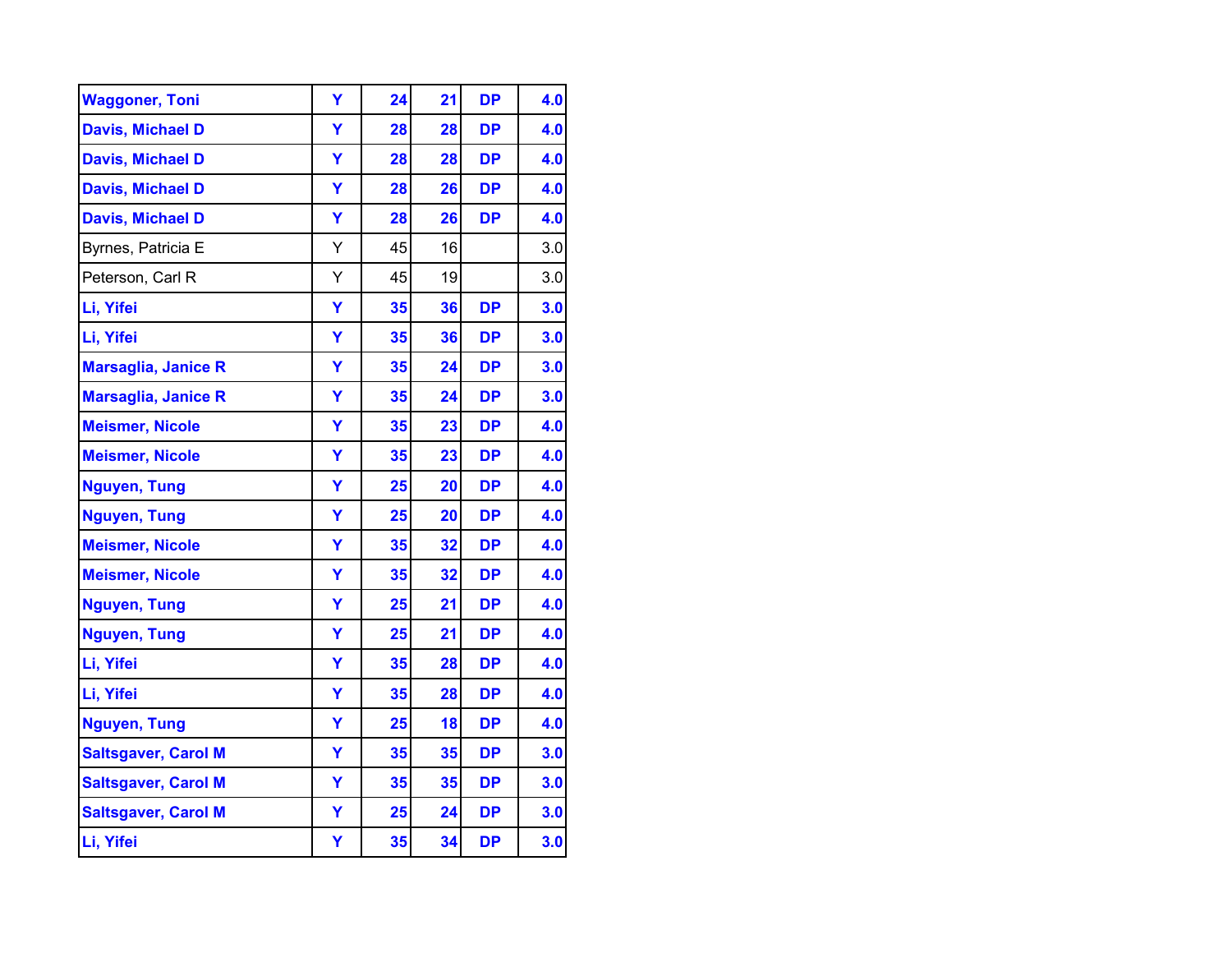| <b>Saltsgaver, Carol M</b> | 35 <sub>l</sub> | 16 | <b>DP</b> | 3.0 <sub>1</sub> |
|----------------------------|-----------------|----|-----------|------------------|
| <b>Saltsgaver, Carol M</b> | 25 <sub>l</sub> | 24 | <b>DP</b> | 3.0 <sub>l</sub> |
| <b>Saltsgaver, Carol M</b> | 25 <sub>l</sub> |    | <b>DP</b> | 3.0 <sub>1</sub> |

| <b>Instructor Full Name</b> | Prim<br><b>Inst</b> | <b>CAP</b> | <b>ENR</b> | <b>APPR</b> | <b>CR</b><br><b>HRS</b> |
|-----------------------------|---------------------|------------|------------|-------------|-------------------------|
| Bill, Timothy J             | Y                   | 20         | 21         |             | 3.0                     |
| Ribarsky, Elizabeth N       | Y                   | 20         | 20         |             | 3.0                     |
| Perez, Ricardo              | Y                   | 20         | 20         |             | 3.0                     |
| Perez, Ricardo              | Y                   | 20         | 19         |             | 3.0                     |
| Perez, Ricardo              | Y                   | 20         | 21         |             | 3.0                     |
| Strahle, Ann E              | Y                   | 20         | 20         |             | 3.0                     |
| Perez, Ricardo              | Y                   | 20         | 20         |             | 3.0                     |
| Duvendack, Andrea R         | Y                   | 20         | 18         |             | 3.0                     |
| Duvendack, Andrea R         | Y                   | 40         | 38         |             | 3.0                     |

| <b>Instructor Full Name</b> | <b>Prim</b><br><b>Inst</b> | <b>CAP</b> | <b>ENR</b> | <b>APPR</b> | <b>CR</b><br><b>HRS</b> |
|-----------------------------|----------------------------|------------|------------|-------------|-------------------------|
| <b>Klingshirn, Marc A</b>   | Y                          | 14         | 13         | IN          | 4.0                     |
| <b>Klingshirn, Marc A</b>   | Y                          | 14         | 13         | IN          | 4.0                     |
| <b>Stokes, Richard</b>      |                            | 14         | 13         | IN          | 4.0                     |
| <b>Szabo, David M</b>       |                            | 14         | 13         | IN          | 4.0                     |
| <b>Stokes, Richard</b>      |                            | 14         | 13         | IN          | 4.0                     |
| <b>Szabo, David M</b>       |                            | 14         | 13         | IN          | 4.0                     |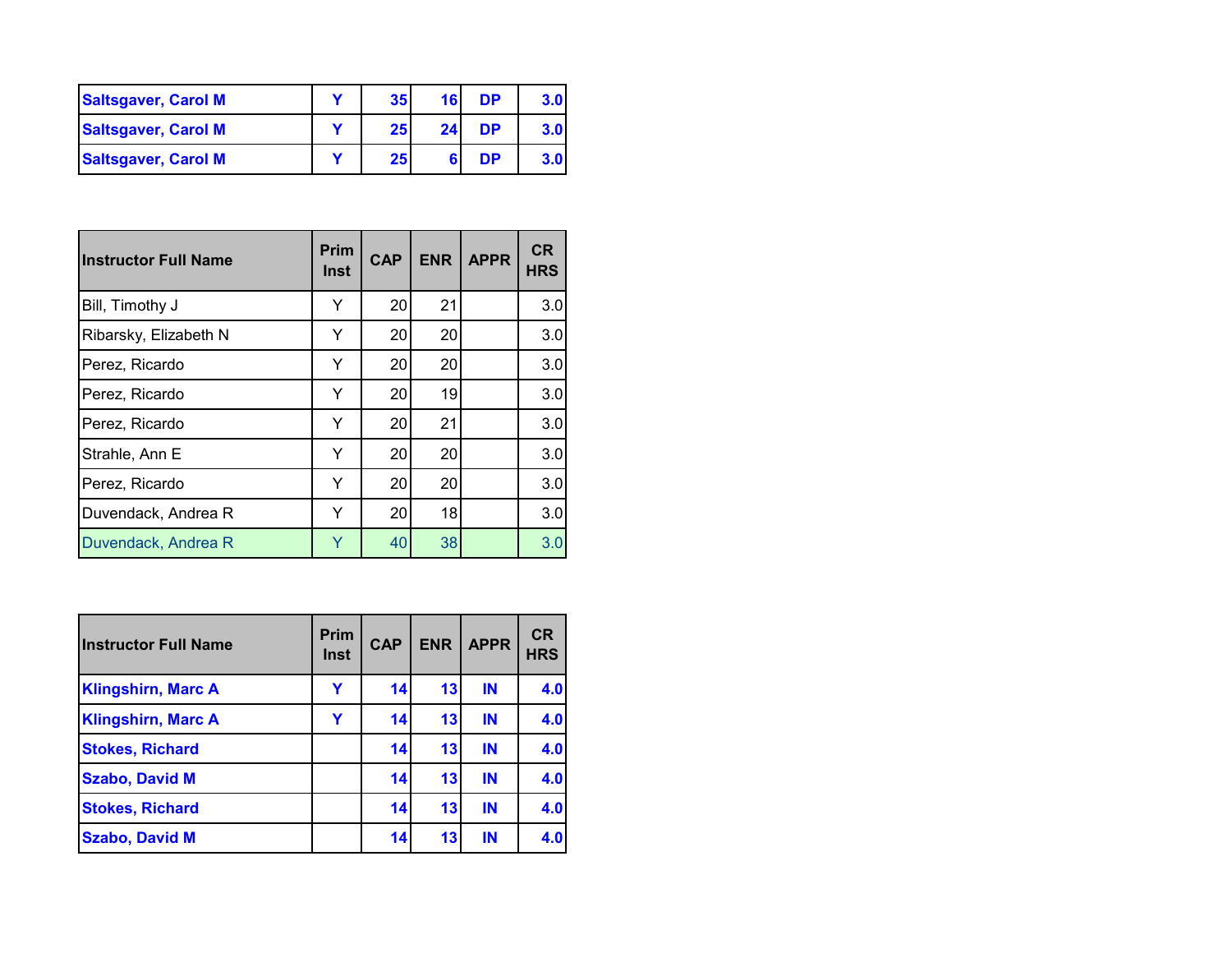| <b>Klingshirn, Marc A</b> | Y | 14             | 12 | IN | 4.0 |
|---------------------------|---|----------------|----|----|-----|
| <b>Klingshirn, Marc A</b> | Ÿ | 14             | 12 | IN | 4.0 |
| <b>Stokes, Richard</b>    |   | 14             | 12 | IN | 4.0 |
| Reinke, Randi L           |   | 14             | 12 | IN | 4.0 |
| <b>Stokes, Richard</b>    |   | 14             | 12 | IN | 4.0 |
| Reinke, Randi L           |   | 14             | 12 | IN | 4.0 |
| <b>Klingshirn, Marc A</b> | Ÿ | 14             | 5  | IN | 4.0 |
| <b>Klingshirn, Marc A</b> | Ÿ | 14             | 5  | IN | 4.0 |
| <b>Stokes, Richard</b>    |   | 14             | 5  | IN | 4.0 |
| <b>Szabo, David M</b>     |   | 14             | 5  | IN | 4.0 |
| <b>Stokes, Richard</b>    |   | 14             | 5  | IN | 4.0 |
| <b>Szabo, David M</b>     |   | 14             | 5  | IN | 4.0 |
| <b>Klingshirn, Marc A</b> | Y | 14             | 8  | IN | 4.0 |
| <b>Klingshirn, Marc A</b> | Ÿ | 14             | 8  | IN | 4.0 |
| <b>Stokes, Richard</b>    |   | 14             | 8  | IN | 4.0 |
| Reinke, Randi L           |   | 14             | 8  | IN | 4.0 |
| <b>Stokes, Richard</b>    |   | 14             | 8  | IN | 4.0 |
| Reinke, Randi L           |   | 14             | 8  | IN | 4.0 |
| Jensen, Andrea L          | Υ | 35             | 5  |    | 3.0 |
| Jensen, Andrea L          | Υ | 20             | 4  |    | 1.0 |
| <b>Bloemer, William</b>   | Ÿ | $\overline{4}$ | 5  |    | 4.0 |
| <b>Bloemer, William</b>   | Y | 12             | 13 |    | 4.0 |
| <b>Bloemer, William</b>   | Ÿ | 9              | 7  |    | 3.0 |
| Rikli, Hillary G          | Y | 16             | 16 |    | 4.0 |
| Burns, Corey              |   | 16             | 16 |    | 4.0 |
| Rikli, Hillary G          | Υ | 16             | 15 |    | 4.0 |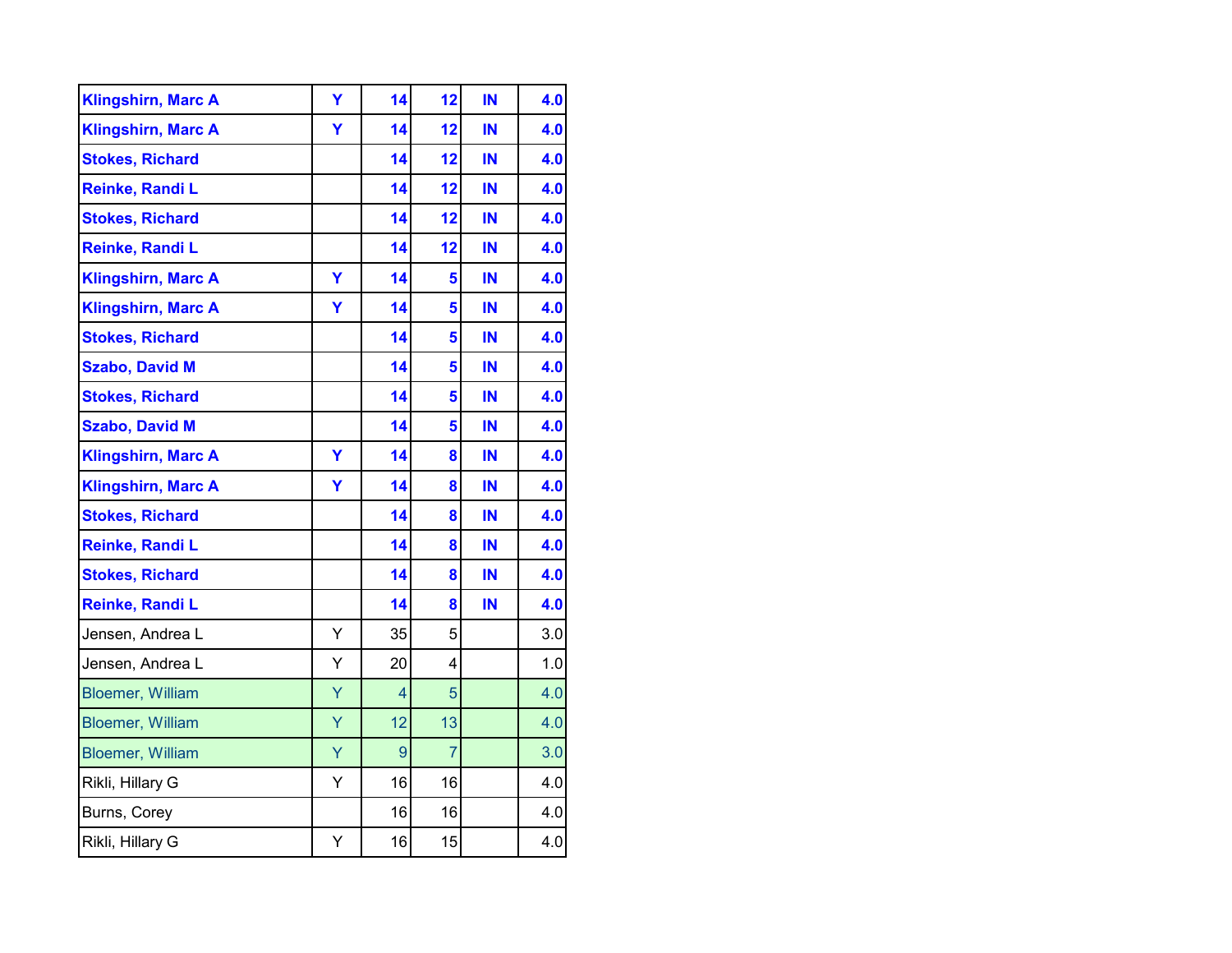| Burns, Corey      |   | 16 | 15 | 4.0 |
|-------------------|---|----|----|-----|
| Rikli, Hillary G  | Y | 16 | 6  | 4.0 |
| Burns, Corey      |   | 16 | 6  | 4.0 |
| Burns, Corey      | Y | 16 | 16 | 4.0 |
| Rikli, Hillary G  |   | 16 | 16 | 4.0 |
| Burns, Corey      | Y | 30 | 26 | 0.0 |
| Burns, Corey      | Y | 30 | 12 | 0.0 |
| Burns, Corey      | Υ | 30 | 14 | 0.0 |
| Lively, Joshua R  | Υ | 35 | 36 | 3.0 |
| Derman, Brandon B | Y | 20 | 24 | 3.0 |
| Derman, Brandon B | Y | 20 | 3  | 4.0 |
| Jensen, Andrea L  | Y | 35 | 34 | 3.0 |
| Jensen, Andrea L  | Y | 20 | 17 | 1.0 |

| <b>Instructor Full Name</b> | <b>Prim</b><br>Inst | <b>CAP</b> | <b>ENR</b> | <b>APPR</b> | <b>CR</b><br><b>HRS</b> |
|-----------------------------|---------------------|------------|------------|-------------|-------------------------|
| Bertaina, David             | Y                   | 30         | 28         | AD          | 3.0                     |
| Bertaina, David             | Y                   | 30         | 28         | AD          | 3.0                     |
| Perkins, Vicki M            |                     | 30         | 28         | AD          | 3.0                     |
| Perkins, Vicki M            |                     | 30         | 28         | AD          | 3.0                     |
| LoBue, Elise                | Y                   | 30         | 22         | AD          | 3.0                     |
| LoBue, Elise                | Y                   | 30         | 22         | AD          | 3.0                     |
| <b>Shapinsky, Peter D</b>   | Y                   | 30         | 24         | IN          | 3.0                     |
| <b>Shapinsky, Peter D</b>   | Y                   | 30         | 24         | IN          | 3.0                     |
| <b>Graf, Sharon S</b>       |                     | 30         | 24         | IN          | 3.0                     |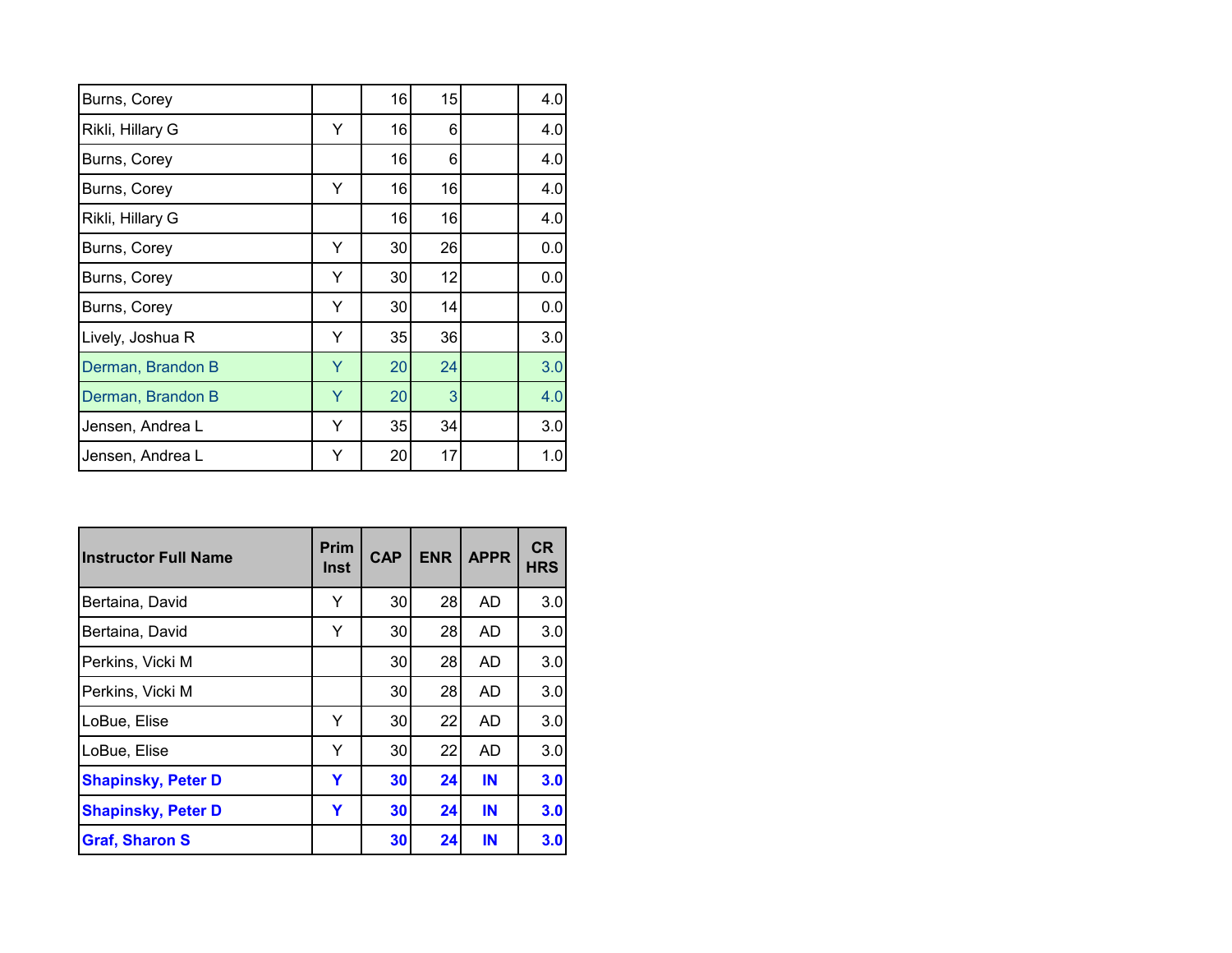| <b>Graf, Sharon S</b>    |   | 30 | 24 | IN        | 3.0 |
|--------------------------|---|----|----|-----------|-----|
| <b>Bailey, Heather L</b> | Ÿ | 30 | 11 | IN        | 3.0 |
| <b>Bailey, Heather L</b> | Ÿ | 30 | 11 | IN        | 3.0 |
| <b>Bussell, Donna A</b>  |   | 30 | 11 | IN        | 3.0 |
| <b>Bussell, Donna A</b>  |   | 30 | 11 | IN        | 3.0 |
| Nizamuddin, Ali M        | Ÿ | 30 | 20 | IN        | 3.0 |
| Nizamuddin, Ali M        | Ÿ | 30 | 20 | IN        | 3.0 |
| <b>Bin, Feng-Shun</b>    |   | 30 | 20 | IN        | 3.0 |
| <b>Bin, Feng-Shun</b>    |   | 30 | 20 | IN        | 3.0 |
| <b>McDermott, Karl A</b> | Ÿ | 30 | 16 | IN        | 3.0 |
| <b>McDermott, Karl A</b> | Ÿ | 30 | 16 | IN        | 3.0 |
| Dell, Heather S          | Y | 30 | 19 | <b>AD</b> | 3.0 |
| Dell, Heather S          | Υ | 30 | 19 | <b>AD</b> | 3.0 |
| Gilman-Opalsky, Richard  |   | 30 | 19 | <b>AD</b> | 3.0 |
| Gilman-Opalsky, Richard  |   | 30 | 19 | <b>AD</b> | 3.0 |
| Williams, Ryan K         | Ÿ | 20 | 14 |           | 3.0 |
| Murphy, Michael          | Υ | 30 | 10 |           | 3.0 |
| Byrnes, Patricia E       | Y | 45 | 27 |           | 3.0 |
| Byrnes, Patricia E       | Υ | 45 | 27 |           | 3.0 |
| Kriz, Arwi S             | Υ | 45 | 26 |           | 3.0 |
| Kriz, Arwi S             | Υ | 45 | 26 |           | 3.0 |
| Brown, Matthew           | Υ | 45 | 23 |           | 3.0 |
| Brown, Matthew           | Y | 45 | 23 |           | 3.0 |
| McDermott, Karl A        | Ý | 45 | 31 |           | 3.0 |
| McDermott, Karl A        | Υ | 45 | 31 |           | 3.0 |
| <b>Brown, Matthew</b>    | Υ | 25 | 15 |           | 3.0 |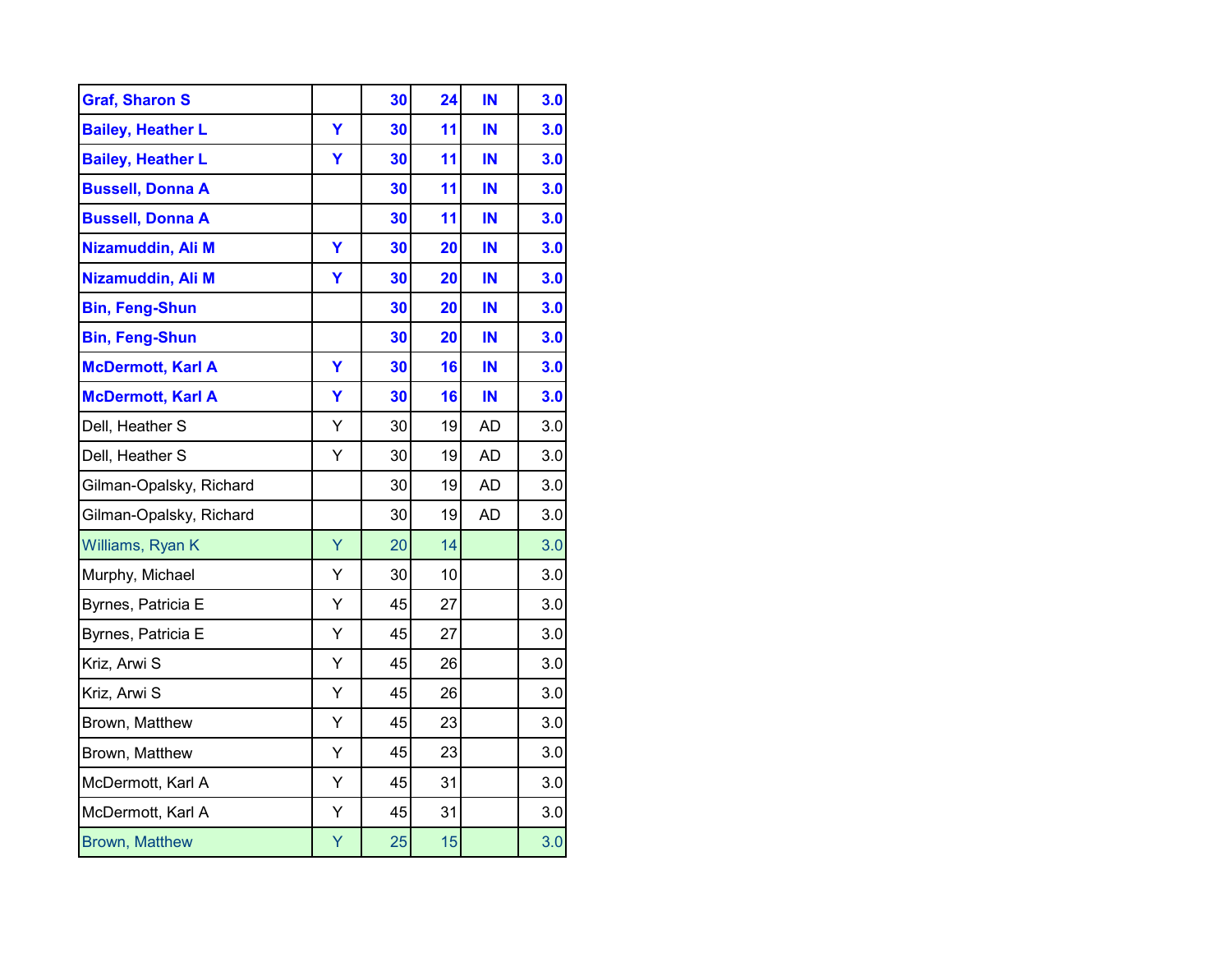| <b>Brown, Matthew</b>   | Ÿ | 25 | 15 |           | 3.0 |
|-------------------------|---|----|----|-----------|-----|
| Peterson, Carl R        | Υ | 45 | 5  |           | 4.0 |
| <b>Peterson, Carl R</b> | Ÿ | 25 | 18 | <b>DP</b> | 4.0 |
| Kent, Holly M           | Υ | 30 | 30 |           | 3.0 |
| Kent, Holly M           | Y | 30 | 30 |           | 3.0 |
| Barnwell, Kristi N      | Υ | 35 | 21 |           | 3.0 |
| Kline, William E        | Ÿ | 25 | 26 |           | 3.0 |
| Pierceson, Jason A      | Y | 15 | 12 |           | 3.0 |
| Pierceson, Jason A      | Ÿ | 10 | 11 |           | 3.0 |
| Rincon, Roberto         | Ÿ | 20 | 5  |           | 3.0 |
| Rincon, Roberto         | Ÿ | 20 | 5  |           | 3.0 |
| Rincon, Roberto         | Ÿ | 20 | 15 |           | 3.0 |
| Rincon, Roberto         | Y | 20 | 15 |           | 3.0 |
| Zaleski, Diana J        | Υ | 35 | 35 |           | 3.0 |
| Zaleski, Diana J        | Y | 35 | 35 |           | 3.0 |
| Benedict, Loretta J     | Ÿ | 25 | 27 |           | 3.0 |
| Benedict, Loretta J     | Ÿ | 25 | 27 |           | 3.0 |
| Yoder, Marcel S         | Υ | 35 | 36 |           | 3.0 |
| Yoder, Marcel S         | Υ | 35 | 36 |           | 3.0 |
| Saunders, Tiffani       | Υ | 35 | 34 |           | 3.0 |
| Saunders, Tiffani       | Υ | 35 | 34 |           | 3.0 |
| Tuxhorn, Rebecca J      | Υ | 35 | 35 |           | 3.0 |
| Williams, Ryan K        | Ÿ | 20 | 5  |           | 3.0 |
| Fisher, Lynn E          | Y | 30 | 20 |           | 4.0 |
| Fisher, Lynn E          | Y | 30 | 20 |           | 4.0 |
| Hadley-Ives, Eric J     | Υ | 25 | 11 |           | 3.0 |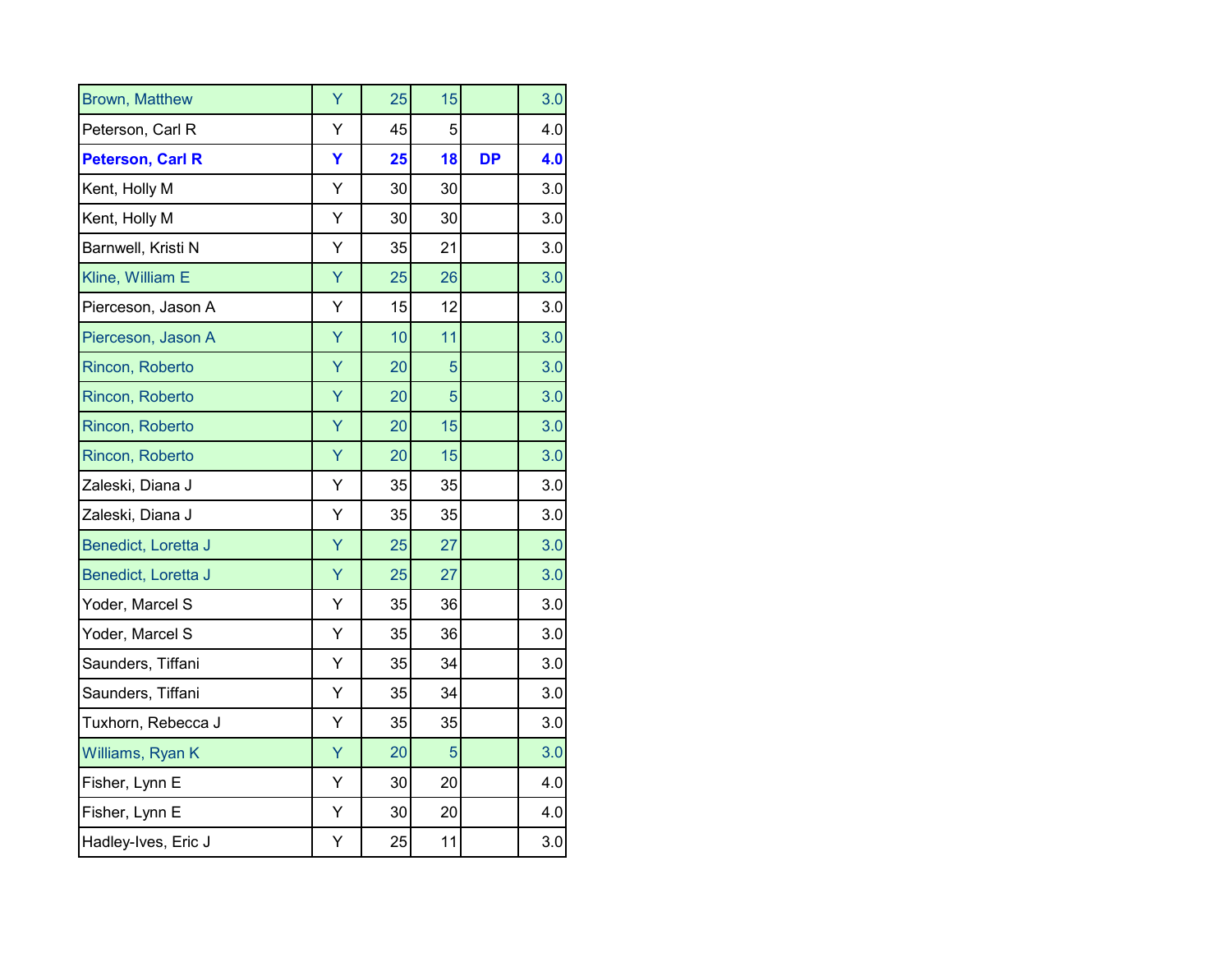| Mitchell, Ronda J     | 25 | 25 |    | 3.0 |
|-----------------------|----|----|----|-----|
| <b>Doerr, Scott E</b> | 25 |    | IN | 3.0 |
| Doerr, Scott E        | 25 | 18 |    |     |
| Murphy, Michael       | 30 | 14 |    | 3.0 |

| <b>Instructor Full Name</b> | Prim<br>Inst | <b>CAP</b> | <b>ENR</b> | <b>APPR</b> | <b>CR</b><br><b>HRS</b> |
|-----------------------------|--------------|------------|------------|-------------|-------------------------|
| McFarland, Donald C         | Y            | 30         | 31         |             | 1.0                     |
| Myers, Edward E             | Y            | 30         | 31         |             | 1.0                     |
| Noll, Mae M                 | Y            | 30         | 30         |             | 1.0                     |
| Anderson, Patrick G         | Y            | 30         | 29         |             | 1.0                     |
| Vansacik, Robin S           | Y            | 30         | 30         |             | 1.0                     |
| McFarland, Donald C         | Y            | 30         | 30         |             | 1.0                     |
| Sotelo, Erin                | Υ            | 30         | 30         |             | 1.0                     |
| Anderson, Patrick G         | Y            | 30         | 28         |             | 1.0                     |
| Noll, Mae M                 | Y            | 30         | 29         |             | 1.0                     |
| Egizi, Andrew T             | Y            | 30         | 31         |             | 1.0                     |
| Kerr, Leslie N              | Ÿ            | 30         | 30         |             | 1.0                     |
| Kerr, Leslie N              | Y            | 30         | 29         |             | 1.0                     |
| Espina, Veronica L          | Y            | 30         | 32         |             | 1.0                     |

| <b>Instructor Full Name</b> | Prim<br>Inst | <b>CAP</b> | $ENR$ $APPR$ | <b>CR</b><br><b>HRS</b> |
|-----------------------------|--------------|------------|--------------|-------------------------|
| Lewis, James                |              | ົ          |              | 4.0                     |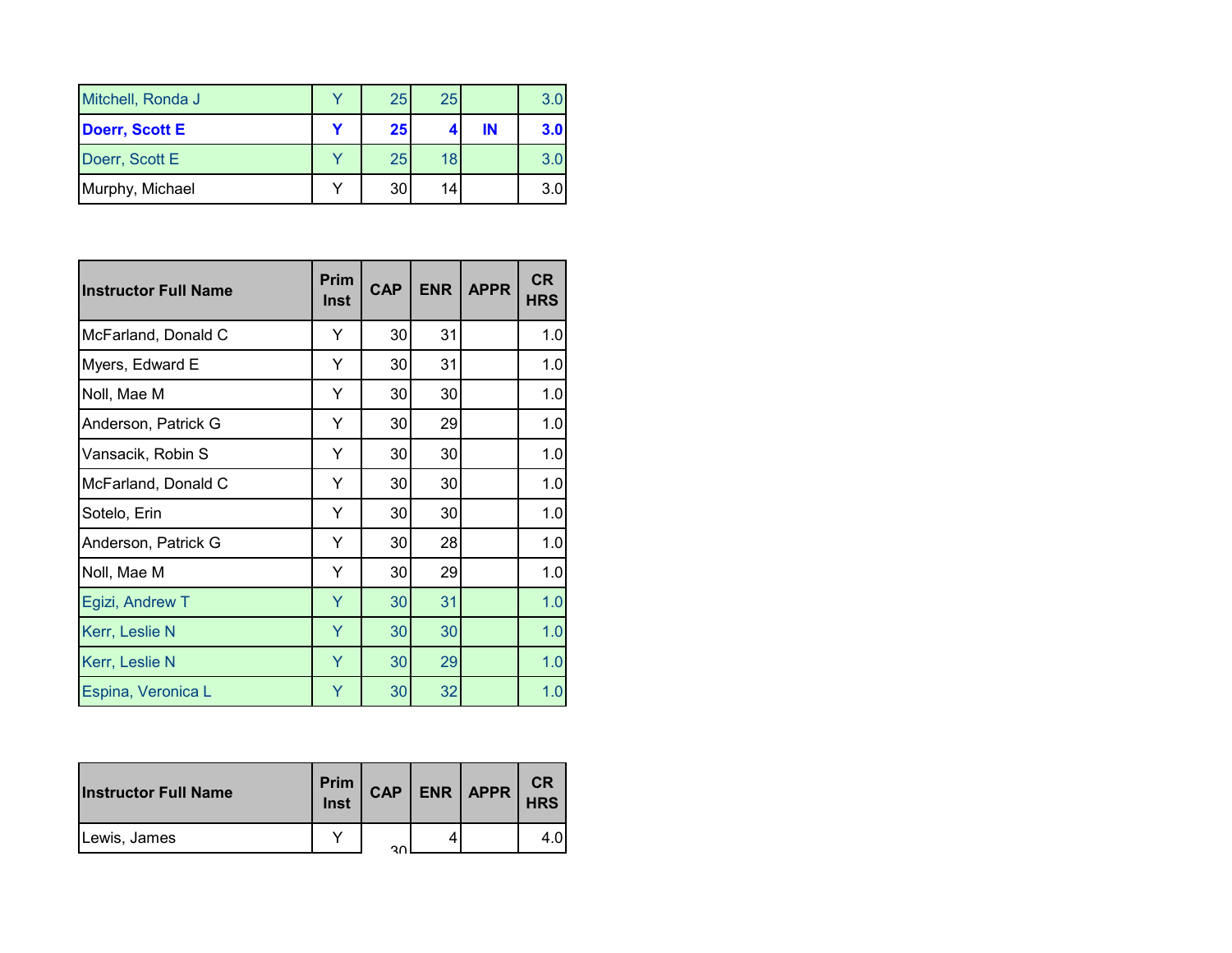| Lewis, Katherine L        |   |    | 4              | 4.0 |
|---------------------------|---|----|----------------|-----|
| Kemayo, Kamau             | Ÿ | 30 | 13             | 4.0 |
| Brown, Debra N            | Y | 30 | 16             | 3.0 |
| <b>Brecklin, Leanne R</b> | Ÿ | 20 | 15             | 3.0 |
| Rozema, Hazel             | Y | 20 | 25             | 4.0 |
| Dong, Lan                 | Ÿ | 25 | 23             | 4.0 |
| Styles, Megan A           | Υ | 30 | 24             | 4.0 |
| Styles, Megan A           | Υ | 30 | 23             | 4.0 |
| Rincon, Roberto           | Ý | 30 | 11             | 4.0 |
| Rincon, Roberto           | Y | 30 | 8              | 4.0 |
| Kent, Holly M             | Ÿ | 25 | 18             | 3.0 |
| Styles, Megan A           | Y | 10 | 5              | 4.0 |
| Kent, Holly M             | Ÿ | 25 | 25             | 4.0 |
| Golden, Lawrence          | Y |    | 29             | 3.0 |
| Hanlon, John J            |   | 30 | 29             | 3.0 |
| Golden, Lawrence          | Ý |    | 1              | 4.0 |
| Hanlon, John J            |   | 30 | $\mathbf{1}$   | 4.0 |
| Rincon, Roberto           | Υ | 30 | 0              | 4.0 |
| Kemayo, Kamau             | Ÿ | 30 | 6              | 4.0 |
| Skowronski, Donna R       | Ÿ | 30 | 29             | 3.0 |
| Skowronski, Donna R       | Ÿ | 30 | 30             | 3.0 |
| O'Gorman, David           | Υ | 10 | $\overline{7}$ | 3.0 |
| Greer, Donna M            | Ÿ | 30 | 28             | 3.0 |
| O'Gorman, David           | Ÿ | 30 | 25             | 3.0 |
| Heshmat, Shahram          | Ÿ | 20 | 22             | 4.0 |
| Killam, Lenore I          | Υ | 30 | 13             | 4.0 |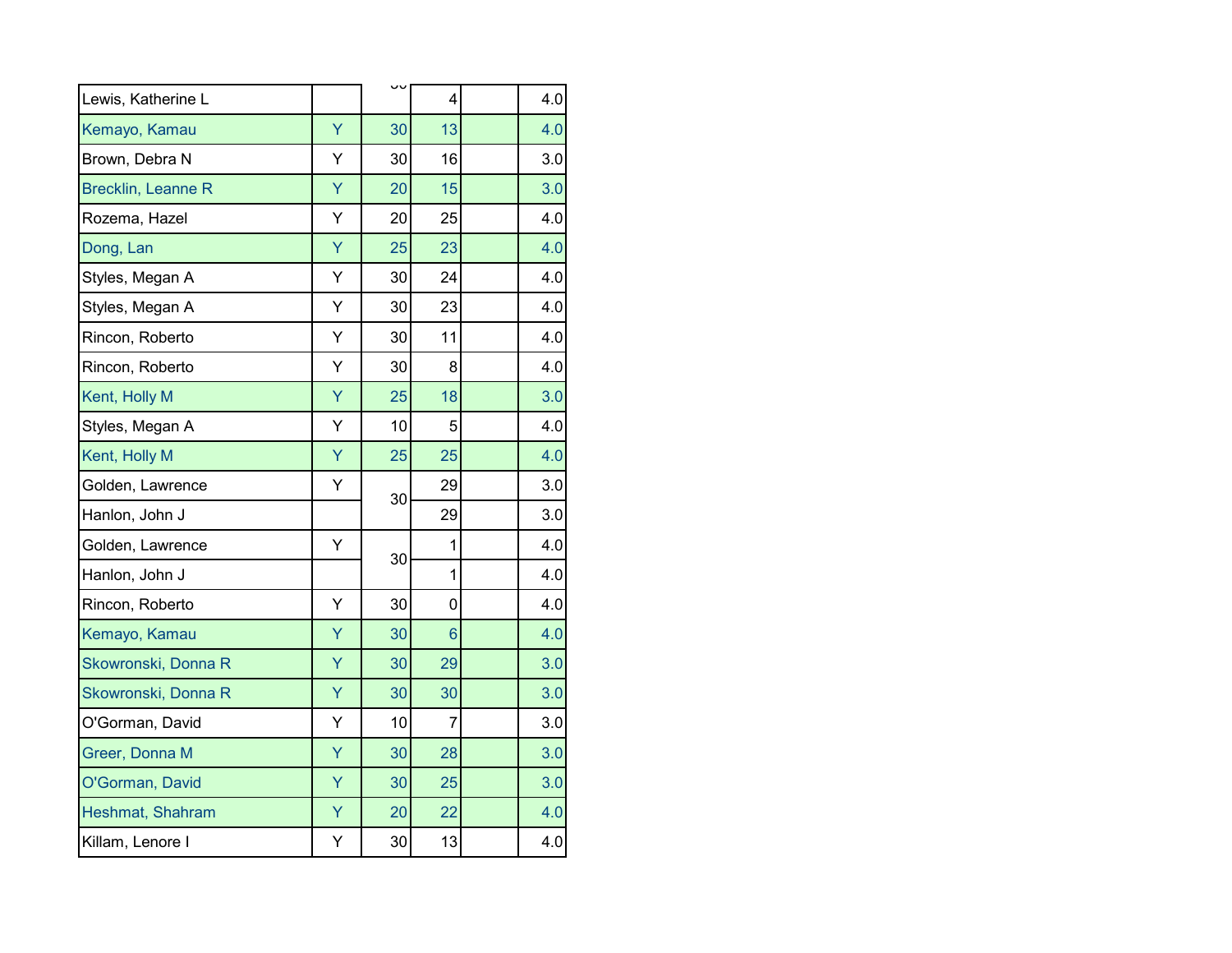| Graf, Sharon S            | Υ | 35 | 8              | 4.0 |
|---------------------------|---|----|----------------|-----|
| Lewis, James              | Υ | 30 | 6              | 4.0 |
| Lewis, Katherine L        |   |    | 6              | 4.0 |
| Rincon, Roberto           | Υ | 30 | 3              | 4.0 |
| Seif, Haley               | Y | 35 | 13             | 3.0 |
| Murphy, Michael           | Ÿ | 25 | 4              | 4.0 |
| Rincon, Roberto           | Υ | 30 | 6              | 4.0 |
| Murphy, Michael           | Υ | 25 | 14             | 4.0 |
| Graf, Sharon S            | Υ | 35 | 4              | 4.0 |
| Murphy, Michael           | Y | 25 | 4              | 4.0 |
| Murphy, Michael           | Y | 25 | 16             | 4.0 |
| Murphy, Michael           | Ÿ | 25 | 10             | 4.0 |
| Brown, Debra N            | Υ | 5  | 4              | 3.0 |
| <b>Brecklin, Leanne R</b> | Υ | 20 | 6              | 3.0 |
| Kent, Holly M             | Y | 25 | $6\phantom{1}$ | 3.0 |
| Kemayo, Kamau             | Ÿ | 30 | $\overline{9}$ | 4.0 |

| <b>Instructor Full Name</b> | <b>Prim</b><br><b>Inst</b> | <b>CAP</b> | <b>ENR</b> | <b>APPR</b> | <b>CR</b><br><b>HRS</b> |
|-----------------------------|----------------------------|------------|------------|-------------|-------------------------|
| Neginsky, Rosina            | Y                          | 35         | 23         |             | 3.0                     |
| Neginsky, Rosina            | Y                          | 35         | 23         |             | 3.0                     |
| Neginsky, Rosina            | Y                          | 35         | 23         |             | 3.0                     |
| Neginsky, Rosina            | Y                          | 35         | 23         |             | 3.0                     |
| Harris, Shane A             | Y                          | 16         | 14         |             | 3.0                     |
| Miller, Michael J           |                            | 18         | 19         |             | 3.0                     |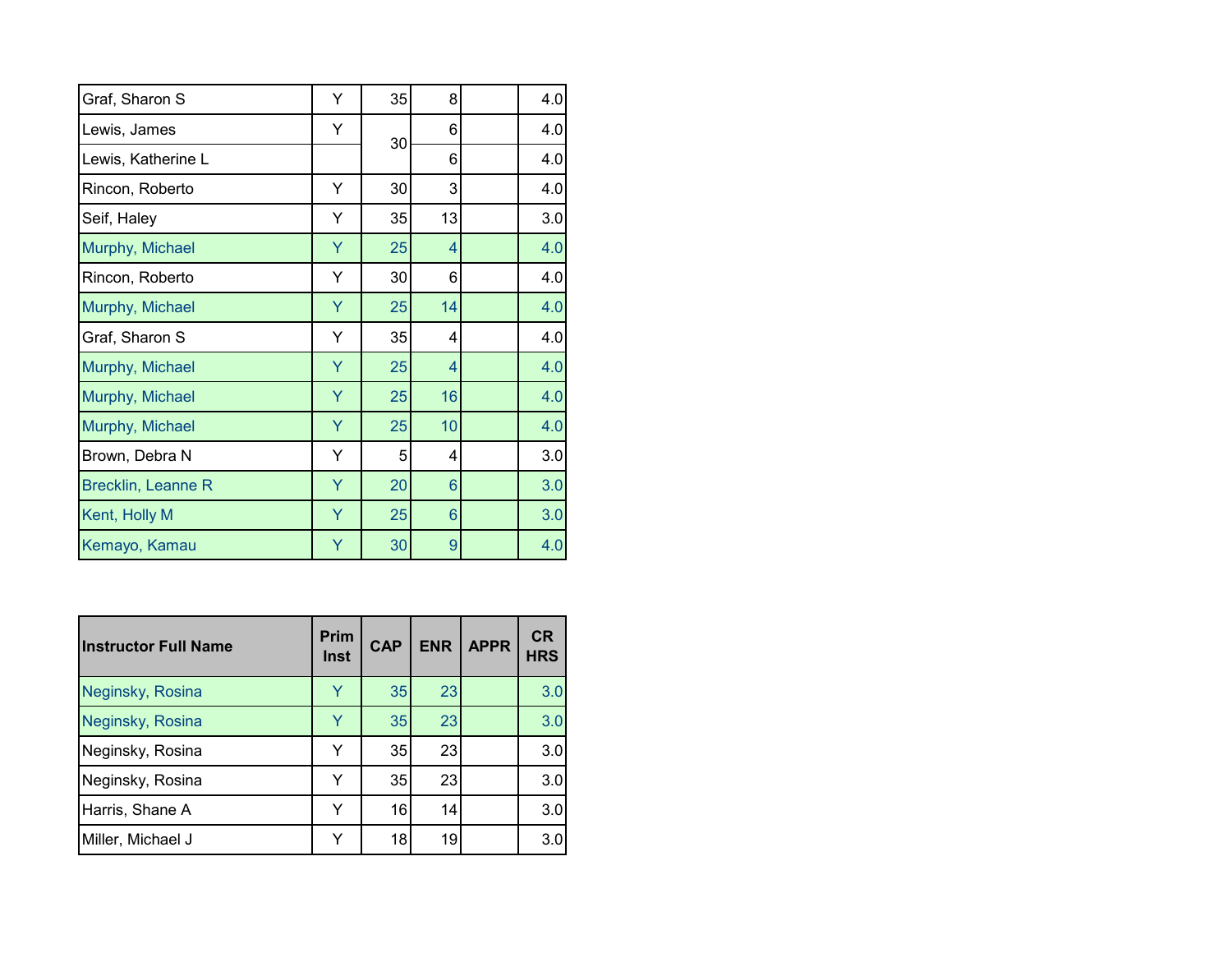| Perkins, Jonathan            | Υ | 35  | 13                      |    | 3.0 |
|------------------------------|---|-----|-------------------------|----|-----|
| Harris, Shane A              | Υ | 16  | 17                      |    | 3.0 |
| Miller, Michael J            | Υ | 16  | 15                      |    | 3.0 |
| Bjorngaard, Brytton          | Υ | 22  | 15                      |    | 3.0 |
| Perkins, Jonathan            | Y | 35  | 18                      |    | 3.0 |
| Bjorngaard, Brytton          | Υ | 22  | 2                       |    | 3.0 |
| Webb, Sarah L                | Y | 20  | 19                      |    | 3.0 |
| Chan, See T                  | Υ | 100 | 3                       |    | 1.0 |
| Mitchell, William            | Υ | 100 | 14                      |    | 1.0 |
| Seo, Jun                     | Y | 99  | 4                       |    | 1.0 |
| <b>Walsh, Abigail</b>        | Ÿ | 20  | $6\phantom{1}6$         | IN | 1.0 |
| Nichols, Benjamin            | Υ | 20  | 4                       |    | 1.0 |
| Graf, Sharon S               | Ÿ | 25  | 22                      |    | 3.0 |
| Song, Jonghun                | Υ | 25  | 13                      |    | 3.0 |
| Kang, Han Cheol              | Ý | 15  | 15                      |    | 3.0 |
| Walsh, Abigail               |   |     | 15                      |    | 3.0 |
| Perkins, Jonathan            | Υ | 35  | 5                       |    | 3.0 |
| <b>Chan, See T</b>           | Y | 99  | 4                       | IN | 1.0 |
| <b>Mitchell, William</b>     | Ÿ | 99  | $\overline{\mathbf{2}}$ | IN | 1.0 |
| Seo, Jun                     | Ÿ | 99  | 1                       | IN | 1.0 |
| <b>Walsh, Abigail</b>        | Ÿ | 100 | 5                       | IN | 1.0 |
| Nichols, Benjamin            | Y | 20  | $\mathbf 0$             | IN | 1.0 |
| Powell, Dathan A             | Υ | 16  | 12                      |    | 4.0 |
| Thibodeaux-Thompson, Milissa | Υ | 16  | $\overline{7}$          |    | 4.0 |
| Jang, Myeongsik              | Υ | 30  | 13                      |    | 3.0 |
| Jang, Myeongsik              | Υ | 30  | 13                      |    | 3.0 |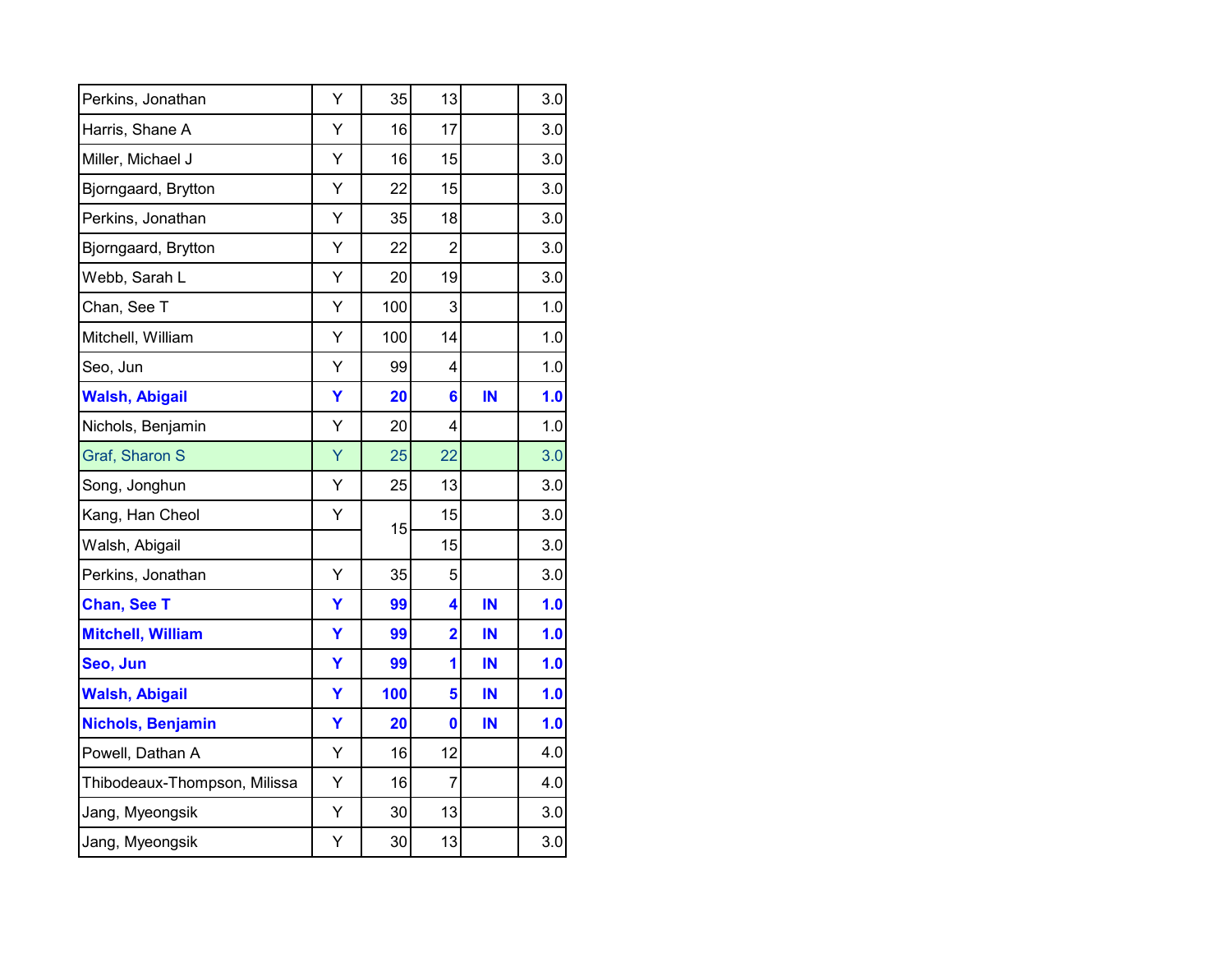| Powell, Dathan A | つに       | 16 <sup>1</sup> |  |
|------------------|----------|-----------------|--|
| Powell. Dathan A | っに<br>دے | 161             |  |

| <b>Instructor Full Name</b>    | <b>Prim</b><br>Inst | <b>CAP</b> | <b>ENR</b> | <b>APPR</b> | <b>CR</b><br><b>HRS</b> |
|--------------------------------|---------------------|------------|------------|-------------|-------------------------|
| <b>White, Clifford C</b>       | Y                   | 15         | 14         | IN          | 3.0                     |
| Dabek, Diana                   | Ÿ                   | 15         | 5          | IN          | 3.0                     |
| <b>Dabek, Diana</b>            | Y                   | 15         | 15         | IN          | 3.0                     |
| <b>LoBue, Elise</b>            | Y                   | 15         | 16         | IN          | 3.0                     |
| <b>LoBue, Elise</b>            | Y                   | 15         | 15         | IN          | 3.0                     |
| <b>White, Clifford C</b>       | Ÿ                   | 15         | 10         | IN          | 3.0                     |
| Griffiths, Ryan J              | Υ                   | 20         | 20         |             | 3.0                     |
| Collins, Sarah L               | Υ                   | 20         | 19         |             | 3.0                     |
| NO INSTRUCTOR                  |                     | 0          | 0          |             | 3.0                     |
| Fenton, Scott                  | Υ                   | 20         | 20         |             | 3.0                     |
| <b>Elliott, Tiffany-Anne M</b> | Ÿ                   | 20         | 14         |             | 3.0                     |
| Savit-Woods, Livia A           | Υ                   | 20         | 20         |             | 3.0                     |
| Hedge, Stephanie               | Y                   | 20         | 20         |             | 3.0                     |
| Whalen, Jennifer               | Υ                   | 20         | 20         |             | 3.0                     |
| Fenton, Scott                  | Y                   | 20         | 20         |             | 3.0                     |
| Whalen, Jennifer               | Y                   | 20         | 20         |             | 3.0                     |
| <b>NO INSTRUCTOR</b>           |                     | 0          | 0          |             | 3.0                     |
| Webb, Sarah L                  | Υ                   | 20         | 20         |             | 3.0                     |
| Cass, Meagan A                 | Y                   | 20         | 20         |             | 3.0                     |
| Whalen, Jennifer               | Υ                   | 20         | 20         |             | 3.0                     |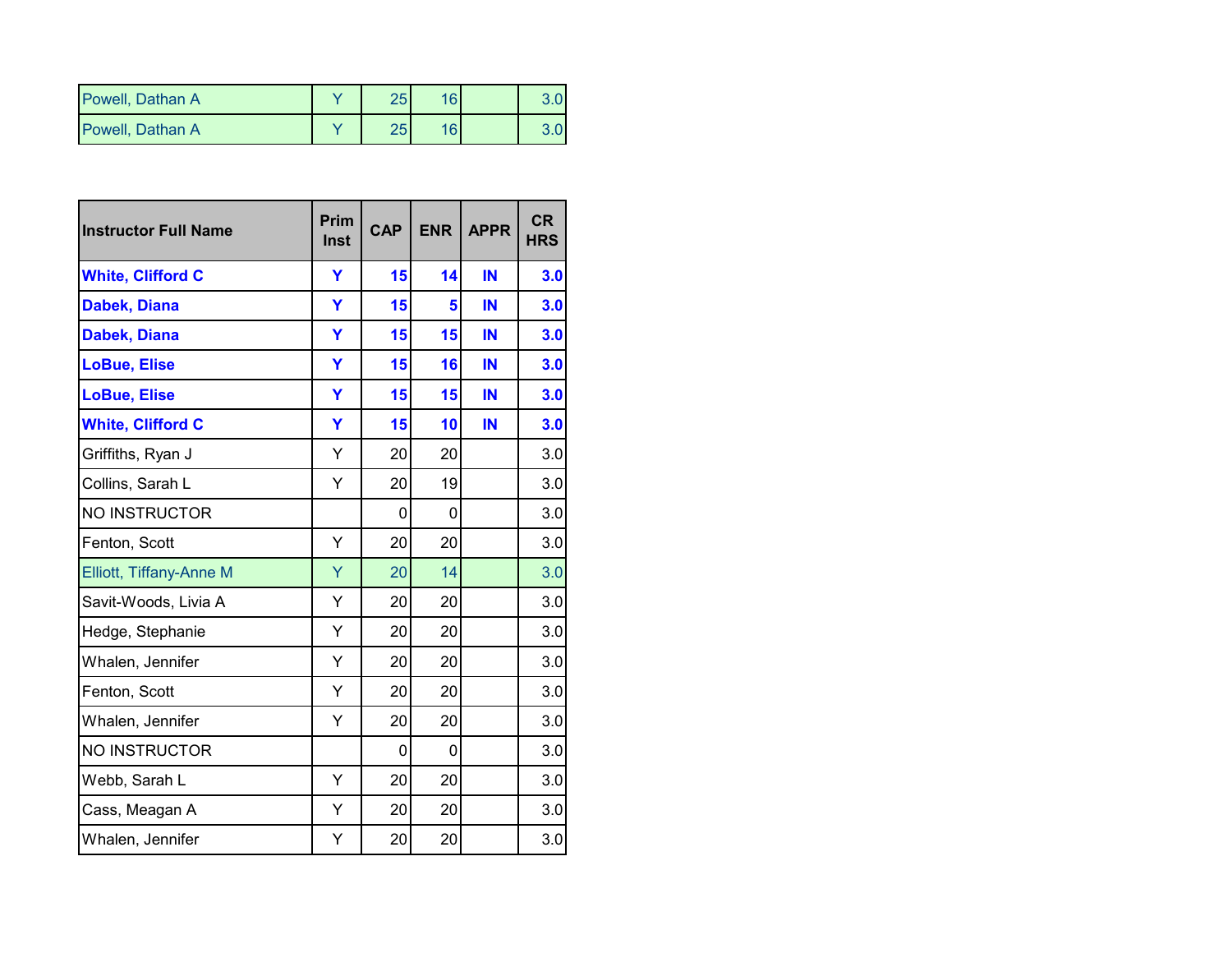| <b>Cass, Meagan A</b> | 20 | 13 | DP | 3.0 |
|-----------------------|----|----|----|-----|
| Fenton, Scott         | 20 | 20 |    | 3.0 |
| Fenton, Scott         | 20 | 20 |    | າ ດ |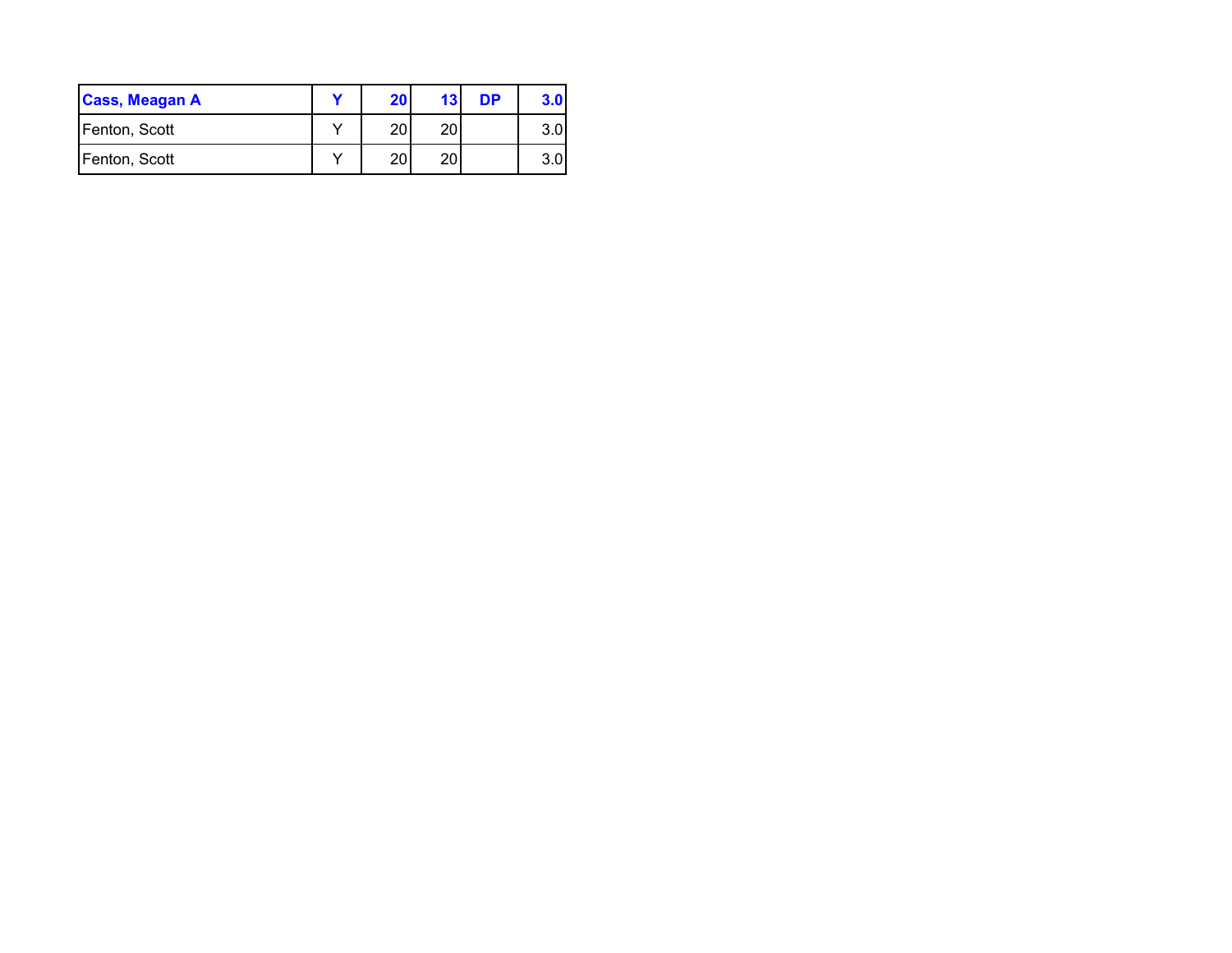## 19-Mar-2020 Spring 2020 - Springfield

|                                                      |     |                                              |            | Key: Online Off-Campus | <b>Approval: IN=Instructor;</b><br><b>DP=Department</b> |                            |                      |
|------------------------------------------------------|-----|----------------------------------------------|------------|------------------------|---------------------------------------------------------|----------------------------|----------------------|
| <b>Category</b>                                      | Loc | <b>Part of</b><br><b>Term</b><br><b>Desc</b> | <b>CRN</b> | <b>Course</b>          | <b>Course Title</b>                                     | <b>Meet</b><br><b>Days</b> | <b>Meeting Times</b> |
| Comparative<br>Societies -<br>Humanities             |     | <b>Full Term</b>                             |            | 12352 ART 151 A        | Arts & Identity: Japan & U.S.                           | W                          | 2:00-4:30 PM         |
| Comparative<br>Societies -<br><b>Humanities</b>      |     | Full Term                                    |            | 12835 ENG 152 A        | Intro to World Literature                               | <b>MW</b>                  | 4:00-5:15 PM         |
| Comparative<br>Societies -<br><b>Humanities</b>      |     | Full Term                                    |            | 12547 MUS 151 A        | Arts & Identity: Japan & U.S.                           | W                          | 2:00-4:30 PM         |
| Comparative<br>Societies - Social<br><b>Sciences</b> |     | <b>Online Full Term</b>                      |            | 13647 HIS 119 A        | <b>Gods &amp; Heroes of Early Europe</b>                |                            |                      |
| Comparative<br>Societies - Social<br><b>Sciences</b> |     | Full Term                                    |            | 13288 PSC 171 A        | <b>Comparative Political Cultures</b>                   | <b>TR</b>                  | 2:00-3:15 PM         |
| Comparative<br>Societies - Social<br><b>Sciences</b> |     | Full Term                                    |            | 12974 SOA 133 A        | Women & Gender in Mexico & US                           | <b>MW</b>                  | 10:00-11:15 AM       |
| Comparative<br>Societies - Social<br><b>Sciences</b> |     | <b>Full Term</b>                             |            | 14157 SOA 133 B        | Women & Gender in Mexico & US                           | <b>MW</b>                  | 4:00-5:15 PM         |
| Comparative<br>Societies - Social<br>Sciences        |     | <b>Full Term</b>                             |            | 12968 WGS 133 A        | Women & Gender in Mexico & US                           | <b>MW</b>                  | 10:00-11:15 AM       |
| Comparative<br>Societies - Social<br><b>Sciences</b> |     | Full Term                                    |            | 14158 WGS 133 B        | Women & Gender in Mexico & US                           | <b>MW</b>                  | 4:00-5:15 PM         |
| Developmental/Prep<br>aratory/Prerequisite           |     | <b>Full Term</b>                             |            | 14367 ACC 211 A        | Intro to Financial Accounting                           | <b>MW</b>                  | 12:00-1:15 PM        |
| Developmental/Prep<br>aratory/Prerequisite           |     | Full Term                                    |            | 13038 ACC 211 B        | Intro to Financial Accounting                           | R                          | 6:00-8:30 PM         |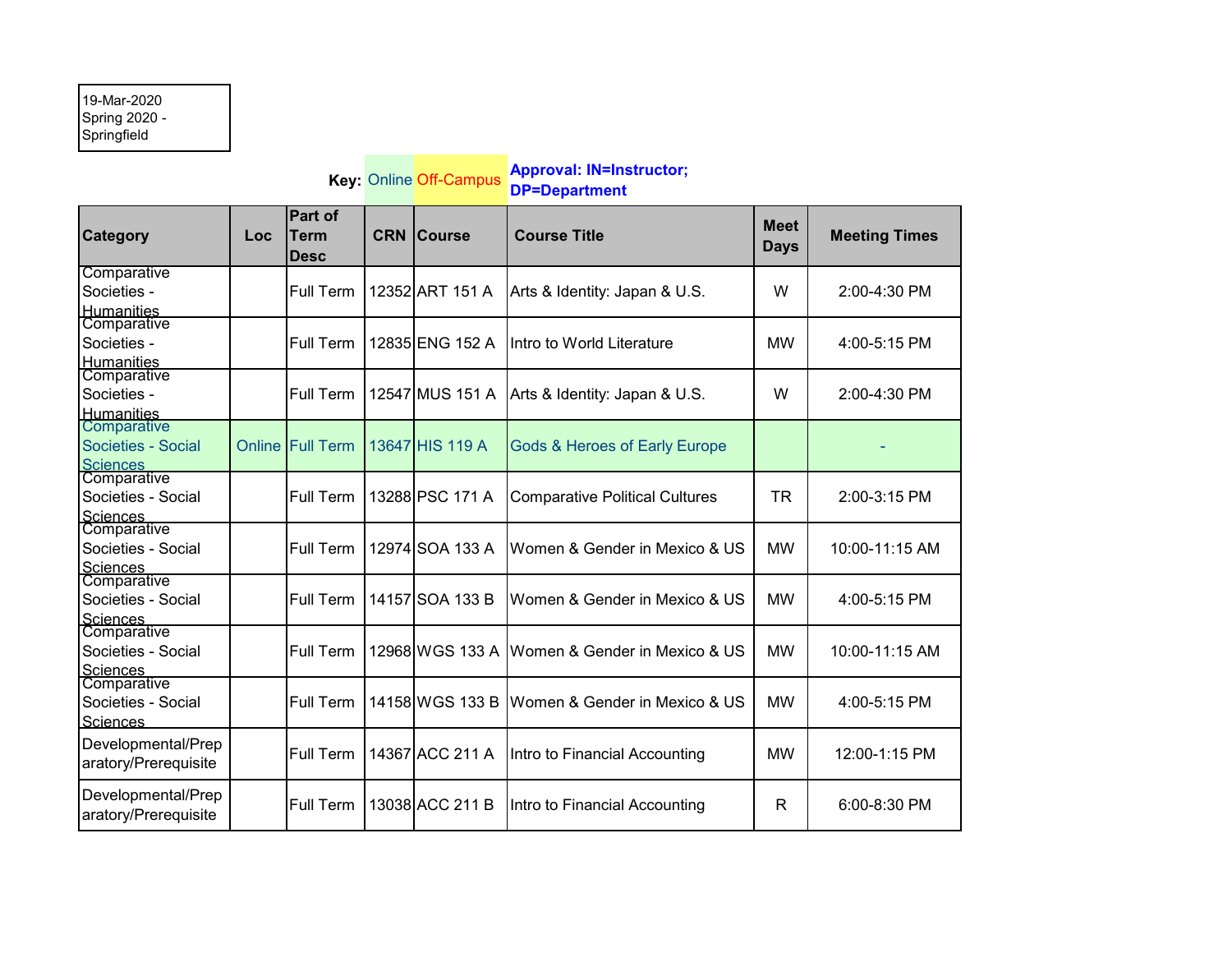| Developmental/Prep<br>aratory/Prerequisite            |        | <b>Full Term</b>        | 12722 ACC 212 A                  | Intro To Managerial Accounting      | <b>MW</b> | 12:00-1:15 PM  |
|-------------------------------------------------------|--------|-------------------------|----------------------------------|-------------------------------------|-----------|----------------|
| Developmental/Prep<br>aratory/Prerequisite            |        | Full Term               | 10027 ACC 212 B                  | Intro To Managerial Accounting      | м         | 6:00-8:30 PM   |
| Developmental/Prep<br>aratory/Prerequisite            | Online | <b>Full Term</b>        | 12417 ACC 212 C                  | Intro To Managerial Accounting      |           |                |
| Developmental/Prep<br>aratory/Prerequisite            |        | Full Term               | 13536 CSC 225 A                  | <b>Comp Programming Concepts I</b>  | Τ         | 6:00-7:15 PM   |
| Developmental/Prep<br>aratory/Prerequisite            | Online | <b>Full Term</b>        | 13539 CSC 225 B                  | <b>Comp Programming Concepts I</b>  |           |                |
| Developmental/Prep<br>aratory/Prerequisite            |        | <b>Online Full Term</b> | 14053 CSC 225 C                  | <b>Comp Programming Concepts I</b>  |           |                |
| <b>Developmental/Pre</b><br>paratory/Prerequisi       |        | <b>Full Term</b>        | 13540 CSC 275 A                  | <b>Comp Programming Concepts II</b> | <b>TR</b> | 6:00-7:15 PM   |
| Developmental/Pre<br>paratory/Prerequisi              |        |                         | Online Full Term 13541 CSC 275 B | <b>Comp Programming Concepts II</b> |           |                |
| Developmental/Pre<br>paratory/Prerequisi              |        | <b>Online Full Term</b> | 13829 CSC 275 C                  | <b>Comp Programming Concepts II</b> |           |                |
| Developmental/Pre<br>paratory/Prerequisi              |        | <b>Full Term</b>        | 12899 MAT 092 A                  | <b>Arithmetic Review</b>            | <b>TR</b> | 12:00-1:15 PM  |
| Developmental/Pre<br>paratory/Prerequisi              |        | <b>Full Term</b>        | 12901 MAT 094 A                  | <b>Beginning Algebra</b>            | <b>MW</b> | 10:00-11:15 AM |
| Developmental/Pre<br>paratory/Prerequisi              |        | <b>Full Term</b>        | 12921 MAT 094 B                  | <b>Beginning Algebra</b>            | <b>MW</b> | 12:00-1:15 PM  |
| Developmental/Pre<br>paratory/Prerequisi              |        | <b>Full Term</b>        | 12922 MAT 096 A                  | <b>Intermediate Algebra</b>         | <b>TR</b> | 10:00-11:15 AM |
| Developmental/Pre<br>paratory/Prerequisi              |        | <b>Full Term</b>        | 12924 MAT 096 B                  | <b>Intermediate Algebra</b>         | <b>MW</b> | 4:00-5:15 PM   |
| Developmental/Pre<br>paratory/Prerequisi<br><b>te</b> |        | <b>Full Term</b>        | 12925 MAT 096 C                  | <b>Intermediate Algebra</b>         | <b>TR</b> | 4:00-5:15 PM   |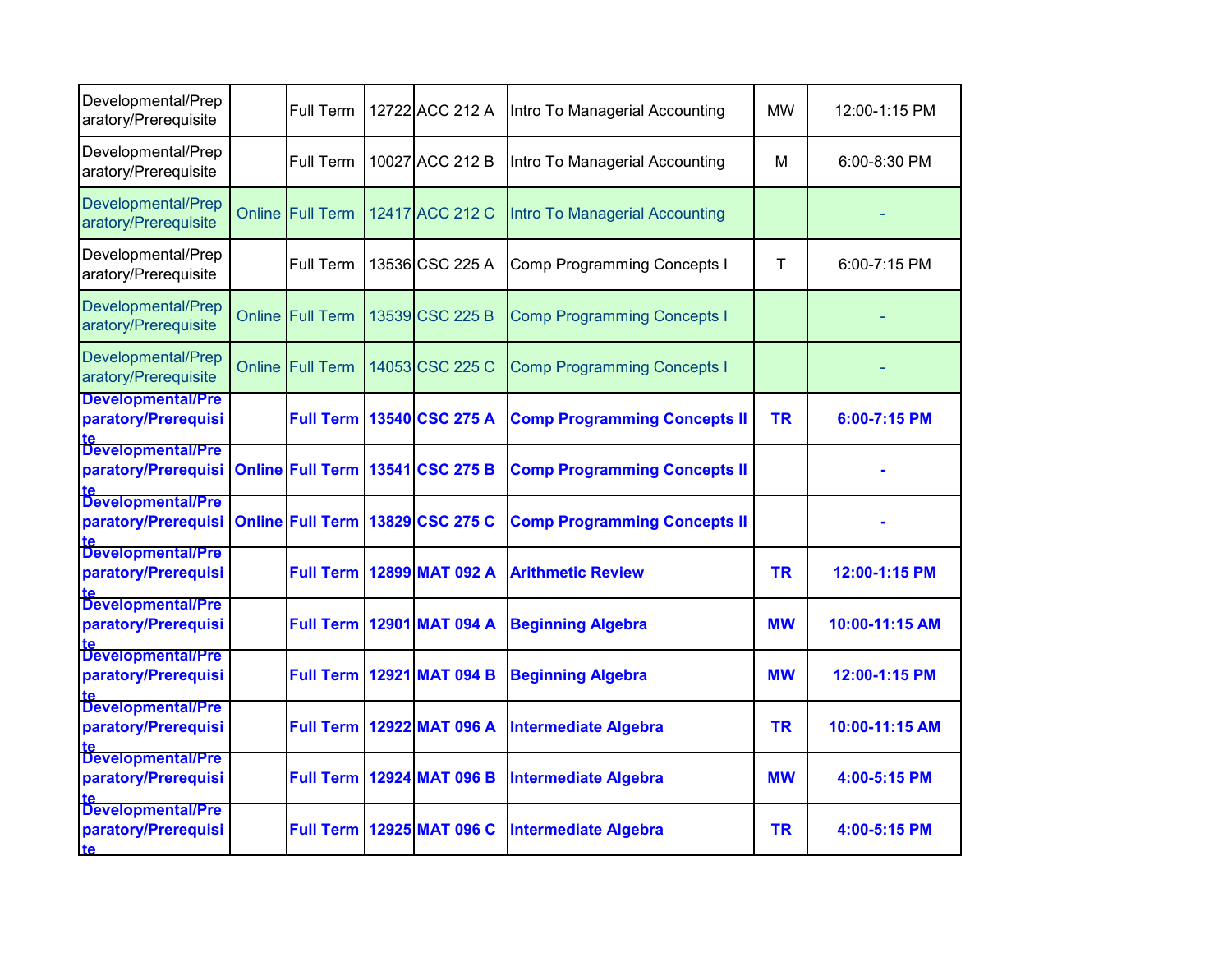| <b>Developmental/Pre</b><br>paratory/Prerequisi                | <b>Full Term</b> | 13725 MAT 102 A                  | <b>College Algebra</b>              | <b>TR</b>    | 2:00-3:15 PM      |
|----------------------------------------------------------------|------------------|----------------------------------|-------------------------------------|--------------|-------------------|
| lte<br>  <mark>Developmental/Pre</mark><br>paratory/Prerequisi |                  | Online Full Term 14823 MAT 102 B | <b>College Algebra</b>              |              |                   |
| Developmental/Pre<br>paratory/Prerequisi<br>te                 |                  | <b>Full Term 13726 MAT 103 A</b> | <b>Trigonometry</b>                 | <b>TR</b>    | 4:00 PM - 1650    |
| Developmental/Prep<br>aratory/Prerequisite                     | Full Term        | 12867 UNI 103 A                  | Academic Success Workshop           | R            | - 1550            |
| Developmental/Prep<br>aratory/Prerequisite                     | Full Term        | 13419 UNI 103 B                  | Academic Success Workshop           | <b>TR</b>    | 12:00 Noon - 1250 |
| Developmental/Prep<br>aratory/Prerequisite                     | Full Term        | 13489 UNI 103 C                  | Academic Success Workshop           | Τ            | 12:00 Noon - 1250 |
| Developmental/Prep<br>aratory/Prerequisite                     | Full Term        | 14164 UNI 103 D                  | Academic Success Workshop           | $\mathsf{T}$ | 12:00 Noon - 1250 |
| Developmental/Prep<br>aratory/Prerequisite                     | Full Term        | 14307 UNI 103 E                  | Academic Success Workshop           | W            | 8:00 AM - 0850    |
| <b>Engagement</b><br><b>Experience</b>                         | <b>Full Term</b> | 11636 ART 482 A                  | <b>ECCE: Professional Skills</b>    | $\mathbf R$  | 6:00-8:30 PM      |
| <b>Engagement</b><br><b>Experience</b>                         | <b>Full Term</b> | 11555 BIO 400 A                  | <b>ECCE: Undergraduate Research</b> |              |                   |
| <b>Engagement</b><br><b>Experience</b>                         | <b>Full Term</b> | 11558 BIO 400 B                  | <b>ECCE: Undergraduate Research</b> |              |                   |
| <b>Engagement</b><br><b>Experience</b>                         | <b>Full Term</b> | 11561 BIO 400 C                  | <b>ECCE: Undergraduate Research</b> |              |                   |
| <b>Engagement</b><br><b>Experience</b>                         | <b>Full Term</b> | 13965 CAP 361 A                  | <b>ECCE: Peer Tutoring</b>          | т            | $-1640$           |
| Engagement<br>Experience                                       | Full Term        | 13963 CAP 371 A                  | <b>ECCE: Peer Mentoring</b>         | R            | 4:00-5:40 PM      |
| Engagement<br>Experience                                       | Full Term        | 14644 CHE 302 A                  | ECCE: Undergraduate Research        | TR           | 8:00 AM - 1050    |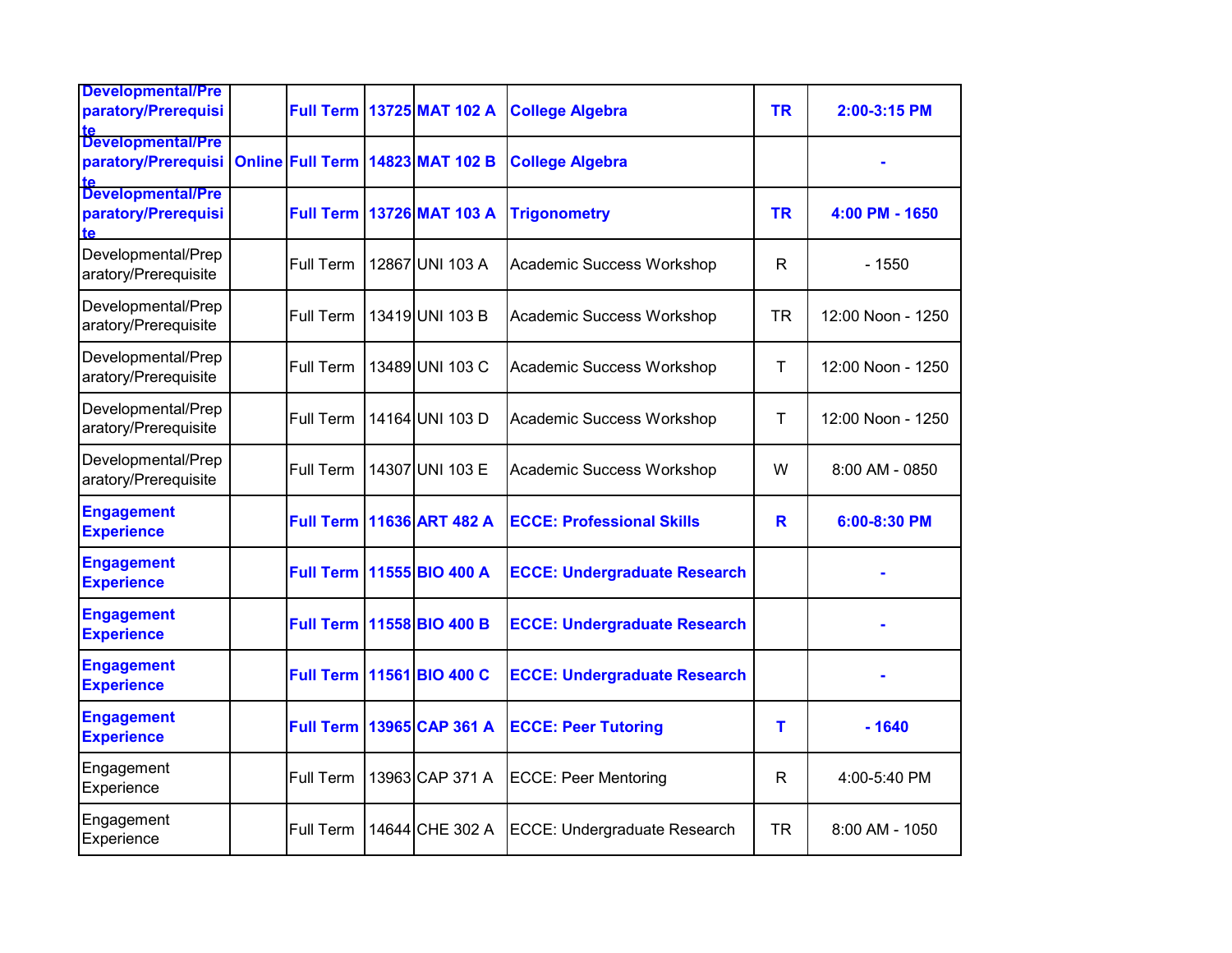| Engagement<br>Experience               | Full Term                        | 14644 CHE 302 A                    | ECCE: Undergraduate Research          | R            | 12:00 Noon - 1250 |
|----------------------------------------|----------------------------------|------------------------------------|---------------------------------------|--------------|-------------------|
| Engagement<br>Experience               | Full Term                        | 14644 CHE 302 A                    | ECCE: Undergraduate Research          | <b>TR</b>    | $8:00$ AM - 1050  |
| Engagement<br>Experience               | Full Term                        | 14644 CHE 302 A                    | ECCE: Undergraduate Research          | <b>TR</b>    | 8:00 AM - 1050    |
| Engagement<br>Experience               | Full Term                        | 14644 CHE 302 A                    | ECCE: Undergraduate Research          | $\mathsf{R}$ | 12:00 Noon - 1250 |
| Engagement<br>Experience               | Full Term                        | 14644 CHE 302 A                    | ECCE: Undergraduate Research          | $\mathsf{R}$ | 12:00 Noon - 1250 |
| <b>Engagement</b><br><b>Experience</b> |                                  | <b>Full Term   10825 CHE 400 A</b> | <b>ECCE: Undergraduate Research</b>   |              |                   |
| <b>Engagement</b><br><b>Experience</b> | <b>Full Term</b>                 | 10828 CHE 400 B                    | <b>ECCE: Undergraduate Research</b>   |              |                   |
| <b>Engagement</b><br><b>Experience</b> |                                  | <b>Full Term 10855 CHE 400 C</b>   | <b>ECCE: Undergraduate Research</b>   |              |                   |
| <b>Engagement</b><br><b>Experience</b> |                                  | <b>Full Term 13475 CHE 400 D</b>   | <b>ECCE: Undergraduate Research</b>   |              |                   |
| <b>Engagement</b><br><b>Experience</b> |                                  | Full Term   14547 IPL 300 A        | <b>ECCE:InternshipAppliedLearning</b> |              |                   |
| <b>Engagement</b><br><b>Experience</b> |                                  | Full Term   14547 IPL 300 A        | <b>ECCE:InternshipAppliedLearning</b> |              |                   |
| <b>Engagement</b><br><b>Experience</b> | Online Full Term 14548 IPL 300 B |                                    | <b>ECCE:InternshipAppliedLearning</b> |              |                   |
| <b>Engagement</b><br><b>Experience</b> | Online Full Term 14548 IPL 300 B |                                    | <b>ECCE:InternshipAppliedLearning</b> |              |                   |
| <b>Engagement</b><br><b>Experience</b> | Online Full Term 14549 IPL 300 C |                                    | <b>ECCE:InternshipAppliedLearning</b> |              |                   |
| <b>Engagement</b><br><b>Experience</b> | Online Full Term 14549 IPL 300 C |                                    | <b>ECCE:InternshipAppliedLearning</b> |              |                   |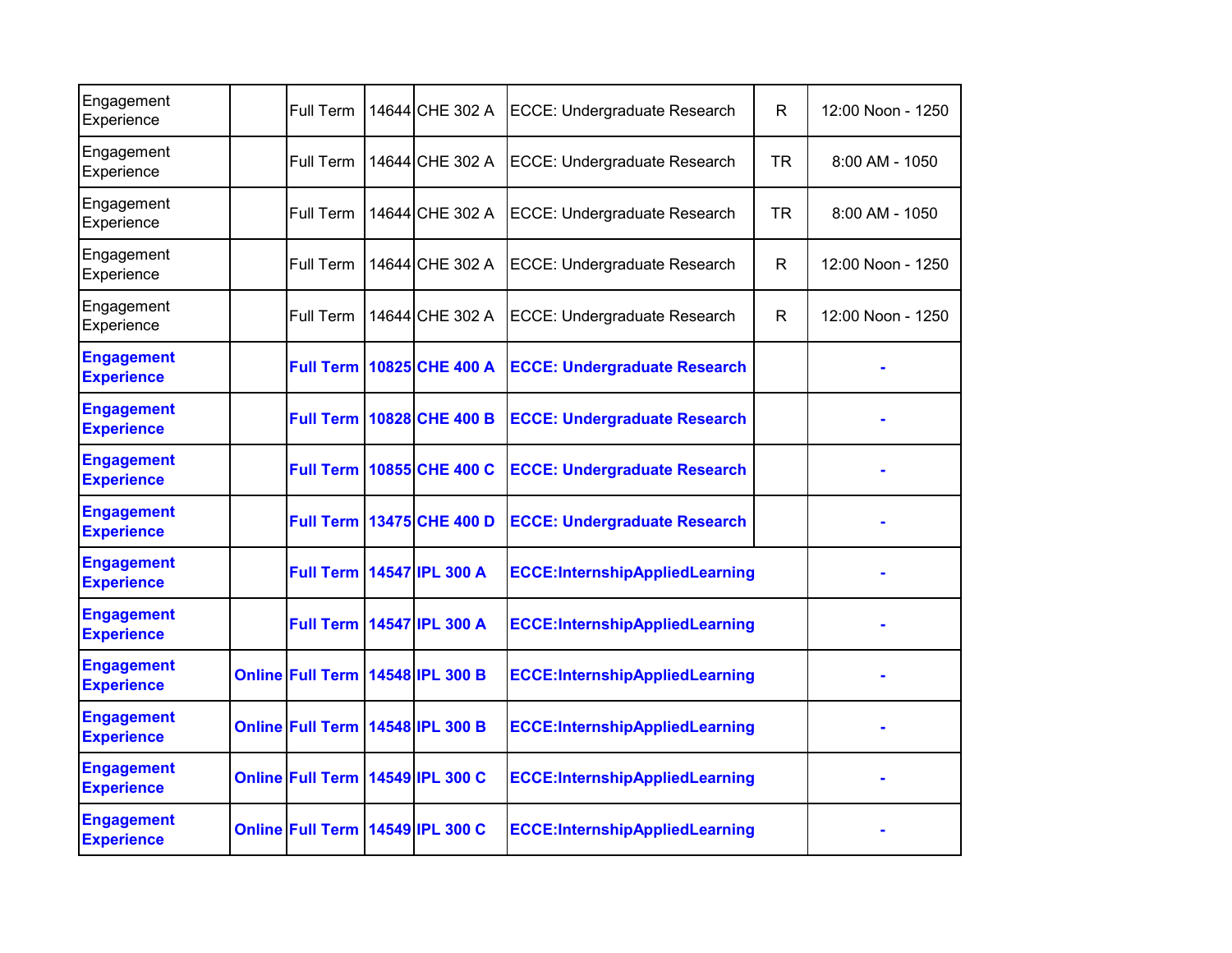| <b>Engagement</b><br><b>Experience</b> | Online Full Term 14550 IPL 300 D |                                    | <b>ECCE:InternshipAppliedLearning</b>    |   |              |
|----------------------------------------|----------------------------------|------------------------------------|------------------------------------------|---|--------------|
| <b>Engagement</b><br><b>Experience</b> | Online Full Term 14550 IPL 300 D |                                    | <b>ECCE:InternshipAppliedLearning</b>    |   |              |
| <b>Engagement</b><br><b>Experience</b> | Online Full Term 14551 IPL 300 E |                                    | <b>ECCE:InternshipAppliedLearning</b>    |   |              |
| <b>Engagement</b><br><b>Experience</b> | Online Full Term 14552 IPL 300 F |                                    | <b>ECCE:InternshipAppliedLearning</b>    |   |              |
| <b>Engagement</b><br><b>Experience</b> | Online Full Term 14552 IPL 300 F |                                    | <b>ECCE:InternshipAppliedLearning</b>    |   |              |
| <b>Engagement</b><br><b>Experience</b> | Online Full Term 14565 IPL 301 A |                                    | <b>ECCE: Project Applied Learning</b>    |   |              |
| <b>Engagement</b><br><b>Experience</b> | Online Full Term 14565 IPL 301 A |                                    | <b>ECCE: Project Applied Learning</b>    |   |              |
| <b>Engagement</b><br><b>Experience</b> | Online Full Term 14557 IPL 305 A |                                    | <b>ECCE: UG Prior Lrn Ptfolio Dev</b>    |   |              |
| Engagement<br><b>Experience</b>        | <b>Online Full Term</b>          | 14561 IPL 362 A                    | <b>ECCE: Social Chg &amp; Leadership</b> |   |              |
| Engagement<br>Experience               | <b>Online Full Term</b>          | 14561 IPL 362 A                    | <b>ECCE: Social Chg &amp; Leadership</b> |   |              |
| <b>Engagement</b><br><b>Experience</b> |                                  | <b>Full Term 14933 MLS 421 A</b>   | <b>ECCE: Clinical Chemistry Pract</b>    |   |              |
| <b>Engagement</b><br><b>Experience</b> |                                  | <b>Full Term   14934 MLS 422 A</b> | <b>ECCE: Clinical Hematology Prac</b>    |   |              |
| <b>Engagement</b><br><b>Experience</b> |                                  | <b>Full Term 14935 MLS 423 A</b>   | <b>ECCE:ClinMicrobiologyPracticum</b>    |   |              |
| <b>Engagement</b><br><b>Experience</b> | <b>Full Term</b>                 | 14936 MLS 424 A                    | ECCE:ClinImmunohematologyPract           |   |              |
| Engagement<br>Experience               | Full Term                        | 13812 PSC 357 A                    | ECCE:LGBTQ/Allies Peer Ed                | т | 6:00-8:30 PM |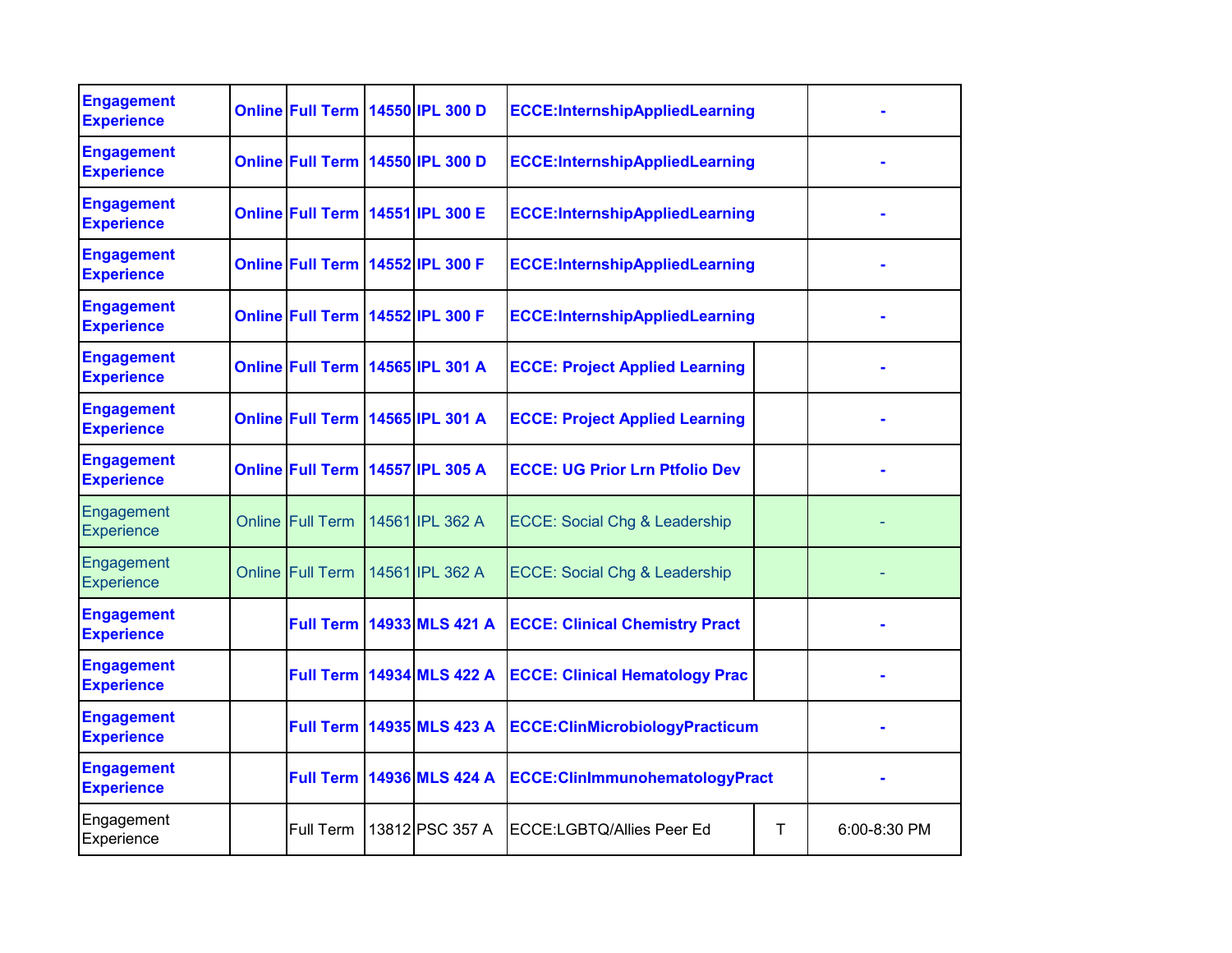| <b>Engagement</b><br><b>Experience</b> | <b>Full Term</b>         | 11827 PSY 467 A                  | <b>ECCE: Spec Internship AppLearn</b>  | W         | 4:00-5:40 PM      |
|----------------------------------------|--------------------------|----------------------------------|----------------------------------------|-----------|-------------------|
| <b>Engagement</b><br><b>Experience</b> |                          | Online Full Term 14774 PSY 467 B | <b>ECCE: Spec Internship AppLearn</b>  |           |                   |
| Engagement<br>Experience               | Full Term                | 13813 SOA 357 A                  | ECCE:LGBTQ/Allies Peer Ed              | т         | 6:00-8:30 PM      |
| Engagement<br>Experience               | Full Term                | 14341 SOA 491 A                  | <b>ECCE: Undergrad Research</b>        |           |                   |
| <b>Engagement</b><br><b>Experience</b> | <b>Full Term</b>         | 10739 SWK 450 A                  | <b>ECCE: Field Work</b>                | Τ         | 10:00 AM -1:30 PM |
| <b>Engagement</b><br><b>Experience</b> | <b>Full Term</b>         | 10699 TEP 450 A                  | <b>ECCE:ClinicalPrac-Elem/Mid-Lev</b>  |           |                   |
| <b>Engagement</b><br><b>Experience</b> | <b>Online Full Term</b>  | 10700 TEP 451 A                  | <b>ECCE: ClinicalPrac-Mid-Level/HS</b> |           |                   |
| <b>Engagement</b><br><b>Experience</b> | <b>Full Term</b>         | 12398 TEP 451 B                  | <b>ECCE:ClinicalPrac-Mid-Level/HS</b>  |           |                   |
| <b>Engagement</b><br><b>Experience</b> | <b>Full Term</b>         | 12468 UNI 470 A                  | <b>ECCE: Global Experience Exchng</b>  |           |                   |
| <b>Engagement</b><br><b>Experience</b> | <b>Full Term</b>         | 10710 UNI 480 A                  | <b>ECCE: Global Experience Prgrm</b>   |           |                   |
| <b>Engagement</b><br><b>Experience</b> | <b>Full Term</b>         | 14345 UNI 490 A                  | <b>ECCE: Global Exper Exch ISEP</b>    |           |                   |
| Engagement<br>Experience               | Full Term                | 13811 WGS 357 A                  | ECCE:LGBTQ/Allies Peer Ed              | т         | 6:00-8:30 PM      |
| Freshman Seminar                       | Full Term                | 15027 ENG 111 B                  | Seminar: Novel Mysteries Rvld          | <b>TR</b> | 12:00-1:15 PM     |
| <b>Global Awareness</b>                | <b>Full Term</b>         | 15033 CAP 253 A                  | <b>ECCE: For Better and For Worse</b>  | <b>TR</b> | 10:00-11:15 AM    |
| <b>Global Awareness</b>                | <b>Online First Half</b> | 14347 COM 477 A                  | <b>ECCE: GIbl Media/Culture: China</b> |           |                   |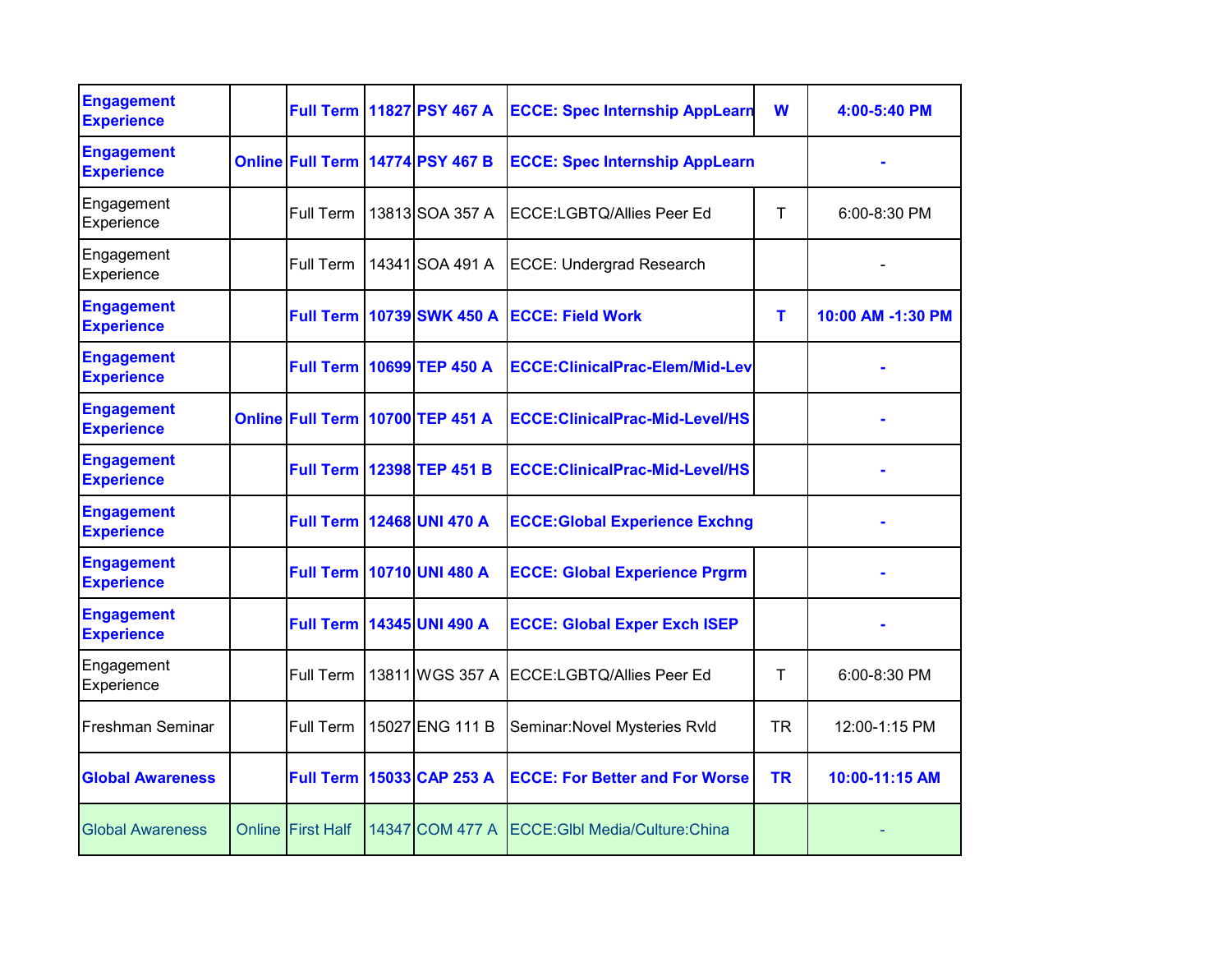| <b>Global Awareness</b> |        | <b>Online Full Term</b> | 14731 CSC 316 A                  | <b>ECCE: Wired Perspectives</b>       |           |               |
|-------------------------|--------|-------------------------|----------------------------------|---------------------------------------|-----------|---------------|
| <b>Global Awareness</b> |        | Full Term               | 14989 ENS 332 A                  | <b>ECCE: Cultural Geography</b>       | TR        | 12:00-1:15 PM |
| <b>Global Awareness</b> |        | Full Term               | 13385 GBL 331 A                  | <b>ECCE: Cultural Geography</b>       | <b>TR</b> | 12:00-1:15 PM |
| <b>Global Awareness</b> |        | Full Term               | 10451 HIS 462 A                  | ECCE: Conflict/19th Cen Europe        | W         | 2:00-5:30 PM  |
| <b>Global Awareness</b> | Online | <b>Full Term</b>        | 13898 HIS 475 A                  | ECCE:Nationalism/Imperialism          |           |               |
| <b>Global Awareness</b> |        | Full Term               | 14065 HIS 479 A                  | ECCE: Vikngs-Hckers: Pirte's His      | <b>TR</b> | 2:00-3:40 PM  |
| <b>Global Awareness</b> |        | Full Term               | 15037 SOA 356 A                  | ECCE:Coffee,Choc,& Justice            | W         | 2:00-4:30 PM  |
| <b>Global Awareness</b> |        | Online Full Term        | 13806 SOA 372 A                  | ECCE: Nature/Hstry/Human Actn         |           |               |
| <b>Global Awareness</b> |        | <b>Full Term</b>        | 12468 UNI 470 A                  | <b>ECCE: Global Experience Exchng</b> |           |               |
| <b>Global Awareness</b> |        |                         | <b>Full Term 10710 UNI 480 A</b> | <b>ECCE: Global Experience Prgrm</b>  |           |               |
| <b>Global Awareness</b> |        | <b>Full Term</b>        | 14345 UNI 490 A                  | <b>ECCE: Global Exper Exch ISEP</b>   |           |               |
| <b>Global Awareness</b> |        | Full Term               | 15036 WGS 356 A                  | ECCE:Coffee,Choc,& Justice            | W         | 2:00-4:30 PM  |
| Humanities              |        | Full Term               | 12907 CAP 123 B                  | How Do You Know? Explor Hum Kr        | <b>MW</b> | 2:00-3:15 PM  |
| Humanities              |        | Full Term               | 12907 CAP 123 B                  | How Do You Know? Explor Hum Kr        | <b>MW</b> | 2:00-3:15 PM  |
| Humanities              |        | Full Term               | 12907 CAP 123 B                  | How Do You Know? Explor Hum Kr        | <b>MW</b> | 2:00-3:15 PM  |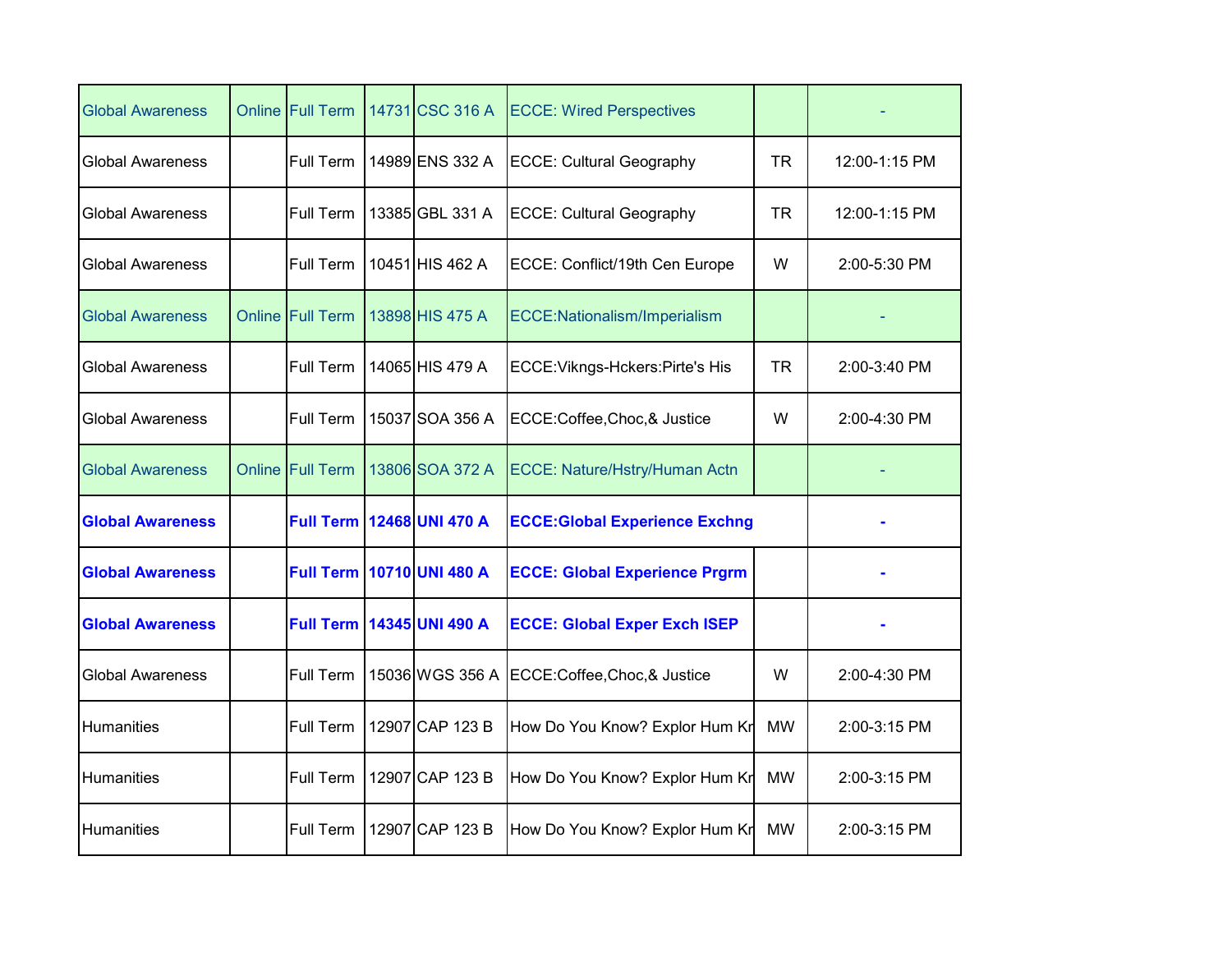| Humanities        | Full Term | 12907 CAP 123 B                    | How Do You Know? Explor Hum Kr        | <b>MW</b> | 2:00-3:15 PM  |
|-------------------|-----------|------------------------------------|---------------------------------------|-----------|---------------|
| Humanities        | Full Term | 12910 CAP 123 C                    | How Do You Know? Explor Hum Kr        | <b>TR</b> | 12:00-1:15 PM |
| <b>Humanities</b> | Full Term | 12910 CAP 123 C                    | How Do You Know? Explor Hum Kr        | <b>TR</b> | 12:00-1:15 PM |
| <b>Humanities</b> |           | <b>Full Term   12912 CAP 123 D</b> | <b>How Do You Know? Explor Hum</b>    | <b>TR</b> | $-0945$       |
| <b>Humanities</b> |           | Full Term 12912 CAP 123 D          | <b>How Do You Know? Explor Hum</b>    | <b>TR</b> | $-0945$       |
| <b>Humanities</b> |           | Full Term 12912 CAP 123 D          | <b>How Do You Know? Explor Hum</b>    | <b>TR</b> | $-0945$       |
| <b>Humanities</b> |           | Full Term 12912 CAP 123 D          | <b>How Do You Know? Explor Hum</b>    | <b>TR</b> | $-0945$       |
| <b>Humanities</b> |           | <b>Full Term   10150 CAP 226 B</b> | <b>What Is Power? Explor Control</b>  | <b>TR</b> | 12:00-1:15 PM |
| <b>Humanities</b> |           | <b>Full Term 10150 CAP 226 B</b>   | <b>What Is Power? Explor Control*</b> | <b>TR</b> | 12:00-1:15 PM |
| <b>Humanities</b> |           | <b>Full Term   10150 CAP 226 B</b> | <b>What Is Power? Explor Control</b>  | <b>TR</b> | 12:00-1:15 PM |
| <b>Humanities</b> |           | <b>Full Term 10150 CAP 226 B</b>   | <b>What Is Power? Explor Control*</b> | <b>TR</b> | 12:00-1:15 PM |
| <b>Humanities</b> |           | <b>Full Term 10152 CAP 226 D</b>   | <b>What Is Power? Explor Control</b>  | <b>TR</b> | 12:00-1:15 PM |
| <b>Humanities</b> |           | <b>Full Term 10152 CAP 226 D</b>   | <b>What Is Power? Explor Control*</b> | <b>TR</b> | 12:00-1:15 PM |
| <b>Humanities</b> |           | <b>Full Term 10152 CAP 226 D</b>   | <b>What Is Power? Explor Control</b>  | <b>TR</b> | 12:00-1:15 PM |
| <b>Humanities</b> |           | <b>Full Term 10152 CAP 226 D</b>   | <b>What Is Power? Explor Control*</b> | <b>TR</b> | 12:00-1:15 PM |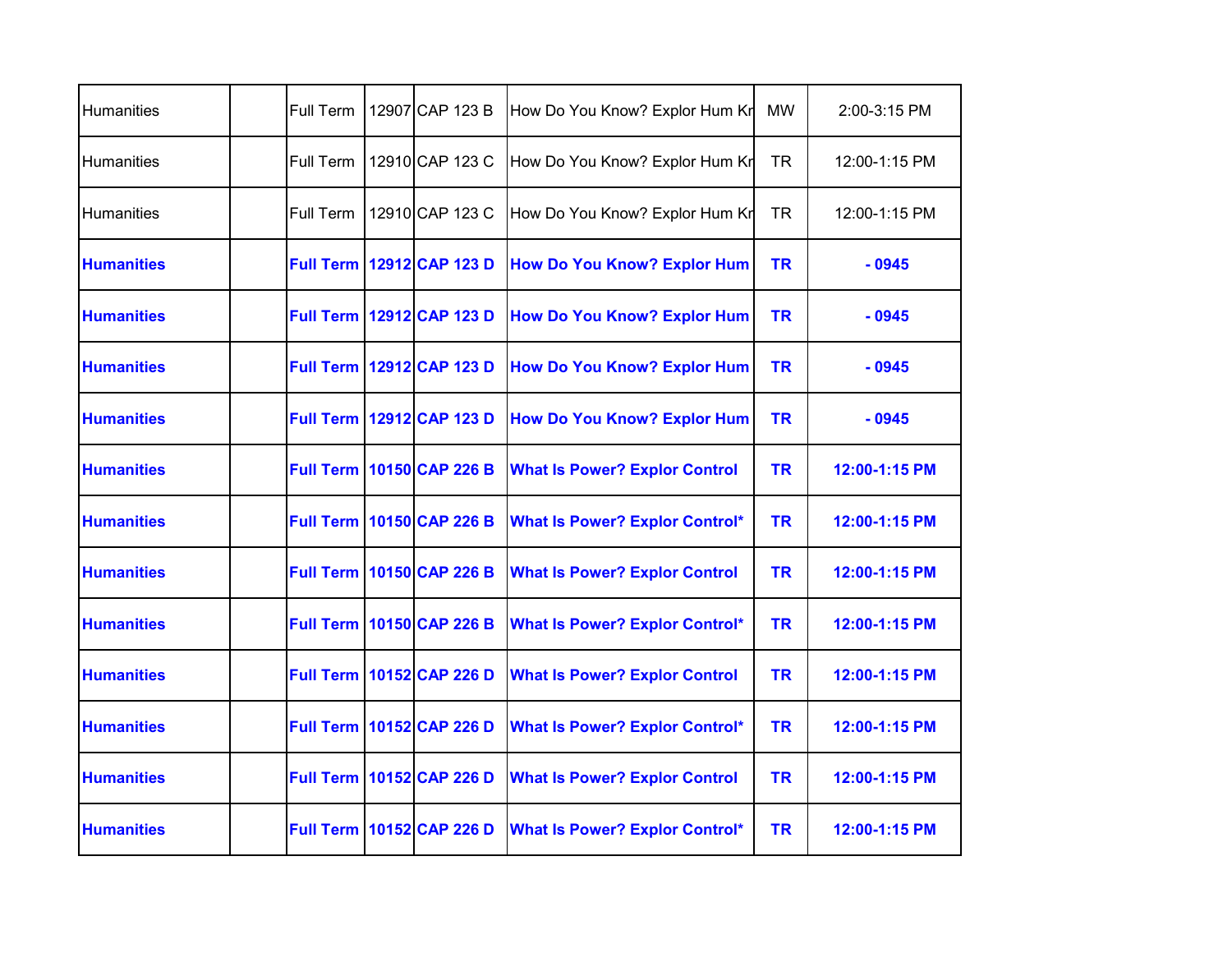| <b>Humanities</b> |                         | <b>Full Term 15034 CAP 226 F</b> | <b>What Is Power? Explor Control</b>  | т          | 2:00-4:30 PM      |
|-------------------|-------------------------|----------------------------------|---------------------------------------|------------|-------------------|
| <b>Humanities</b> |                         | <b>Full Term 15034 CAP 226 F</b> | <b>What Is Power? Explor Control*</b> | т          | 2:00-4:30 PM      |
| Humanities        | <b>Full Term</b>        | 15035 CAP 226 G                  | What Is Power? Explor Control         | R          | $6:00 - 8:30$ PM  |
| Humanities        | Full Term               | 15035 CAP 226 G                  | What Is Power? Explor Control*        | R          | $6:00 - 8:30$ PM  |
| Humanities        | <b>Full Term</b>        | 15035 CAP 226 G                  | What Is Power? Explor Control         | R          | 6:00-8:30 PM      |
| Humanities        | Full Term               | 15035 CAP 226 G                  | What Is Power? Explor Control*        | R.         | 6:00-8:30 PM      |
| Humanities        | <b>Full Term</b>        | 15027 ENG 111 B                  | Seminar: Novel Mysteries Rvld         | TR         | 12:00-1:15 PM     |
| Humanities        | Full Term               | 13901 ENG 137 A                  | Introduction to Literature            | <b>MW</b>  | 10:00-11:15 AM    |
| Humanities        | <b>Full Term</b>        | 14710 ENG 242 A                  | <b>British Literature Since 1600</b>  | <b>TR</b>  | 4:00-5:15 PM      |
| Humanities        | Full Term               | 14711 ENG 246 A                  | Amer Lit-1865 to Present              | <b>TR</b>  | 12:00-1:15 PM     |
| <b>Humanities</b> | Full Term               | 12170 HIS 202 A                  | <b>European History</b>               | <b>TR</b>  | 4:00-5:15 PM      |
| Humanities        | Full Term               | 12170 HIS 202 A                  | European History*                     | <b>TR</b>  | 4:00-5:15 PM      |
| <b>Humanities</b> | <b>Full Term</b>        | 14062 HIS 205 A                  | U.S. History Since 1877               | <b>TR</b>  | 12:00-1:15 PM     |
| <b>Humanities</b> | <b>Online Full Term</b> | 13928 LIS 211 A                  | <b>Liberty Studies</b>                |            |                   |
| <b>Humanities</b> | <b>Full Term</b>        | 10327 LNG 222 A                  | <b>Intermediate Spanish II</b>        | <b>MWF</b> | 12:00 Noon - 1310 |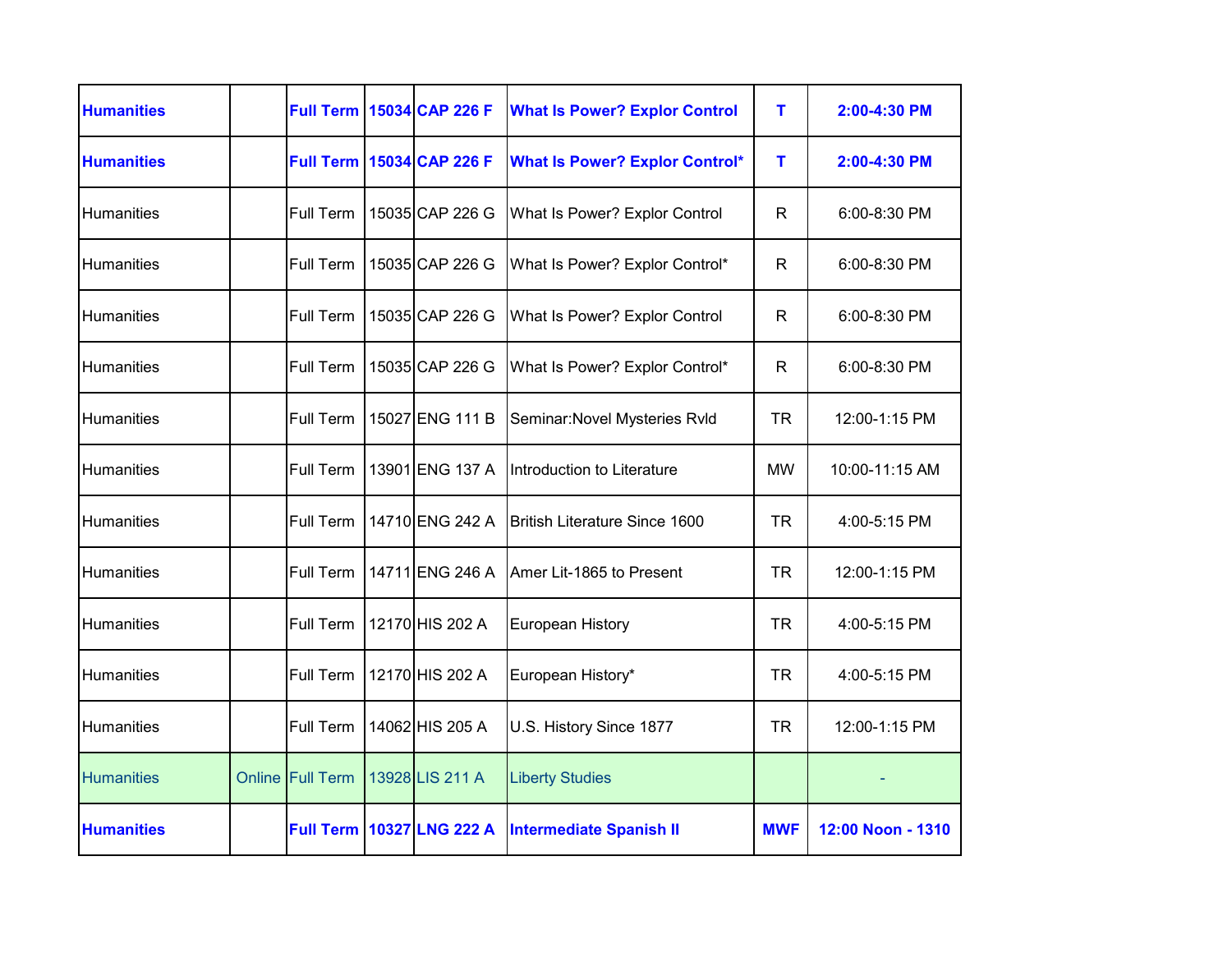| Humanities        |        | Full Term                 | 13753 PHI 101 A | Introduction to Philosophy         | <b>TR</b>    | 2:00-3:15 PM   |
|-------------------|--------|---------------------------|-----------------|------------------------------------|--------------|----------------|
| Humanities        |        | Full Term                 | 13753 PHI 101 A | Introduction to Philosophy*        | <b>TR</b>    | 2:00-3:15 PM   |
| <b>Humanities</b> |        | <b>Online Full Term</b>   | 11795 PHI 301 B | <b>Critical Thinking</b>           |              |                |
| <b>Humanities</b> |        | <b>Online Full Term</b>   | 11795 PHI 301 B | <b>Critical Thinking*</b>          |              |                |
| <b>Humanities</b> |        | <b>Online Full Term</b>   | 11795 PHI 301 B | <b>Critical Thinking</b>           |              |                |
| <b>Humanities</b> |        | <b>Online Full Term</b>   | 11795 PHI 301 B | <b>Critical Thinking*</b>          |              |                |
| <b>Humanities</b> | Online | <b>Full Term</b>          | 12285 PHI 315 A | <b>Comp Philosophy of Religion</b> |              |                |
| <b>Humanities</b> |        | Full Term                 | 14621 PHI 341 A | <b>Ethics</b>                      | $\mathsf{R}$ | 6:00-8:30 PM   |
| <b>Humanities</b> | Online | Second Ha 15053 PHI 341 B |                 | <b>Ethics</b>                      |              |                |
| Humanities        |        | Full Term                 | 12959 THE 274 A | Introduction to Theatre            | <b>TR</b>    | 12:00-1:15 PM  |
| <b>Humanities</b> | Online | <b>First Half</b>         | 13988 THE 274 B | <b>Introduction to Theatre</b>     |              |                |
| Life Science      |        | Full Term                 | 12336 BIO 106 A | <b>Environmental Biology</b>       | <b>TR</b>    | 4:00-5:15 PM   |
| Life Science      |        | Full Term                 | 12336 BIO 106 A | Environmental Biology*             | TR           | 4:00-5:15 PM   |
| Life Science      |        | Full Term                 | 12821 BIO 106 B | <b>Environmental Biology</b>       | <b>MW</b>    | 10:00-11:15 AM |
| Life Science      |        | Full Term                 | 12821 BIO 106 B | Environmental Biology*             | <b>MW</b>    | 10:00-11:15 AM |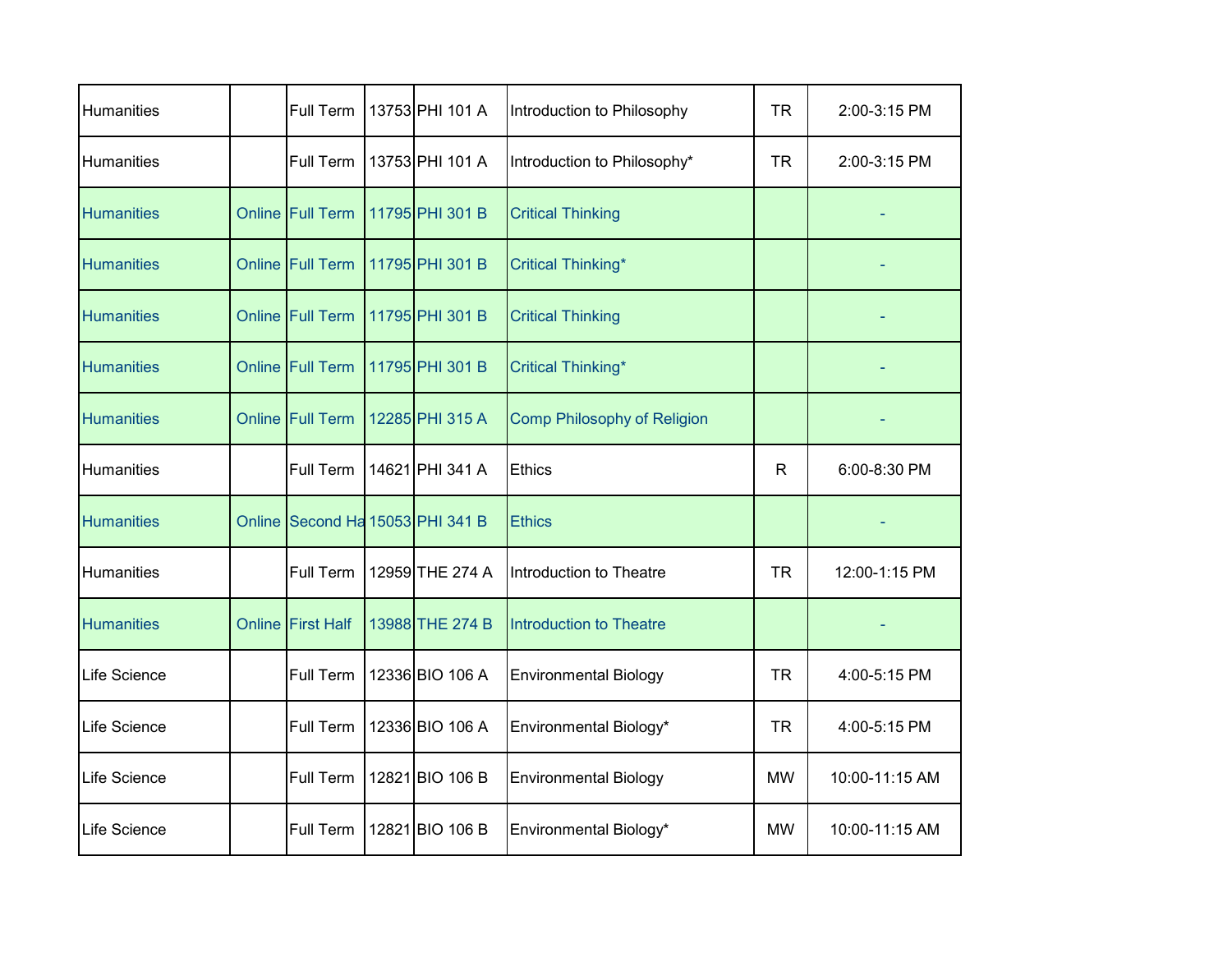| Life Science          | Full Term        | 12337 BIO 107 A           | <b>Environmental Biology Lab</b>      | Τ         | $9:00$ AM - 1150  |
|-----------------------|------------------|---------------------------|---------------------------------------|-----------|-------------------|
| Life Science          | Full Term        | 12822 BIO 107 B           | <b>Environmental Biology Lab</b>      | Τ         | 12:00 Noon - 1450 |
| lLife Science         | <b>Full Term</b> | 14038 BIO 107 C           | <b>Environmental Biology Lab</b>      | R         | 1:00 PM - 1550    |
| Life Science          | Full Term        | 14867 BIO 141 A           | Unity of Living Organisms             | <b>TR</b> | 12:00-1:40 PM     |
| <b>Life Science</b>   | Full Term        | 14867 BIO 141 A           | Unity of Living Organisms*            | <b>TR</b> | 12:00-1:40 PM     |
| <b>I</b> Life Science | Full Term        | 14867 BIO 141 A           | Unity of Living Organisms             | R.        | 2:00 PM - 1650    |
| <b>Life Science</b>   | Full Term        | 14867 BIO 141 A           | Unity of Living Organisms*            | R         | 2:00 PM - 1650    |
| <b>Life Science</b>   | Full Term        | 14868 BIO 201 A           | Basic Anatomy and Physiology I        | <b>MW</b> | 1:00 PM - 1415    |
| <b>Life Science</b>   | Full Term        | 14868 BIO 201 A           | <b>Basic Anatomy and Physiology I</b> | F         | $9:00$ AM - 1150  |
| <b>Life Science</b>   |                  | Full Term 14391 BIO 202 A | <b>Basic Anatomy and Physiology 2</b> | <b>MW</b> | 10:00-11:15 AM    |
| <b>Life Science</b>   |                  | Full Term 14391 BIO 202 A | <b>Basic Anatomy and Physiology 2</b> | M         | 1:00 PM - 1550    |
| <b>Life Science</b>   |                  | Full Term 14394 BIO 202 B | <b>Basic Anatomy and Physiology 2</b> | <b>MW</b> | 10:00-11:15 AM    |
| <b>Life Science</b>   |                  | Full Term 14394 BIO 202 B | <b>Basic Anatomy and Physiology 2</b> | M         | 6:00 PM - 2050    |
| <b>Life Science</b>   |                  | Full Term 14396 BIO 202 C | <b>Basic Anatomy and Physiology 2</b> | <b>MW</b> | 10:00-11:15 AM    |
| <b>Life Science</b>   |                  | Full Term 14396 BIO 202 C | <b>Basic Anatomy and Physiology 2</b> | т         | $9:00$ AM - 1150  |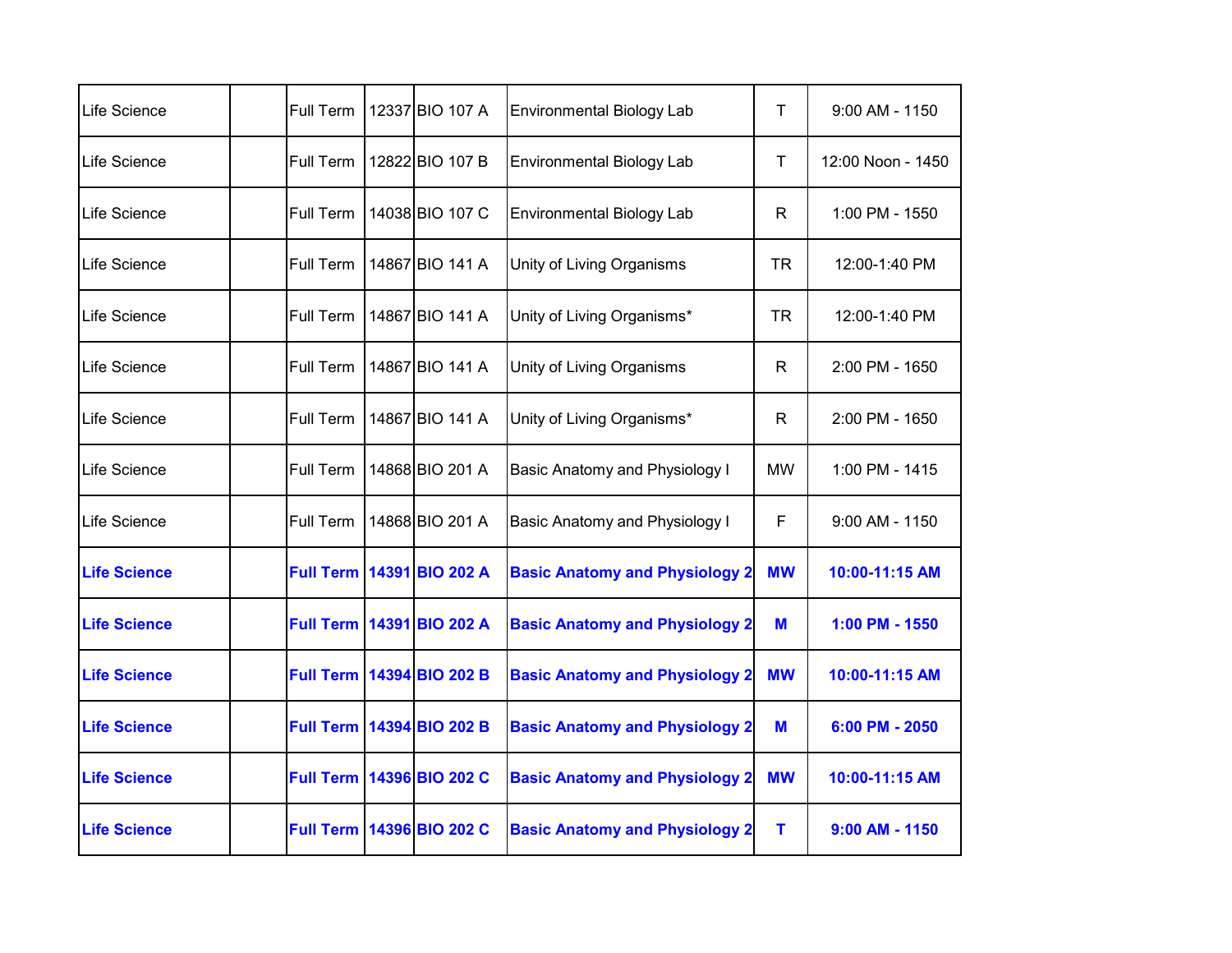| <b>Life Science</b> |  | Full Term 14742 BIO 202 D          | <b>Basic Anatomy and Physiology 2</b>      | <b>MW</b> | 10:00-11:15 AM   |
|---------------------|--|------------------------------------|--------------------------------------------|-----------|------------------|
| <b>Life Science</b> |  | Full Term 14742 BIO 202 D          | <b>Basic Anatomy and Physiology 2</b>      | R         | $9:00$ AM - 1150 |
| <b>Life Science</b> |  | Full Term 14743 BIO 202 E          | <b>Basic Anatomy and Physiology 2</b>      | <b>MW</b> | 10:00-11:15 AM   |
| <b>Life Science</b> |  | Full Term 14743 BIO 202 E          | <b>Basic Anatomy and Physiology 2</b>      | R         | 1:00 PM - 1550   |
| <b>Life Science</b> |  | <b>Full Term 10141 CAP 142 A</b>   | <b>Biology &amp; Chemistry - Envir II</b>  | <b>TR</b> | 10:00-11:15 AM   |
| <b>Life Science</b> |  | <b>Full Term   10141 CAP 142 A</b> | <b>Biology &amp; Chemistry - Envir II*</b> | <b>TR</b> | 10:00-11:15 AM   |
| <b>Life Science</b> |  | <b>Full Term   10141 CAP 142 A</b> | <b>Biology &amp; Chemistry - Envir II</b>  | <b>TR</b> | 10:00-11:15 AM   |
| <b>Life Science</b> |  | <b>Full Term   10141 CAP 142 A</b> | <b>Biology &amp; Chemistry - Envir II*</b> | <b>TR</b> | 10:00-11:15 AM   |
| <b>Life Science</b> |  | <b>Full Term   10141 CAP 142 A</b> | <b>Biology &amp; Chemistry - Envir II</b>  | F         | $9:00$ AM - 1200 |
| <b>Life Science</b> |  | <b>Full Term   10141 CAP 142 A</b> | <b>Biology &amp; Chemistry - Envir II*</b> | F         | $9:00$ AM - 1200 |
| <b>Life Science</b> |  | <b>Full Term 10142 CAP 142 B</b>   | <b>Biology &amp; Chemistry - Envir II</b>  | <b>TR</b> | 10:00-11:15 AM   |
| <b>Life Science</b> |  | <b>Full Term   10142 CAP 142 B</b> | <b>Biology &amp; Chemistry - Envir II*</b> | <b>TR</b> | 10:00-11:15 AM   |
| <b>Life Science</b> |  | <b>Full Term 10142 CAP 142 B</b>   | <b>Biology &amp; Chemistry - Envir II</b>  | <b>TR</b> | 10:00-11:15 AM   |
| <b>Life Science</b> |  | <b>Full Term   10142 CAP 142 B</b> | <b>Biology &amp; Chemistry - Envir II*</b> | <b>TR</b> | 10:00-11:15 AM   |
| <b>Life Science</b> |  | <b>Full Term 10142 CAP 142 B</b>   | <b>Biology &amp; Chemistry - Envir II</b>  | F         | $9:00$ AM - 1200 |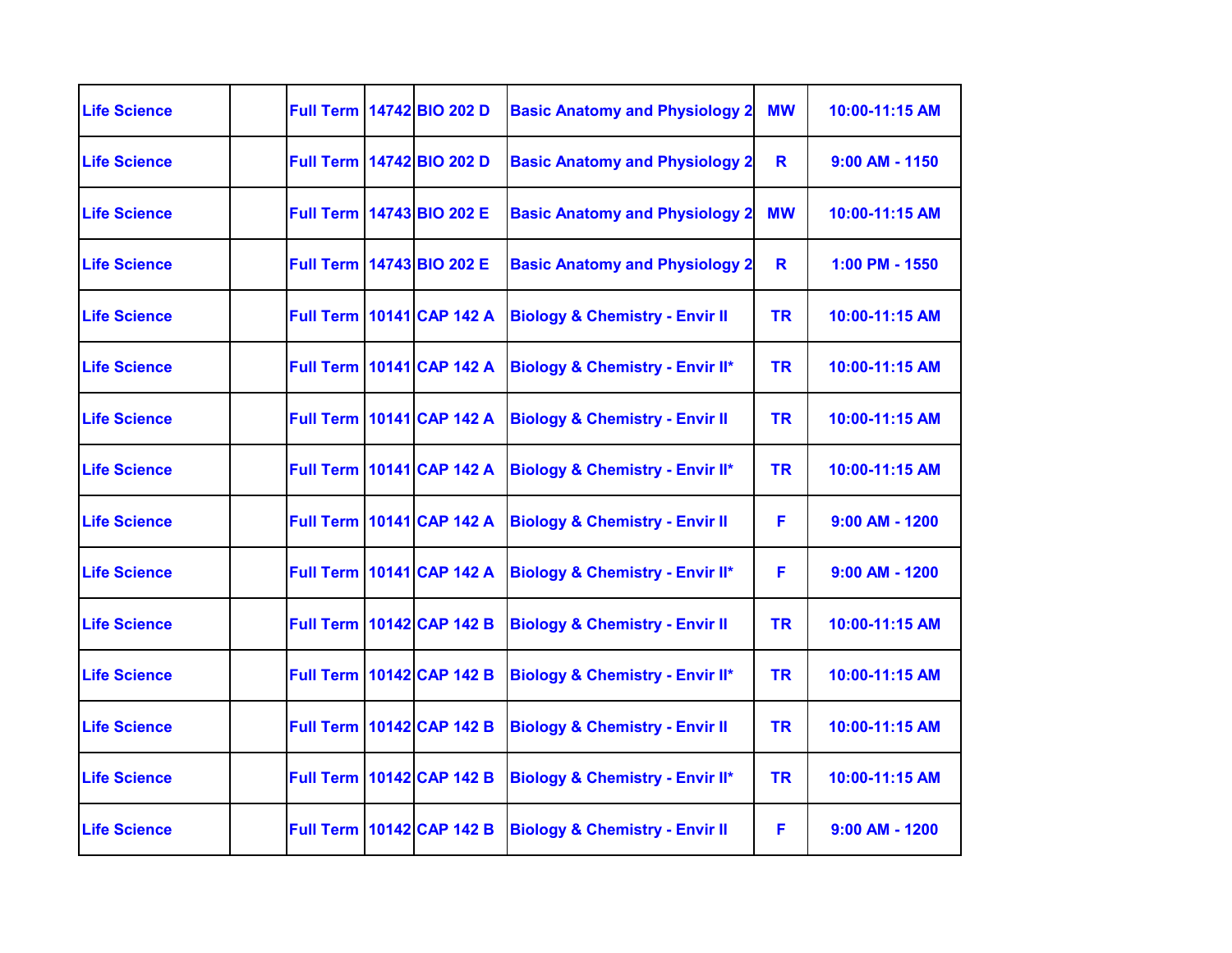| <b>Life Science</b> |           | <b>Full Term 10142 CAP 142 B</b>   | <b>Biology &amp; Chemistry - Envir II*</b> | F         | $9:00$ AM - 1200 |
|---------------------|-----------|------------------------------------|--------------------------------------------|-----------|------------------|
| <b>Life Science</b> |           | <b>Full Term   10143 CAP 142 C</b> | <b>Biology &amp; Chemistry - Envir II</b>  | <b>TR</b> | 10:00-11:15 AM   |
| <b>Life Science</b> |           | <b>Full Term 10143 CAP 142 C</b>   | <b>Biology &amp; Chemistry - Envir II*</b> | <b>TR</b> | 10:00-11:15 AM   |
| <b>Life Science</b> |           | <b>Full Term 10143 CAP 142 C</b>   | <b>Biology &amp; Chemistry - Envir II</b>  | <b>TR</b> | 10:00-11:15 AM   |
| <b>Life Science</b> |           | <b>Full Term 10143 CAP 142 C</b>   | <b>Biology &amp; Chemistry - Envir II*</b> | <b>TR</b> | 10:00-11:15 AM   |
| <b>Life Science</b> |           | <b>Full Term 10143 CAP 142 C</b>   | <b>Biology &amp; Chemistry - Envir II</b>  | F         | $-1530$          |
| <b>Life Science</b> |           | <b>Full Term 10143 CAP 142 C</b>   | <b>Biology &amp; Chemistry - Envir II*</b> | F         | $-1530$          |
| <b>Life Science</b> |           | <b>Full Term 10144 CAP 142 D</b>   | <b>Biology &amp; Chemistry - Envir II</b>  | <b>TR</b> | 10:00-11:15 AM   |
| <b>Life Science</b> |           | <b>Full Term 10144 CAP 142 D</b>   | <b>Biology &amp; Chemistry - Envir II*</b> | <b>TR</b> | 10:00-11:15 AM   |
| <b>Life Science</b> |           | <b>Full Term 10144 CAP 142 D</b>   | <b>Biology &amp; Chemistry - Envir II</b>  | <b>TR</b> | 10:00-11:15 AM   |
| <b>Life Science</b> |           | <b>Full Term 10144 CAP 142 D</b>   | <b>Biology &amp; Chemistry - Envir II*</b> | <b>TR</b> | 10:00-11:15 AM   |
| <b>Life Science</b> |           | <b>Full Term 10144 CAP 142 D</b>   | <b>Biology &amp; Chemistry - Envir II</b>  | F.        | $-1530$          |
| <b>Life Science</b> |           | <b>Full Term 10144 CAP 142 D</b>   | <b>Biology &amp; Chemistry - Envir II*</b> | F         | $-1530$          |
| <b>Life Science</b> | Full Term | 13977 ENS 251 A                    | Intro/Environmental Sciences               | TR        | 10:00-11:15 AM   |
| <b>Life Science</b> | Full Term | 13977 ENS 251 A                    | Intro/Environmental Sciences*              | TR        | 10:00-11:15 AM   |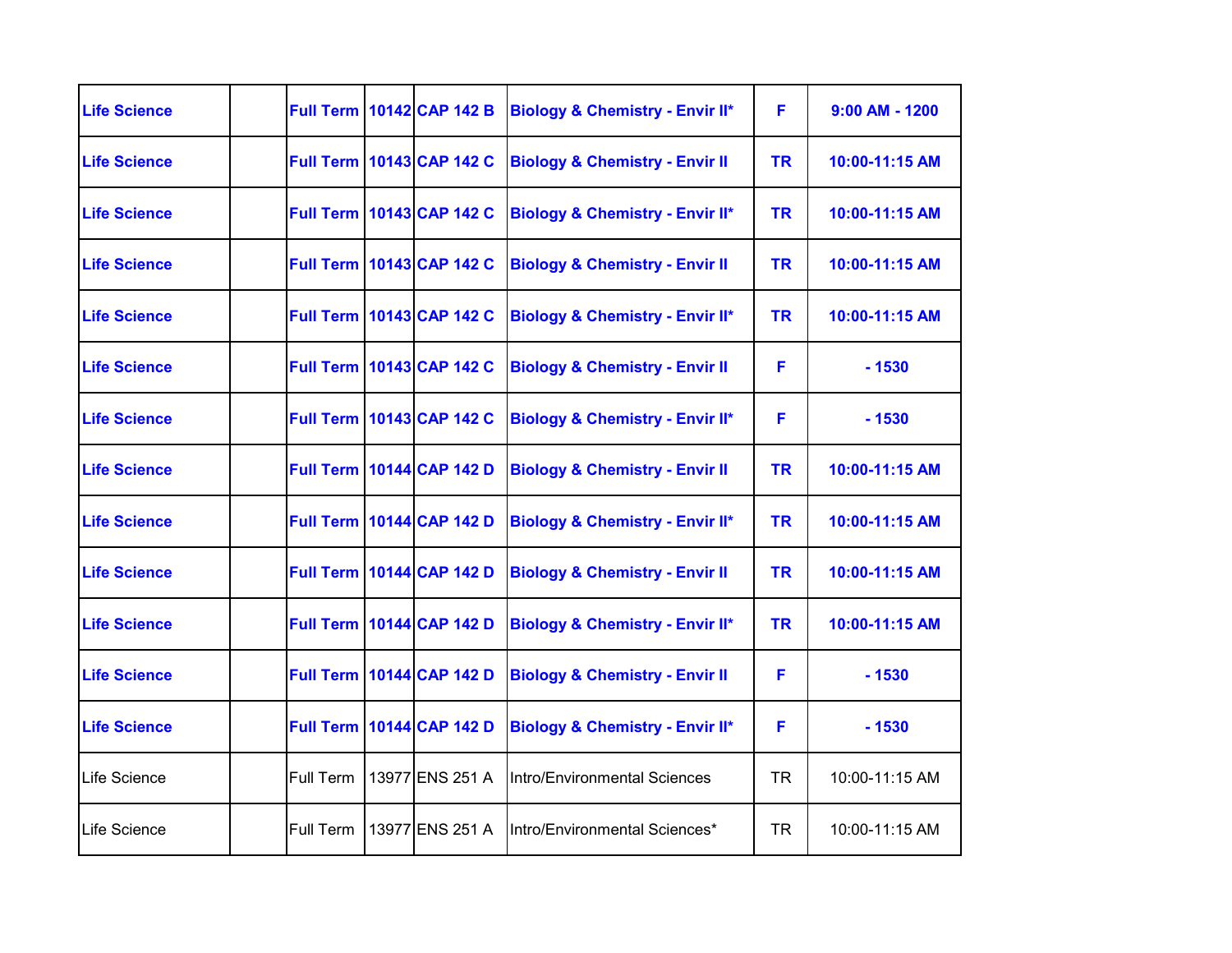| <b>Life Science</b> | <b>Online Full Term</b> | 14921 MLS 225 A                      | <b>Nutrition</b>               |             |                   |
|---------------------|-------------------------|--------------------------------------|--------------------------------|-------------|-------------------|
| Life Science        | Full Term               | 14922 MLS 225 B                      | <b>Nutrition</b>               | м           | $6:00 - 8:30$ PM  |
| <b>Mathematics</b>  |                         | <b>Full Term 14155 CSC 302 A</b>     | <b>Discrete Structures</b>     | т           | 4:00-5:40 PM      |
| <b>Mathematics</b>  |                         | <b>Full Term 14155 CSC 302 A</b>     | <b>Discrete Structures*</b>    | т           | 4:00-5:40 PM      |
| <b>Mathematics</b>  |                         | Online Full Term 14156 CSC 302 B     | <b>Discrete Structures</b>     |             |                   |
| <b>Mathematics</b>  |                         | Online Full Term 14156 CSC 302 B     | <b>Discrete Structures*</b>    |             |                   |
| <b>Mathematics</b>  |                         | Online Full Term 14191 CSC 302 C     | <b>Discrete Structures</b>     |             |                   |
| <b>Mathematics</b>  |                         | Online Full Term 14191 CSC 302 C     | <b>Discrete Structures*</b>    |             |                   |
| Mathematics         | Full Term               | 12419 ECO 213 A                      | Statistics for Bus and Eco*    | R           | 6:00-8:30 PM      |
| Mathematics         | Full Term               | 12420 ECO 213 B                      | Statistics for Bus and Eco*    | Τ           | 2:00-4:30 PM      |
| <b>Mathematics</b>  | <b>Full Term</b>        | 12404 MAT 111 A                      | <b>Quantitative Reasoning</b>  | <b>TR</b>   | 12:00-1:15 PM     |
| <b>Mathematics</b>  |                         | <b>Full Term 12404 MAT 111 A</b>     | <b>Quantitative Reasoning*</b> | <b>TR</b>   | 12:00-1:15 PM     |
| <b>Mathematics</b>  |                         | <b>Second H: 12406 MAT 111 B</b>     | <b>Quantitative Reasoning</b>  | <b>MW</b>   | 12:00 Noon - 1430 |
| <b>Mathematics</b>  |                         | <b>Second H&amp; 12406 MAT 111 B</b> | <b>Quantitative Reasoning*</b> | <b>MW</b>   | 12:00 Noon - 1430 |
| <b>Mathematics</b>  |                         | <b>Full Term   10459 MAT 113 A</b>   | <b>Business Calculus</b>       | <b>MTWR</b> | 5:00 PM - 1750    |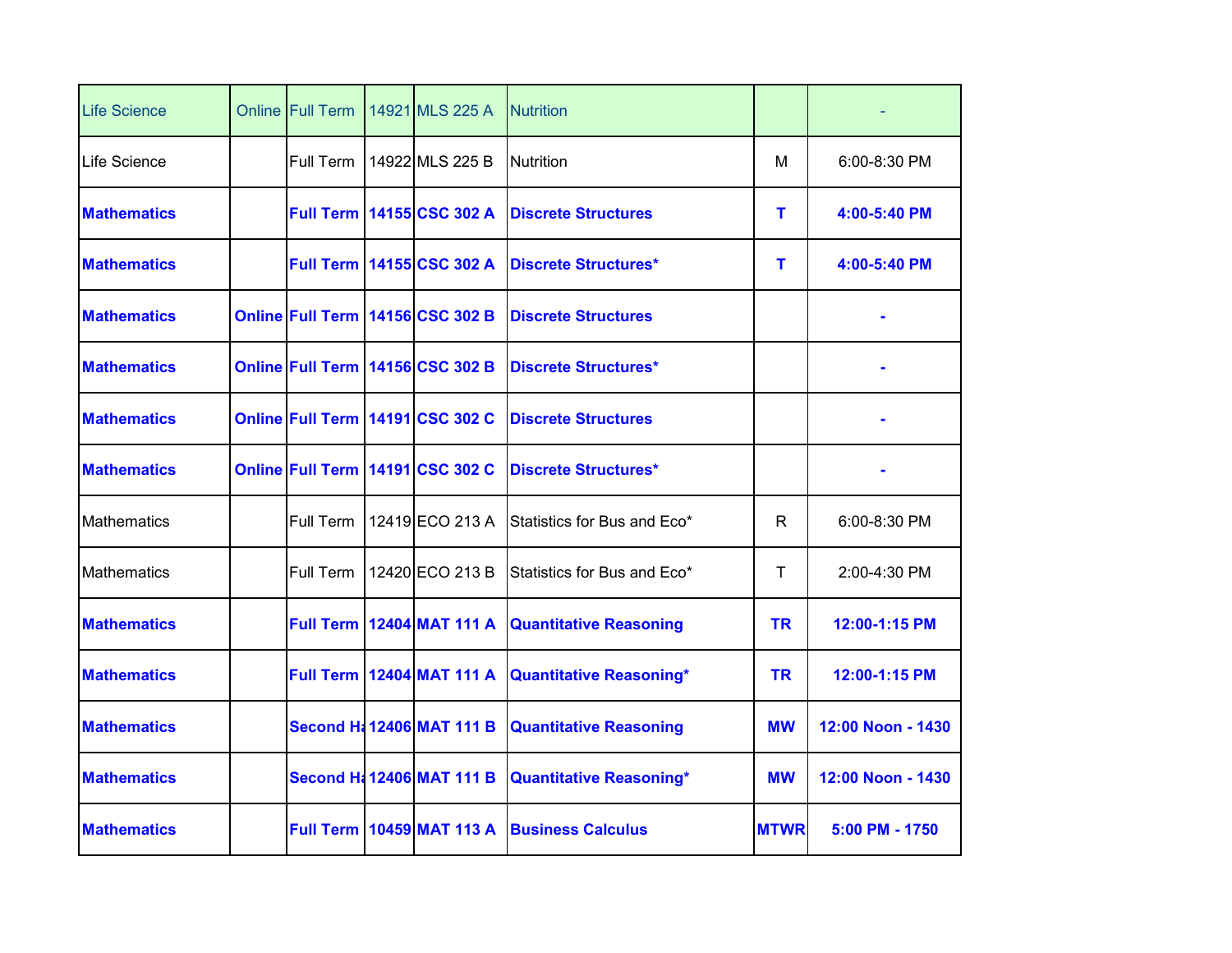| <b>Mathematics</b> |  | <b>Full Term   10459 MAT 113 A</b> | <b>Business Calculus*</b>  | <b>MTWR</b> | 5:00 PM - 1750    |
|--------------------|--|------------------------------------|----------------------------|-------------|-------------------|
| <b>Mathematics</b> |  | Online Full Term 12585 MAT 113 B   | <b>Business Calculus</b>   |             |                   |
| <b>Mathematics</b> |  | Online Full Term 12585 MAT 113 B   | <b>Business Calculus*</b>  |             |                   |
| <b>Mathematics</b> |  | <b>Full Term   14517 MAT 113 C</b> | <b>Business Calculus</b>   | <b>MTWR</b> | $9:00$ AM - 0950  |
| <b>Mathematics</b> |  | <b>Full Term   14517 MAT 113 C</b> | <b>Business Calculus*</b>  | <b>MTWR</b> | $9:00$ AM - 0950  |
| <b>Mathematics</b> |  | Online Full Term   14848 MAT 113 D | <b>Business Calculus</b>   |             |                   |
| <b>Mathematics</b> |  | Online Full Term 14848 MAT 113 D   | <b>Business Calculus*</b>  |             |                   |
| <b>Mathematics</b> |  | <b>Full Term   10460 MAT 115 A</b> | <b>Calculus I</b>          | <b>MW</b>   | 2:00-3:40 PM      |
| <b>Mathematics</b> |  | <b>Full Term   10460 MAT 115 A</b> | Calculus I*                | <b>MW</b>   | 2:00-3:40 PM      |
| <b>Mathematics</b> |  | Online Full Term 10461 MAT 116 A   | <b>Calculus II*</b>        |             |                   |
| <b>Mathematics</b> |  | <b>Full Term   10462 MAT 121 A</b> | <b>Applied Statistics*</b> | <b>TR</b>   | 12:00-1:15 PM     |
| <b>Mathematics</b> |  | <b>Full Term   10463 MAT 121 B</b> | <b>Applied Statistics*</b> | <b>TR</b>   | 4:00-5:15 PM      |
| <b>Mathematics</b> |  | Online Full Term 12506 MAT 121 C   | <b>Applied Statistics*</b> |             |                   |
| <b>Mathematics</b> |  | <b>Full Term   13604 MAT 121 D</b> | <b>Applied Statistics*</b> | <b>MW</b>   | 10:00-11:15 AM    |
| <b>Mathematics</b> |  | First Half   14215 MAT 121 E       | <b>Applied Statistics*</b> | <b>MW</b>   | 12:00 Noon - 1430 |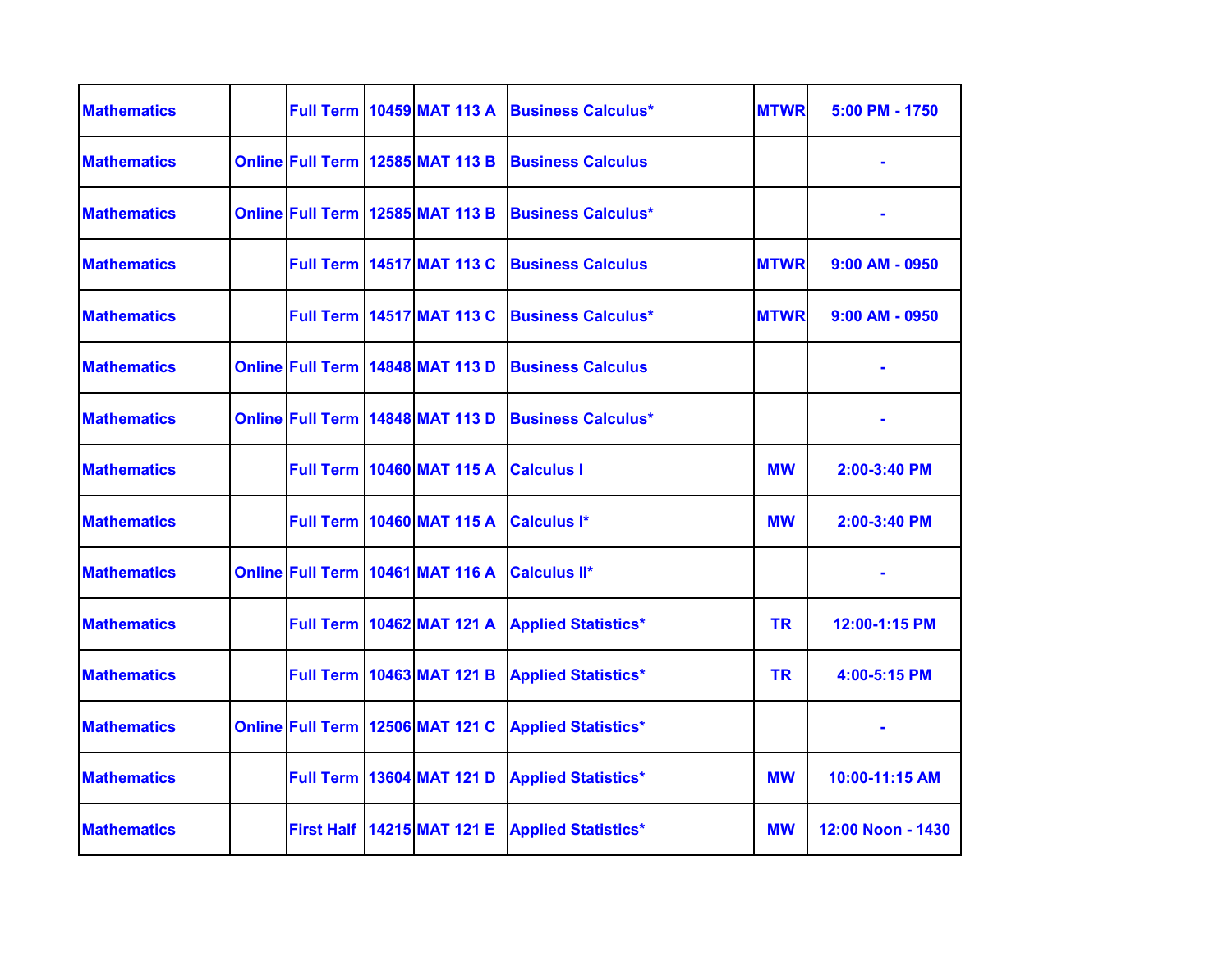| <b>Mathematics</b>        |                         | Online Full Term 14849 MAT 121 F   | <b>Applied Statistics*</b>                 |           |                   |
|---------------------------|-------------------------|------------------------------------|--------------------------------------------|-----------|-------------------|
| <b>Mathematics</b>        |                         | Online Full Term 15059 MAT 121 G   | <b>Applied Statistics*</b>                 |           |                   |
| <b>Oral Communication</b> | <b>Full Term</b>        | 12357 COM 112 A                    | <b>Oral Communication</b>                  | TR.       | 10:00-11:15 AM    |
| <b>Oral Communication</b> | Full Term               | 12356 COM 112 B                    | <b>Oral Communication</b>                  | MW        | 8:00 AM - 9:15 AM |
| <b>Oral Communication</b> | Full Term               | 12473 COM 112 C                    | <b>Oral Communication</b>                  | TR        | 12:00-1:15 PM     |
| <b>Oral Communication</b> | Full Term               | 12895 COM 112 D                    | Oral Communication                         | <b>MW</b> | 10:00-11:15 AM    |
| <b>Oral Communication</b> | <b>Full Term</b>        | 12962 COM 112 E                    | <b>Oral Communication</b>                  | <b>MW</b> | 2:00-3:15 PM      |
| <b>Oral Communication</b> | Full Term               | 12350 COM 112 F                    | <b>Oral Communication</b>                  | T         | 6:00-8:30 PM      |
| <b>Oral Communication</b> | Full Term               | 13619 COM 112 G                    | <b>Oral Communication</b>                  | T         | 10:00-11:15 AM    |
| <b>Oral Communication</b> | Full Term               | 13836 COM 112 H                    | <b>Oral Communication</b>                  | R         | 6:00-8:30 PM      |
| <b>Oral Communication</b> | <b>Online Full Term</b> | 14113 COM 112 I                    | <b>Oral Communication</b>                  |           |                   |
| <b>Physical Science</b>   |                         | <b>Full Term   10141 CAP 142 A</b> | <b>Biology &amp; Chemistry - Envir II</b>  | <b>TR</b> | 10:00-11:15 AM    |
| <b>Physical Science</b>   |                         | <b>Full Term 10141 CAP 142 A</b>   | <b>Biology &amp; Chemistry - Envir II*</b> | TR        | 10:00-11:15 AM    |
| <b>Physical Science</b>   |                         | <b>Full Term   10141 CAP 142 A</b> | <b>Biology &amp; Chemistry - Envir II</b>  | <b>TR</b> | 10:00-11:15 AM    |
| <b>Physical Science</b>   |                         | <b>Full Term   10141 CAP 142 A</b> | <b>Biology &amp; Chemistry - Envir II*</b> | <b>TR</b> | 10:00-11:15 AM    |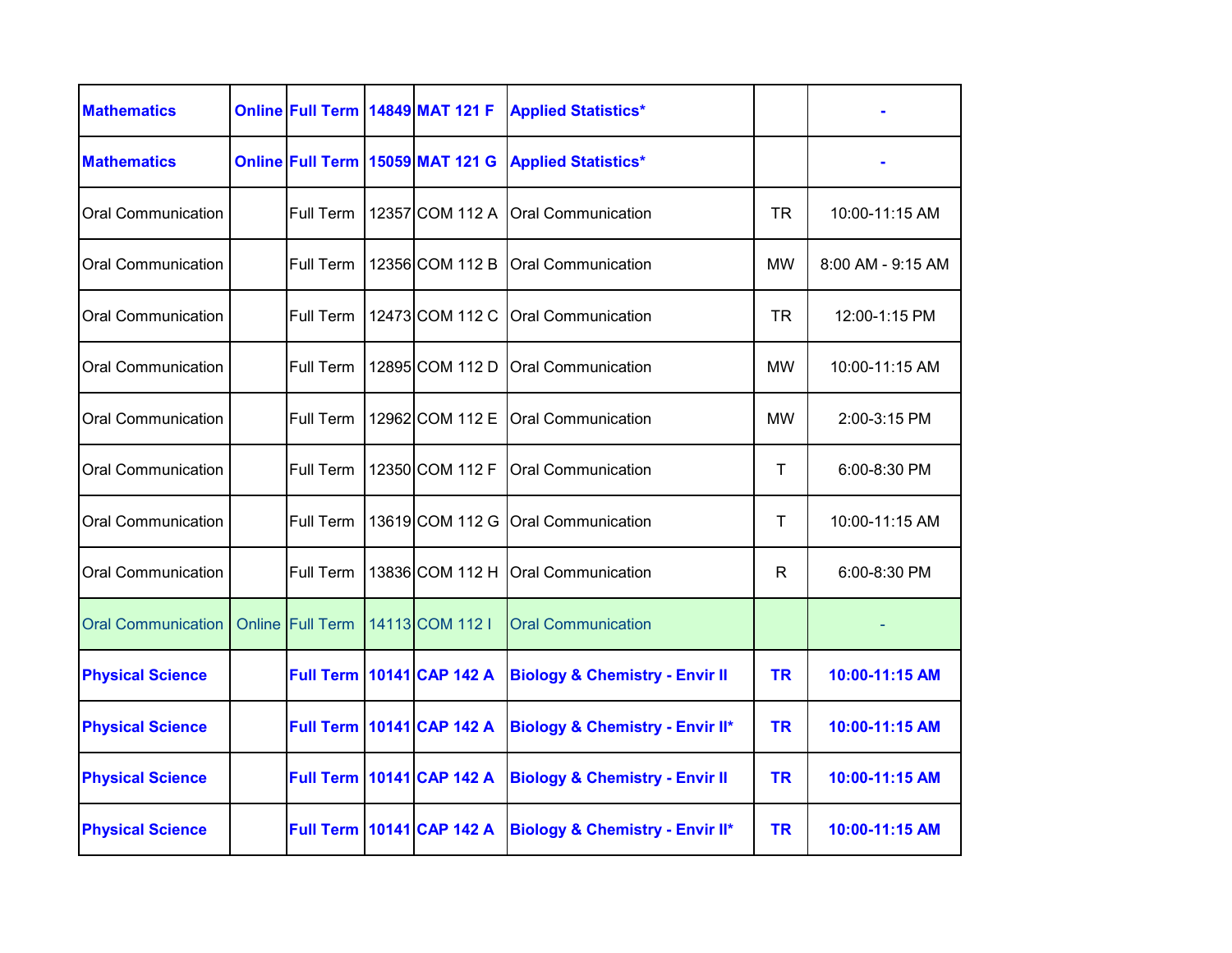| <b>Physical Science</b> |                  | <b>Full Term 10141 CAP 142 A</b>   | <b>Biology &amp; Chemistry - Envir II</b>  | F         | $9:00$ AM - 1200 |
|-------------------------|------------------|------------------------------------|--------------------------------------------|-----------|------------------|
| <b>Physical Science</b> |                  | <b>Full Term   10141 CAP 142 A</b> | <b>Biology &amp; Chemistry - Envir II*</b> | F         | $9:00$ AM - 1200 |
| <b>Physical Science</b> |                  | <b>Full Term 10142 CAP 142 B</b>   | <b>Biology &amp; Chemistry - Envir II</b>  | <b>TR</b> | 10:00-11:15 AM   |
| <b>Physical Science</b> |                  | <b>Full Term 10142 CAP 142 B</b>   | <b>Biology &amp; Chemistry - Envir II*</b> | <b>TR</b> | 10:00-11:15 AM   |
| <b>Physical Science</b> |                  | <b>Full Term 10142 CAP 142 B</b>   | <b>Biology &amp; Chemistry - Envir II</b>  | <b>TR</b> | 10:00-11:15 AM   |
| <b>Physical Science</b> |                  | <b>Full Term 10142 CAP 142 B</b>   | <b>Biology &amp; Chemistry - Envir II*</b> | <b>TR</b> | 10:00-11:15 AM   |
| <b>Physical Science</b> | <b>Full Term</b> | 10142 CAP 142 B                    | <b>Biology &amp; Chemistry - Envir II</b>  | F         | $9:00$ AM - 1200 |
| <b>Physical Science</b> |                  | <b>Full Term 10142 CAP 142 B</b>   | <b>Biology &amp; Chemistry - Envir II*</b> | F.        | 9:00 AM - 1200   |
| <b>Physical Science</b> |                  | <b>Full Term   10143 CAP 142 C</b> | <b>Biology &amp; Chemistry - Envir II</b>  | <b>TR</b> | 10:00-11:15 AM   |
| <b>Physical Science</b> |                  | <b>Full Term 10143 CAP 142 C</b>   | <b>Biology &amp; Chemistry - Envir II*</b> | <b>TR</b> | 10:00-11:15 AM   |
| <b>Physical Science</b> |                  | <b>Full Term 10143 CAP 142 C</b>   | <b>Biology &amp; Chemistry - Envir II</b>  | <b>TR</b> | 10:00-11:15 AM   |
| <b>Physical Science</b> |                  | <b>Full Term 10143 CAP 142 C</b>   | <b>Biology &amp; Chemistry - Envir II*</b> | <b>TR</b> | 10:00-11:15 AM   |
| <b>Physical Science</b> |                  | <b>Full Term 10143 CAP 142 C</b>   | <b>Biology &amp; Chemistry - Envir II</b>  | F.        | $-1530$          |
| <b>Physical Science</b> |                  | <b>Full Term 10143 CAP 142 C</b>   | <b>Biology &amp; Chemistry - Envir II*</b> | F         | $-1530$          |
| <b>Physical Science</b> |                  | <b>Full Term 10144 CAP 142 D</b>   | <b>Biology &amp; Chemistry - Envir II</b>  | <b>TR</b> | 10:00-11:15 AM   |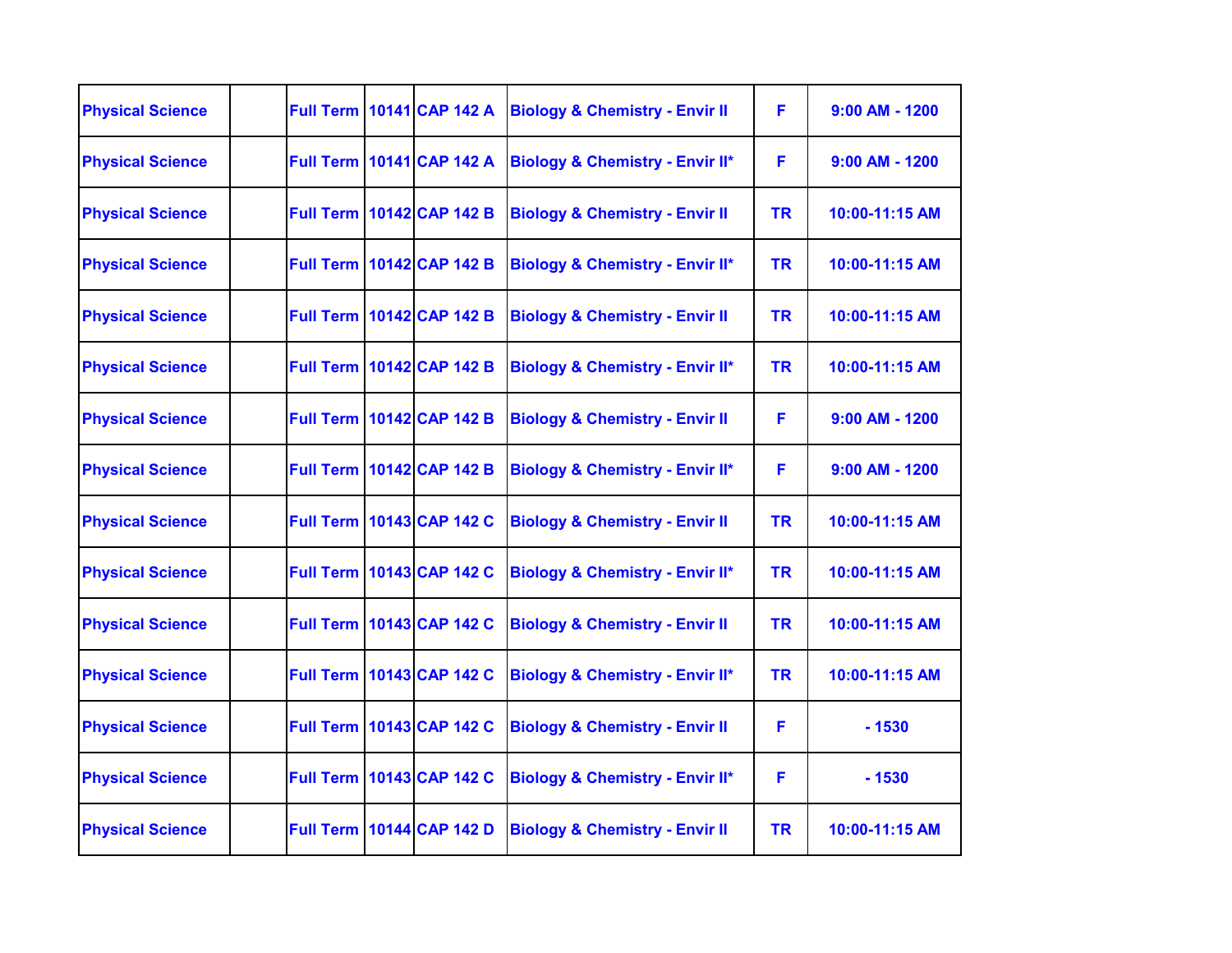| <b>Physical Science</b> | <b>Full Term</b>        | 10144 CAP 142 D                    | <b>Biology &amp; Chemistry - Envir II*</b> | <b>TR</b> | 10:00-11:15 AM    |
|-------------------------|-------------------------|------------------------------------|--------------------------------------------|-----------|-------------------|
| <b>Physical Science</b> |                         | <b>Full Term   10144 CAP 142 D</b> | <b>Biology &amp; Chemistry - Envir II</b>  | <b>TR</b> | 10:00-11:15 AM    |
| <b>Physical Science</b> | <b>Full Term</b>        | 10144 CAP 142 D                    | <b>Biology &amp; Chemistry - Envir II*</b> | <b>TR</b> | 10:00-11:15 AM    |
| <b>Physical Science</b> |                         | <b>Full Term 10144 CAP 142 D</b>   | <b>Biology &amp; Chemistry - Envir II</b>  | F         | $-1530$           |
| <b>Physical Science</b> | <b>Full Term</b>        | 10144 CAP 142 D                    | <b>Biology &amp; Chemistry - Envir II*</b> | F         | $-1530$           |
| <b>Physical Science</b> | Full Term               | 14117 CHE 131 A                    | Intro to Forensic Science                  | <b>MW</b> | 10:00-11:15 AM    |
| <b>Physical Science</b> | Full Term               | 14880 CHE 132 A                    | Intro/Forensic Science Lab                 | W         | 12:00 Noon - 1450 |
| <b>Physical Science</b> | <b>Online Full Term</b> | 13742 CHE 137 A                    | <b>Chemistry Cooks</b>                     |           |                   |
| <b>Physical Science</b> | Online Full Term        | 13744 CHE 137 B                    | <b>Chemistry Cooks</b>                     |           |                   |
| <b>Physical Science</b> | Online Full Term        | 13746 CHE 137 C                    | <b>Chemistry Cooks</b>                     |           |                   |
| <b>Physical Science</b> | Full Term               | 13929 CHE 142 A                    | <b>General Chemistry II</b>                | F         | 12:00 Noon - 1450 |
| <b>Physical Science</b> | Full Term               | 13929 CHE 142 A                    | <b>General Chemistry II</b>                | <b>TR</b> | 10:00-11:15 AM    |
| <b>Physical Science</b> | Full Term               | 13934 CHE 142 B                    | <b>General Chemistry II</b>                | W         | 6:00 PM - 2050    |
| <b>Physical Science</b> | Full Term               | 13934 CHE 142 B                    | <b>General Chemistry II</b>                | <b>TR</b> | 10:00-11:15 AM    |
| <b>Physical Science</b> | Full Term               | 13935 CHE 142 C                    | <b>General Chemistry II</b>                | F         | 8:00 AM - 1050    |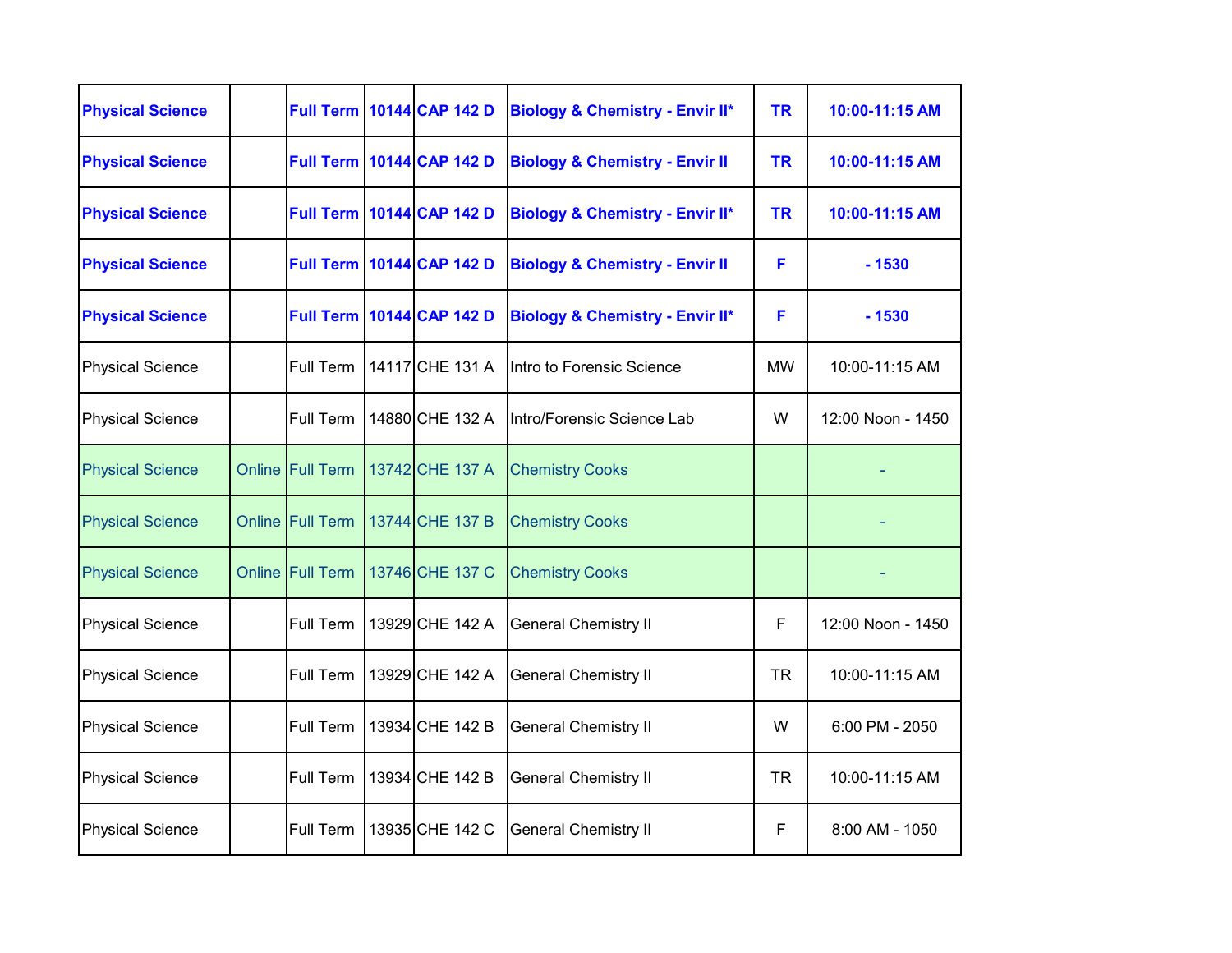| <b>Physical Science</b>                  |        | Full Term               | 13935 CHE 142 C | <b>General Chemistry II</b>       | TR          | 10:00-11:15 AM    |
|------------------------------------------|--------|-------------------------|-----------------|-----------------------------------|-------------|-------------------|
| <b>Physical Science</b>                  |        | Full Term               | 13936 CHE 142 D | <b>General Chemistry II</b>       | <b>TR</b>   | 10:00-11:15 AM    |
| <b>Physical Science</b>                  |        | Full Term               | 13936 CHE 142 D | <b>General Chemistry II</b>       | R.          | 6:00 PM - 2050    |
| <b>Physical Science</b>                  |        | Full Term               | 15041 CHE 144 A | <b>Recitation for Gen Chem II</b> | М           | 5:00 PM - 1750    |
| <b>Physical Science</b>                  |        | <b>Full Term</b>        | 15042 CHE 144 B | Recitation for Gen Chem II        | м           | 6:00 PM - 1850    |
| <b>Physical Science</b>                  |        | Full Term               | 15043 CHE 144 C | Recitation for Gen Chem II        | $\mathsf T$ | 5:00 PM - 1750    |
| <b>Physical Science</b>                  |        | Full Term               | 13591 ENS 151 A | <b>Earth Science</b>              | <b>MW</b>   | 2:00-3:15 PM      |
| <b>Physical Science</b>                  |        | <b>Online Full Term</b> | 13272 ENS 463 A | <b>Our Changing Climate</b>       |             |                   |
| <b>Physical Science</b>                  | Online | <b>Full Term</b>        | 13273 ENS 463 B | <b>Our Changing Climate</b>       |             |                   |
| <b>Physical Science</b>                  |        | Full Term               | 14918 MLS 131 A | Intro to Forensic Science         | <b>MW</b>   | 10:00-11:15 AM    |
| <b>Physical Science</b>                  |        | <b>Full Term</b>        | 14919 MLS 132 A | Intro/Forensic Science Lab        | W           | 12:00 Noon - 1450 |
| Social and<br><b>Behavioral Sciences</b> |        | Full Term               | 12907 CAP 123 B | How Do You Know? Explor Hum Kr    | <b>MW</b>   | 2:00-3:15 PM      |
| Social and<br><b>Behavioral Sciences</b> |        | Full Term               | 12907 CAP 123 B | How Do You Know? Explor Hum Kr    | <b>MW</b>   | 2:00-3:15 PM      |
| Social and<br><b>Behavioral Sciences</b> |        | Full Term               | 12907 CAP 123 B | How Do You Know? Explor Hum Kr    | <b>MW</b>   | 2:00-3:15 PM      |
| Social and<br><b>Behavioral Sciences</b> |        | Full Term               | 12907 CAP 123 B | How Do You Know? Explor Hum Kr    | <b>MW</b>   | 2:00-3:15 PM      |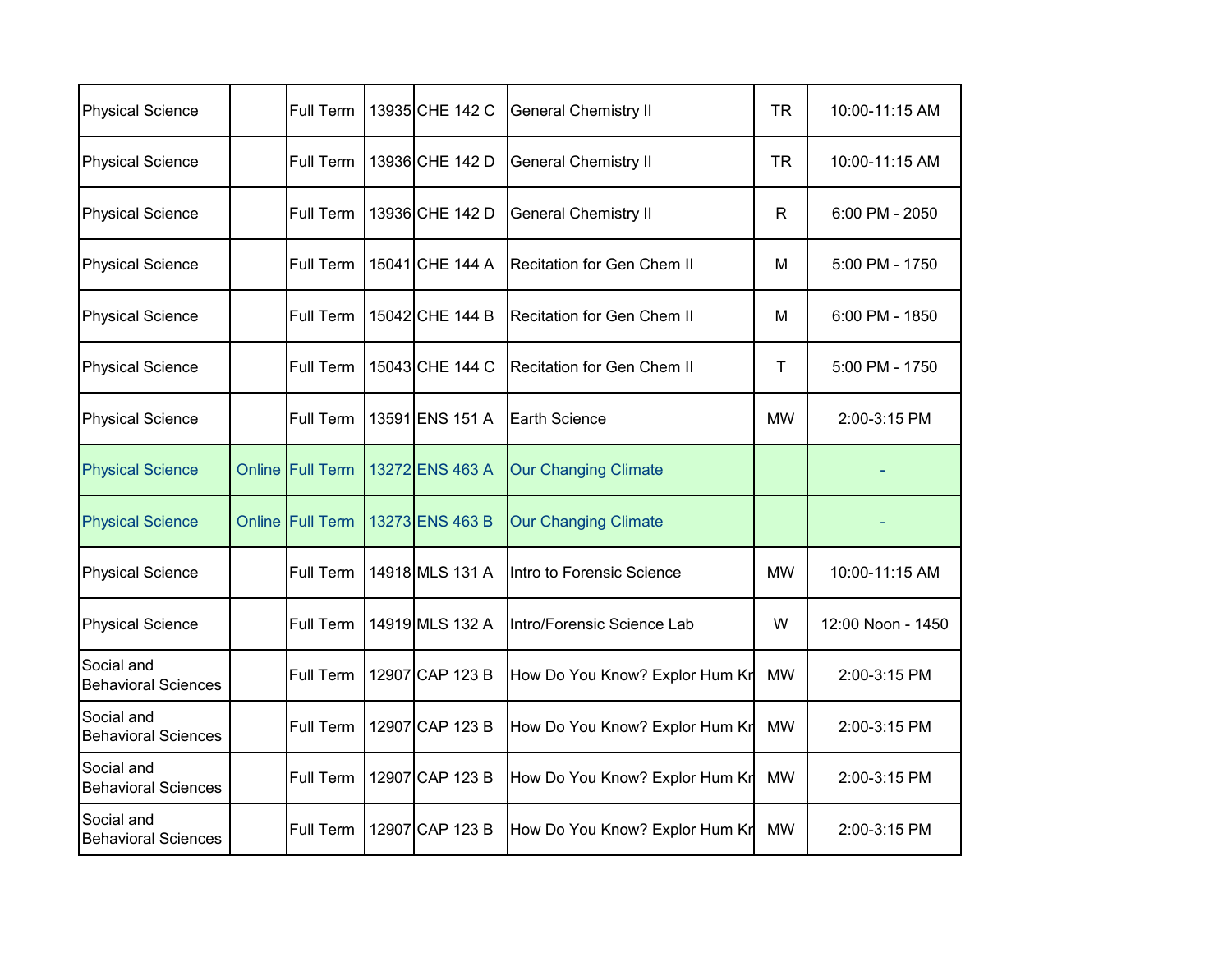| Social and<br><b>Behavioral Sciences</b>                                | Full Term        | 12910 CAP 123 C                    | How Do You Know? Explor Hum Kr        | TR        | 12:00-1:15 PM |
|-------------------------------------------------------------------------|------------------|------------------------------------|---------------------------------------|-----------|---------------|
| Social and<br><b>Behavioral Sciences</b>                                | Full Term        | 12910 CAP 123 C                    | How Do You Know? Explor Hum Kr        | <b>TR</b> | 12:00-1:15 PM |
| <b>Social and</b><br><b>Behavioral</b><br><b>Sciences</b><br>Social and | <b>Full Term</b> | 12912 CAP 123 D                    | <b>How Do You Know? Explor Hum</b>    | <b>TR</b> | $-0945$       |
| <b>Behavioral</b>                                                       | <b>Full Term</b> | 12912 CAP 123 D                    | <b>How Do You Know? Explor Hum</b>    | <b>TR</b> | - 0945        |
| <b>Sciences</b><br>Social and<br><b>Behavioral</b>                      | <b>Full Term</b> | 12912 CAP 123 D                    | <b>How Do You Know? Explor Hum</b>    | <b>TR</b> | $-0945$       |
| Sciences<br>Social and<br><b>Behavioral</b>                             |                  | <b>Full Term 12912 CAP 123 D</b>   | <b>How Do You Know? Explor Hum</b>    | <b>TR</b> | $-0945$       |
| <b>Sciences</b><br>Social and<br><b>Behavioral</b>                      |                  | <b>Full Term   10150 CAP 226 B</b> | <b>What Is Power? Explor Control</b>  | <b>TR</b> | 12:00-1:15 PM |
| <b>Sciences</b><br>Social and<br><b>Behavioral</b>                      | <b>Full Term</b> | 10150 CAP 226 B                    | <b>What Is Power? Explor Control*</b> | <b>TR</b> | 12:00-1:15 PM |
| <b>Sciences</b><br>Social and<br><b>Behavioral</b>                      | <b>Full Term</b> | 10150 CAP 226 B                    | <b>What Is Power? Explor Control</b>  | <b>TR</b> | 12:00-1:15 PM |
| Sciences<br>Social and<br><b>Behavioral</b>                             | <b>Full Term</b> | 10150 CAP 226 B                    | <b>What Is Power? Explor Control*</b> | <b>TR</b> | 12:00-1:15 PM |
| <b>Sciences</b><br>Social and<br><b>Behavioral</b>                      | <b>Full Term</b> | 10152 CAP 226 D                    | <b>What Is Power? Explor Control</b>  | <b>TR</b> | 12:00-1:15 PM |
| <b>Sciences</b><br>Social and<br><b>Behavioral</b>                      | <b>Full Term</b> | 10152 CAP 226 D                    | <b>What Is Power? Explor Control*</b> | <b>TR</b> | 12:00-1:15 PM |
| Sciences<br>Social and<br><b>Behavioral</b>                             | <b>Full Term</b> | 10152 CAP 226 D                    | <b>What Is Power? Explor Control</b>  | <b>TR</b> | 12:00-1:15 PM |
| Sciences<br>Social and<br><b>Behavioral</b><br><b>Sciences</b>          |                  | <b>Full Term   10152 CAP 226 D</b> | <b>What Is Power? Explor Control*</b> | <b>TR</b> | 12:00-1:15 PM |
| Social and<br><b>Behavioral</b><br><b>Sciences</b>                      | <b>Full Term</b> | 15034 CAP 226 F                    | <b>What Is Power? Explor Control</b>  | т         | 2:00-4:30 PM  |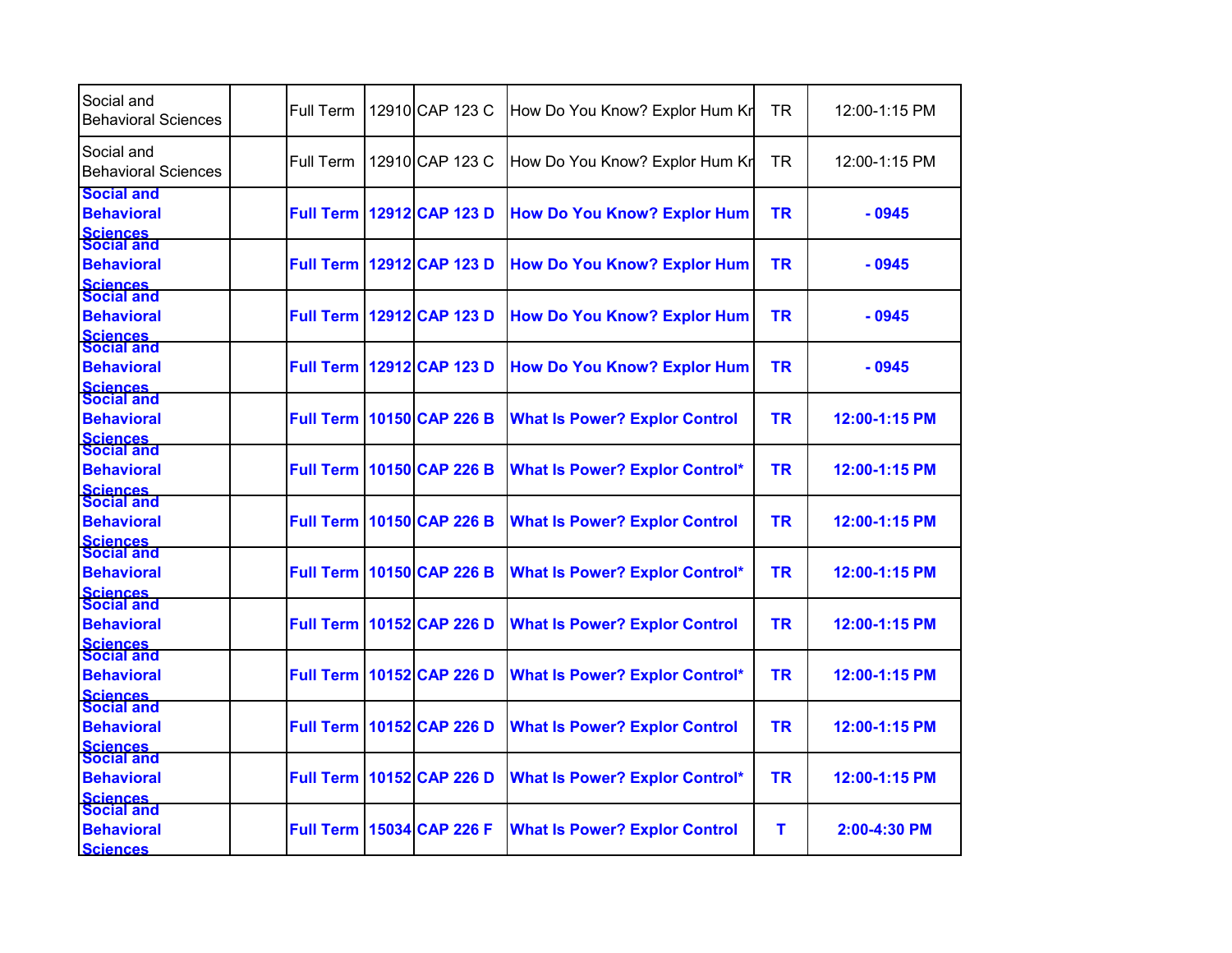| <b>Social and</b><br><b>Behavioral</b><br><b>Sciences</b> | <b>Full Term</b>        | 15034 CAP 226 F | <b>What Is Power? Explor Control*</b> | т            | 2:00-4:30 PM   |
|-----------------------------------------------------------|-------------------------|-----------------|---------------------------------------|--------------|----------------|
| Social and<br><b>Behavioral Sciences</b>                  | Full Term               | 15035 CAP 226 G | What Is Power? Explor Control         | $\mathsf{R}$ | 6:00-8:30 PM   |
| Social and<br><b>Behavioral Sciences</b>                  | Full Term               | 15035 CAP 226 G | What Is Power? Explor Control*        | R            | 6:00-8:30 PM   |
| Social and<br><b>Behavioral Sciences</b>                  | Full Term               | 15035 CAP 226 G | What Is Power? Explor Control         | R            | 6:00-8:30 PM   |
| Social and<br><b>Behavioral Sciences</b>                  | Full Term               | 15035 CAP 226 G | What Is Power? Explor Control*        | $\mathsf{R}$ | 6:00-8:30 PM   |
| Social and<br><b>Behavioral Sciences</b>                  | <b>Online Full Term</b> | 14528 CCJ 231 A | <b>Juvenile Delinquency</b>           |              |                |
| Social and<br><b>Behavioral Sciences</b>                  | Full Term               | 13938 COM 202 A | <b>Human Sexualities</b>              | R            | 2:00-3:15 PM   |
| Social and<br><b>Behavioral Sciences</b>                  | Full Term               | 14300 ECO 201 A | Intro To Microeconomics               | <b>MW</b>    | 10:00-11:15 AM |
| Social and<br><b>Behavioral Sciences</b>                  | Full Term               | 14300 ECO 201 A | Intro To Microeconomics*              | <b>MW</b>    | 10:00-11:15 AM |
| Social and<br><b>Behavioral Sciences</b>                  | Full Term               | 12429 ECO 201 B | Intro To Microeconomics               | M            | 6:00-8:30 PM   |
| Social and<br><b>Behavioral Sciences</b>                  | Full Term               | 12429 ECO 201 B | Intro To Microeconomics*              | M            | 6:00-8:30 PM   |
| Social and<br><b>Behavioral Sciences</b>                  | Full Term               | 11639 ECO 202 A | Intro To Macroeconomics               | <b>TR</b>    | 2:00-3:15 PM   |
| Social and<br><b>Behavioral Sciences</b>                  | Full Term               | 11639 ECO 202 A | Intro To Macroeconomics*              | <b>TR</b>    | 2:00-3:15 PM   |
| Social and<br><b>Behavioral Sciences</b>                  | Full Term               | 12423 ECO 202 B | Intro To Macroeconomics               | M            | 6:00-8:30 PM   |
| Social and<br><b>Behavioral Sciences</b>                  | Full Term               | 12423 ECO 202 B | Intro To Macroeconomics*              | M            | 6:00-8:30 PM   |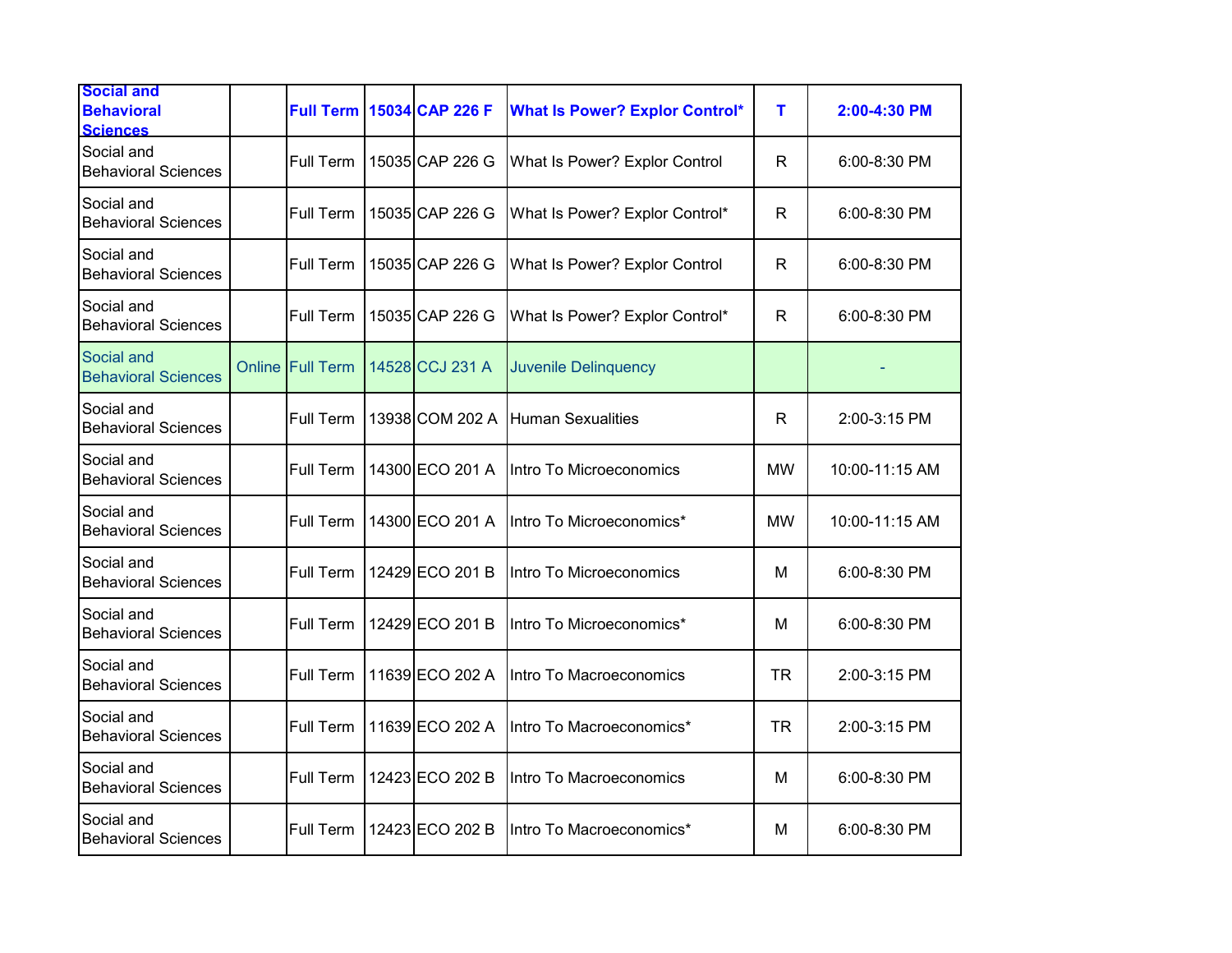| Social and<br><b>Behavioral Sciences</b>                  | <b>Online Full Term</b> | 14627 ECO 202 C                  | Intro To Macroeconomics             |              |                |
|-----------------------------------------------------------|-------------------------|----------------------------------|-------------------------------------|--------------|----------------|
| Social and<br><b>Behavioral Sciences</b>                  | <b>Online Full Term</b> | 14627 ECO 202 C                  | Intro To Macroeconomics*            |              |                |
| Social and<br><b>Behavioral Sciences</b>                  | Full Term               | 10180 ECO 315 A                  | Economics for Administration        | $\mathsf{T}$ | 6:00-9:30 PM   |
| <b>Social and</b><br><b>Behavioral</b><br><b>Sciences</b> |                         | Online Full Term 10183 ECO 315 B | <b>Economics for Administration</b> |              |                |
| Social and<br><b>Behavioral Sciences</b>                  | Full Term               | 14062 HIS 205 A                  | U.S. History Since 1877             | <b>TR</b>    | 12:00-1:15 PM  |
| Social and<br><b>Behavioral Sciences</b>                  | Full Term               | 14062 HIS 205 A                  | U.S. History Since 1877*            | <b>TR</b>    | 12:00-1:15 PM  |
| Social and<br><b>Behavioral Sciences</b>                  | Full Term               | 14030 HIS 211 A                  | Women in the Middle East            | <b>MW</b>    | 10:00-11:15 AM |
| Social and<br><b>Behavioral Sciences</b>                  | <b>Online Full Term</b> | 13928 LIS 211 A                  | <b>Liberty Studies</b>              |              |                |
| Social and<br><b>Behavioral Sciences</b>                  | Full Term               | 13298 PSC 325 A                  | Intro To Political Philosophy       | $\mathsf{T}$ | 2:00-4:30 PM   |
| Social and<br><b>Behavioral Sciences</b>                  | Online Full Term        | 15029 PSC 325 B                  | Intro To Political Philosophy       |              |                |
| Social and<br><b>Behavioral Sciences</b>                  | Online Full Term        | 13285 PSC 371 A                  | Intro to Comp Politics              |              |                |
| Social and<br><b>Behavioral Sciences</b>                  | <b>Online Full Term</b> | 13285 PSC 371 A                  | Intro to Comp Politics*             |              |                |
| Social and<br><b>Behavioral Sciences</b>                  | Online Full Term        | 13427 PSC 371 B                  | Intro to Comp Politics              |              |                |
| Social and<br><b>Behavioral Sciences</b>                  | <b>Online Full Term</b> | 13427 PSC 371 B                  | Intro to Comp Politics*             |              |                |
| Social and<br><b>Behavioral Sciences</b>                  | Full Term               | 10609 PSY 201 A                  | Principles Of Psychology            | W            | 2:00-4:30 PM   |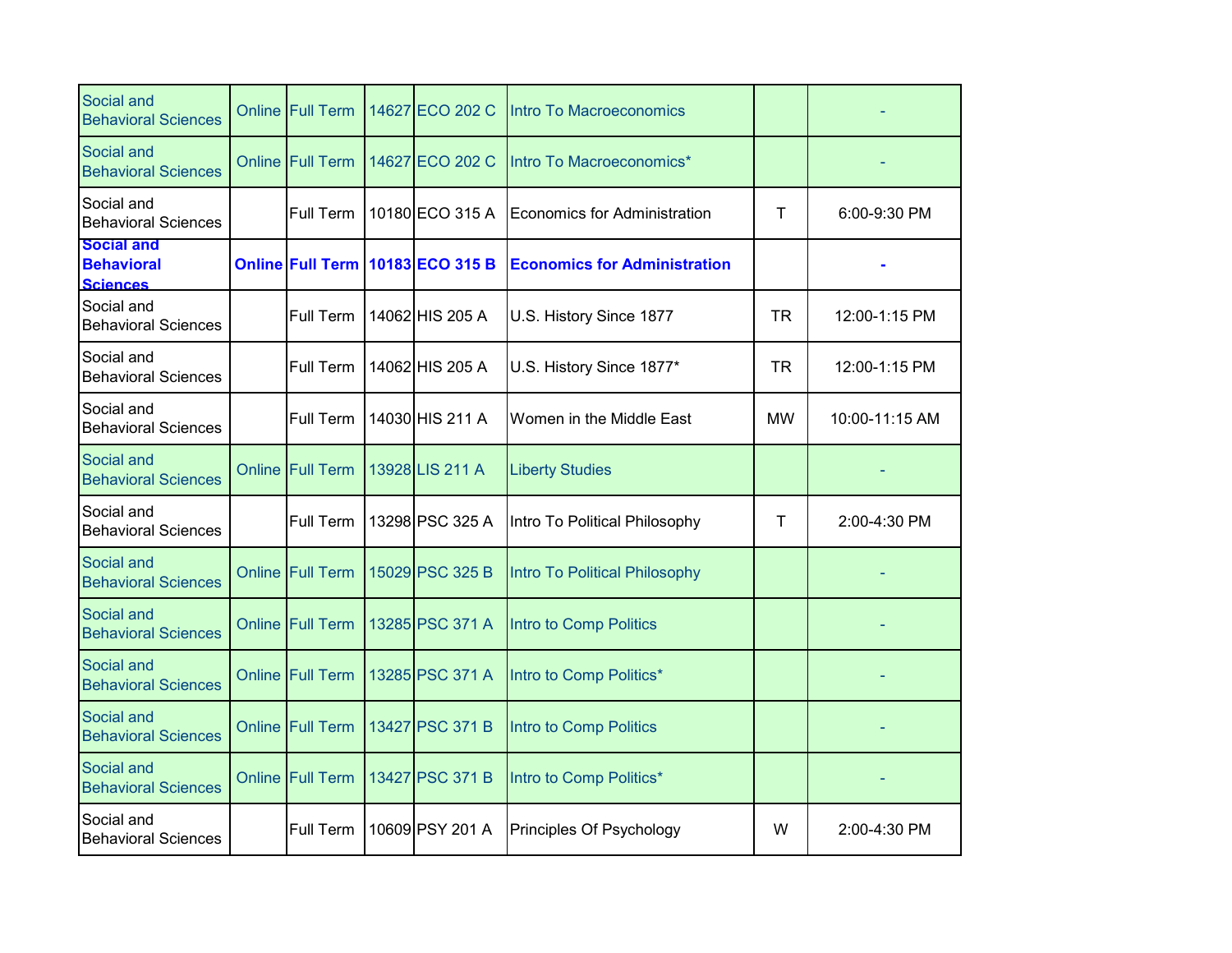| Social and<br><b>Behavioral Sciences</b>                  |        | Full Term               | 10609 PSY 201 A | Principles Of Psychology*             | W         | 2:00-4:30 PM   |
|-----------------------------------------------------------|--------|-------------------------|-----------------|---------------------------------------|-----------|----------------|
| Social and<br><b>Behavioral Sciences</b>                  |        | Online Full Term        | 13620 PSY 201 B | <b>Principles Of Psychology</b>       |           |                |
| Social and<br><b>Behavioral Sciences</b>                  |        | Online Full Term        | 13620 PSY 201 B | Principles Of Psychology*             |           |                |
| Social and<br><b>Behavioral Sciences</b>                  |        | Full Term               | 14115 PSY 201 D | Principles Of Psychology              | м         | 6:00-8:30 PM   |
| Social and<br><b>Behavioral Sciences</b>                  |        | Full Term               | 14115 PSY 201 D | Principles Of Psychology*             | м         | 6:00-8:30 PM   |
| Social and<br><b>Behavioral Sciences</b>                  |        | Full Term               | 12761 SOA 101 A | Introduction to Sociology             | <b>MW</b> | 10:00-11:15 AM |
| Social and<br><b>Behavioral Sciences</b>                  |        | Full Term               | 12761 SOA 101 A | Introduction to Sociology*            | <b>MW</b> | 10:00-11:15 AM |
| Social and<br><b>Behavioral Sciences</b>                  |        | Full Term               | 12389 SOA 221 A | <b>Social Problems</b>                | <b>MW</b> | 4:00-5:15 PM   |
| Social and<br><b>Behavioral Sciences</b>                  | Online | <b>Full Term</b>        | 13950 SOA 232 A | <b>Juvenile Delinquency</b>           |           |                |
| Social and<br><b>Behavioral Sciences</b>                  |        | Full Term               | 11698 SOA 304 A | Human Evol: Biological/Cultural       | <b>TR</b> | 2:00-3:40 PM   |
| Social and<br><b>Behavioral Sciences</b>                  |        | Full Term               | 11698 SOA 304 A | Human Evol:Biological/Cultural*       | <b>TR</b> | 2:00-3:40 PM   |
| Social and<br><b>Behavioral Sciences</b>                  |        | Full Term               | 13191 SWK 322 A | Introduction to Social Work           | W         | 2:00-5:30 PM   |
| Social and<br><b>Behavioral Sciences</b>                  |        | <b>Online Full Term</b> | 14176 TEP 207 A | <b>Foundations/American Education</b> |           |                |
| <b>Social and</b><br><b>Behavioral</b><br><b>Sciences</b> |        | <b>Full Term</b>        | 14844 TEP 207 C | <b>Foundations/American Education</b> | W         | 6:00-8:30 PM   |
| Social and<br><b>Behavioral Sciences</b>                  |        | Online Full Term        | 14845 TEP 207 D | <b>Foundations/American Education</b> |           |                |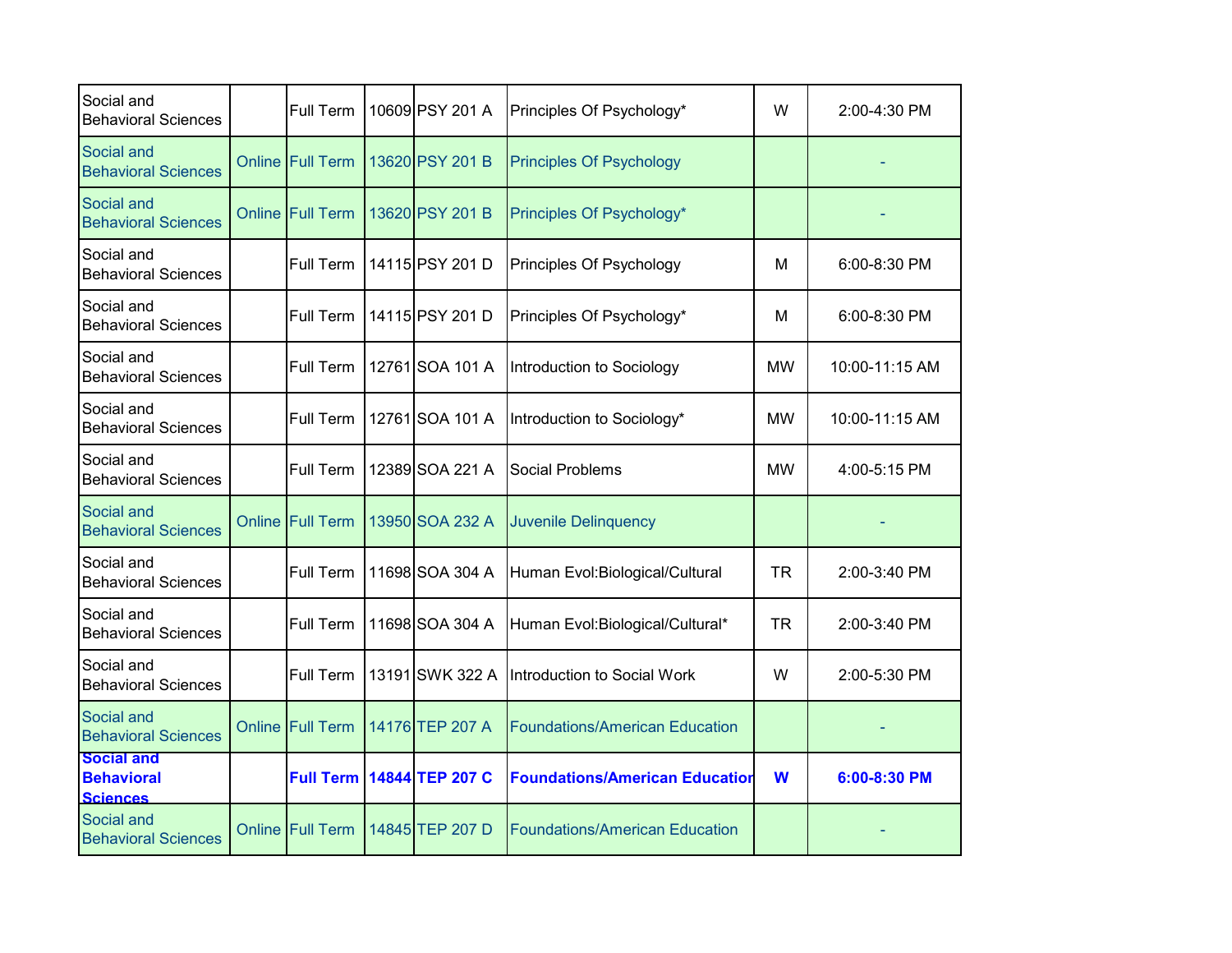| Social and<br><b>Behavioral Sciences</b> | Full Term               | 13937 WGS 202 A | <b>Human Sexualities</b>      | R | 2:00-3:15 PM |
|------------------------------------------|-------------------------|-----------------|-------------------------------|---|--------------|
| <b>Speaker Series</b>                    | Full Term               | 12782 UNI 301 A | <b>ECCE: Speakers Series</b>  |   |              |
| <b>Speaker Series</b>                    | Full Term               | 12783 UNI 301 B | <b>ECCE: Speakers Series</b>  |   |              |
| <b>Speaker Series</b>                    | Full Term               | 12784 UNI 301 C | <b>ECCE: Speakers Series</b>  |   |              |
| <b>Speaker Series</b>                    | Full Term               | 12785 UNI 301 D | <b>ECCE: Speakers Series</b>  |   |              |
| <b>Speaker Series</b>                    | Full Term               | 12786 UNI 301 E | <b>ECCE: Speakers Series</b>  |   |              |
| <b>Speaker Series</b>                    | Full Term               | 12787 UNI 301 F | <b>ECCE: Speakers Series</b>  |   |              |
| <b>Speaker Series</b>                    | Full Term               | 13021 UNI 301 G | <b>ECCE: Speakers Series</b>  |   |              |
| <b>Speaker Series</b>                    | Full Term               | 13022 UNI 301 H | <b>ECCE: Speakers Series</b>  |   |              |
| <b>Speaker Series</b>                    | Full Term               | 13089 UNI 301 J | <b>ECCE: Speakers Series</b>  |   |              |
| <b>Speaker Series</b>                    | <b>Online Full Term</b> | 14114 UNI 301 P | <b>ECCE: Speakers Series</b>  |   |              |
| <b>Speaker Series</b>                    | <b>Online Full Term</b> | 14116 UNI 301 Q | <b>ECCE: Speakers Series</b>  |   |              |
| <b>Speaker Series</b>                    | <b>Online Full Term</b> | 14123 UNI 301 T | <b>ECCE: Speakers Series</b>  |   |              |
| <b>Speaker Series</b>                    | Online Full Term        | 14213 UNI 301 U | <b>ECCE: Speakers Series</b>  |   |              |
| U.S. Communities                         | Full Term               | 10025 AAS 432 A | ECCE: African Amer & Amer Pol | м | 6:00-9:30 PM |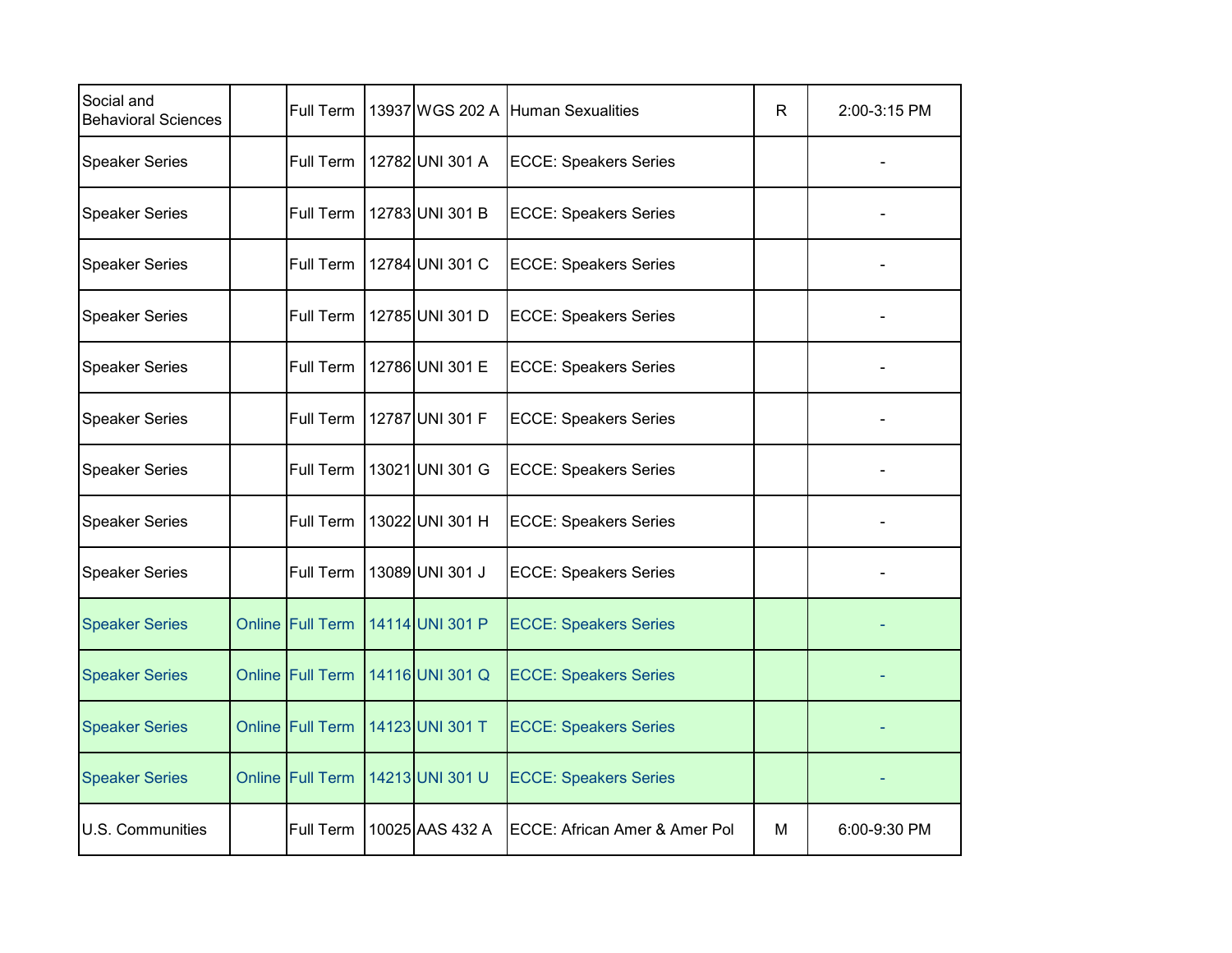| U.S. Communities        | Full Term               | 10025 AAS 432 A           | ECCE: African Amer & Amer Pol             | м         | 6:00-9:30 PM   |
|-------------------------|-------------------------|---------------------------|-------------------------------------------|-----------|----------------|
| <b>U.S. Communities</b> | <b>Online Full Term</b> | 13484 AAS 465 A           | <b>ECCE: Black Women Writers</b>          |           |                |
| U.S. Communities        | <b>Full Term</b>        | 14533 CCJ 343 A           | <b>ECCE: Women &amp; Criminal Justice</b> | R.        | 2:00-4:30 PM   |
| <b>U.S. Communities</b> | <b>Online Full Term</b> | 14991 CCJ 343 B           | <b>ECCE: Women &amp; Criminal Justice</b> |           |                |
| U.S. Communities        |                         | Second Ha 13786 COM 478 A | <b>ECCE:Communicating About Race</b>      | W         | 6:00-9:30 PM   |
| <b>U.S. Communities</b> | <b>Online Full Term</b> | 14260 ENG 321 A           | <b>ECCE: China to Chinese America</b>     |           |                |
| U.S. Communities        | Full Term               | 14286 ENS 411 A           | <b>ECCE: Intro/Environmental Educ</b>     | <b>TR</b> | 10:00-11:40 AM |
| <b>U.S. Communities</b> | Full Term               | 13377 ENS 418 A           | ECCE: American Envirnmntl History         | <b>TR</b> | 2:00-3:40 PM   |
| U.S. Communities        | <b>Full Term</b>        | 13808 GBL 325 A           | <b>ECCE: Latina/o USA</b>                 | <b>TR</b> | 2:00-3:15 PM   |
| <b>U.S. Communities</b> | Full Term               | 13789 HIS 325 A           | ECCE: Latina/o USA                        | <b>TR</b> | 2:00-3:15 PM   |
| <b>U.S. Communities</b> | <b>Online Full Term</b> | 12887 HIS 345 A           | <b>ECCE: US Women's History</b>           |           |                |
| <b>U.S. Communities</b> | Full Term               | 10483 HIS 438 A           | ECCE:AmericanEnvirnmntlHistory            | <b>TR</b> | 2:00-3:40 PM   |
| <b>U.S. Communities</b> | <b>Online Full Term</b> | 14978 HIS 457 A           | ECCE: Women/Gender/ U.S. South            |           |                |
| U.S. Communities        | Full Term               | 13080 LES 488 A           | <b>ECCE: Conviction of Innocent</b>       | Τ         | 6:00-8:30 PM   |
| <b>U.S. Communities</b> | Full Term               | 13080 LES 488 A           | <b>ECCE: Conviction of Innocent</b>       | Τ         | 6:00-8:30 PM   |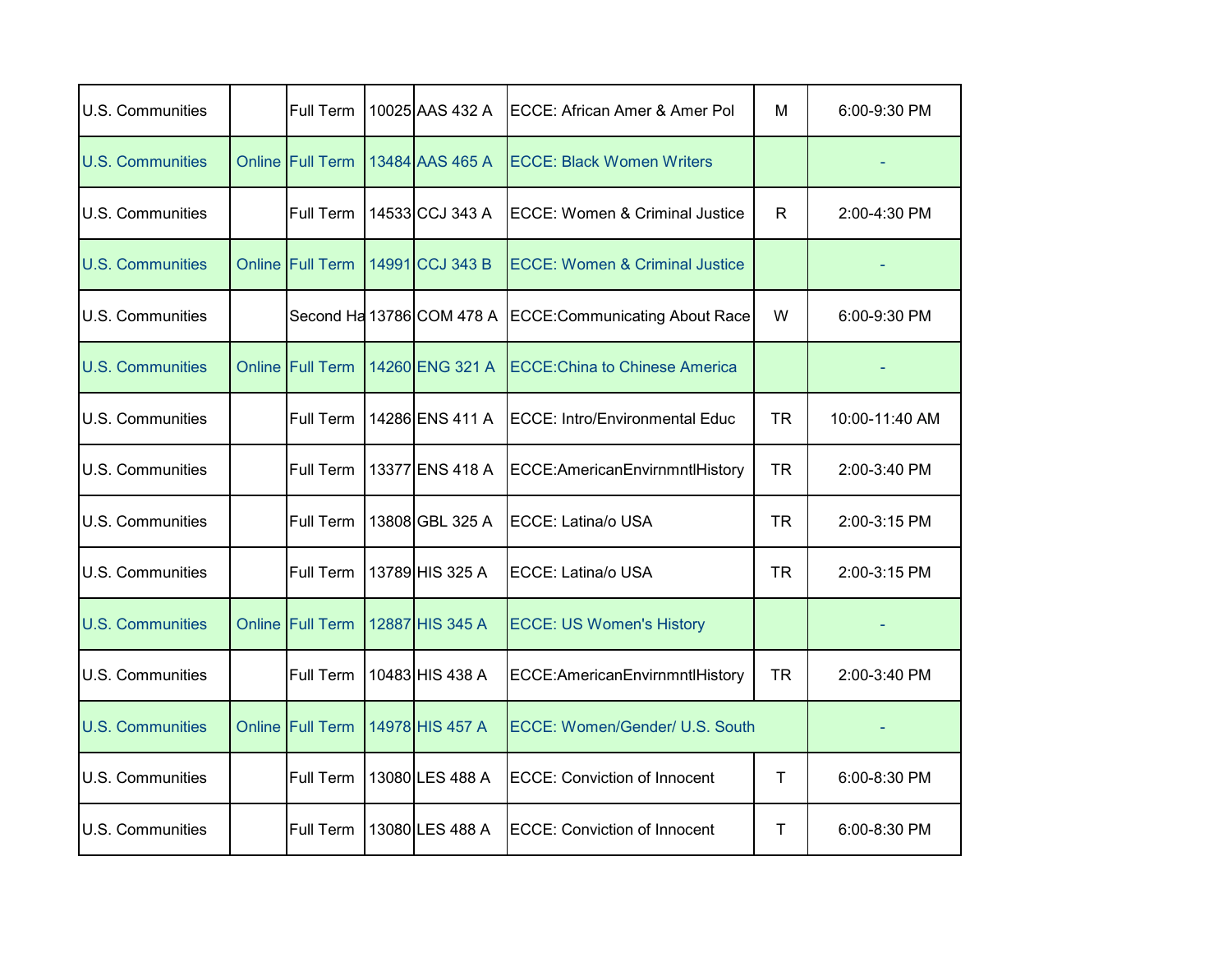| U.S. Communities        | Full Term               | 14371 LES 488 B | <b>ECCE: Conviction of Innocent</b>       | Τ   | 6:00-8:30 PM     |
|-------------------------|-------------------------|-----------------|-------------------------------------------|-----|------------------|
| U.S. Communities        | Full Term               | 14371 LES 488 B | <b>ECCE: Conviction of Innocent</b>       | Τ   | $6:00 - 8:30$ PM |
| U.S. Communities        | Full Term               | 13809 LIS 325 A | ECCE: Latina/o USA                        | TR. | 2:00-3:15 PM     |
| U.S. Communities        | <b>Online Full Term</b> | 14982 LIS 465 A | <b>ECCE: Black Women Writers</b>          |     |                  |
| <b>U.S. Communities</b> | <b>Online Full Term</b> | 12813 MGT 444 A | <b>ECCE: Work, Family &amp; Community</b> |     |                  |
| <b>U.S. Communities</b> | Online Full Term        | 15023 MGT 444 B | <b>ECCE: Work, Family &amp; Community</b> |     |                  |
| U.S. Communities        | Full Term               | 14846 MIS 323 A | <b>ECCE: Social Health Care Info.</b>     | Τ   | 2:00-4:30 PM     |
| <b>U.S. Communities</b> | <b>Online Full Term</b> | 14847 MIS 323 B | <b>ECCE: Social Health Care Info.</b>     |     |                  |
| <b>U.S. Communities</b> | <b>Online Full Term</b> | 14914 MIS 323 C | <b>ECCE: Social Health Care Info.</b>     |     |                  |
| <b>U.S. Communities</b> | <b>Online Full Term</b> | 13249 MPH 408 A | <b>ECCE: Addiction</b>                    |     |                  |
| <b>U.S. Communities</b> | Full Term               | 13252 MPH 478 A | <b>ECCE: Crisis in Evironmntl Hlth</b>    | W   | 6:00-9:30 PM     |
| U.S. Communities        | Full Term               | 14963 MUS 419 A | <b>ECCE: American Musics</b>              | TR  | 10:00-11:40 AM   |
| U.S. Communities        | Full Term               | 13531 PSC 404 A | <b>ECCE: African Amer &amp; Amer Pol</b>  | м   | 6:00-9:30 PM     |
| U.S. Communities        | Full Term               | 13531 PSC 404 A | ECCE: African Amer & Amer Pol             | м   | 6:00-9:30 PM     |
| U.S. Communities        | Full Term               | 13810 PSC 465 A | ECCE: Latina/o USA                        | TR  | 2:00-3:15 PM     |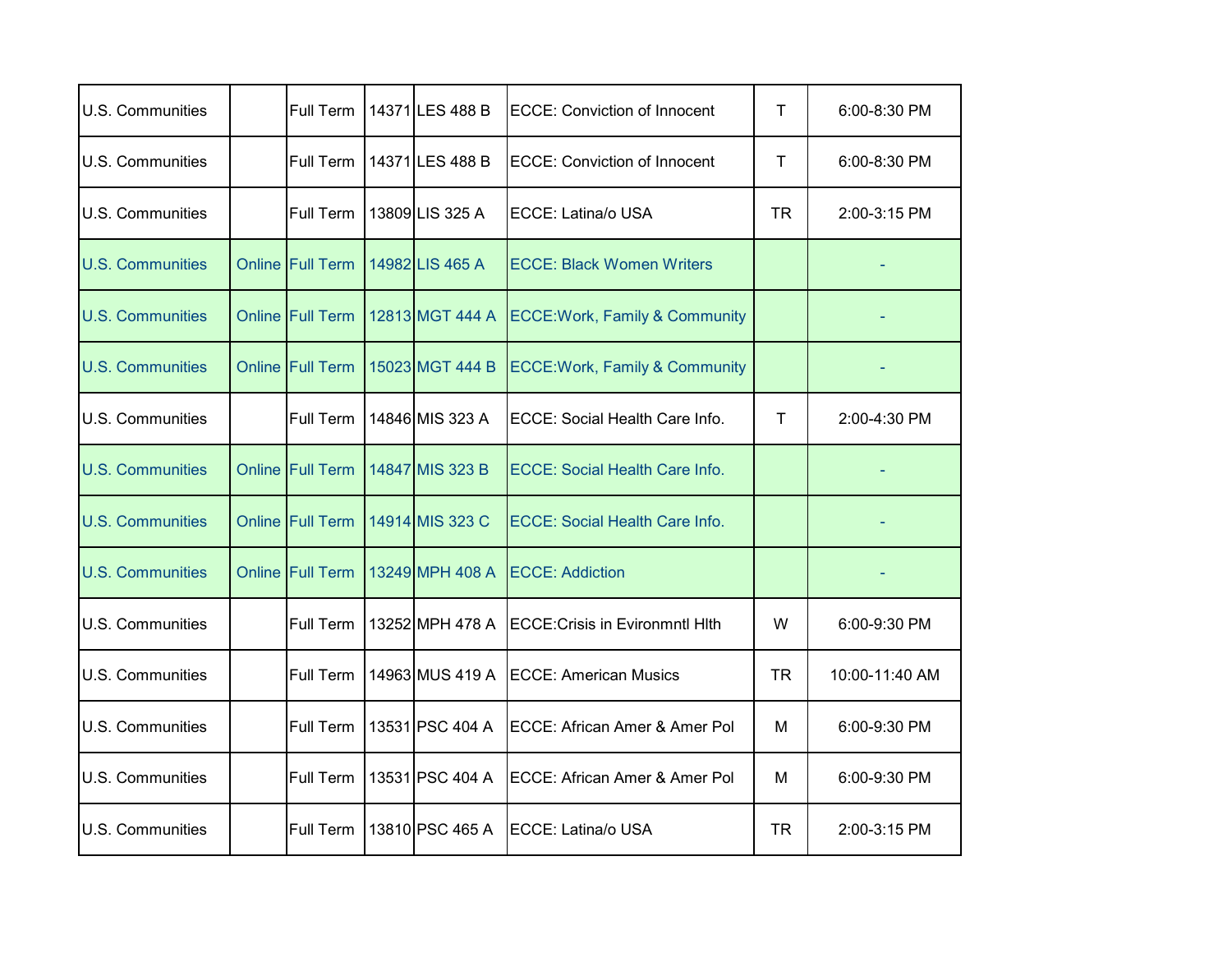| U.S. Communities                                | <b>Full Term</b>        | 15028 SOA 235 A | ECCE: Working USA & the 99%                    | <b>MW</b>    | 12:00-1:15 PM  |
|-------------------------------------------------|-------------------------|-----------------|------------------------------------------------|--------------|----------------|
| <b>U.S. Communities</b>                         | <b>Online Full Term</b> | 13817 SOA 301 B | <b>ECCE: Intro/Women/Gender Stds</b>           |              |                |
| U.S. Communities                                | <b>Full Term</b>        | 13650 SOA 325 A | <b>ECCE: Latina/o USA</b>                      | <b>TR</b>    | 2:00-3:15 PM   |
| <b>U.S. Communities</b>                         | <b>Online Full Term</b> | 13551 SOA 338 A | ECCE: Sex, Gender, Pop Culture                 |              |                |
| U.S. Communities                                | <b>Full Term</b>        | 13665 SOA 419 A | <b>ECCE: American Musics</b>                   | <b>TR</b>    | 10:00-11:40 AM |
| <b>U.S. Communities</b>                         | <b>Online Full Term</b> | 13816 SWK 382 B | <b>ECCE: Intro/Women/Gender Stds</b>           |              |                |
| <b>U.S. Communities</b>                         | <b>Online Full Term</b> | 13815 WGS 301 B | <b>ECCE: Intro/Women/Gender Stds</b>           |              |                |
| <b>U.S. Communities</b>                         | Online Full Term        |                 | 13422 WGS 338 A ECCE: Sex, Gender, Pop Culture |              |                |
| <b>U.S. Communities</b>                         | <b>Full Term</b>        |                 | 12990 WGS 343 A ECCE: Women & Criminal Justice | $\mathsf{R}$ | 2:00-4:30 PM   |
| <b>U.S. Communities</b>                         | Online Full Term        | 13951 WGS 343 B | <b>ECCE: Women &amp; Criminal Justice</b>      |              |                |
| <b>U.S. Communities</b>                         | <b>Online Full Term</b> |                 | 12993 WGS 345 A ECCE: US Women's History       |              |                |
| <b>U.S. Communities</b>                         | Online Full Term        |                 | 13485 WGS 465 A ECCE: Black Women Writers      |              |                |
| Visual, Creative, and<br><b>Performing Arts</b> | <b>Online Full Term</b> | 12832 ART 101 A | <b>Art Appreciation</b>                        |              |                |
| Visual, Creative, and<br><b>Performing Arts</b> | Online Full Term        | 12832 ART 101 A | Art Appreciation*                              |              |                |
| Visual, Creative, and<br>Performing Arts        | Full Term               | 12334 ART 101 B | <b>Art Appreciation</b>                        | $\mathsf{T}$ | 2:00-4:30 PM   |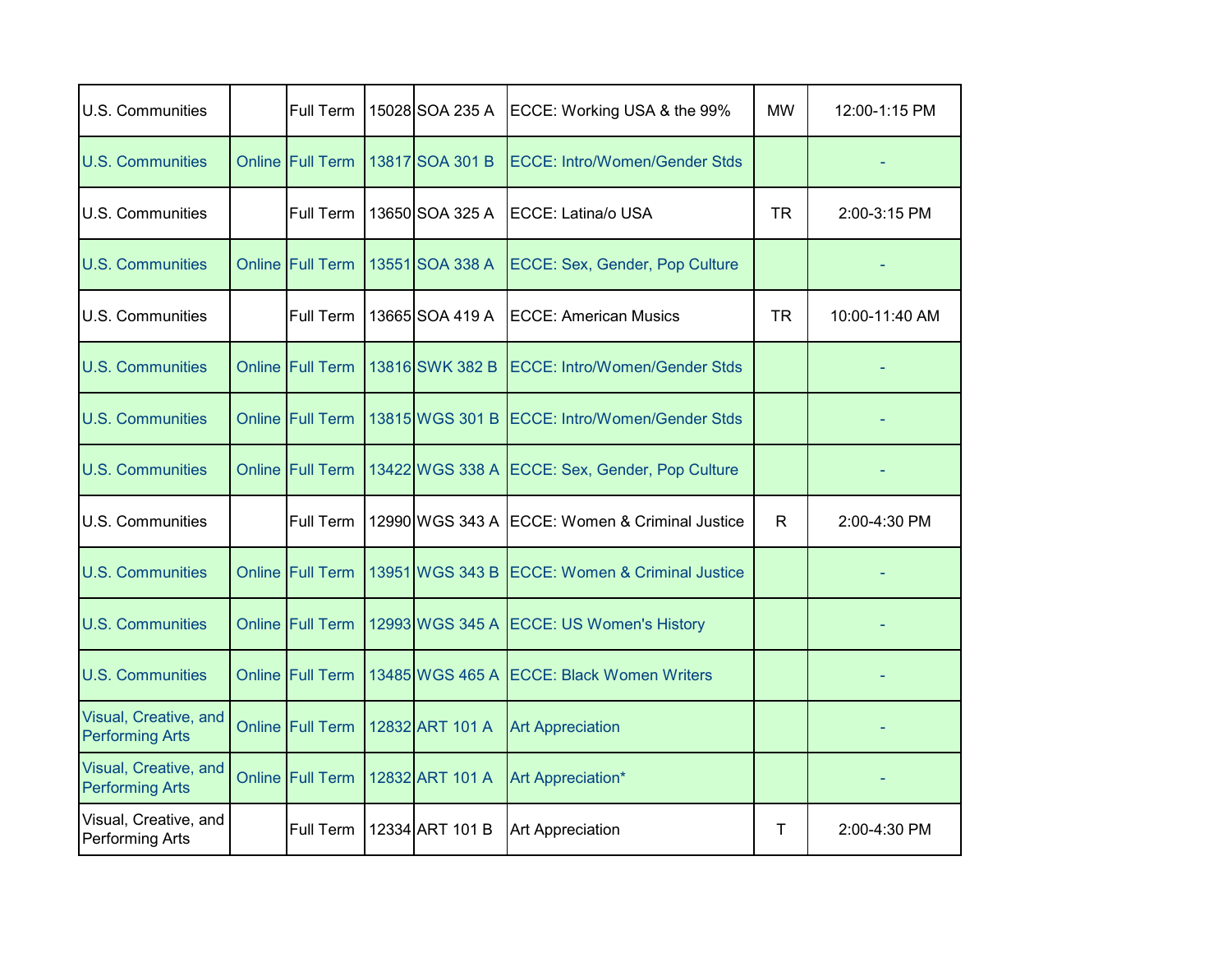| Visual, Creative, and<br><b>Performing Arts</b>           | Full Term | 12334 ART 101 B                    | Art Appreciation*                  | Τ            | 2:00-4:30 PM      |
|-----------------------------------------------------------|-----------|------------------------------------|------------------------------------|--------------|-------------------|
| Visual, Creative, and<br>Performing Arts                  | Full Term | 12660 ART 112 A                    | <b>Three Dimensional Design</b>    | <b>TR</b>    | 10:00-11:15 AM    |
| Visual, Creative, and<br>Performing Arts                  | Full Term | 13728 ART 113 A                    | Drawing 1                          | $\mathsf{T}$ | $6:00 - 8:30$ PM  |
| Visual, Creative, and<br>Performing Arts                  | Full Term | 12352 ART 151 A                    | Arts & Identity: Japan & U.S.*     | W            | 2:00-4:30 PM      |
| Visual, Creative, and<br>Performing Arts                  | Full Term | 12666 ART 203 A                    | <b>Introduction to Ceramics</b>    | М            | $6:00 - 8:30$ PM  |
| Visual, Creative, and<br>Performing Arts                  | Full Term | 13091 ART 211 A                    | Introduction to Painting           | Τ            | 2:00-4:30 PM      |
| Visual, Creative, and<br>Performing Arts                  | Full Term | 12923 ART 236 A                    | Introduction to Digital Media      | <b>MW</b>    | 10:00-11:15 AM    |
| Visual, Creative, and<br>Performing Arts                  | Full Term | 13073 ART 262 A                    | History of Art II                  | W            | 6:00-8:30 PM      |
| Visual, Creative, and<br>Performing Arts                  | Full Term | 12988 COM 236 A                    | Introduction to Digital Media      | <b>MW</b>    | 10:00-11:15 AM    |
| Visual, Creative, and<br>Performing Arts                  | Full Term | 14712 ENG 272 A                    | Intro to Creative Writing          | <b>TR</b>    | 10:00-11:15 AM    |
| Visual, Creative, and<br>Performing Arts                  | Full Term | 12446 MUS 101 A                    | <b>Vocal Music Ensemble</b>        | М            | $-8:30$ PM        |
| Visual, Creative, and<br>Performing Arts                  | Full Term | 12447 MUS 105 A                    | <b>Instrumental Music Ensemble</b> | м            | 4:00 PM - 1750    |
| Visual, Creative, and<br>Performing Arts                  | Full Term | 12448 MUS 105 B                    | <b>Instrumental Music Ensemble</b> | R.           | $-7:30$ PM        |
| <b>Visual, Creative,</b><br>and Performing<br><b>Arts</b> |           | <b>Full Term   14135 MUS 105 C</b> | <b>Instrumental Music Ensemble</b> | т            | 12:00 Noon - 1350 |
| Visual, Creative, and<br>Performing Arts                  | Full Term | 14136 MUS 105 D                    | <b>Instrumental Music Ensemble</b> | $\mathsf{T}$ | 5:00 PM - 6:30 PM |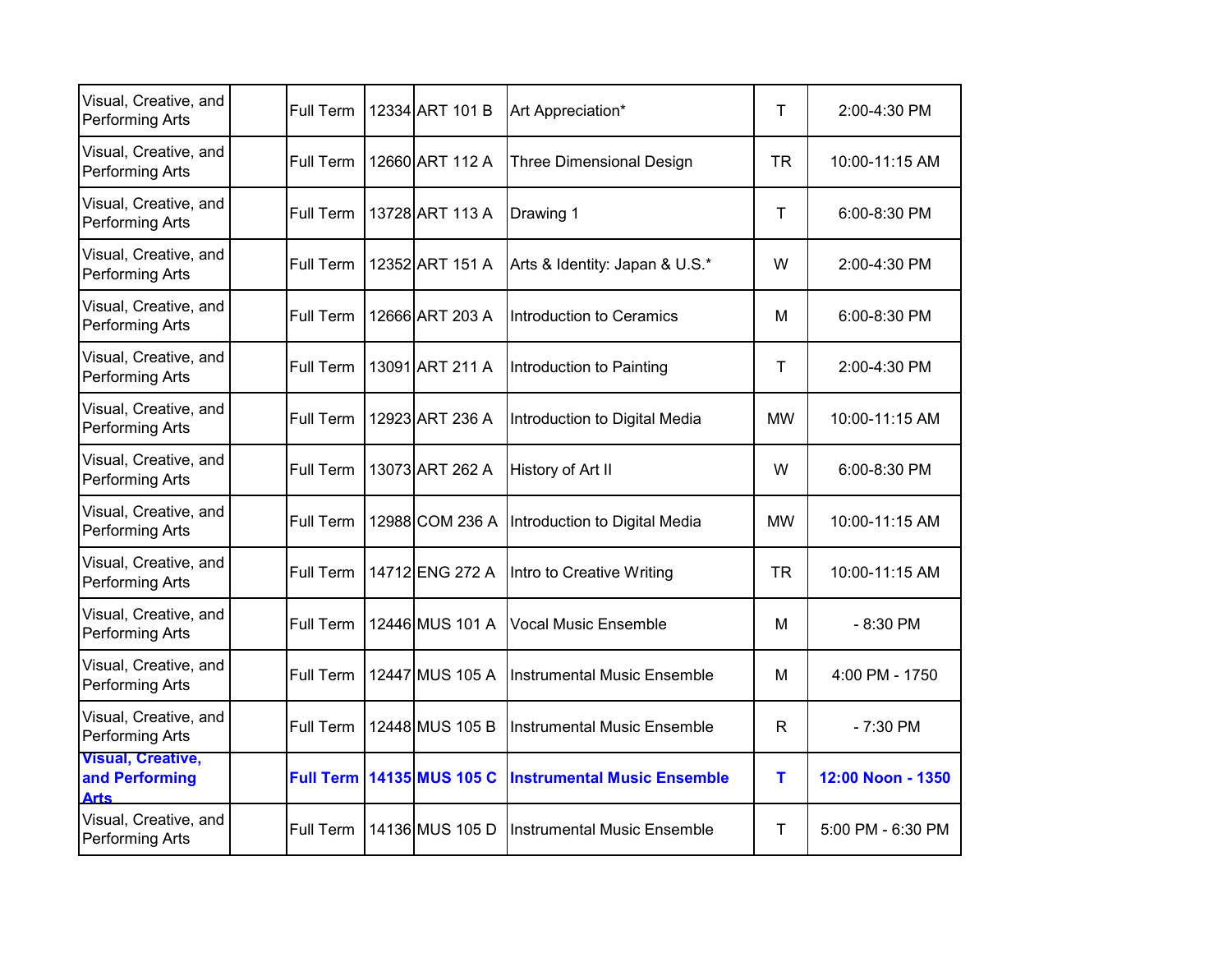| Visual, Creative, and<br><b>Performing Arts</b>                   | <b>Online Full Term</b>  | 15008 MUS 111 A | <b>Fundamentals of Music Theory</b> |           |                      |
|-------------------------------------------------------------------|--------------------------|-----------------|-------------------------------------|-----------|----------------------|
| Visual, Creative, and<br>Performing Arts                          | Full Term                | 14161 MUS 131 A | Beginning Class Guitar              | <b>MW</b> | 12:00-1:15 PM        |
| Visual, Creative, and<br><b>Performing Arts</b>                   | Full Term                | 14162 MUS 133 A | <b>Beginning Class Piano</b>        | <b>MW</b> | 10:00-11:15 AM       |
| Visual, Creative, and<br><b>Performing Arts</b>                   | Full Term                | 14162 MUS 133 A | Beginning Class Piano               | <b>MW</b> | 10:00-11:15 AM       |
| Visual, Creative, and<br><b>Performing Arts</b>                   | Full Term                | 12547 MUS 151 A | Arts & Identity: Japan & U.S.*      | W         | 2:00-4:30 PM         |
| <b>Visual, Creative,</b><br>and Performing                        | <b>Full Term</b>         | 10503 MUS 301 A | <b>Vocal Music Ensemble</b>         | M         | $-8:30$ PM           |
| <b>Arts</b><br>Visual, Creative,<br>and Performing                | <b>Full Term</b>         | 10525 MUS 305 A | <b>Instrumental Music Ensemble</b>  | M         | 4:00 PM - 1750       |
| <b>Arts</b><br>Visual, Creative,<br>and Performing                | <b>Full Term</b>         | 12269 MUS 305 B | <b>Instrumental Music Ensemble</b>  | R         | $-7:30$ PM           |
| <b>Arts</b><br>Visual, Creative,<br>and Performing                | <b>Full Term</b>         | 12270 MUS 305 C | <b>Instrumental Music Ensemble</b>  | т         | 12:00 Noon - 1350    |
| <b>Arts</b><br>Visual, Creative,<br>and Performing<br><b>Arts</b> | <b>Full Term</b>         | 12302 MUS 305 D | <b>Instrumental Music Ensemble</b>  | т         | $5:00$ PM $-6:30$ PM |
| Visual, Creative, and<br>Performing Arts                          | Full Term                | 14016 THE 108 A | Principles of Stagecraft            | <b>MW</b> | 10:00-11:40 AM       |
| Visual, Creative, and<br>Performing Arts                          | Full Term                | 12957 THE 273 A | Principles of Acting                | <b>MW</b> | 2:00-3:40 PM         |
| Visual, Creative, and<br>Performing Arts                          | Full Term                | 12959 THE 274 A | Introduction to Theatre             | <b>TR</b> | 12:00-1:15 PM        |
| Visual, Creative, and<br>Performing Arts                          | Full Term                | 12959 THE 274 A | Introduction to Theatre*            | <b>TR</b> | 12:00-1:15 PM        |
| Visual, Creative, and<br><b>Performing Arts</b>                   | <b>Online First Half</b> | 13988 THE 274 B | Introduction to Theatre             |           |                      |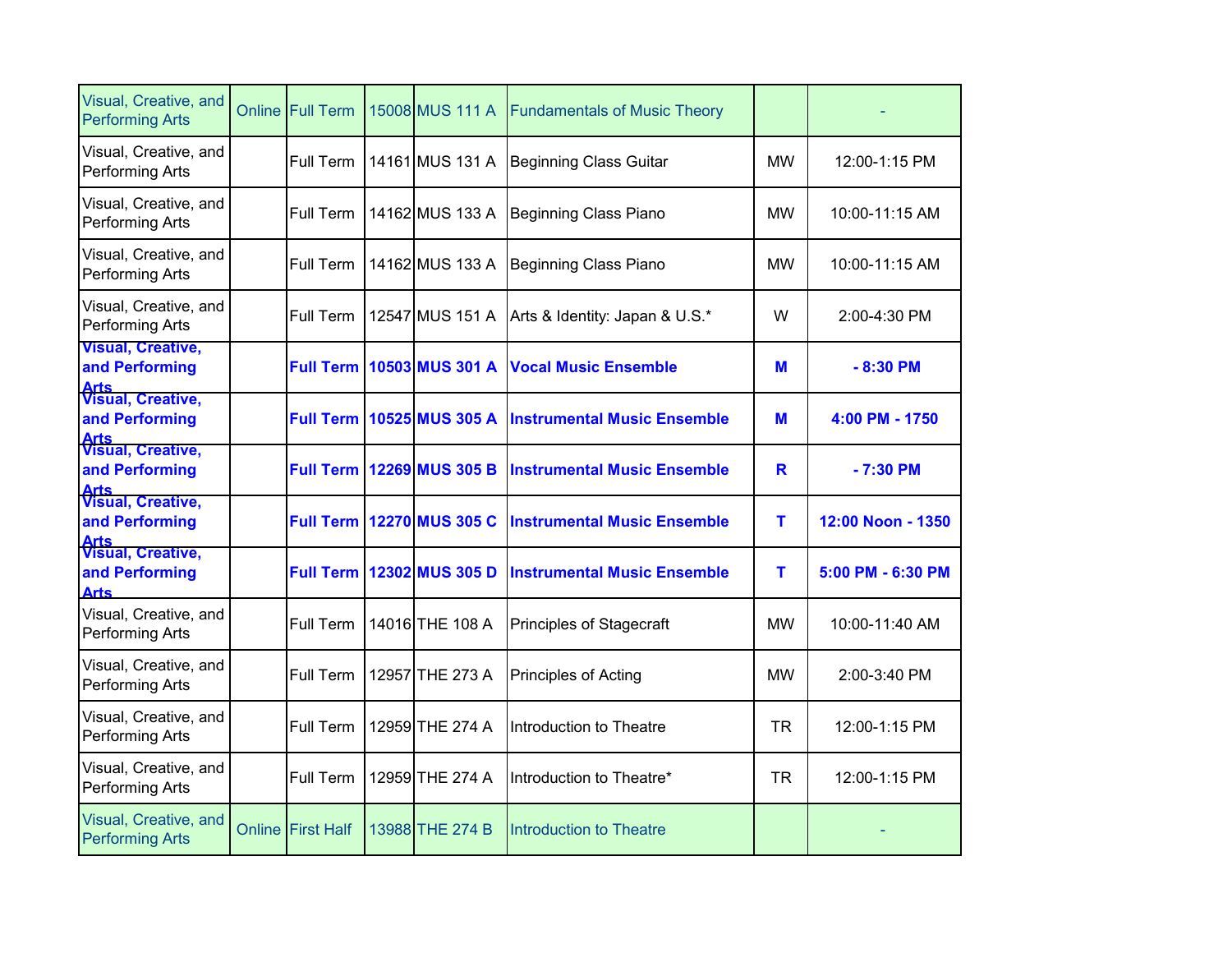| Visual, Creative, and<br><b>Performing Arts</b> | <b>Online First Half</b> | 13988 THE 274 B                  | Introduction to Theatre*            |           |                   |
|-------------------------------------------------|--------------------------|----------------------------------|-------------------------------------|-----------|-------------------|
| <b>Written</b><br><b>Communication</b>          |                          | <b>Full Term 12549 CAP 115 A</b> | <b>Interdisciplinary Writing</b>    | <b>MW</b> | 12:00-1:15 PM     |
| <b>Written</b><br><b>Communication</b>          | <b>Full Term</b>         | 12550 CAP 115 B                  | <b>Interdisciplinary Writing</b>    | <b>MW</b> | $2:00-3:15$ PM    |
| <b>Written</b><br><b>Communication</b>          |                          | <b>Full Term 12551 CAP 115 C</b> | <b>Interdisciplinary Writing</b>    | <b>MW</b> | 10:00-11:15 AM    |
| <b>Written</b><br><b>Communication</b>          | <b>Full Term</b>         | 12552 CAP 115 D                  | <b>Interdisciplinary Writing</b>    | <b>MW</b> | 10:00-11:15 AM    |
| <b>Written</b><br><b>Communication</b>          |                          | Full Term 12553 CAP 115 E        | <b>Interdisciplinary Writing</b>    | <b>MW</b> | 12:00-1:15 PM     |
| <b>Written</b><br><b>Communication</b>          | <b>Full Term</b>         | 12900 CAP 115 F                  | <b>Interdisciplinary Writing</b>    | <b>MW</b> | 2:00-3:15 PM      |
| Written<br>Communication                        | Full Term                | 12503 ENG 101 A                  | <b>Rhetoric and College Writing</b> | <b>MW</b> | 10:00-11:15 AM    |
| Written<br>Communication                        | Full Term                | 12504 ENG 101 B                  | Rhetoric and College Writing        | <b>MW</b> | 6:00-7:15 PM      |
| Written<br>Communication                        | Full Term                | 13492 ENG 101 C                  | <b>Rhetoric and College Writing</b> | <b>TR</b> | 8:00 AM - 9:15 AM |
| Written<br>Communication                        | Full Term                | 13981 ENG 101 D                  | Rhetoric and College Writing        | <b>TR</b> | 4:00-5:15 PM      |
| Written<br>Communication                        | <b>Online Full Term</b>  | 14359 ENG 101 E                  | <b>Rhetoric and College Writing</b> |           |                   |
| Written<br>Communication                        | Full Term                | 12030 ENG 102 A                  | Col Writing & Civic Engagement      | <b>MW</b> | 10:00-11:15 AM    |
| Written<br>Communication                        | Full Term                | 12031 ENG 102 B                  | Col Writing & Civic Engagement      | <b>MW</b> | 2:00-3:15 PM      |
| Written<br>Communication                        | Full Term                | 12374 ENG 102 C                  | Col Writing & Civic Engagement      | <b>MW</b> | 4:00-5:15 PM      |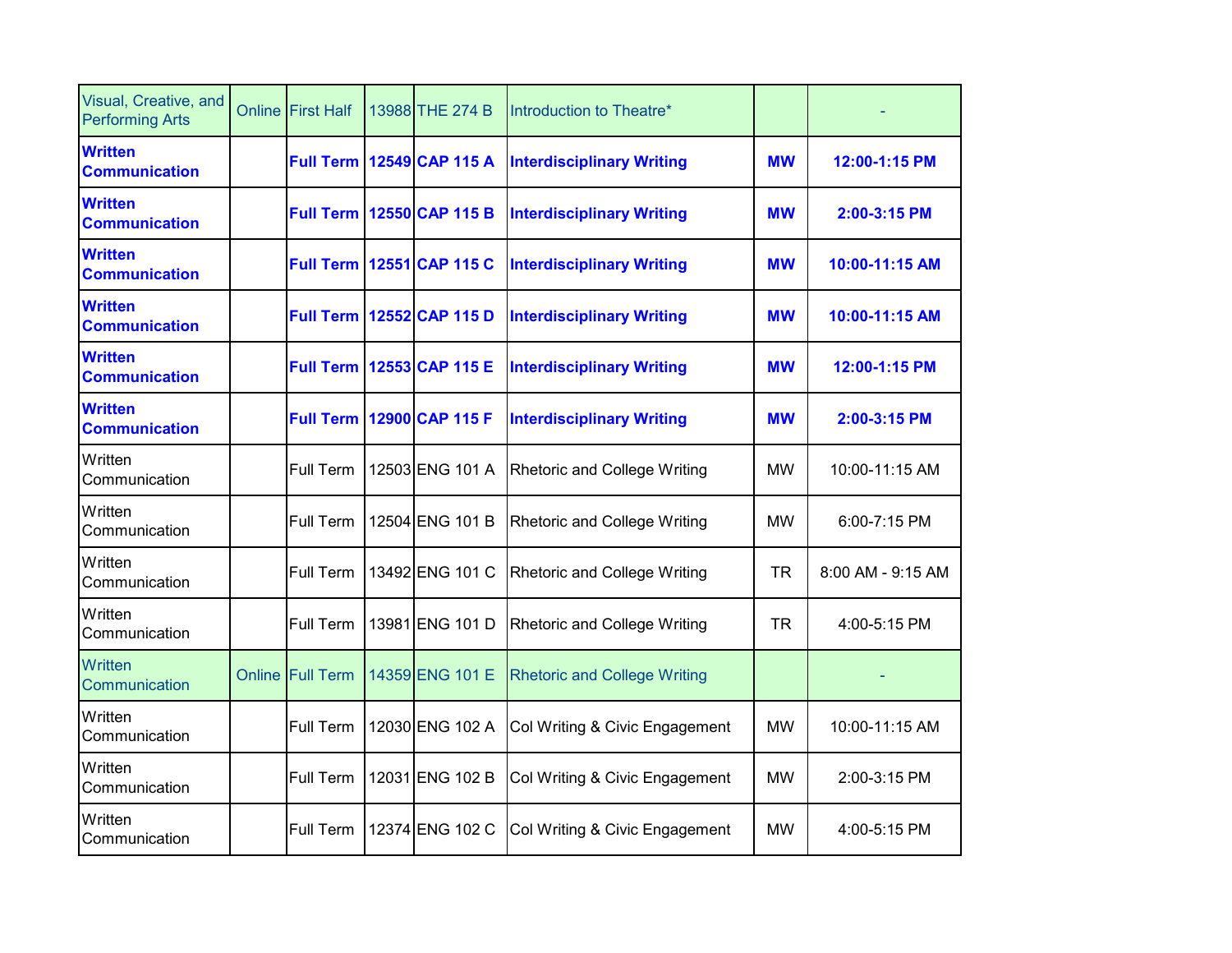| Written<br>Communication               | Full Term | 12375 ENG 102 D                  | Col Writing & Civic Engagement            | <b>MW</b> | 6:00-7:15 PM   |
|----------------------------------------|-----------|----------------------------------|-------------------------------------------|-----------|----------------|
| Written<br>Communication               | Full Term | 12377 ENG 102 E                  | Col Writing & Civic Engagement            | <b>TR</b> | 10:00-11:15 AM |
| Written<br>Communication               | Full Term | 12379 ENG 102 F                  | Col Writing & Civic Engagement            | TR        | 10:00-11:15 AM |
| Written<br>Communication               | Full Term | 12380 ENG 102 G                  | Col Writing & Civic Engagement            | TR        | 12:00-1:15 PM  |
| Written<br>Communication               | Full Term | 12381 ENG 102 H                  | Col Writing & Civic Engagement            | <b>TR</b> | 2:00-3:15 PM   |
| Written<br>Communication               | Full Term | 12382 ENG 102 I                  | Col Writing & Civic Engagement            | <b>TR</b> | 4:00-5:15 PM   |
| <b>Written</b><br><b>Communication</b> |           | Online Full Term 12383 ENG 102 J | <b>Col Writing &amp; Civic Engagement</b> |           |                |
| Written<br>Communication               | Full Term | 12372 ENG 102 K                  | Col Writing & Civic Engagement            | <b>MW</b> | 2:00-3:15 PM   |
| Written<br>Communication               | Full Term | 13626 ENG 102 L                  | Col Writing & Civic Engagement            | MW        | 10:00-11:15 AM |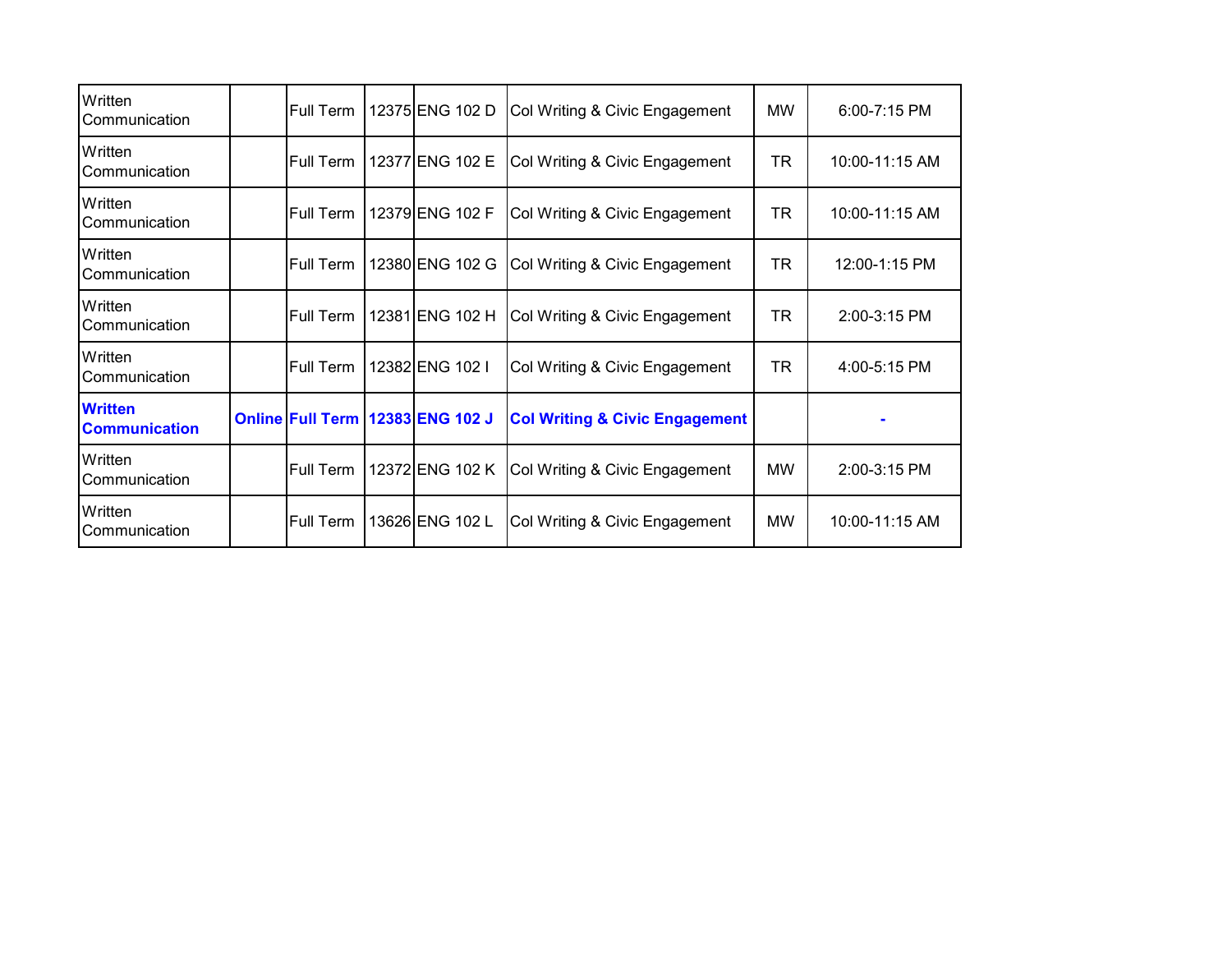| * in Course Title indicates IAI |                     |            |            |             |                         |
|---------------------------------|---------------------|------------|------------|-------------|-------------------------|
| <b>Instructor Full Name</b>     | Prim<br><b>Inst</b> | <b>CAP</b> | <b>ENR</b> | <b>APPR</b> | <b>CR</b><br><b>HRS</b> |
| Perkins, Jonathan               | Υ                   | 35         | 13         |             | 3.0                     |
| Lewis, Ethan                    | Υ                   | 30         | 25         |             | 3.0                     |
| Perkins, Jonathan               | Y                   | 35         | 5          |             | 3.0                     |
| Kosmetatou, Elizabeth           | Y                   | 25         | 23         |             | 3.0                     |
| Nizamuddin, Ali M               | Y                   | 35         | 28         |             | 3.0                     |
| Seif, Haley                     | Υ                   | 25         | 19         |             | 3.0                     |
| Seif, Haley                     | Υ                   | 25         | 16         |             | 3.0                     |
| Seif, Haley                     | Y                   | 25         | 6          |             | 3.0                     |
| Seif, Haley                     | Y                   | 25         | 7          |             | 3.0                     |
| Saner, David R                  | Y                   | 30         | 29         |             | 3.0                     |
| Mahr, Gerald L                  | Y                   | 35         | 15         |             | 3.0                     |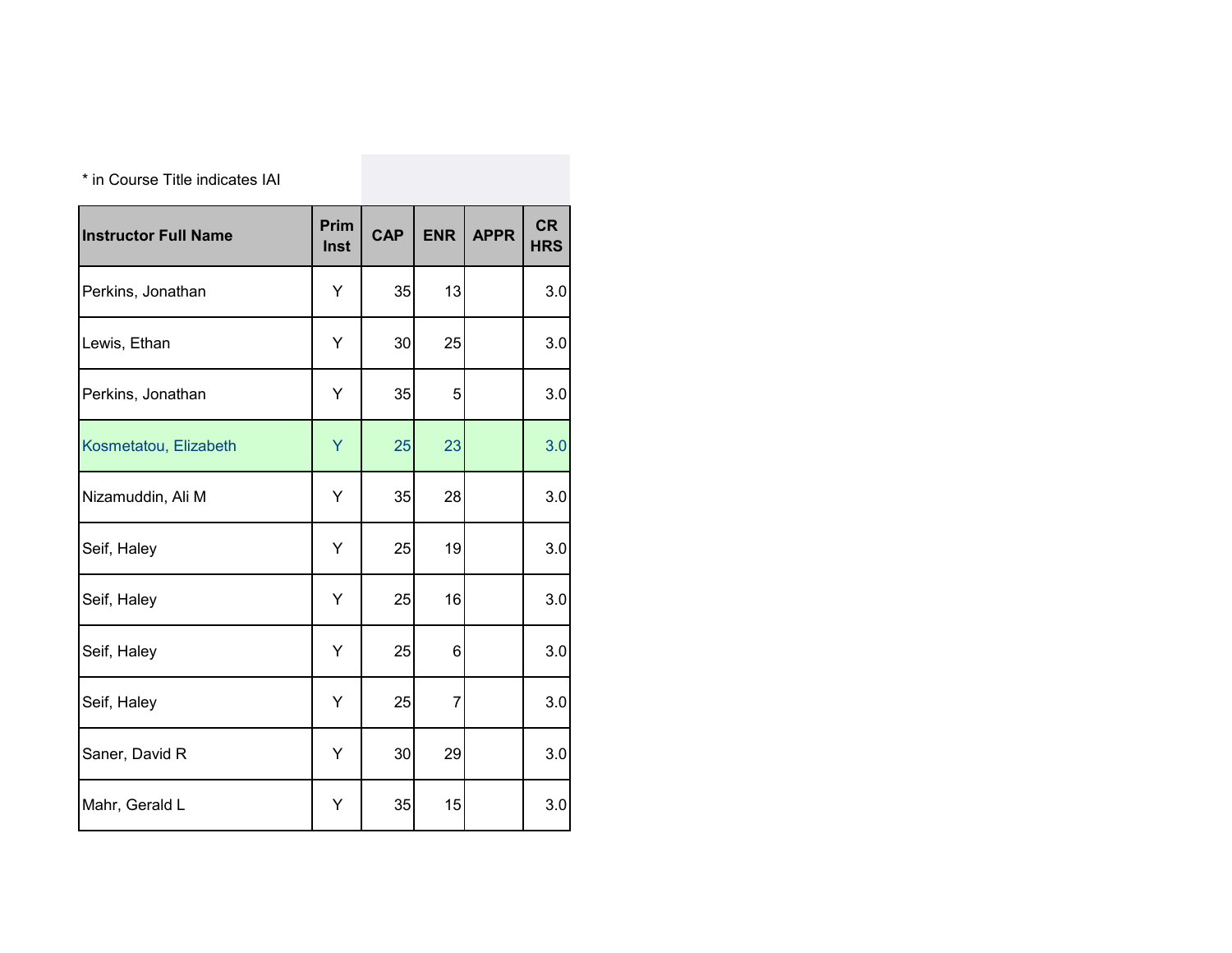| Buxton, Mark               | Υ | 35 | 34             |           | 3.0 |
|----------------------------|---|----|----------------|-----------|-----|
| Stenke, Brian K            | Υ | 35 | 14             |           | 3.0 |
| Ivy, Evelyn C              | Y | 25 | 17             |           | 3.0 |
| Dezhgosha, Kamyar          | Υ | 24 | 15             |           | 3.0 |
| Guo, Ping                  | Ÿ | 28 | 27             |           | 3.0 |
| Dezhgosha, Kamyar          | Y | 28 | 18             |           | 3.0 |
| <b>Smith, Joshua L</b>     | Y | 48 | 38             | <b>DP</b> | 3.0 |
| <b>Smith, Joshua L</b>     | Y | 28 | 25             | <b>DP</b> | 3.0 |
| <b>West, Roger L</b>       | Y | 28 | 26             | <b>DP</b> | 3.0 |
| <b>Thing, Elizabeth</b>    | Y | 25 | 7              | <b>DP</b> | 3.0 |
| <b>Thing, Elizabeth</b>    | Y | 25 | 8              | <b>DP</b> | 3.0 |
| <b>Grebner, Jennifer M</b> | Y | 25 | 20             | DP        | 3.0 |
| <b>Grebner, Jennifer M</b> | Y | 25 | 17             | DP        | 3.0 |
| <b>Grebner, Jennifer M</b> | Y | 25 | $\overline{7}$ | <b>DP</b> | 3.0 |
| <b>Thing, Elizabeth</b>    | Υ | 25 | 9              | DP        | 3.0 |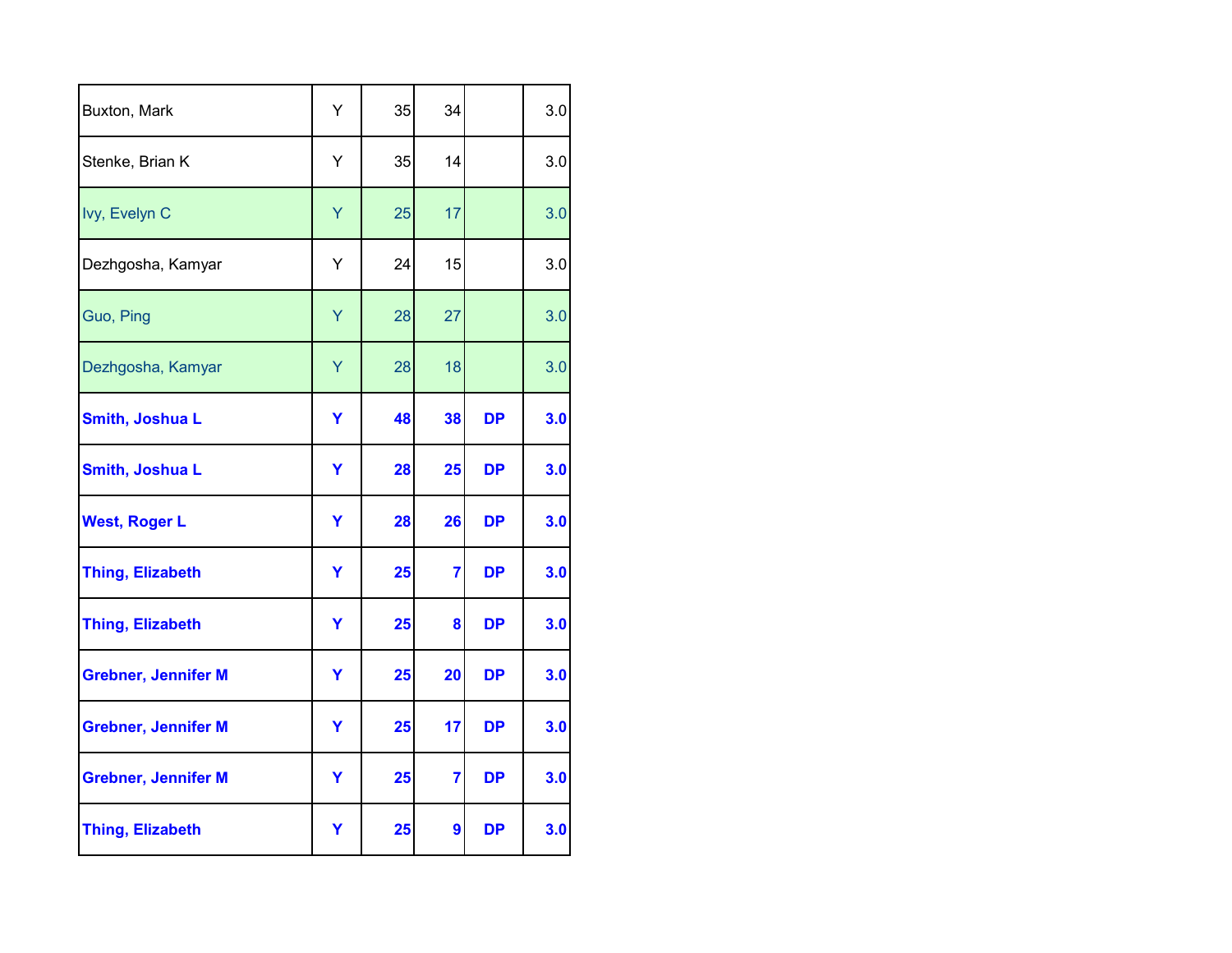| <b>Marsaglia, Janice R</b> | Ÿ | 35 | 38                      | <b>DP</b> | 3.0 |
|----------------------------|---|----|-------------------------|-----------|-----|
| <b>Marsaglia, Janice R</b> | Ÿ | 25 | 26                      | <b>DP</b> | 3.0 |
| <b>Marsaglia, Janice R</b> | Ÿ | 35 | 13                      | <b>DP</b> | 2.0 |
| Anderson, Patrick G        | Υ | 15 | 14                      | <b>AD</b> | 1.0 |
| Rose, Justin J             | Υ | 15 | 8                       | <b>AD</b> | 1.0 |
| Sweeting, Tarah L          | Υ | 20 | 14                      | <b>AD</b> | 1.0 |
| Sweeting, Tarah L          | Y | 20 | 12                      | <b>AD</b> | 1.0 |
| Hager, Nicole L            | Υ | 15 | 10                      | <b>AD</b> | 1.0 |
| <b>Robinson, Jeffrey P</b> | Y | 16 | 7                       | IN        | 3.0 |
| <b>Vazquez, M Lucia</b>    | Y | 10 | 7                       | IN        | 1.0 |
| <b>Reynolds, Noah M</b>    | Ÿ | 10 | $\overline{\mathbf{3}}$ | IN        | 1.0 |
| <b>McEuen, Amy</b>         | Y | 10 | 1                       | IN        | 1.0 |
| <b>White, Clifford C</b>   | Y | 15 | 17                      | IN        | 1.0 |
| Shen, Frances C            | Υ | 25 | 17                      | <b>AD</b> | 1.0 |
| Klingshirn, Marc A         | Υ | 16 | 4                       |           | 3.0 |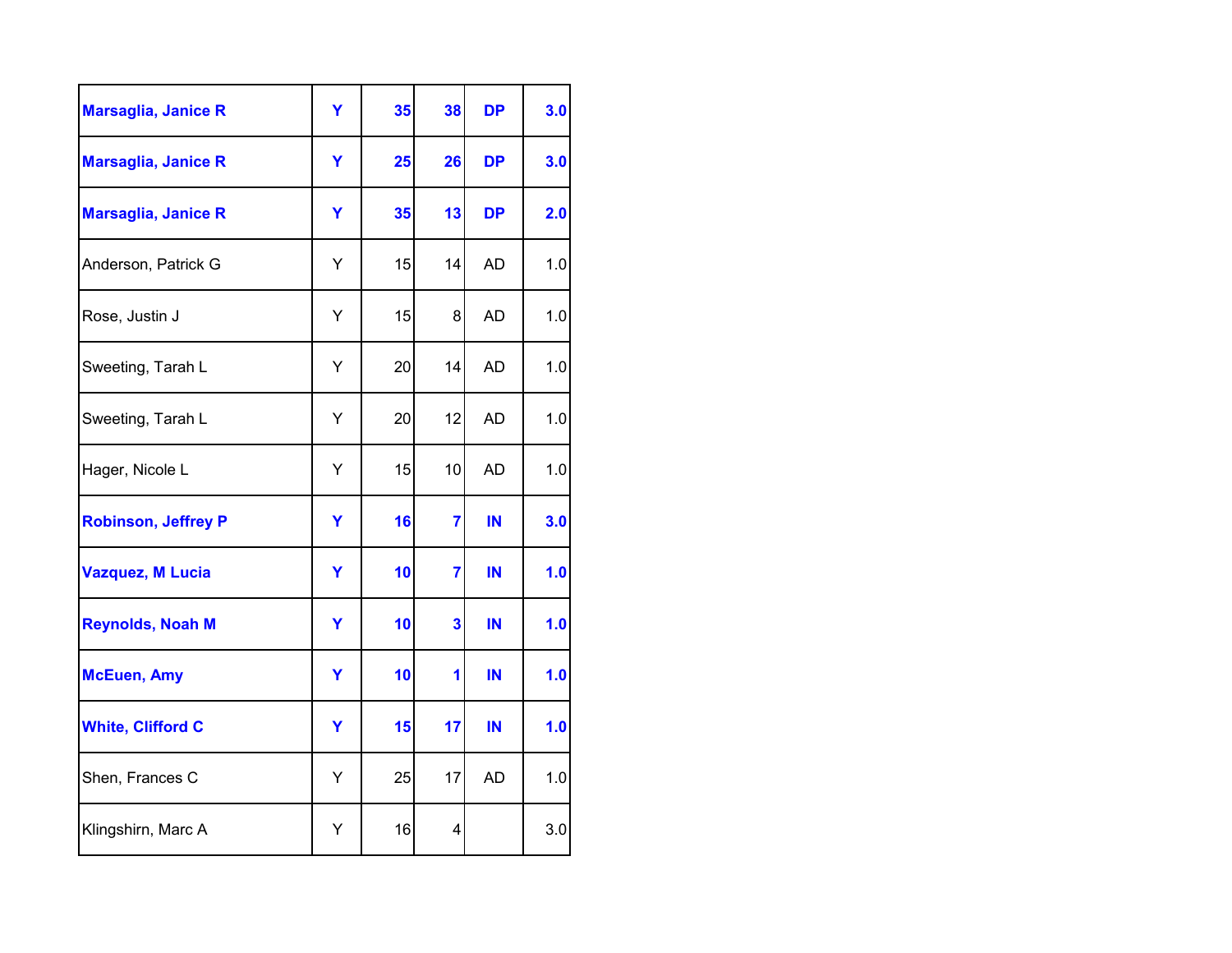| Klingshirn, Marc A            | Y | 16 | 4                       |    | 3.0 |
|-------------------------------|---|----|-------------------------|----|-----|
| Bapat, Harshavardhan D        |   | 16 | 4                       |    | 3.0 |
| Martin, John C                |   | 16 | 4                       |    | 3.0 |
| Bapat, Harshavardhan D        |   | 16 | 4                       |    | 3.0 |
| Martin, John C                |   | 16 | 4                       |    | 3.0 |
| <b>Johnson, Stephen R</b>     | Y | 10 | 1                       | IN | 1.0 |
| <b>Bapat, Harshavardhan D</b> | Y | 10 | 1                       | IN | 1.0 |
| <b>Klingshirn, Marc A</b>     | Y | 10 | $\mathbf 0$             | IN | 1.0 |
| <b>Reynolds, Noah M</b>       | Y | 10 | 1                       | IN | 1.0 |
| <b>Weis, Robert</b>           | Y | 35 | 3                       | IN | 2.0 |
| <b>Price, Rachel D</b>        |   | 35 | $\overline{\mathbf{3}}$ | IN | 2.0 |
| Gilliam, Bridget J            | Ÿ | 35 | $6\phantom{1}6$         | IN | 2.0 |
| <b>Price, Rachel D</b>        |   | 35 | 6                       | IN | 2.0 |
| <b>Weis, Robert</b>           | Y | 35 | 22                      | IN | 2.0 |
| <b>Price, Rachel D</b>        |   | 35 | 22                      | IN | 2.0 |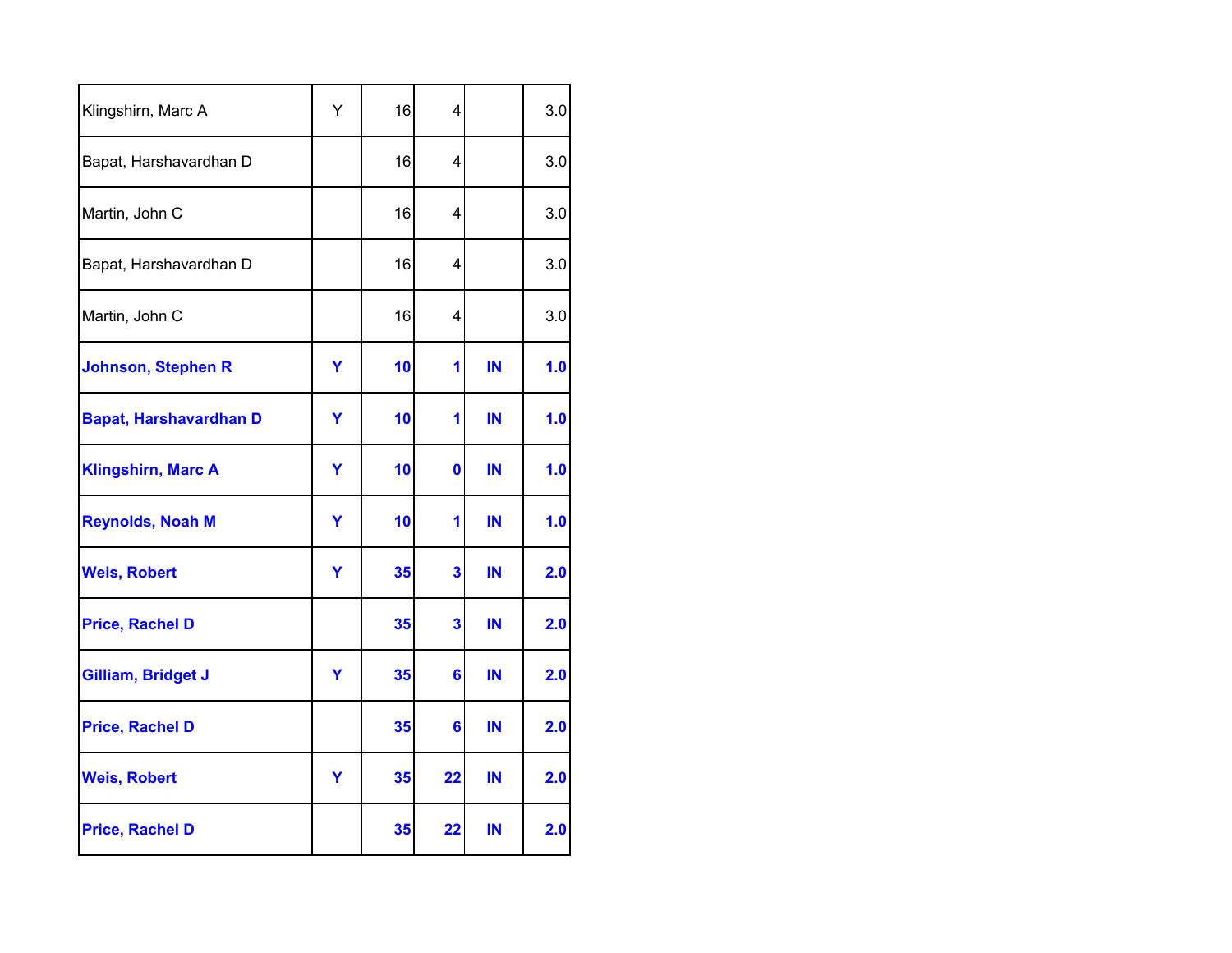| <b>Weis, Robert</b>        | Ÿ | 35 | 17             | IN | 2.0 |
|----------------------------|---|----|----------------|----|-----|
| <b>Price, Rachel D</b>     |   | 35 | 17             | IN | 2.0 |
| <b>Price, Rachel D</b>     | Y | 35 | 24             | IN | 2.0 |
| Kirkham, Janette H         | Ÿ | 35 | 31             | IN | 2.0 |
| <b>Price, Rachel D</b>     |   | 35 | 31             | IN | 2.0 |
| <b>Weis, Robert</b>        | Y | 35 | $\overline{7}$ | IN | 2.0 |
| <b>Price, Rachel D</b>     |   | 35 | $\overline{7}$ | IN | 2.0 |
| <b>Price, Rachel D</b>     | Ÿ | 35 | 13             | IN | 3.0 |
| Weis, Robert               | Y | 35 | 24             |    | 3.0 |
| Price, Rachel D            |   | 35 | 24             |    | 3.0 |
| <b>Adams, Amandailee N</b> | Y | 15 | 1              | IN | 1.0 |
| <b>Adams, Amandailee N</b> | Y | 15 | 1              | IN | 1.0 |
| <b>Adams, Amandailee N</b> | Y | 15 | 1              | IN | 1.0 |
| Jensen, Andrea L           | Y | 15 | 1              | IN | 1.0 |
| Poynter, Kerry             | Υ | 30 | 5              |    | 3.0 |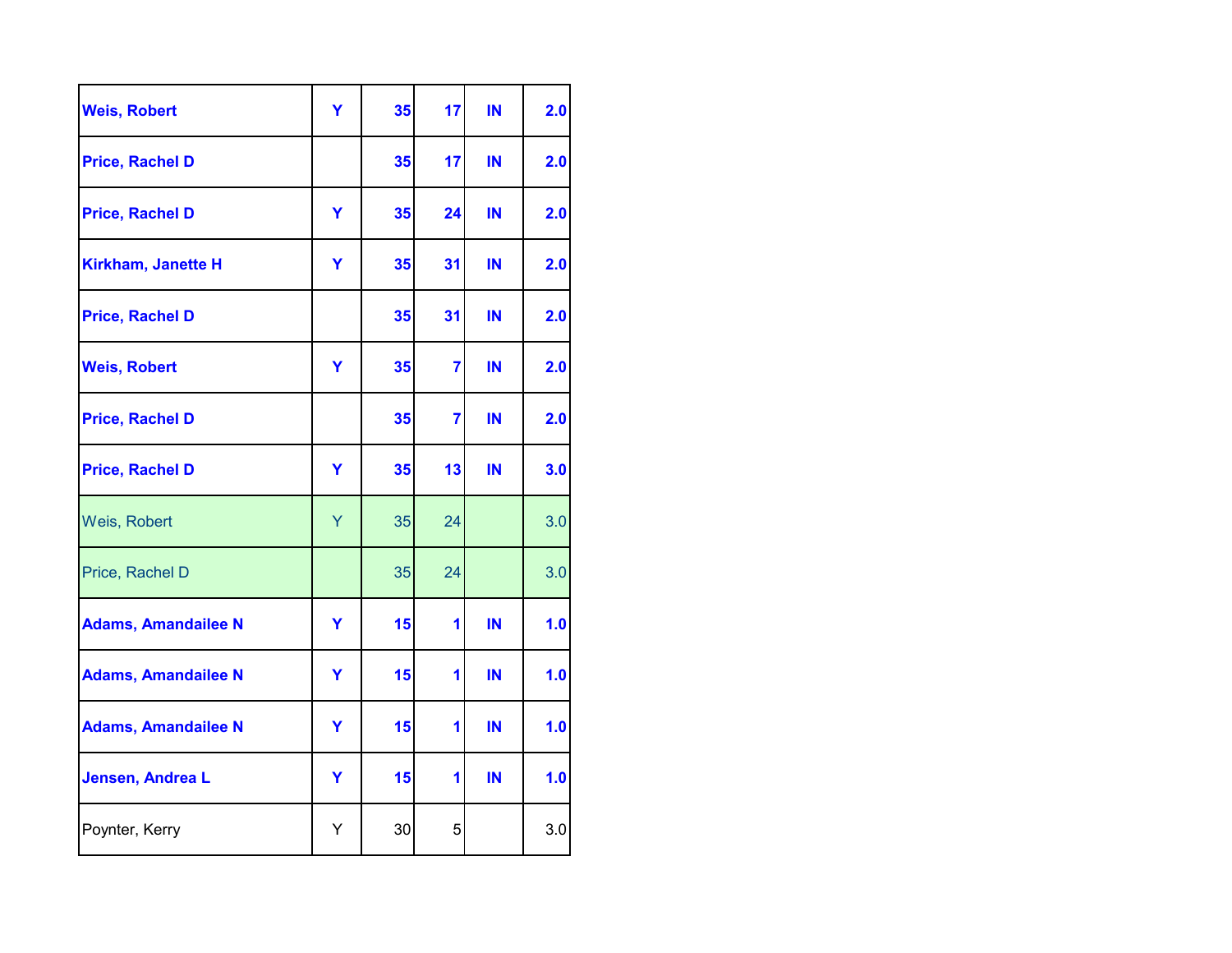| <b>Shen, Frances C</b>     | Ÿ | 10 | $\overline{\mathbf{2}}$ | <b>DP</b> | 1.0 |
|----------------------------|---|----|-------------------------|-----------|-----|
| <b>Shen, Frances C</b>     | Y | 5  | $\mathbf 0$             | <b>DP</b> | 1.0 |
| Poynter, Kerry             | Υ | 30 | 4                       |           | 3.0 |
| Seif, Haley                | Υ | 5  | 1                       |           | 4.0 |
| <b>Flammini, Vincent J</b> | Y | 12 | 13                      | <b>DP</b> | 4.0 |
| <b>Sepich, Kimberly A</b>  | Y | 15 | 11                      | <b>DP</b> | 9.0 |
| <b>Sepich, Kimberly A</b>  | Y | 15 | 1                       | <b>DP</b> | 9.0 |
| <b>Sepich, Kimberly A</b>  | Y | 15 | 3                       | <b>DP</b> | 9.0 |
| <b>NO INSTRUCTOR</b>       |   | 10 | 5                       | IN        | 4.0 |
| <b>NO INSTRUCTOR</b>       |   | 10 | 0                       | IN        | 4.0 |
| <b>NO INSTRUCTOR</b>       |   | 20 | $\mathbf 0$             | IN        | 4.0 |
| Poynter, Kerry             | Υ | 30 | 4                       |           | 3.0 |
| Lewis, Ethan               | Υ | 25 | 21                      | <b>AD</b> | 3.0 |
| <b>LoBue, Elise</b>        | Y | 20 | 19                      | IN        | 3.0 |
| Novak, Kathy P             | Υ | 25 | 25                      |           | 4.0 |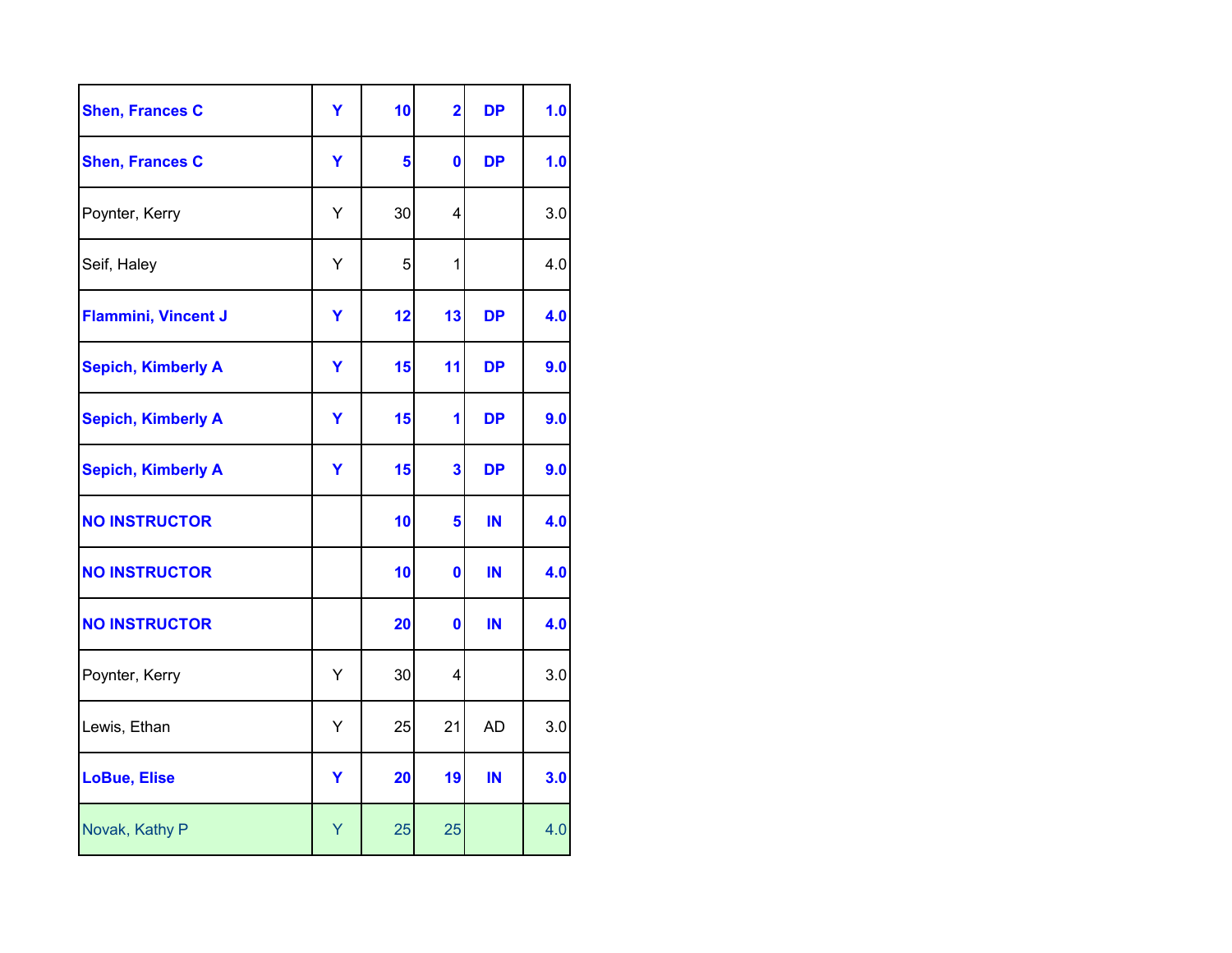| Webb, Andrew S            | Ÿ | 28 | 28          |           | 4.0 |
|---------------------------|---|----|-------------|-----------|-----|
| Derman, Brandon B         | Υ | 30 | 23          |           | 3.0 |
| Derman, Brandon B         | Υ | 30 | 13          |           | 3.0 |
| Bailey, Heather L         | Υ | 30 | 30          |           | 4.0 |
| <b>Barnwell, Kristi N</b> | Y | 25 | 25          |           | 4.0 |
| Shapinsky, Peter D        | Υ | 30 | 29          |           | 4.0 |
| Dell, Heather S           | Υ | 30 | 13          |           | 3.0 |
| Fisher, Lynn E            | Y | 25 | 26          |           | 4.0 |
| <b>NO INSTRUCTOR</b>      |   | 10 | 5           | IN        | 4.0 |
| <b>NO INSTRUCTOR</b>      |   | 10 | $\mathbf 0$ | IN        | 4.0 |
| <b>NO INSTRUCTOR</b>      |   | 20 | 0           | IN        | 4.0 |
| Dell, Heather S           | Υ | 30 | 14          |           | 3.0 |
| Bertaina, David           | Υ | 30 | 28          | <b>AD</b> | 3.0 |
| Bertaina, David           | Υ | 30 | 28          | <b>AD</b> | 3.0 |
| Perkins, Vicki M          |   | 30 | 28          | <b>AD</b> | 3.0 |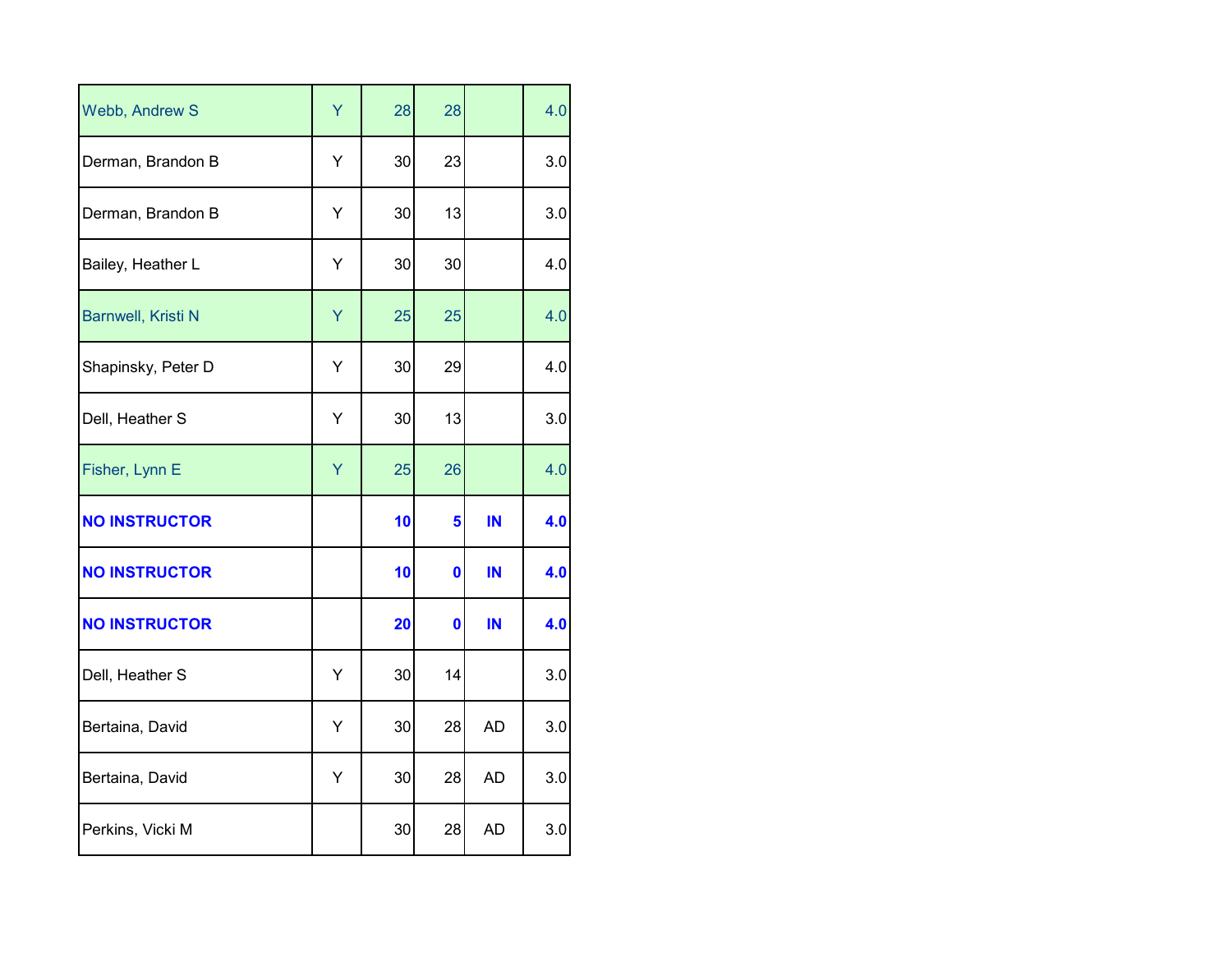| Perkins, Vicki M          |   | 30 | 28 | <b>AD</b> | 3.0 |
|---------------------------|---|----|----|-----------|-----|
| LoBue, Elise              | Y | 30 | 22 | <b>AD</b> | 3.0 |
| LoBue, Elise              | Υ | 30 | 22 | <b>AD</b> | 3.0 |
| <b>Shapinsky, Peter D</b> | Y | 30 | 24 | IN        | 3.0 |
| <b>Shapinsky, Peter D</b> | Y | 30 | 24 | IN        | 3.0 |
| <b>Graf, Sharon S</b>     |   | 30 | 24 | IN        | 3.0 |
| <b>Graf, Sharon S</b>     |   | 30 | 24 | IN        | 3.0 |
| <b>Bailey, Heather L</b>  | Y | 30 | 11 | IN        | 3.0 |
| <b>Bailey, Heather L</b>  | Y | 30 | 11 | IN        | 3.0 |
| <b>Bussell, Donna A</b>   |   | 30 | 11 | IN        | 3.0 |
| <b>Bussell, Donna A</b>   |   | 30 | 11 | IN        | 3.0 |
| Nizamuddin, Ali M         | Y | 30 | 20 | IN        | 3.0 |
| Nizamuddin, Ali M         | Y | 30 | 20 | IN        | 3.0 |
| <b>Bin, Feng-Shun</b>     |   | 30 | 20 | IN        | 3.0 |
| <b>Bin, Feng-Shun</b>     |   | 30 | 20 | IN        | 3.0 |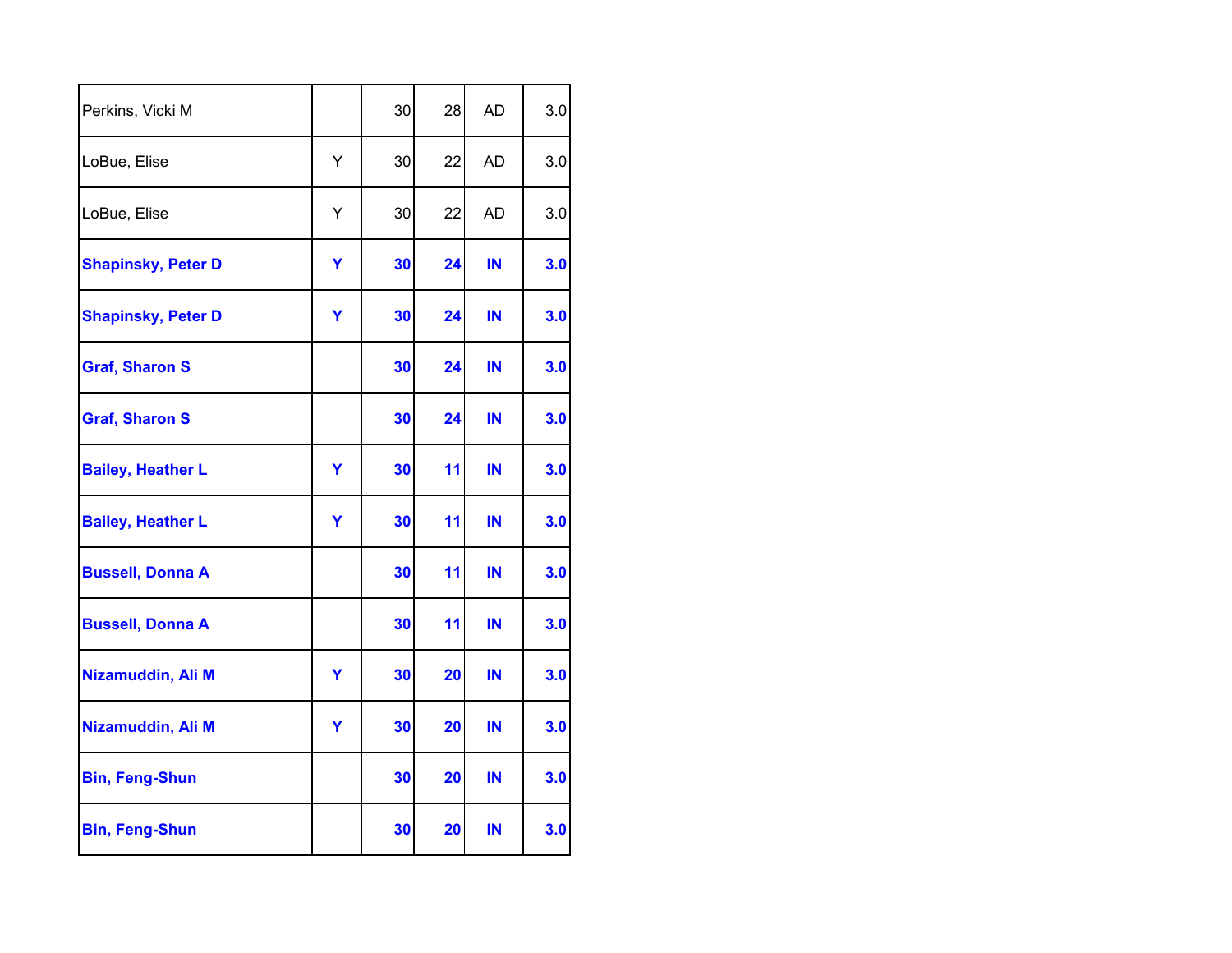| <b>McDermott, Karl A</b>     | Ÿ | 30 | 16 | IN        | 3.0 |
|------------------------------|---|----|----|-----------|-----|
| <b>McDermott, Karl A</b>     | Y | 30 | 16 | IN        | 3.0 |
| Dell, Heather S              | Υ | 30 | 19 | <b>AD</b> | 3.0 |
| Dell, Heather S              | Υ | 30 | 19 | <b>AD</b> | 3.0 |
| Gilman-Opalsky, Richard      |   | 30 | 19 | <b>AD</b> | 3.0 |
| Gilman-Opalsky, Richard      |   | 30 | 19 | <b>AD</b> | 3.0 |
| Lewis, Ethan                 | Υ | 25 | 21 | <b>AD</b> | 3.0 |
| Lewis, Ethan                 | Υ | 25 | 15 |           | 3.0 |
| Savit-Woods, Livia A         | Y | 25 | 8  |           | 3.0 |
| Helton, Tena L               | Υ | 25 | 10 |           | 3.0 |
| Bailey, Heather L            | Υ | 30 | 18 |           | 3.0 |
| Bailey, Heather L            | Y | 30 | 18 |           | 3.0 |
| Kent, Holly M                | Υ | 30 | 30 |           | 3.0 |
| Kline, William E             | Y | 25 | 26 |           | 3.0 |
| <b>Robles-Reyes, Arnaldo</b> | Y | 20 | 9  | ΙN        | 4.0 |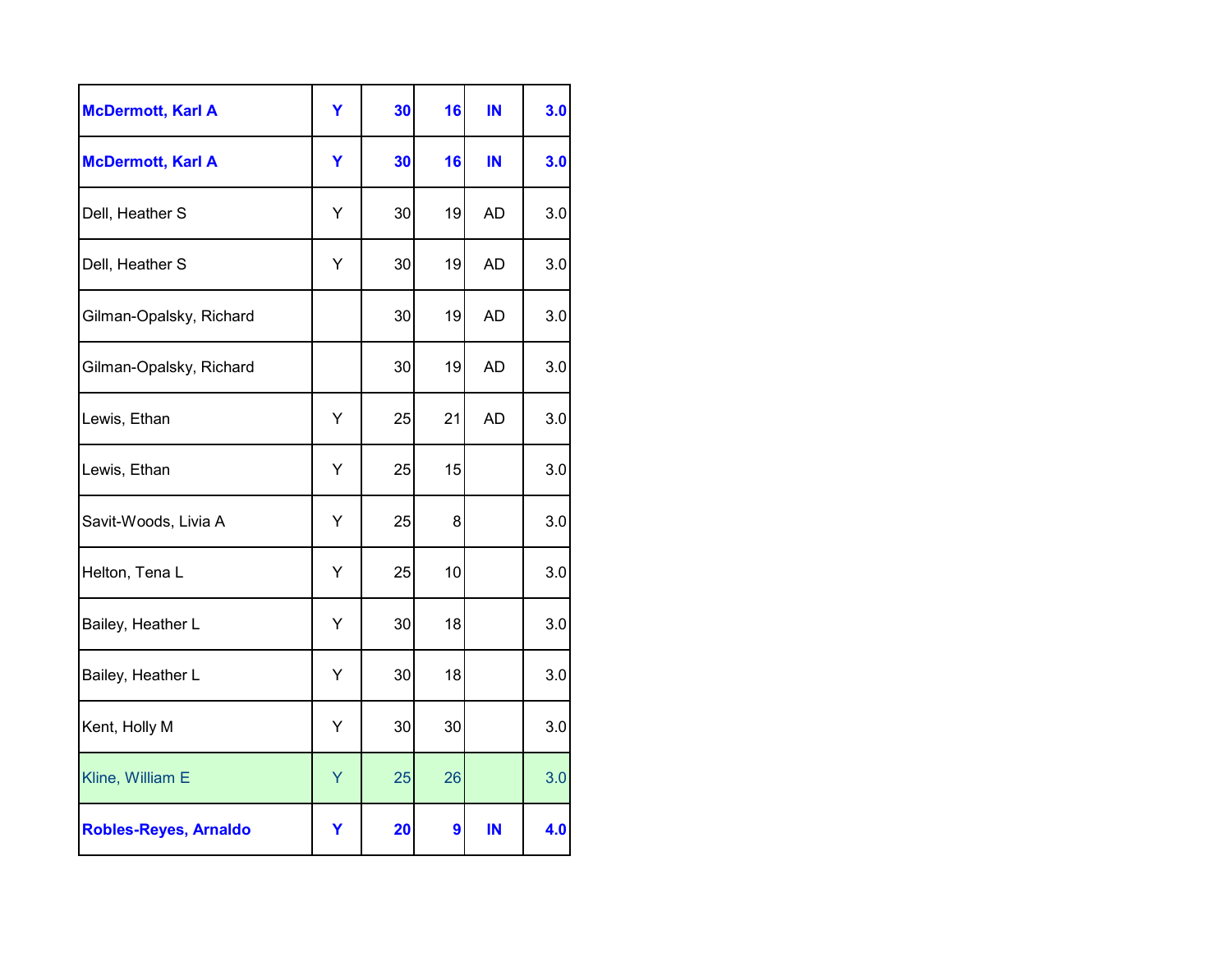| Barker, John           | Υ | 35 | 35 | 3.0 |
|------------------------|---|----|----|-----|
| Barker, John           | Υ | 35 | 35 | 3.0 |
| Bogusz-Boltuc, Ewa D   | Y | 30 | 25 | 4.0 |
| Bogusz-Boltuc, Ewa D   | Y | 30 | 25 | 4.0 |
| Barker, John           |   | 30 | 25 | 4.0 |
| Barker, John           |   | 30 | 25 | 4.0 |
| Weldin-Frisch, Terry L | Ÿ | 30 | 18 | 3.0 |
| Smith, Roxanne K       | Υ | 30 | 13 | 3.0 |
| Smith, Roxanne K       | Y | 30 | 14 | 3.0 |
| Jang, Myeongsik        | Υ | 30 | 13 | 3.0 |
| Powell, Dathan A       | Ÿ | 25 | 16 | 3.0 |
| Chen, Hua              | Υ | 40 | 37 | 3.0 |
| Chen, Hua              | Υ | 40 | 37 | 3.0 |
| McEuen, Amy            | Υ | 40 | 39 | 3.0 |
| McEuen, Amy            | Y | 40 | 39 | 3.0 |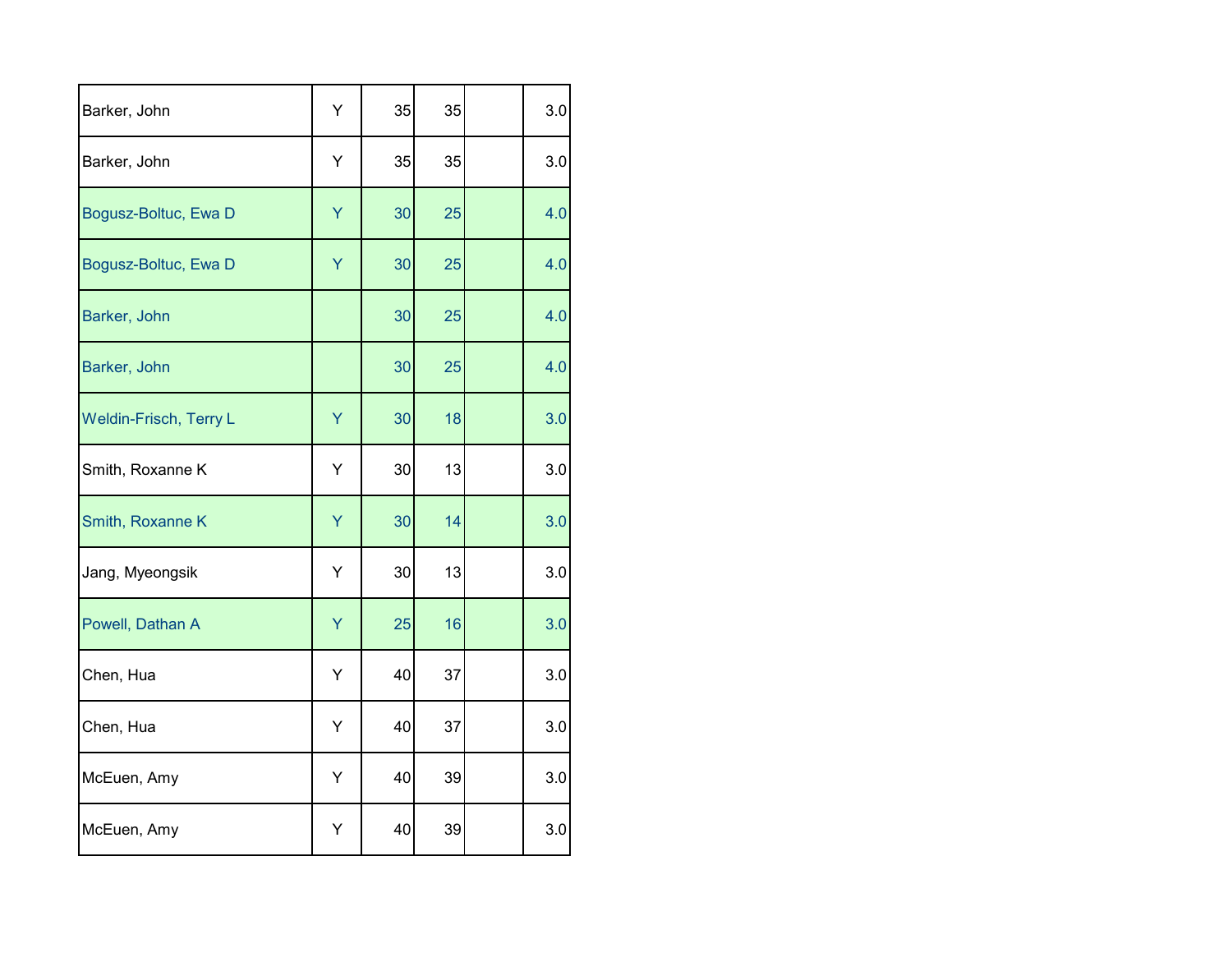| McEuen, Amy             | Υ | 20 | 20 |           | 1.0 |
|-------------------------|---|----|----|-----------|-----|
| Szabo, David M          | Υ | 20 | 11 |           | 1.0 |
| Reinke, Randi L         | Υ | 20 | 15 |           | 1.0 |
| Stokes, Richard         | Υ | 20 | 20 |           | 4.0 |
| Stokes, Richard         | Υ | 20 | 20 |           | 4.0 |
| Stokes, Richard         |   | 20 | 20 |           | 4.0 |
| Stokes, Richard         |   | 20 | 20 |           | 4.0 |
| Holland, JD             | Υ | 20 | 19 |           | 4.0 |
| Bonnett, Jessica        |   | 20 | 19 |           | 4.0 |
| <b>Holland, JD</b>      | Y | 16 | 15 | <b>DP</b> | 4.0 |
| <b>Bonnett, Jessica</b> |   | 16 | 15 | <b>DP</b> | 4.0 |
| <b>Holland, JD</b>      | Y | 16 | 13 | <b>DP</b> | 4.0 |
| <b>Bonnett, Jessica</b> |   | 16 | 13 | <b>DP</b> | 4.0 |
| Holland, JD             | Y | 16 | 10 | <b>DP</b> | 4.0 |
| <b>Bonnett, Jessica</b> |   | 16 | 10 | <b>DP</b> | 4.0 |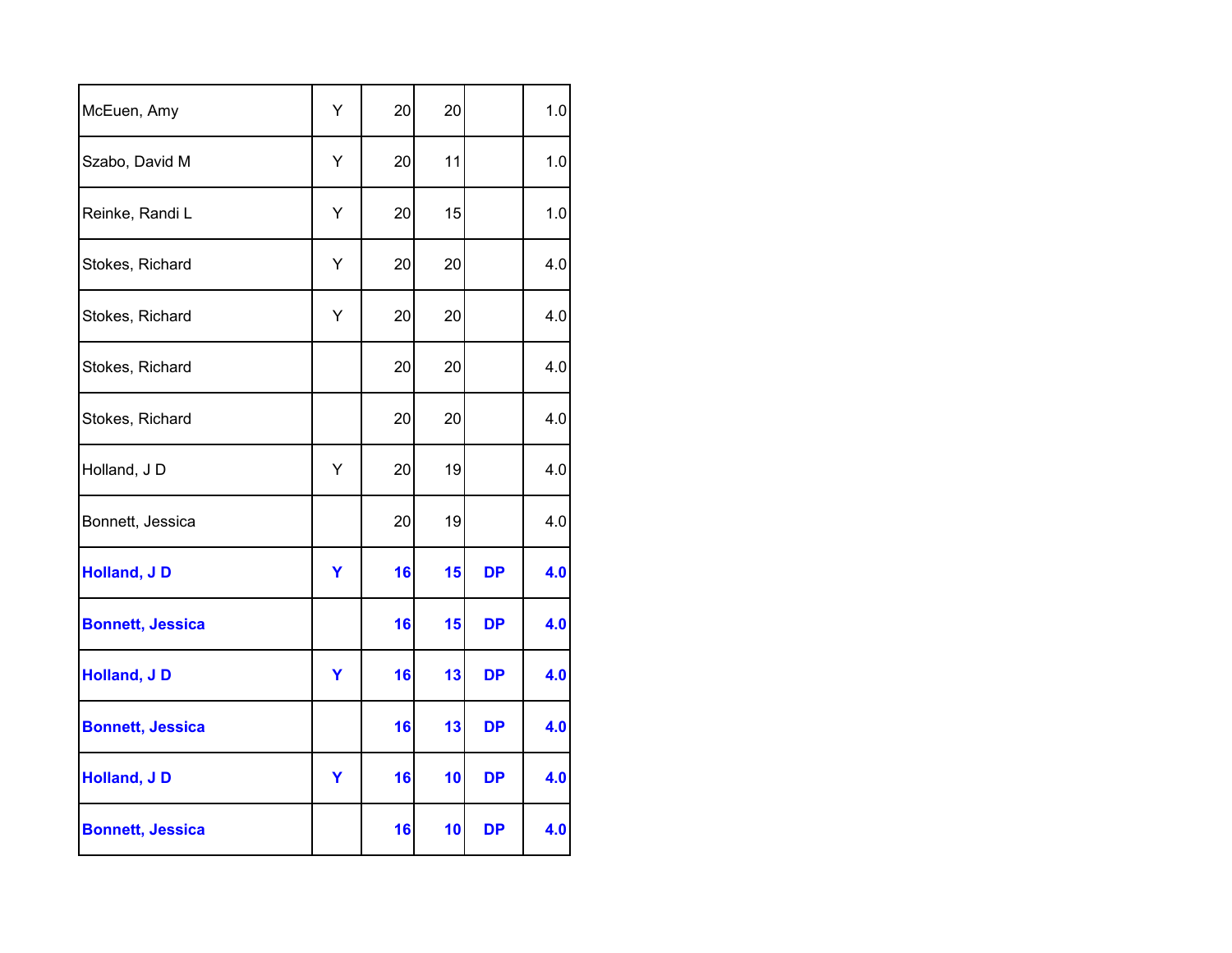| <b>Holland, JD</b>        | Ÿ | 16 | 9  | <b>DP</b> | 4.0 |
|---------------------------|---|----|----|-----------|-----|
| <b>Bonnett, Jessica</b>   |   | 16 | 9  | <b>DP</b> | 4.0 |
| <b>Holland, JD</b>        | Ÿ | 16 | 9  | <b>DP</b> | 4.0 |
| <b>Bonnett, Jessica</b>   |   | 16 | 9  | <b>DP</b> | 4.0 |
| <b>Klingshirn, Marc A</b> | Y | 14 | 13 | IN        | 4.0 |
| <b>Klingshirn, Marc A</b> | Y | 14 | 13 | IN        | 4.0 |
| <b>Stokes, Richard</b>    |   | 14 | 13 | IN        | 4.0 |
| <b>Stokes, Richard</b>    |   | 14 | 13 | IN        | 4.0 |
| <b>Szabo, David M</b>     |   | 14 | 13 | IN        | 4.0 |
| <b>Szabo, David M</b>     |   | 14 | 13 | IN        | 4.0 |
| <b>Klingshirn, Marc A</b> | Y | 14 | 12 | IN        | 4.0 |
| <b>Klingshirn, Marc A</b> | Y | 14 | 12 | IN        | 4.0 |
| <b>Stokes, Richard</b>    |   | 14 | 12 | IN        | 4.0 |
| <b>Stokes, Richard</b>    |   | 14 | 12 | IN        | 4.0 |
| Reinke, Randi L           |   | 14 | 12 | IN        | 4.0 |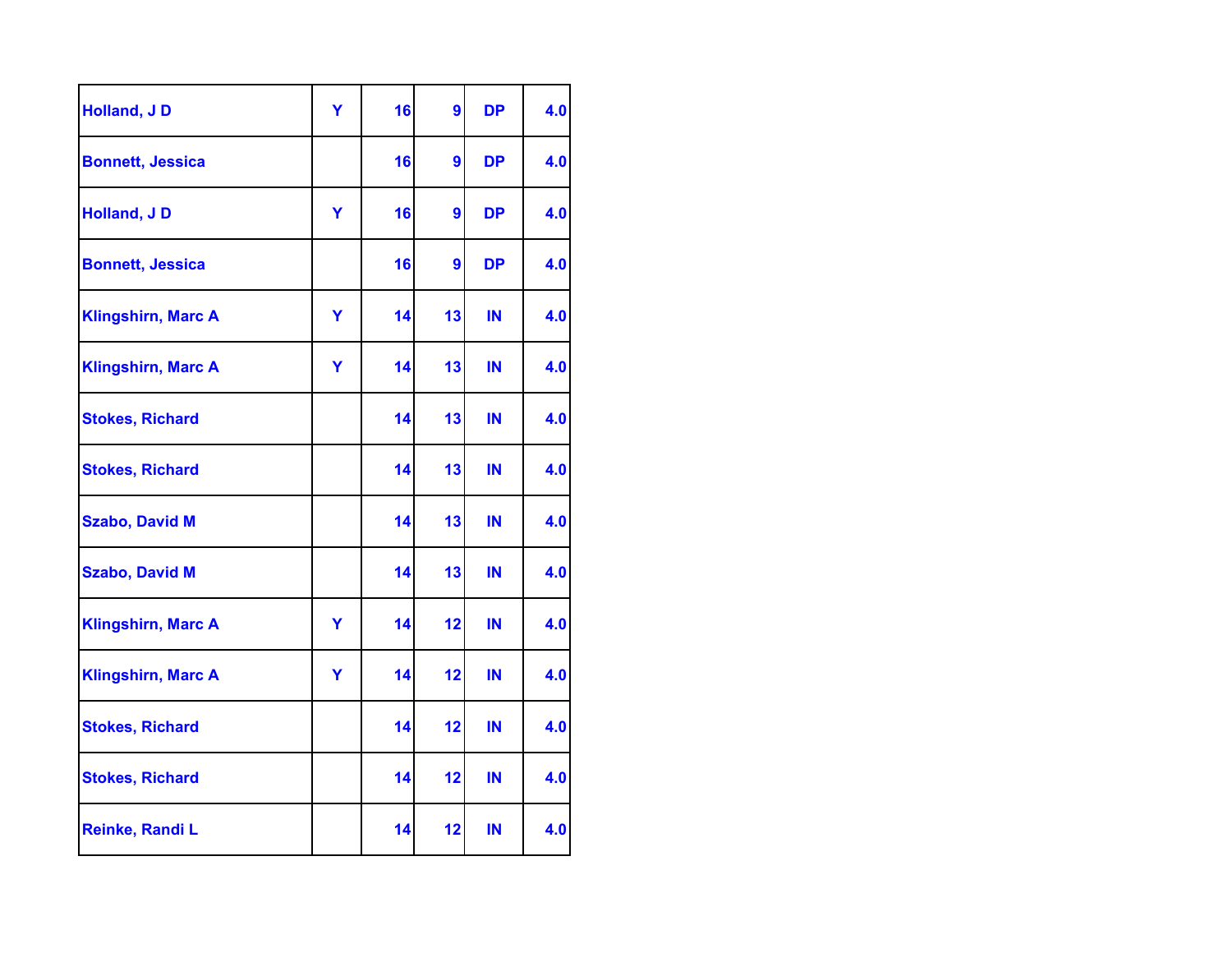| Reinke, Randi L           |   | 14 | 12 | IN | 4.0 |
|---------------------------|---|----|----|----|-----|
| <b>Klingshirn, Marc A</b> | Y | 14 | 5  | IN | 4.0 |
| <b>Klingshirn, Marc A</b> | Ÿ | 14 | 5  | IN | 4.0 |
| <b>Stokes, Richard</b>    |   | 14 | 5  | IN | 4.0 |
| <b>Stokes, Richard</b>    |   | 14 | 5  | IN | 4.0 |
| <b>Szabo, David M</b>     |   | 14 | 5  | IN | 4.0 |
| <b>Szabo, David M</b>     |   | 14 | 5  | IN | 4.0 |
| <b>Klingshirn, Marc A</b> | Y | 14 | 8  | IN | 4.0 |
| <b>Klingshirn, Marc A</b> | Y | 14 | 8  | IN | 4.0 |
| <b>Stokes, Richard</b>    |   | 14 | 8  | IN | 4.0 |
| <b>Stokes, Richard</b>    |   | 14 | 8  | IN | 4.0 |
| Reinke, Randi L           |   | 14 | 8  | IN | 4.0 |
| Reinke, Randi L           |   | 14 | 8  | IN | 4.0 |
| Ting, Tih-Fen             | Υ | 35 | 42 |    | 3.0 |
| Ting, Tih-Fen             | Υ | 35 | 42 |    | 3.0 |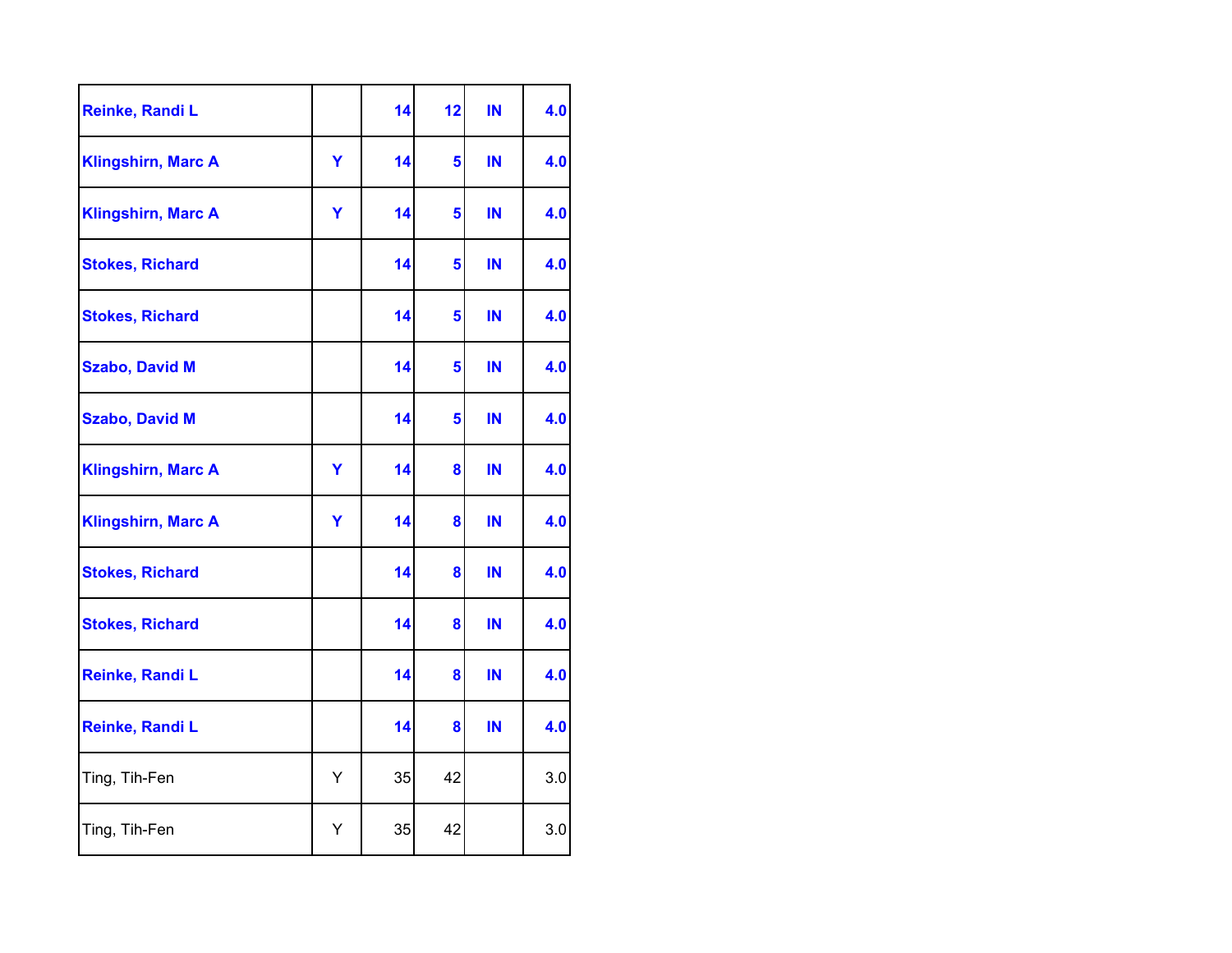| Fargo, Charlyn K           | Ÿ | 35 | 34 |           | 3.0 |
|----------------------------|---|----|----|-----------|-----|
| Fargo, Charlyn K           | Y | 35 | 34 |           | 3.0 |
| <b>Waggoner, Toni</b>      | Y | 24 | 21 | <b>DP</b> | 4.0 |
| <b>Waggoner, Toni</b>      | Y | 24 | 21 | <b>DP</b> | 4.0 |
| <b>Davis, Michael D</b>    | Y | 28 | 28 | <b>DP</b> | 4.0 |
| <b>Davis, Michael D</b>    | Y | 28 | 28 | <b>DP</b> | 4.0 |
| <b>Davis, Michael D</b>    | Y | 28 | 26 | <b>DP</b> | 4.0 |
| <b>Davis, Michael D</b>    | Y | 28 | 26 | <b>DP</b> | 4.0 |
| Byrnes, Patricia E         | Y | 45 | 16 |           | 3.0 |
| Peterson, Carl R           | Υ | 45 | 19 |           | 3.0 |
| Li, Yifei                  | Ÿ | 35 | 36 | <b>DP</b> | 3.0 |
| Li, Yifei                  | Y | 35 | 36 | <b>DP</b> | 3.0 |
| <b>Marsaglia, Janice R</b> | Y | 35 | 24 | <b>DP</b> | 3.0 |
| <b>Marsaglia, Janice R</b> | Y | 35 | 24 | <b>DP</b> | 3.0 |
| <b>Meismer, Nicole</b>     | Υ | 35 | 23 | DP        | 4.0 |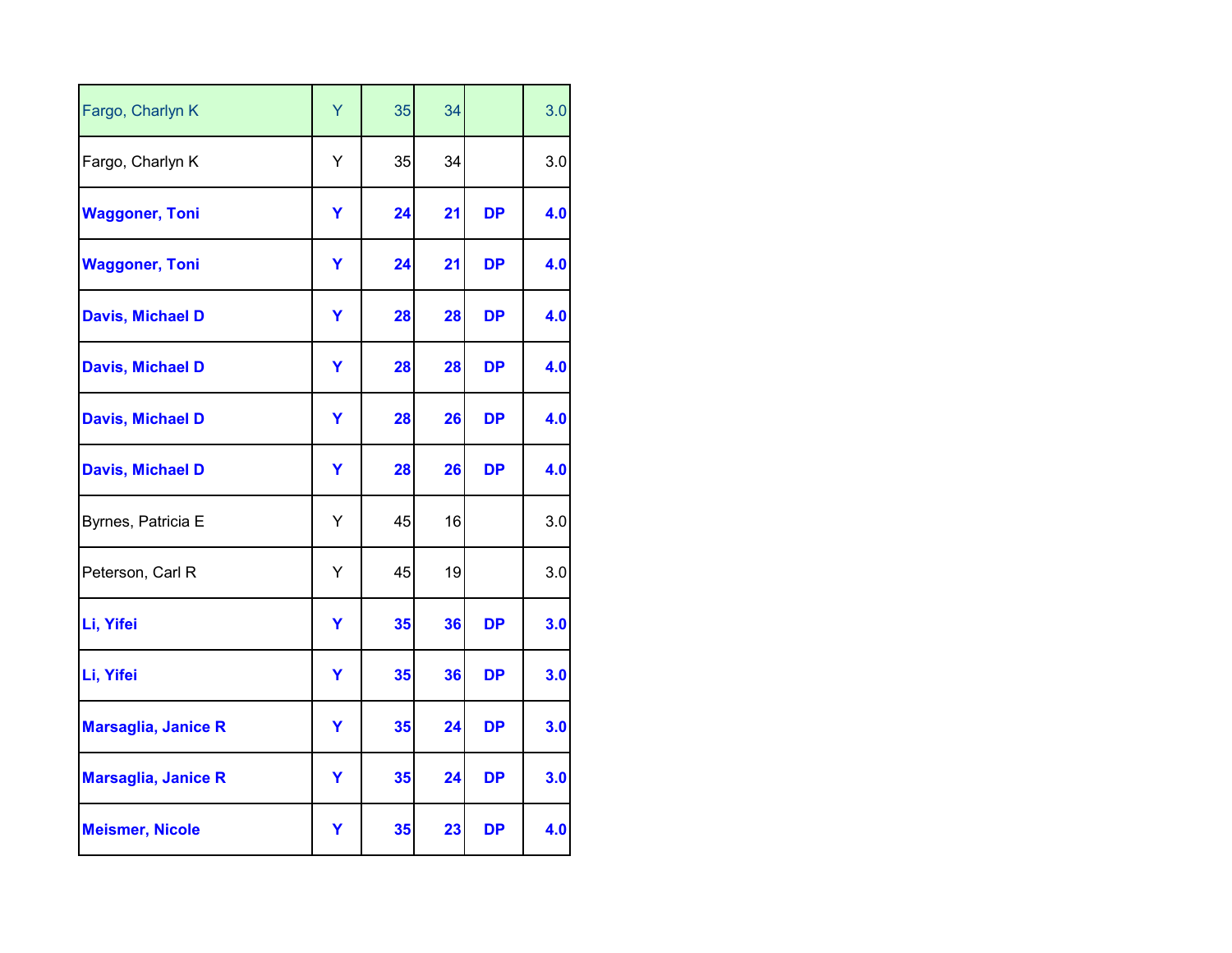| <b>Meismer, Nicole</b>     | Ÿ | 35 | 23 | <b>DP</b> | 4.0 |
|----------------------------|---|----|----|-----------|-----|
| Nguyen, Tung               | Y | 25 | 20 | <b>DP</b> | 4.0 |
| Nguyen, Tung               | Y | 25 | 20 | <b>DP</b> | 4.0 |
| <b>Meismer, Nicole</b>     | Y | 35 | 32 | <b>DP</b> | 4.0 |
| <b>Meismer, Nicole</b>     | Y | 35 | 32 | <b>DP</b> | 4.0 |
| Nguyen, Tung               | Y | 25 | 21 | <b>DP</b> | 4.0 |
| Nguyen, Tung               | Y | 25 | 21 | <b>DP</b> | 4.0 |
| Li, Yifei                  | Y | 35 | 28 | <b>DP</b> | 4.0 |
| Li, Yifei                  | Ÿ | 35 | 28 | <b>DP</b> | 4.0 |
| Nguyen, Tung               | Y | 25 | 18 | <b>DP</b> | 4.0 |
| <b>Saltsgaver, Carol M</b> | Ÿ | 35 | 35 | <b>DP</b> | 3.0 |
| <b>Saltsgaver, Carol M</b> | Ÿ | 35 | 35 | <b>DP</b> | 3.0 |
| <b>Saltsgaver, Carol M</b> | Ÿ | 25 | 24 | <b>DP</b> | 3.0 |
| Li, Yifei                  | Y | 35 | 34 | <b>DP</b> | 3.0 |
| <b>Saltsgaver, Carol M</b> | Υ | 35 | 16 | <b>DP</b> | 3.0 |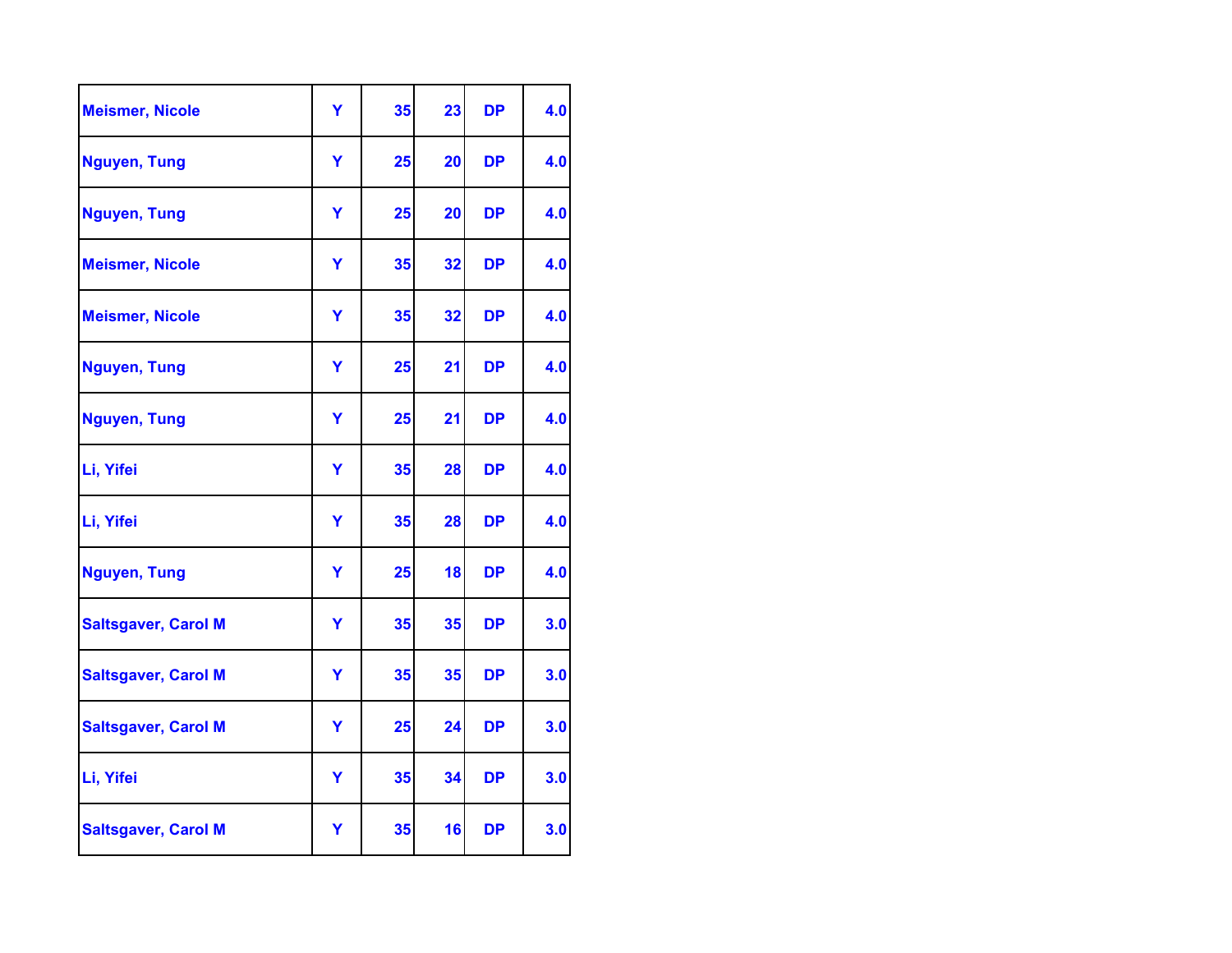| <b>Saltsgaver, Carol M</b> | Ÿ | 25 | 24             | <b>DP</b> | 3.0 |
|----------------------------|---|----|----------------|-----------|-----|
| <b>Saltsgaver, Carol M</b> | Y | 25 | $6\phantom{a}$ | <b>DP</b> | 3.0 |
| Bill, Timothy J            | Υ | 20 | 21             |           | 3.0 |
| Ribarsky, Elizabeth N      | Υ | 20 | 20             |           | 3.0 |
| Perez, Ricardo             | Υ | 20 | 20             |           | 3.0 |
| Perez, Ricardo             | Υ | 20 | 19             |           | 3.0 |
| Perez, Ricardo             | Υ | 20 | 21             |           | 3.0 |
| Strahle, Ann E             | Y | 20 | 20             |           | 3.0 |
| Perez, Ricardo             | Υ | 20 | 20             |           | 3.0 |
| Duvendack, Andrea R        | Υ | 20 | 18             |           | 3.0 |
| Duvendack, Andrea R        | Y | 40 | 38             |           | 3.0 |
| <b>Klingshirn, Marc A</b>  | Y | 14 | 13             | IN        | 4.0 |
| <b>Klingshirn, Marc A</b>  | Y | 14 | 13             | IN        | 4.0 |
| <b>Stokes, Richard</b>     |   | 14 | 13             | IN        | 4.0 |
| <b>Stokes, Richard</b>     |   | 14 | 13             | IN        | 4.0 |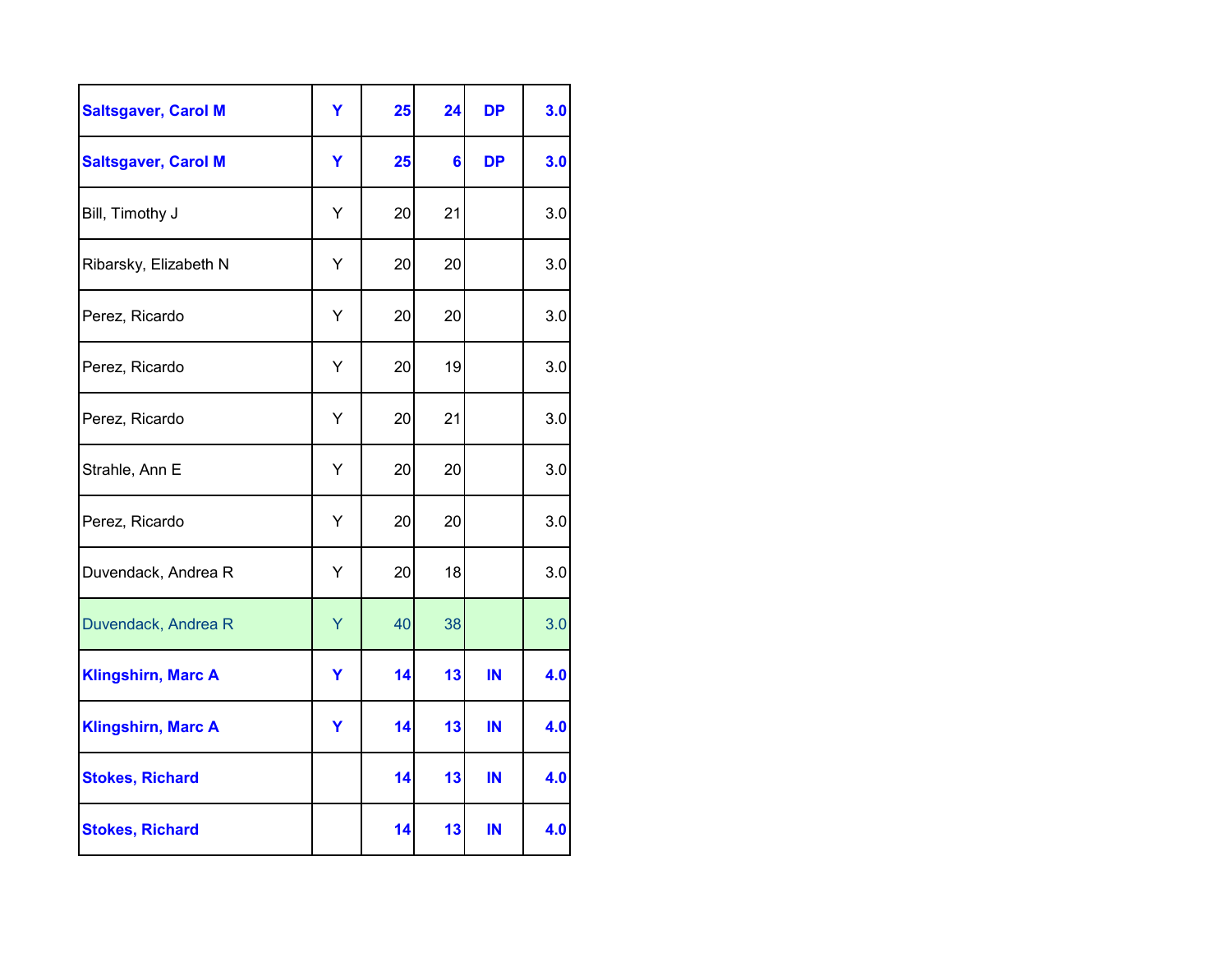| <b>Szabo, David M</b>     |   | 14 | 13 | IN | 4.0 |
|---------------------------|---|----|----|----|-----|
| <b>Szabo, David M</b>     |   | 14 | 13 | IN | 4.0 |
| <b>Klingshirn, Marc A</b> | Y | 14 | 12 | IN | 4.0 |
| <b>Klingshirn, Marc A</b> | Y | 14 | 12 | IN | 4.0 |
| <b>Stokes, Richard</b>    |   | 14 | 12 | IN | 4.0 |
| <b>Stokes, Richard</b>    |   | 14 | 12 | IN | 4.0 |
| Reinke, Randi L           |   | 14 | 12 | IN | 4.0 |
| Reinke, Randi L           |   | 14 | 12 | IN | 4.0 |
| <b>Klingshirn, Marc A</b> | Y | 14 | 5  | IN | 4.0 |
| <b>Klingshirn, Marc A</b> | Y | 14 | 5  | IN | 4.0 |
| <b>Stokes, Richard</b>    |   | 14 | 5  | IN | 4.0 |
| <b>Stokes, Richard</b>    |   | 14 | 5  | IN | 4.0 |
| <b>Szabo, David M</b>     |   | 14 | 5  | IN | 4.0 |
| <b>Szabo, David M</b>     |   | 14 | 5  | IN | 4.0 |
| <b>Klingshirn, Marc A</b> | Υ | 14 | 8  | IN | 4.0 |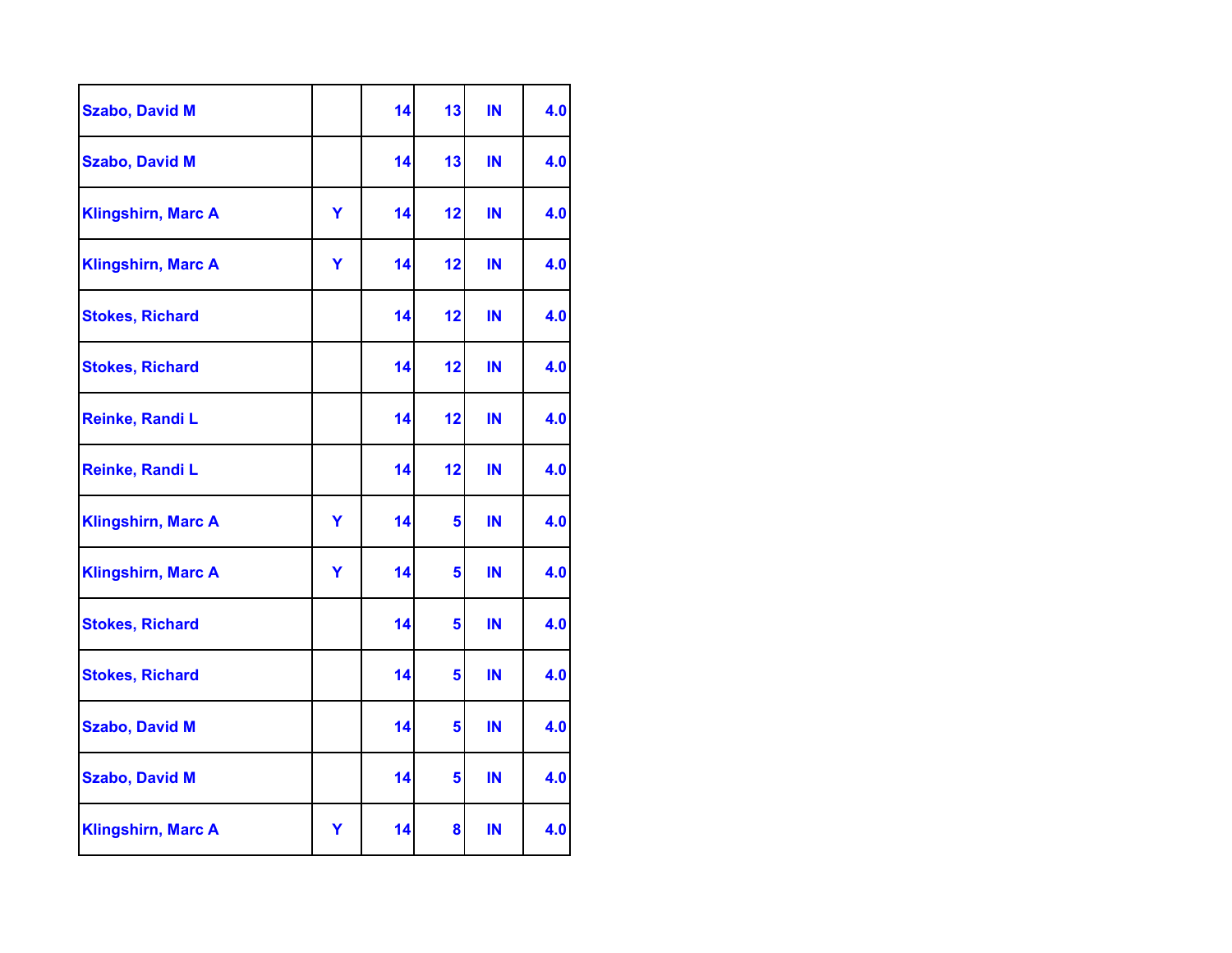| <b>Klingshirn, Marc A</b> | Ÿ | 14             | 8  | IN | 4.0 |
|---------------------------|---|----------------|----|----|-----|
| <b>Stokes, Richard</b>    |   | 14             | 8  | IN | 4.0 |
| <b>Stokes, Richard</b>    |   | 14             | 8  | IN | 4.0 |
| Reinke, Randi L           |   | 14             | 8  | IN | 4.0 |
| Reinke, Randi L           |   | 14             | 8  | IN | 4.0 |
| Jensen, Andrea L          | Υ | 35             | 5  |    | 3.0 |
| Jensen, Andrea L          | Υ | 20             | 4  |    | 1.0 |
| <b>Bloemer, William</b>   | Y | $\overline{4}$ | 5  |    | 4.0 |
| <b>Bloemer, William</b>   | Y | 12             | 13 |    | 4.0 |
| <b>Bloemer, William</b>   | Y | 9              | 7  |    | 3.0 |
| Rikli, Hillary G          | Υ | 16             | 16 |    | 4.0 |
| Burns, Corey              |   | 16             | 16 |    | 4.0 |
| Rikli, Hillary G          | Υ | 16             | 15 |    | 4.0 |
| Burns, Corey              |   | 16             | 15 |    | 4.0 |
| Rikli, Hillary G          | Υ | 16             | 6  |    | 4.0 |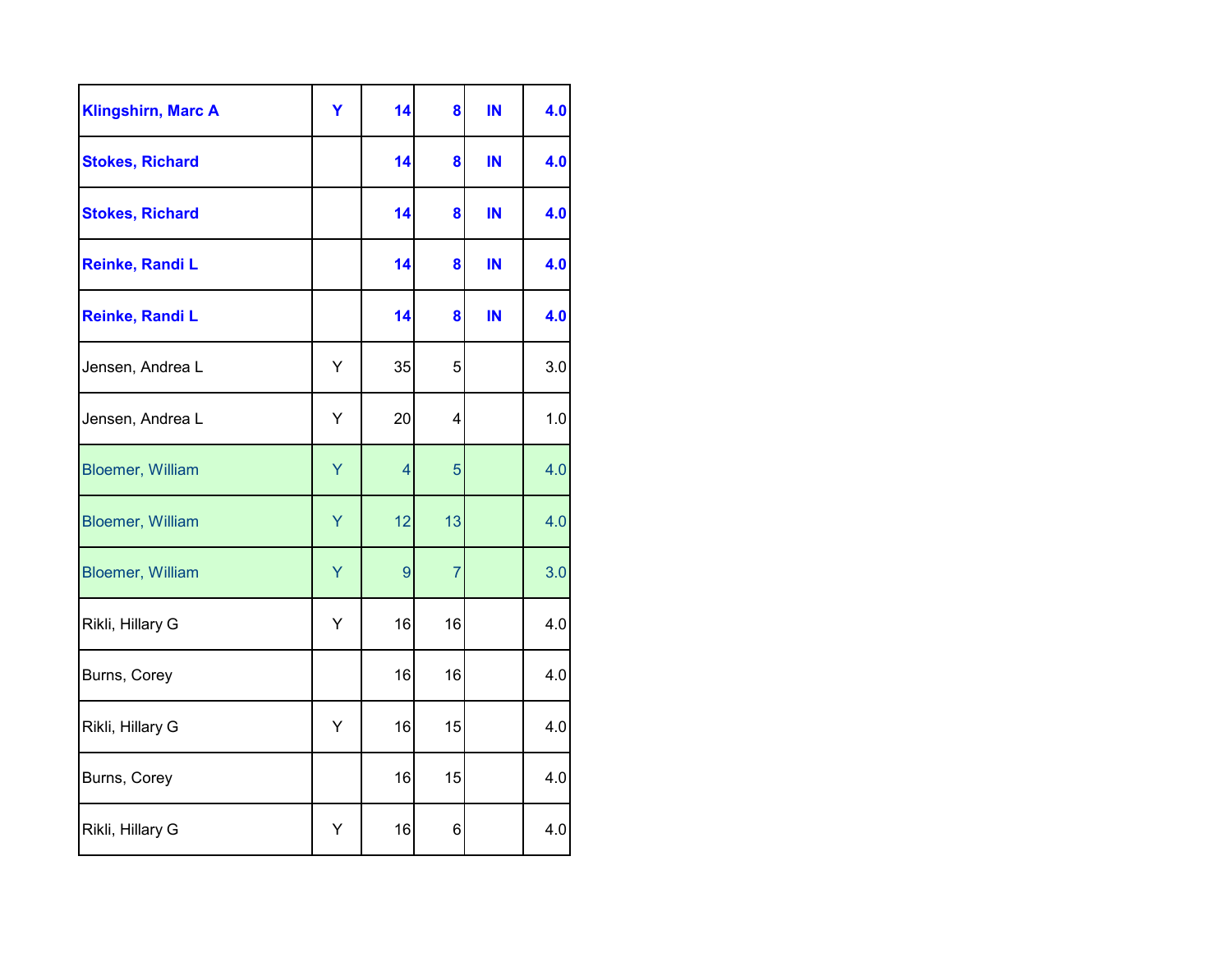| Burns, Corey      |   | 16 | 6  |           | 4.0 |
|-------------------|---|----|----|-----------|-----|
| Burns, Corey      | Υ | 16 | 16 |           | 4.0 |
| Rikli, Hillary G  |   | 16 | 16 |           | 4.0 |
| Burns, Corey      | Υ | 30 | 26 |           | 0.0 |
| Burns, Corey      | Υ | 30 | 12 |           | 0.0 |
| Burns, Corey      | Υ | 30 | 14 |           | 0.0 |
| Lively, Joshua R  | Υ | 35 | 36 |           | 3.0 |
| Derman, Brandon B | Y | 20 | 24 |           | 3.0 |
| Derman, Brandon B | Υ | 20 | 3  |           | 4.0 |
| Jensen, Andrea L  | Υ | 35 | 34 |           | 3.0 |
| Jensen, Andrea L  | Υ | 20 | 17 |           | 1.0 |
| Bertaina, David   | Y | 30 | 28 | <b>AD</b> | 3.0 |
| Bertaina, David   | Υ | 30 | 28 | <b>AD</b> | 3.0 |
| Perkins, Vicki M  |   | 30 | 28 | <b>AD</b> | 3.0 |
| Perkins, Vicki M  |   | 30 | 28 | <b>AD</b> | 3.0 |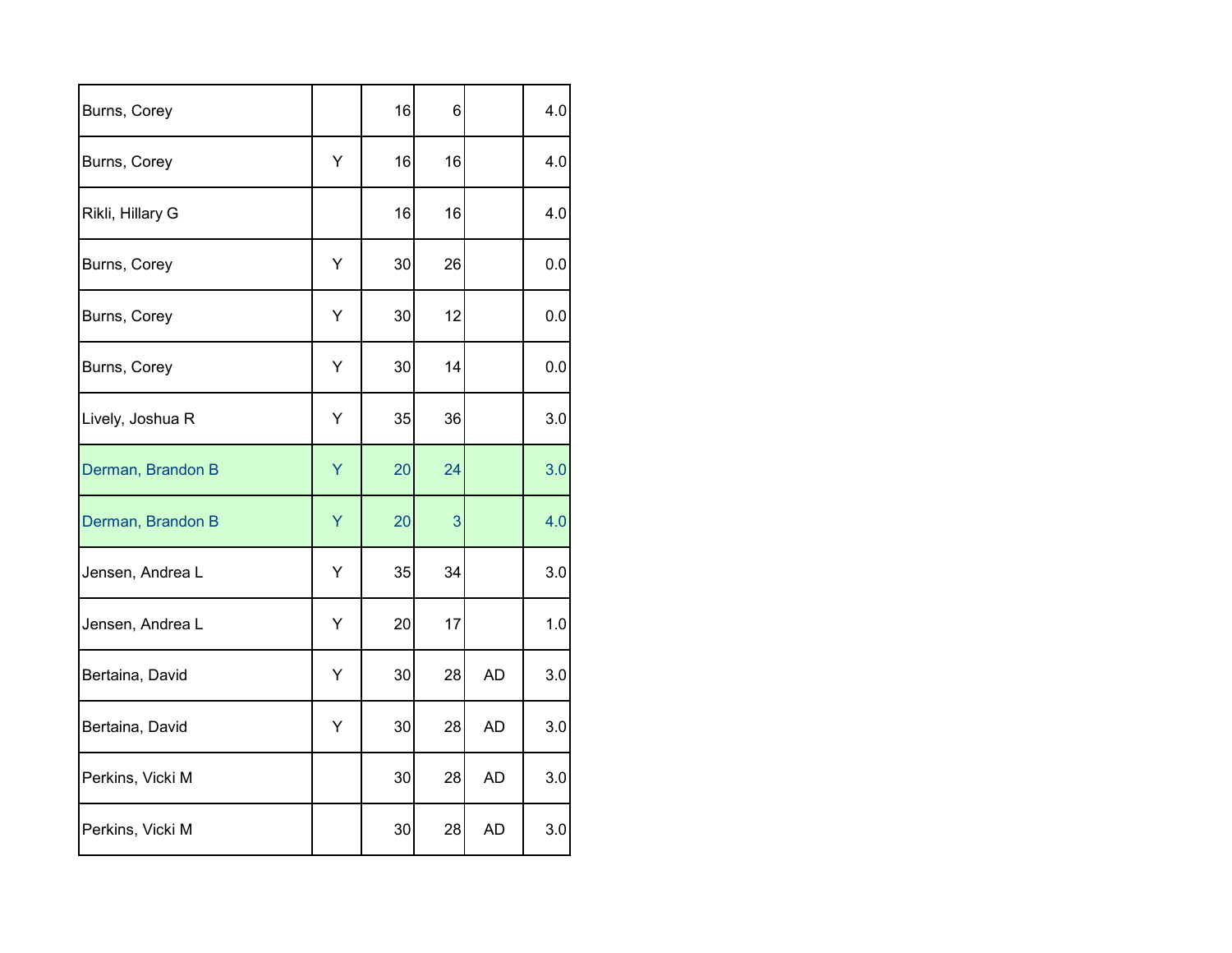| LoBue, Elise              | Y | 30 | 22 | <b>AD</b> | 3.0 |
|---------------------------|---|----|----|-----------|-----|
| LoBue, Elise              | Y | 30 | 22 | <b>AD</b> | 3.0 |
| <b>Shapinsky, Peter D</b> | Υ | 30 | 24 | IN        | 3.0 |
| <b>Shapinsky, Peter D</b> | Y | 30 | 24 | IN        | 3.0 |
| <b>Graf, Sharon S</b>     |   | 30 | 24 | IN        | 3.0 |
| <b>Graf, Sharon S</b>     |   | 30 | 24 | IN        | 3.0 |
| <b>Bailey, Heather L</b>  | Y | 30 | 11 | IN        | 3.0 |
| <b>Bailey, Heather L</b>  | Y | 30 | 11 | IN        | 3.0 |
| <b>Bussell, Donna A</b>   |   | 30 | 11 | IN        | 3.0 |
| <b>Bussell, Donna A</b>   |   | 30 | 11 | IN        | 3.0 |
| Nizamuddin, Ali M         | Y | 30 | 20 | IN        | 3.0 |
| Nizamuddin, Ali M         | Y | 30 | 20 | IN        | 3.0 |
| <b>Bin, Feng-Shun</b>     |   | 30 | 20 | IN        | 3.0 |
| <b>Bin, Feng-Shun</b>     |   | 30 | 20 | IN        | 3.0 |
| <b>McDermott, Karl A</b>  | Y | 30 | 16 | IN        | 3.0 |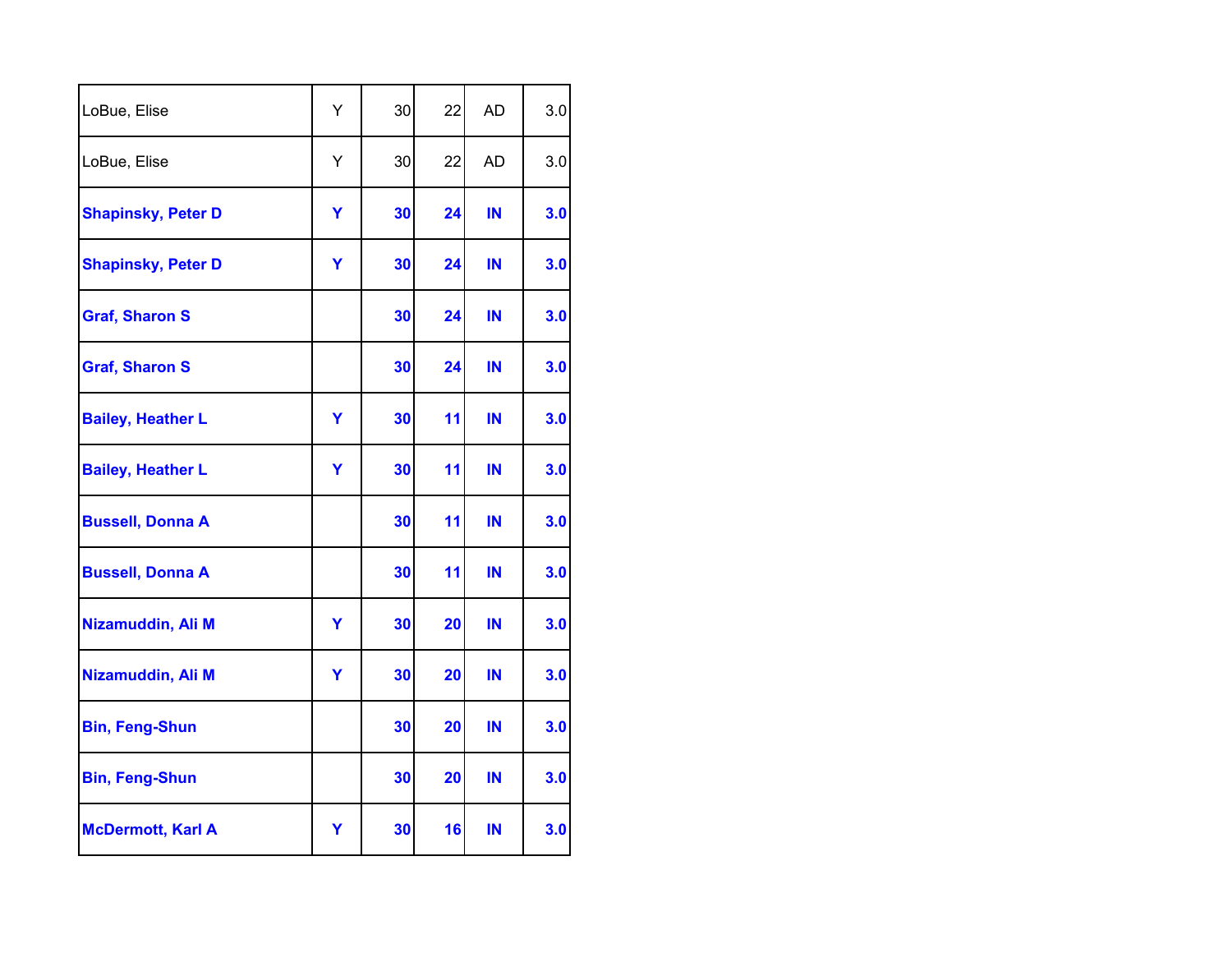| <b>McDermott, Karl A</b> | Y | 30 | 16 | IN        | 3.0 |
|--------------------------|---|----|----|-----------|-----|
| Dell, Heather S          | Υ | 30 | 19 | <b>AD</b> | 3.0 |
| Dell, Heather S          | Υ | 30 | 19 | <b>AD</b> | 3.0 |
| Gilman-Opalsky, Richard  |   | 30 | 19 | <b>AD</b> | 3.0 |
| Gilman-Opalsky, Richard  |   | 30 | 19 | <b>AD</b> | 3.0 |
| Williams, Ryan K         | Y | 20 | 14 |           | 3.0 |
| Murphy, Michael          | Υ | 30 | 10 |           | 3.0 |
| Byrnes, Patricia E       | Υ | 45 | 27 |           | 3.0 |
| Byrnes, Patricia E       | Υ | 45 | 27 |           | 3.0 |
| Kriz, Arwi S             | Υ | 45 | 26 |           | 3.0 |
| Kriz, Arwi S             | Υ | 45 | 26 |           | 3.0 |
| Brown, Matthew           | Υ | 45 | 23 |           | 3.0 |
| Brown, Matthew           | Υ | 45 | 23 |           | 3.0 |
| McDermott, Karl A        | Y | 45 | 31 |           | 3.0 |
| McDermott, Karl A        | Y | 45 | 31 |           | 3.0 |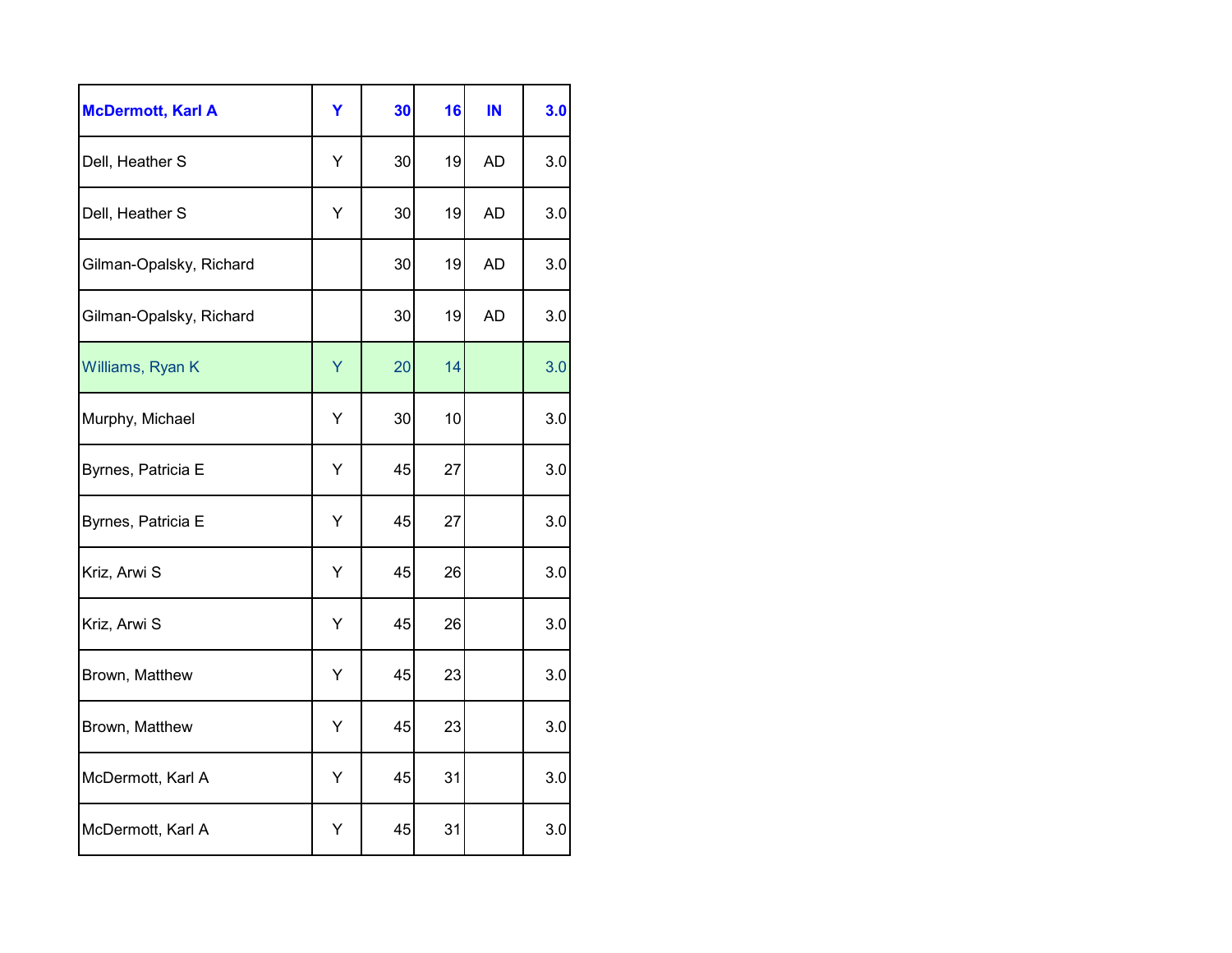| Brown, Matthew          | Ÿ | 25 | 15 |           | 3.0 |
|-------------------------|---|----|----|-----------|-----|
| Brown, Matthew          | Ÿ | 25 | 15 |           | 3.0 |
| Peterson, Carl R        | Υ | 45 | 5  |           | 4.0 |
| <b>Peterson, Carl R</b> | Y | 25 | 18 | <b>DP</b> | 4.0 |
| Kent, Holly M           | Υ | 30 | 30 |           | 3.0 |
| Kent, Holly M           | Υ | 30 | 30 |           | 3.0 |
| Barnwell, Kristi N      | Υ | 35 | 21 |           | 3.0 |
| Kline, William E        | Y | 25 | 26 |           | 3.0 |
| Pierceson, Jason A      | Υ | 15 | 12 |           | 3.0 |
| Pierceson, Jason A      | Ÿ | 10 | 11 |           | 3.0 |
| Rincon, Roberto         | Ÿ | 20 | 5  |           | 3.0 |
| Rincon, Roberto         | Y | 20 | 5  |           | 3.0 |
| Rincon, Roberto         | Y | 20 | 15 |           | 3.0 |
| Rincon, Roberto         | Ÿ | 20 | 15 |           | 3.0 |
| Zaleski, Diana J        | Y | 35 | 35 |           | 3.0 |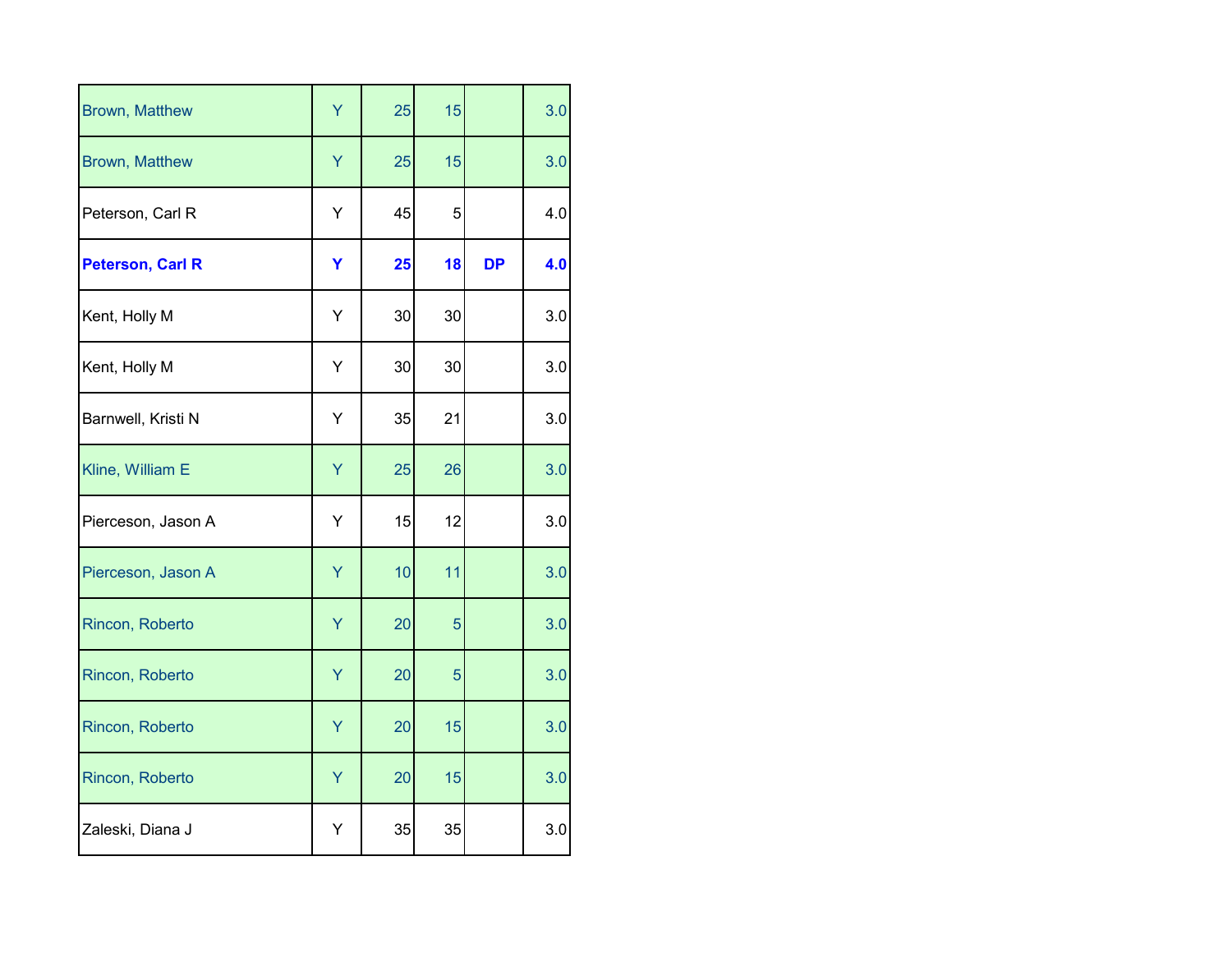| Zaleski, Diana J      | Υ | 35 | 35 |    | 3.0 |
|-----------------------|---|----|----|----|-----|
| Benedict, Loretta J   | Ÿ | 25 | 27 |    | 3.0 |
| Benedict, Loretta J   | Y | 25 | 27 |    | 3.0 |
| Yoder, Marcel S       | Υ | 35 | 36 |    | 3.0 |
| Yoder, Marcel S       | Υ | 35 | 36 |    | 3.0 |
| Saunders, Tiffani     | Υ | 35 | 34 |    | 3.0 |
| Saunders, Tiffani     | Υ | 35 | 34 |    | 3.0 |
| Tuxhorn, Rebecca J    | Υ | 35 | 35 |    | 3.0 |
| Williams, Ryan K      | Υ | 20 | 5  |    | 3.0 |
| Fisher, Lynn E        | Υ | 30 | 20 |    | 4.0 |
| Fisher, Lynn E        | Υ | 30 | 20 |    | 4.0 |
| Hadley-Ives, Eric J   | Y | 25 | 11 |    | 3.0 |
| Mitchell, Ronda J     | Y | 25 | 25 |    | 3.0 |
| <b>Doerr, Scott E</b> | Y | 25 | 4  | IN | 3.0 |
| Doerr, Scott E        | Y | 25 | 18 |    | 3.0 |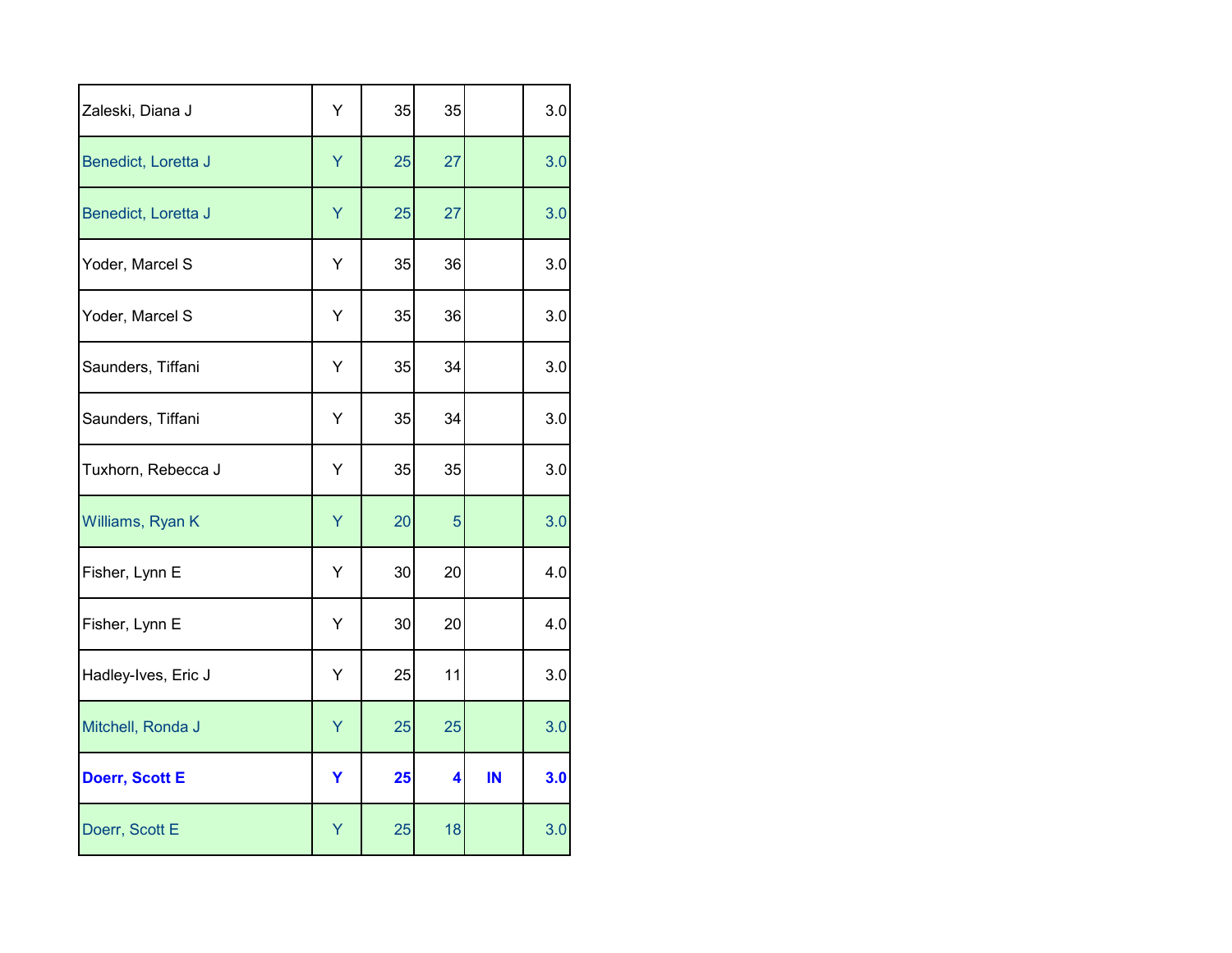| Murphy, Michael     | Υ | 30 | 14 | 3.0 |
|---------------------|---|----|----|-----|
| McFarland, Donald C | Υ | 30 | 31 | 1.0 |
| Myers, Edward E     | Υ | 30 | 31 | 1.0 |
| Noll, Mae M         | Υ | 30 | 30 | 1.0 |
| Anderson, Patrick G | Υ | 30 | 29 | 1.0 |
| Vansacik, Robin S   | Υ | 30 | 30 | 1.0 |
| McFarland, Donald C | Υ | 30 | 30 | 1.0 |
| Sotelo, Erin        | Υ | 30 | 30 | 1.0 |
| Anderson, Patrick G | Υ | 30 | 28 | 1.0 |
| Noll, Mae M         | Υ | 30 | 29 | 1.0 |
| Egizi, Andrew T     | Ÿ | 30 | 31 | 1.0 |
| Kerr, Leslie N      | Υ | 30 | 30 | 1.0 |
| Kerr, Leslie N      | Y | 30 | 29 | 1.0 |
| Espina, Veronica L  | Y | 30 | 32 | 1.0 |
| Lewis, James        | Y | 30 | 4  | 4.0 |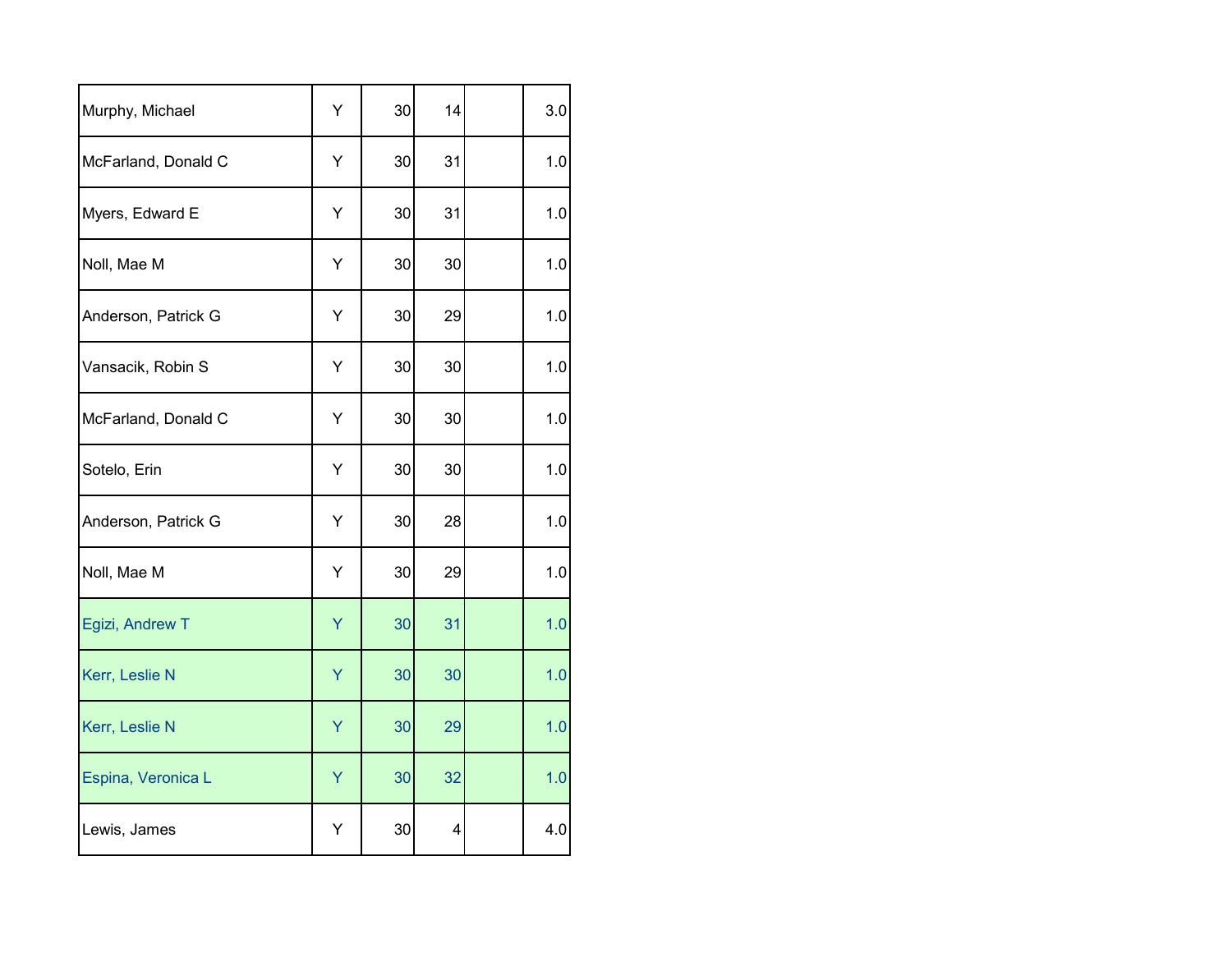| Lewis, Katherine L        |   | 30 | 4  | 4.0 |
|---------------------------|---|----|----|-----|
| Kemayo, Kamau             | Ÿ | 30 | 13 | 4.0 |
| Brown, Debra N            | Υ | 30 | 16 | 3.0 |
| <b>Brecklin, Leanne R</b> | Ÿ | 20 | 15 | 3.0 |
| Rozema, Hazel             | Υ | 20 | 25 | 4.0 |
| Dong, Lan                 | Y | 25 | 23 | 4.0 |
| Styles, Megan A           | Υ | 30 | 24 | 4.0 |
| Styles, Megan A           | Υ | 30 | 23 | 4.0 |
| Rincon, Roberto           | Υ | 30 | 11 | 4.0 |
| Rincon, Roberto           | Υ | 30 | 8  | 4.0 |
| Kent, Holly M             | Y | 25 | 18 | 3.0 |
| Styles, Megan A           | Υ | 10 | 5  | 4.0 |
| Kent, Holly M             | Y | 25 | 25 | 4.0 |
| Golden, Lawrence          | Υ | 30 | 29 | 3.0 |
| Hanlon, John J            |   | 30 | 29 | 3.0 |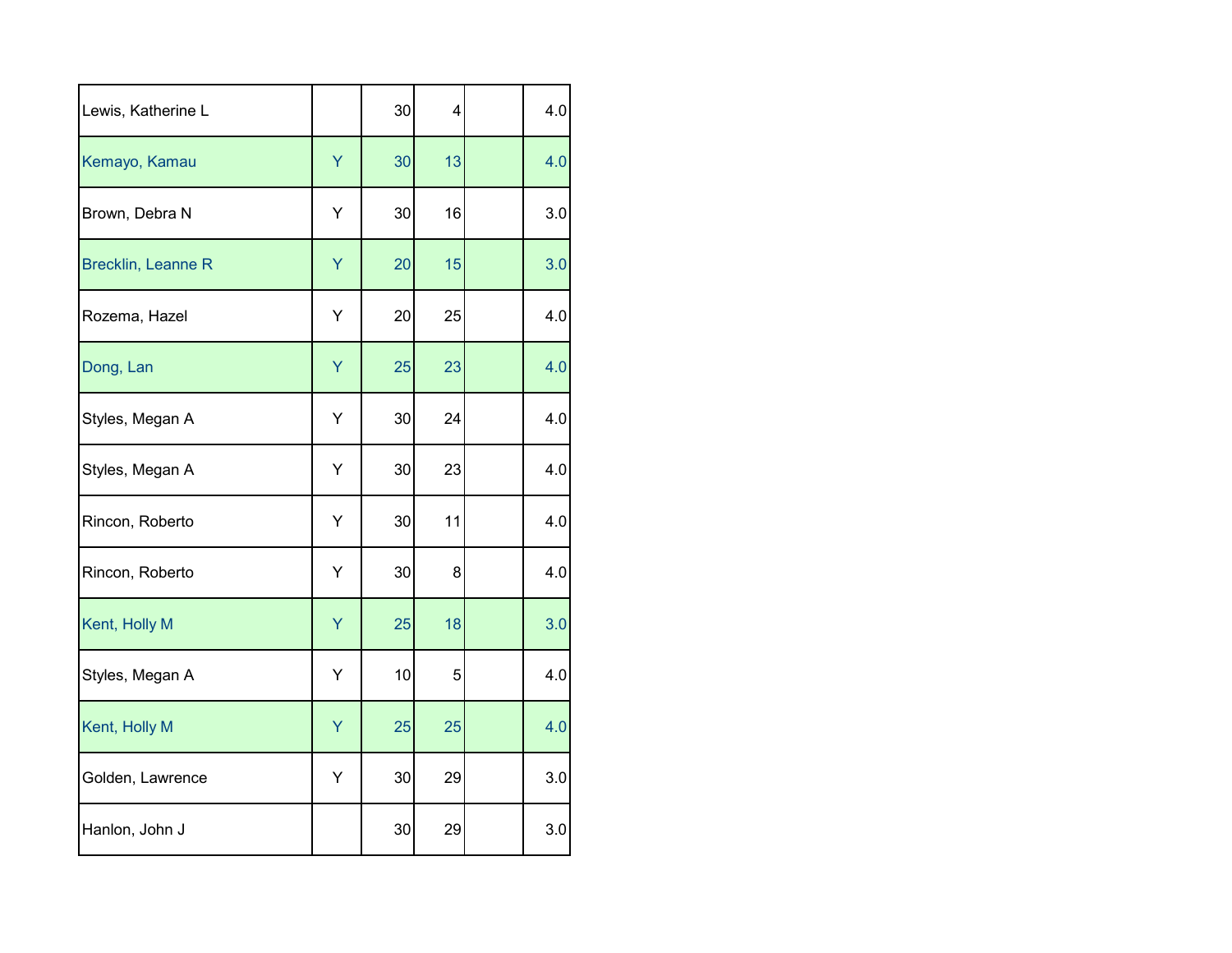| Golden, Lawrence    | Y | 30 | 1               | 4.0 |
|---------------------|---|----|-----------------|-----|
| Hanlon, John J      |   | 30 | 1               | 4.0 |
| Rincon, Roberto     | Y | 30 | $\mathbf 0$     | 4.0 |
| Kemayo, Kamau       | Y | 30 | $6\phantom{1}6$ | 4.0 |
| Skowronski, Donna R | Y | 30 | 29              | 3.0 |
| Skowronski, Donna R | Υ | 30 | 30              | 3.0 |
| O'Gorman, David     | Υ | 10 | $\overline{7}$  | 3.0 |
| Greer, Donna M      | Y | 30 | 28              | 3.0 |
| O'Gorman, David     | Y | 30 | 25              | 3.0 |
| Heshmat, Shahram    | Υ | 20 | 22              | 4.0 |
| Killam, Lenore I    | Υ | 30 | 13              | 4.0 |
| Graf, Sharon S      | Υ | 35 | 8               | 4.0 |
| Lewis, James        | Υ | 30 | 6               | 4.0 |
| Lewis, Katherine L  |   | 30 | 6               | 4.0 |
| Rincon, Roberto     | Y | 30 | 3               | 4.0 |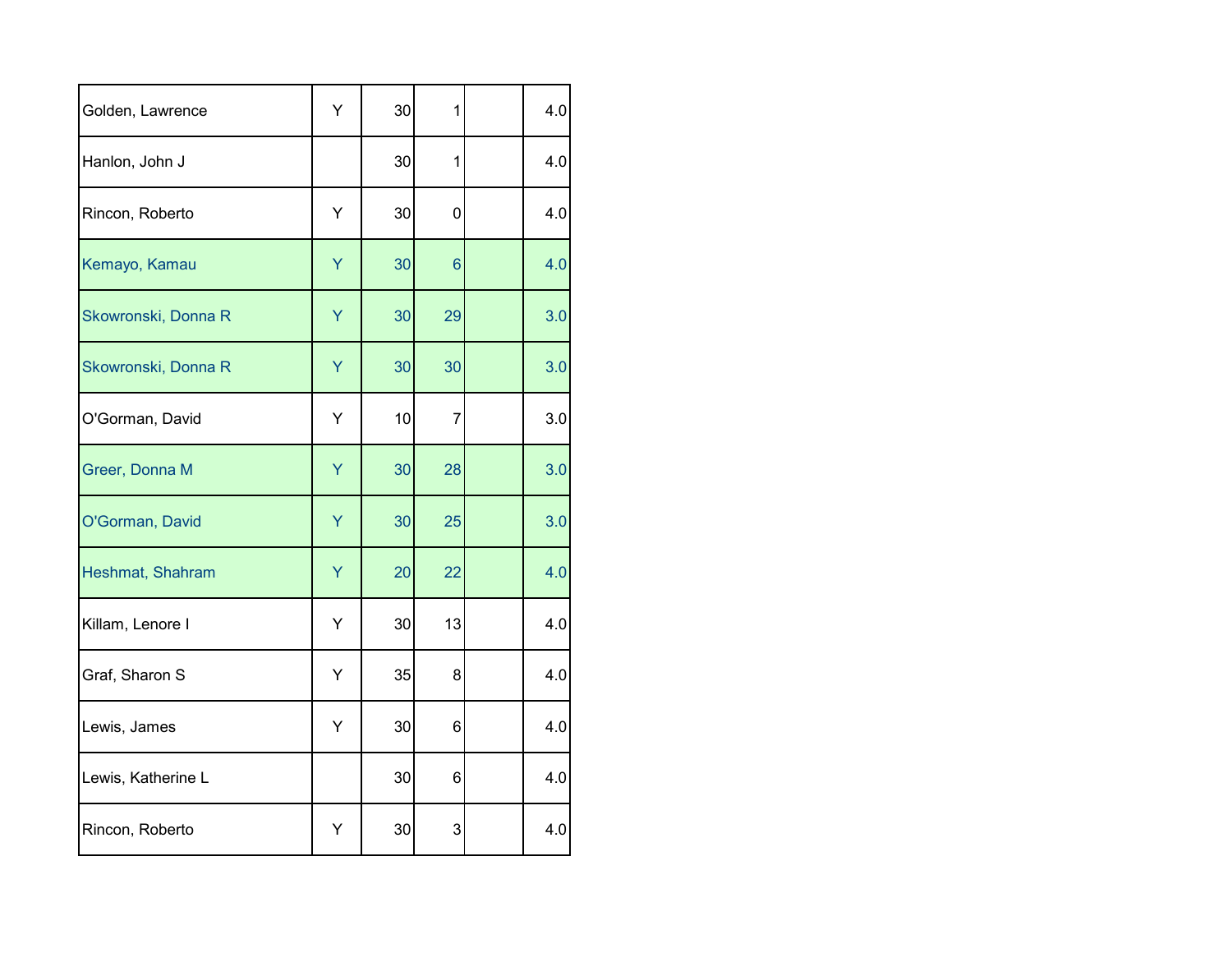| Seif, Haley               | Υ | 35 | 13              | 3.0 |
|---------------------------|---|----|-----------------|-----|
| Murphy, Michael           | Y | 25 | $\overline{4}$  | 4.0 |
| Rincon, Roberto           | Υ | 30 | 6               | 4.0 |
| Murphy, Michael           | Y | 25 | 14              | 4.0 |
| Graf, Sharon S            | Υ | 35 | 4               | 4.0 |
| Murphy, Michael           | Υ | 25 | $\overline{4}$  | 4.0 |
| Murphy, Michael           | Y | 25 | 16              | 4.0 |
| Murphy, Michael           | Υ | 25 | 10              | 4.0 |
| Brown, Debra N            | Υ | 5  | 4               | 3.0 |
| <b>Brecklin, Leanne R</b> | Υ | 20 | $6\phantom{1}6$ | 3.0 |
| Kent, Holly M             | Υ | 25 | $6\phantom{1}6$ | 3.0 |
| Kemayo, Kamau             | Υ | 30 | 9               | 4.0 |
| Neginsky, Rosina          | Y | 35 | 23              | 3.0 |
| Neginsky, Rosina          | Υ | 35 | 23              | 3.0 |
| Neginsky, Rosina          | Υ | 35 | 23              | 3.0 |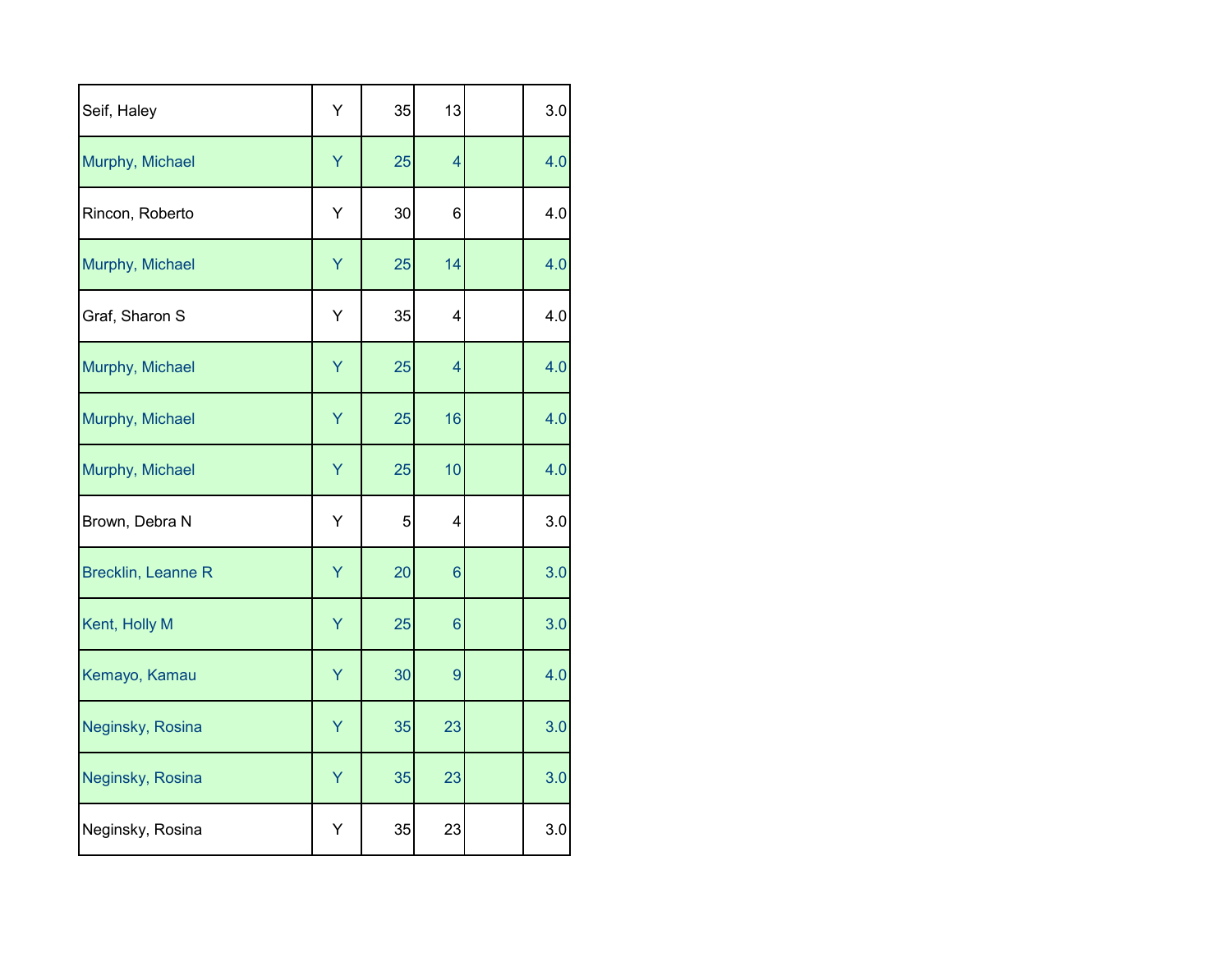| Neginsky, Rosina      | Υ | 35  | 23              |    | 3.0 |
|-----------------------|---|-----|-----------------|----|-----|
| Harris, Shane A       | Υ | 16  | 14              |    | 3.0 |
| Miller, Michael J     | Υ | 18  | 19              |    | 3.0 |
| Perkins, Jonathan     | Υ | 35  | 13              |    | 3.0 |
| Harris, Shane A       | Υ | 16  | 17              |    | 3.0 |
| Miller, Michael J     | Υ | 16  | 15              |    | 3.0 |
| Bjorngaard, Brytton   | Υ | 22  | 15              |    | 3.0 |
| Perkins, Jonathan     | Υ | 35  | 18              |    | 3.0 |
| Bjorngaard, Brytton   | Υ | 22  | $\overline{c}$  |    | 3.0 |
| Webb, Sarah L         | Υ | 20  | 19              |    | 3.0 |
| Chan, See T           | Υ | 100 | 3               |    | 1.0 |
| Mitchell, William     | Υ | 100 | 14              |    | 1.0 |
| Seo, Jun              | Υ | 99  | 4               |    | 1.0 |
| <b>Walsh, Abigail</b> | Υ | 20  | $6\phantom{1}6$ | IN | 1.0 |
| Nichols, Benjamin     | Y | 20  | 4               |    | 1.0 |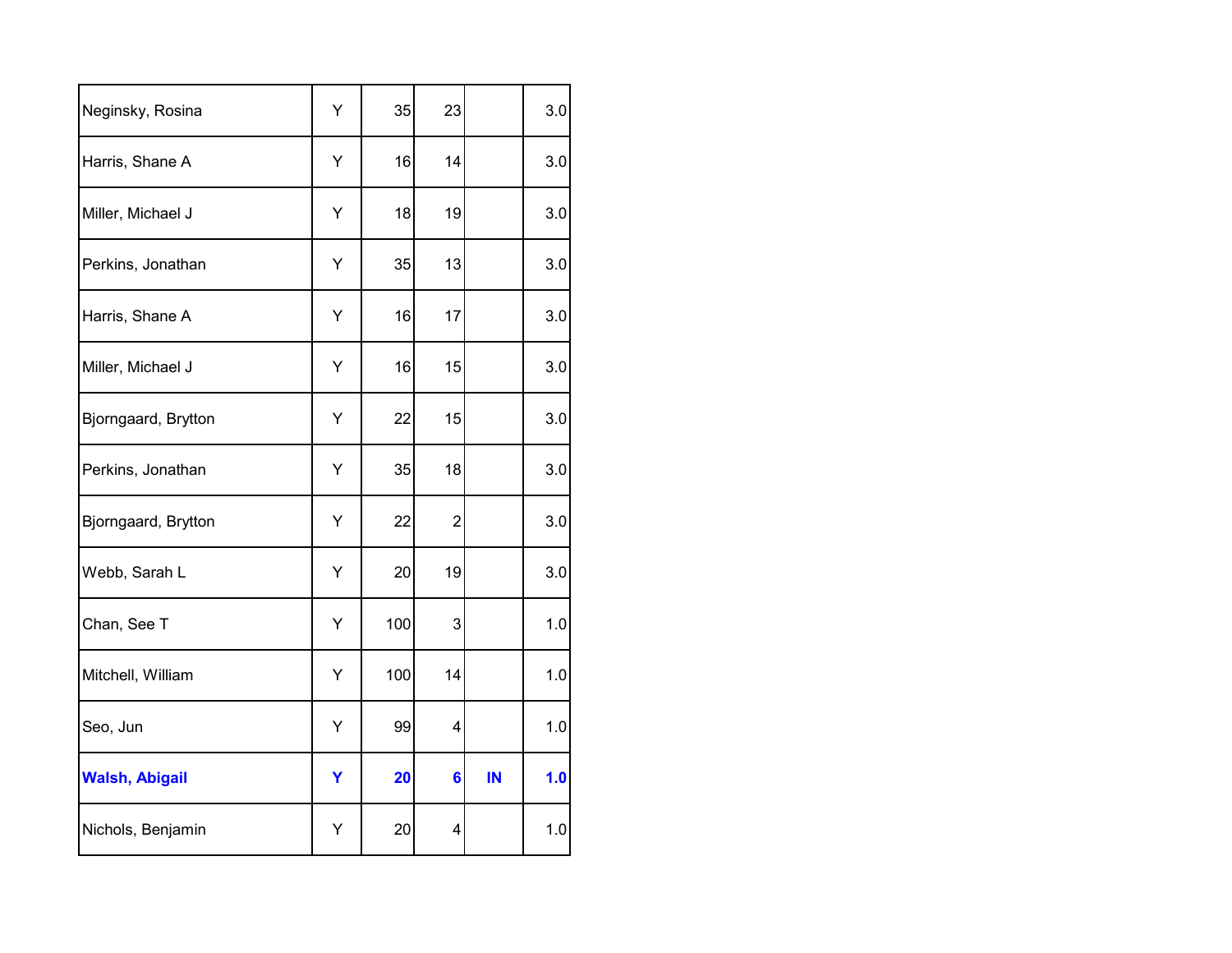| Graf, Sharon S               | Ÿ | 25  | 22                      |    | 3.0 |
|------------------------------|---|-----|-------------------------|----|-----|
| Song, Jonghun                | Υ | 25  | 13                      |    | 3.0 |
| Kang, Han Cheol              | Υ | 15  | 15                      |    | 3.0 |
| Walsh, Abigail               |   | 15  | 15                      |    | 3.0 |
| Perkins, Jonathan            | Υ | 35  | 5                       |    | 3.0 |
| <b>Chan, See T</b>           | Y | 99  | 4                       | IN | 1.0 |
| <b>Mitchell, William</b>     | Y | 99  | $\overline{\mathbf{2}}$ | IN | 1.0 |
| Seo, Jun                     | Y | 99  | 1                       | IN | 1.0 |
| <b>Walsh, Abigail</b>        | Y | 100 | 5                       | IN | 1.0 |
| <b>Nichols, Benjamin</b>     | Y | 20  | $\mathbf 0$             | IN | 1.0 |
| Powell, Dathan A             | Υ | 16  | 12                      |    | 4.0 |
| Thibodeaux-Thompson, Milissa | Υ | 16  | $\overline{7}$          |    | 4.0 |
| Jang, Myeongsik              | Υ | 30  | 13                      |    | 3.0 |
| Jang, Myeongsik              | Υ | 30  | 13                      |    | 3.0 |
| Powell, Dathan A             | Y | 25  | 16                      |    | 3.0 |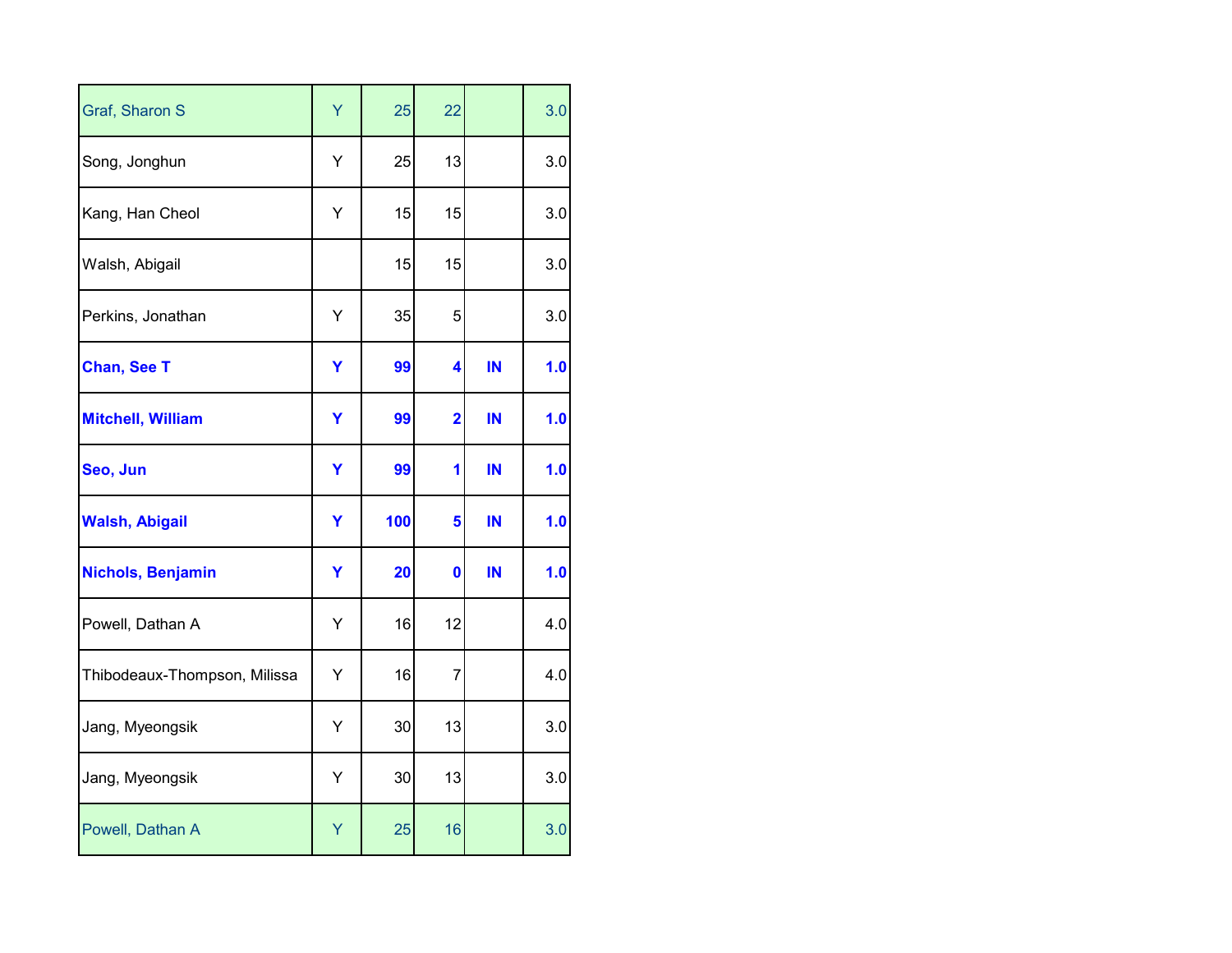| Powell, Dathan A         | Ÿ | 25          | 16 |    | 3.0 |
|--------------------------|---|-------------|----|----|-----|
| <b>White, Clifford C</b> | Y | 15          | 14 | IN | 3.0 |
| Dabek, Diana             | Y | 15          | 5  | IN | 3.0 |
| Dabek, Diana             | Y | 15          | 15 | IN | 3.0 |
| <b>LoBue, Elise</b>      | Y | 15          | 16 | IN | 3.0 |
| <b>LoBue, Elise</b>      | Y | 15          | 15 | IN | 3.0 |
| <b>White, Clifford C</b> | Y | 15          | 10 | IN | 3.0 |
| Griffiths, Ryan J        | Υ | 20          | 20 |    | 3.0 |
| Collins, Sarah L         | Υ | 20          | 19 |    | 3.0 |
| NO INSTRUCTOR            |   | $\mathbf 0$ | 0  |    | 3.0 |
| Fenton, Scott            | Υ | 20          | 20 |    | 3.0 |
| Elliott, Tiffany-Anne M  | Y | 20          | 14 |    | 3.0 |
| Savit-Woods, Livia A     | Υ | 20          | 20 |    | 3.0 |
| Hedge, Stephanie         | Υ | 20          | 20 |    | 3.0 |
| Whalen, Jennifer         | Υ | 20          | 20 |    | 3.0 |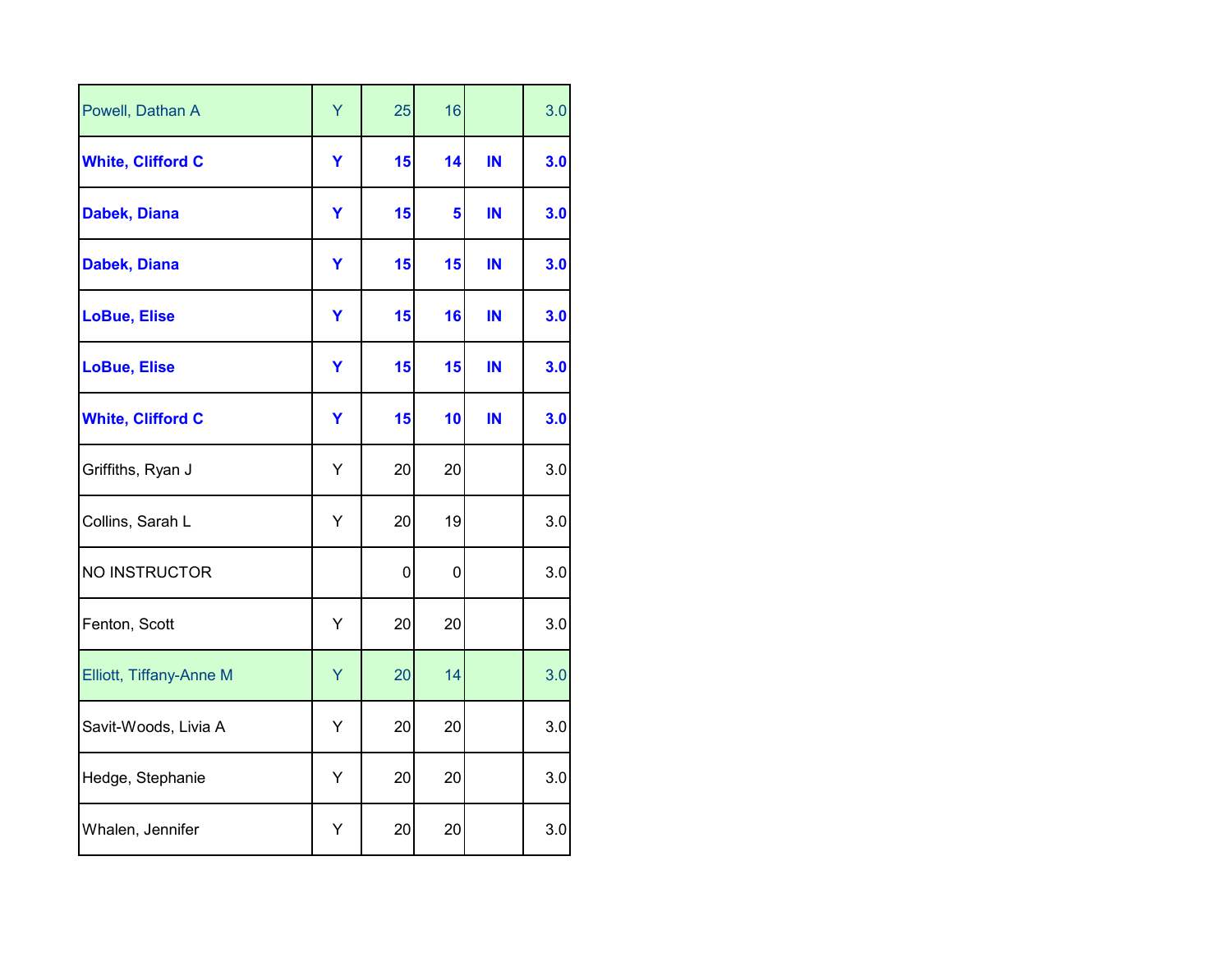| Fenton, Scott         | Υ | 20 | 20 |           | 3.0 |
|-----------------------|---|----|----|-----------|-----|
| Whalen, Jennifer      | Υ | 20 | 20 |           | 3.0 |
| NO INSTRUCTOR         |   | 0  | 0  |           | 3.0 |
| Webb, Sarah L         | Υ | 20 | 20 |           | 3.0 |
| Cass, Meagan A        | Y | 20 | 20 |           | 3.0 |
| Whalen, Jennifer      | Υ | 20 | 20 |           | 3.0 |
| <b>Cass, Meagan A</b> | Y | 20 | 13 | <b>DP</b> | 3.0 |
| Fenton, Scott         | Υ | 20 | 20 |           | 3.0 |
| Fenton, Scott         | Υ | 20 | 20 |           | 3.0 |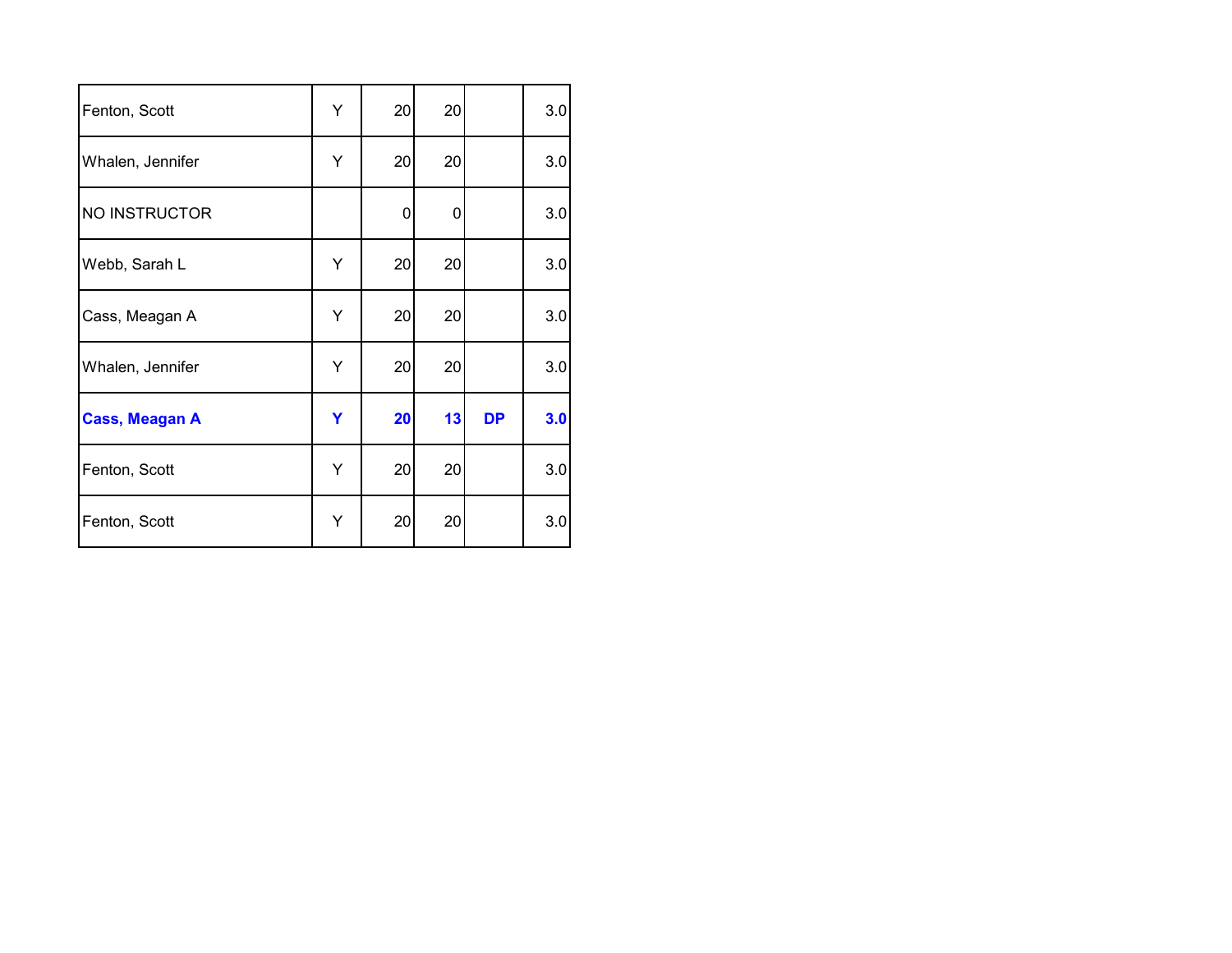## **General Education Courses for Spring 2020 - Springfield**

|                                              | 100-200 Level Courses                   | 300-400 Level Courses |
|----------------------------------------------|-----------------------------------------|-----------------------|
| <b>Freshman Seminar</b>                      | ENG 111: Seminar: Novel Mysteries Rvld  |                       |
|                                              | CAP 115: Interdisciplinary Writing      |                       |
| <b>Written Communication</b>                 | ENG 101: Rhetoric and College Writing   |                       |
|                                              | ENG 102: Col Writing & Civic Engagement |                       |
| <b>Oral Communication</b>                    | COM 112: Oral Communication             |                       |
|                                              | ART 101: Art Appreciation               |                       |
|                                              | ART 112: Three Dimensional Design       |                       |
|                                              | ART 113: Drawing 1                      |                       |
|                                              | ART 151: Arts & Identity: Japan & U.S.  |                       |
|                                              | ART 203: Introduction to Ceramics       |                       |
|                                              | ART 211: Introduction to Painting       |                       |
|                                              | ART 236: Introduction to Digital Media  |                       |
|                                              | ART 262: History of Art II              |                       |
|                                              | COM 236: Introduction to Digital Media  |                       |
|                                              | ENG 272: Intro to Creative Writing      |                       |
| <b>Visual, Creative, and Performing Arts</b> | MUS 101: Vocal Music Ensemble           |                       |
|                                              | MUS 105: Instrumental Music Ensemble    |                       |
|                                              | MUS 111: Fundamentals of Music Theory   |                       |
|                                              | MUS 131: Beginning Class Guitar         |                       |
|                                              | MUS 133: Beginning Class Piano          |                       |
|                                              | MUS 151: Arts & Identity: Japan & U.S.  |                       |
|                                              | THE 108: Principles of Stagecraft       |                       |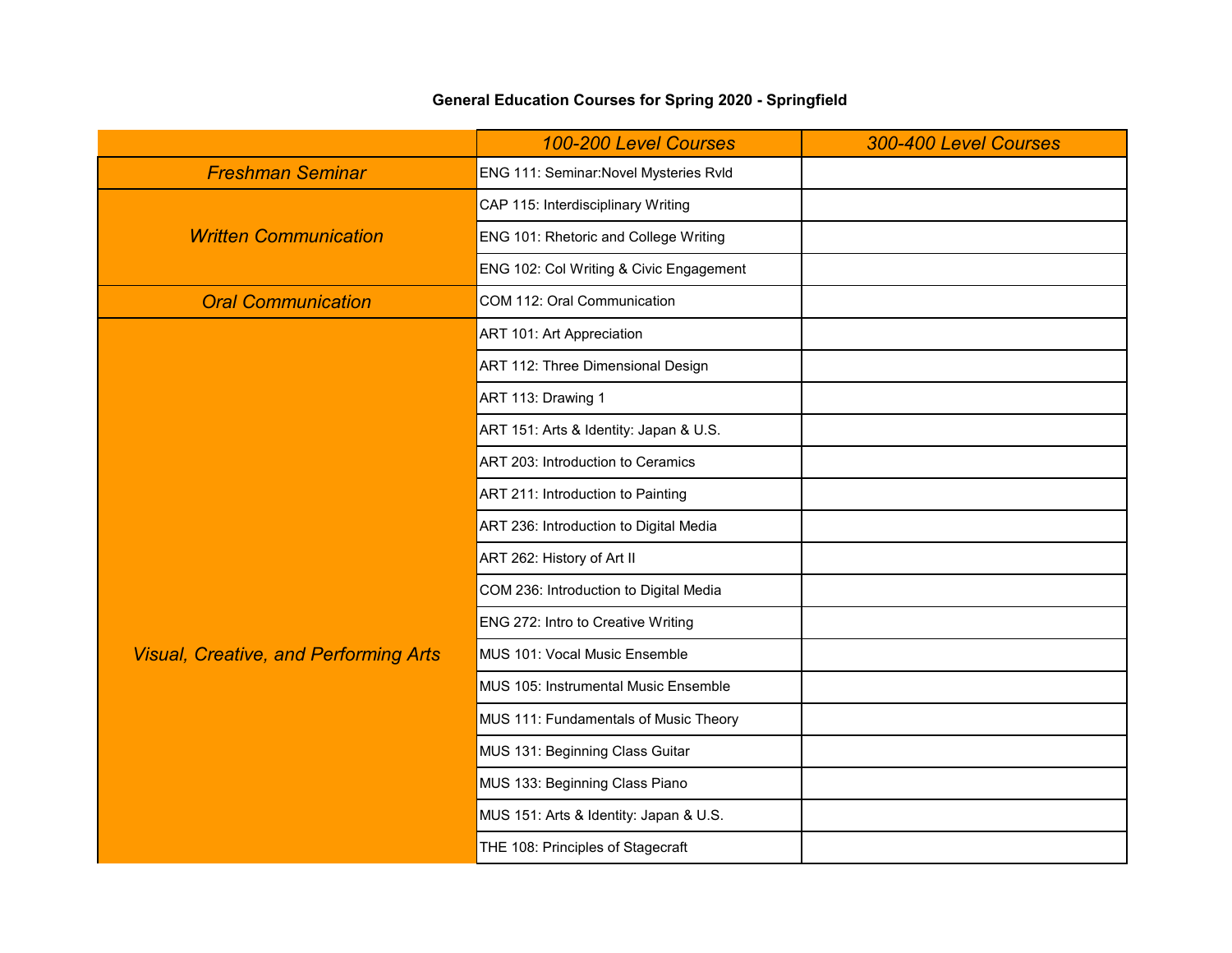|                                           | THE 273: Principles of Acting           |                                      |
|-------------------------------------------|-----------------------------------------|--------------------------------------|
|                                           | THE 274: Introduction to Theatre        |                                      |
|                                           |                                         | MUS 301: Vocal Music Ensemble        |
|                                           |                                         | MUS 305: Instrumental Music Ensemble |
|                                           | CAP 123: How Do You Know? Explor Hum Kn |                                      |
|                                           | CAP 226: What Is Power? Explor Control  |                                      |
|                                           | ENG 111: Seminar: Novel Mysteries Rvld  |                                      |
|                                           | ENG 137: Introduction to Literature     |                                      |
|                                           | ENG 242: British Literature Since 1600  |                                      |
|                                           | ENG 246: Amer Lit-1865 to Present       |                                      |
|                                           | HIS 202: European History               |                                      |
| <b>Humanities</b>                         | HIS 205: U.S. History Since 1877        |                                      |
|                                           | LIS 211: Liberty Studies                |                                      |
|                                           | LNG 222: Intermediate Spanish II        |                                      |
|                                           | PHI 101: Introduction to Philosophy     |                                      |
|                                           | THE 274: Introduction to Theatre        |                                      |
|                                           |                                         | PHI 301: Critical Thinking           |
|                                           |                                         | PHI 315: Comp Philosophy of Religion |
|                                           |                                         | PHI 341: Ethics                      |
|                                           | ART 151: Arts & Identity: Japan & U.S.  |                                      |
| <b>Comparative Societies - Humanities</b> | ENG 152: Intro to World Literature      |                                      |
|                                           | MUS 151: Arts & Identity: Japan & U.S.  |                                      |
|                                           | HIS 119: Gods & Heroes of Early Europe  |                                      |
| Comparativa Societies - Social Sciences   | PSC 171: Comparative Political Cultures |                                      |
|                                           |                                         |                                      |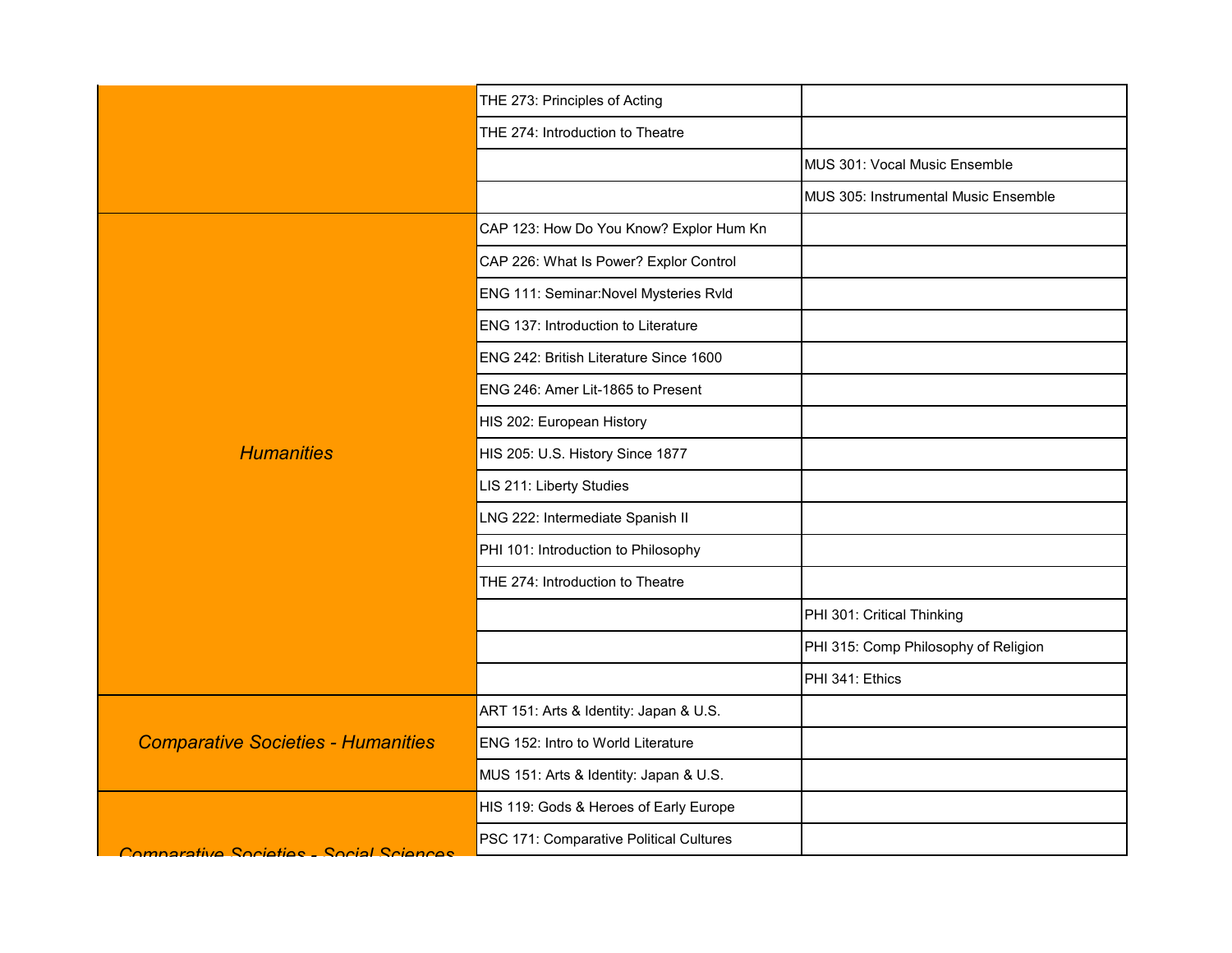| <u> Comparante oppenese oppiar oppnees</u> | SOA 133: Women & Gender in Mexico & US  |                                          |
|--------------------------------------------|-----------------------------------------|------------------------------------------|
|                                            | WGS 133: Women & Gender in Mexico & US  |                                          |
|                                            | CAP 123: How Do You Know? Explor Hum Kn |                                          |
|                                            | CAP 226: What Is Power? Explor Control  |                                          |
|                                            | CCJ 231: Juvenile Delinquency           |                                          |
|                                            | COM 202: Human Sexualities              |                                          |
|                                            | ECO 201: Intro To Microeconomics        |                                          |
|                                            | ECO 202: Intro To Macroeconomics        |                                          |
|                                            | HIS 205: U.S. History Since 1877        |                                          |
|                                            | HIS 211: Women in the Middle East       |                                          |
|                                            | LIS 211: Liberty Studies                |                                          |
|                                            | PSY 201: Principles Of Psychology       |                                          |
| <b>Social and Behavioral Sciences</b>      | SOA 101: Introduction to Sociology      |                                          |
|                                            | SOA 221: Social Problems                |                                          |
|                                            | SOA 232: Juvenile Delinquency           |                                          |
|                                            | TEP 207: Foundations/American Education |                                          |
|                                            | WGS 202: Human Sexualities              |                                          |
|                                            |                                         | ECO 315: Economics for Administration    |
|                                            |                                         | PSC 325: Intro To Political Philosophy   |
|                                            |                                         | PSC 371: Intro to Comp Politics          |
|                                            |                                         | SOA 304: Human Evol: Biological/Cultural |
|                                            |                                         | SWK 322: Introduction to Social Work     |
|                                            | BIO 106: Environmental Biology          |                                          |
|                                            | BIO 107: Environmental Biology Lab      |                                          |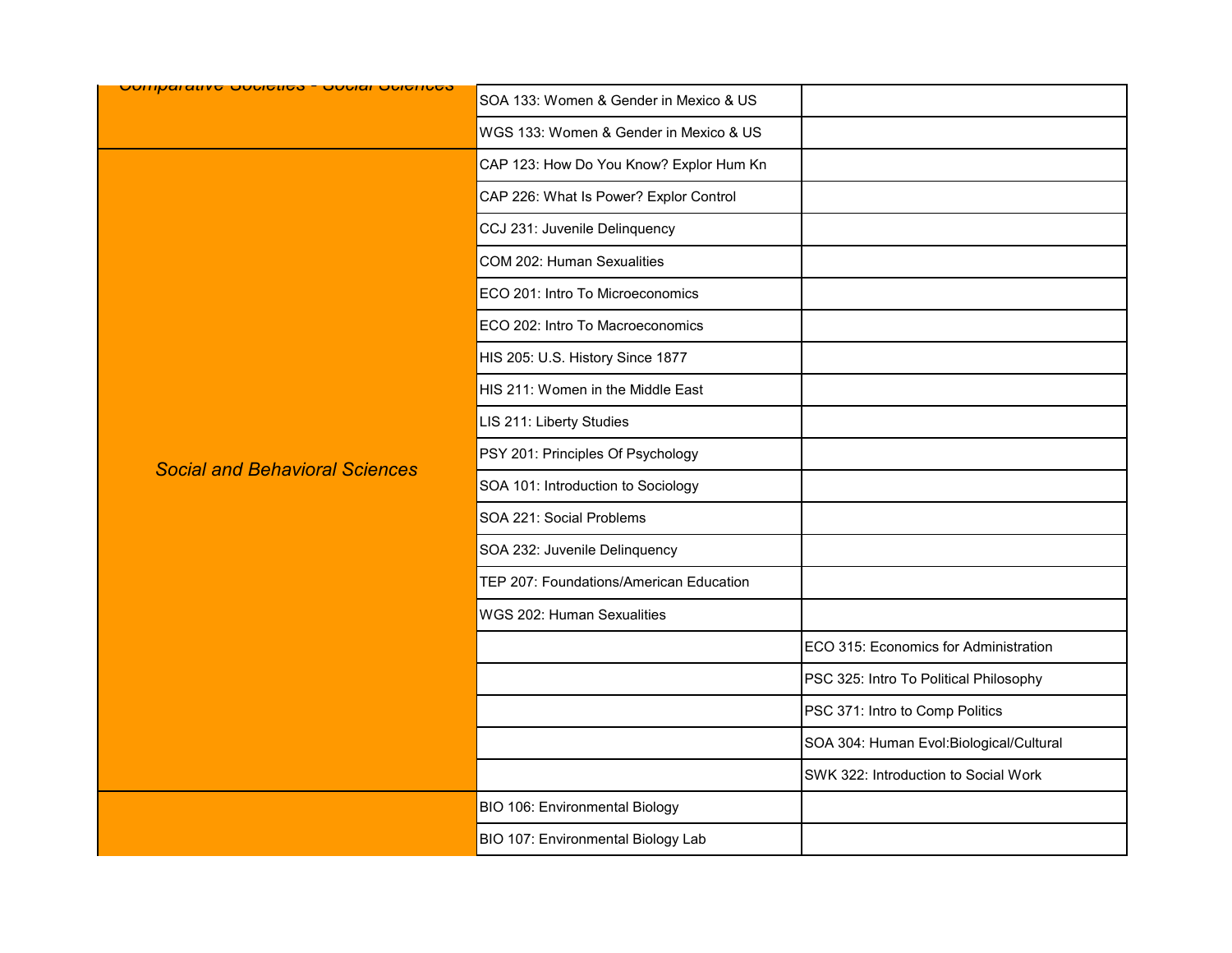|                         | BIO 141: Unity of Living Organisms      |                                |
|-------------------------|-----------------------------------------|--------------------------------|
| <b>Life Science</b>     | BIO 201: Basic Anatomy and Physiology I |                                |
|                         | BIO 202: Basic Anatomy and Physiology 2 |                                |
|                         | CAP 142: Biology & Chemistry - Envir II |                                |
|                         | ENS 251: Intro/Environmental Sciences   |                                |
|                         | MLS 225: Nutrition                      |                                |
|                         | CAP 142: Biology & Chemistry - Envir II |                                |
|                         | CHE 131: Intro to Forensic Science      |                                |
|                         | CHE 132: Intro/Forensic Science Lab     |                                |
|                         | CHE 137: Chemistry Cooks                |                                |
| <b>Physical Science</b> | CHE 142: General Chemistry II           |                                |
|                         | CHE 144: Recitation for Gen Chem II     |                                |
|                         | ENS 151: Earth Science                  |                                |
|                         | MLS 131: Intro to Forensic Science      |                                |
|                         | MLS 132: Intro/Forensic Science Lab     |                                |
|                         |                                         | ENS 463: Our Changing Climate  |
|                         | ECO 213: Statistics for Bus and Eco     |                                |
|                         | MAT 111: Quantitative Reasoning         |                                |
|                         | MAT 113: Business Calculus              |                                |
| <b>Mathematics</b>      | MAT 115: Calculus I                     |                                |
|                         | MAT 116: Calculus II                    |                                |
|                         | MAT 121: Applied Statistics             |                                |
|                         |                                         | CSC 302: Discrete Structures   |
| <b>Speaker Series</b>   |                                         | UNI 301: ECCE: Speakers Series |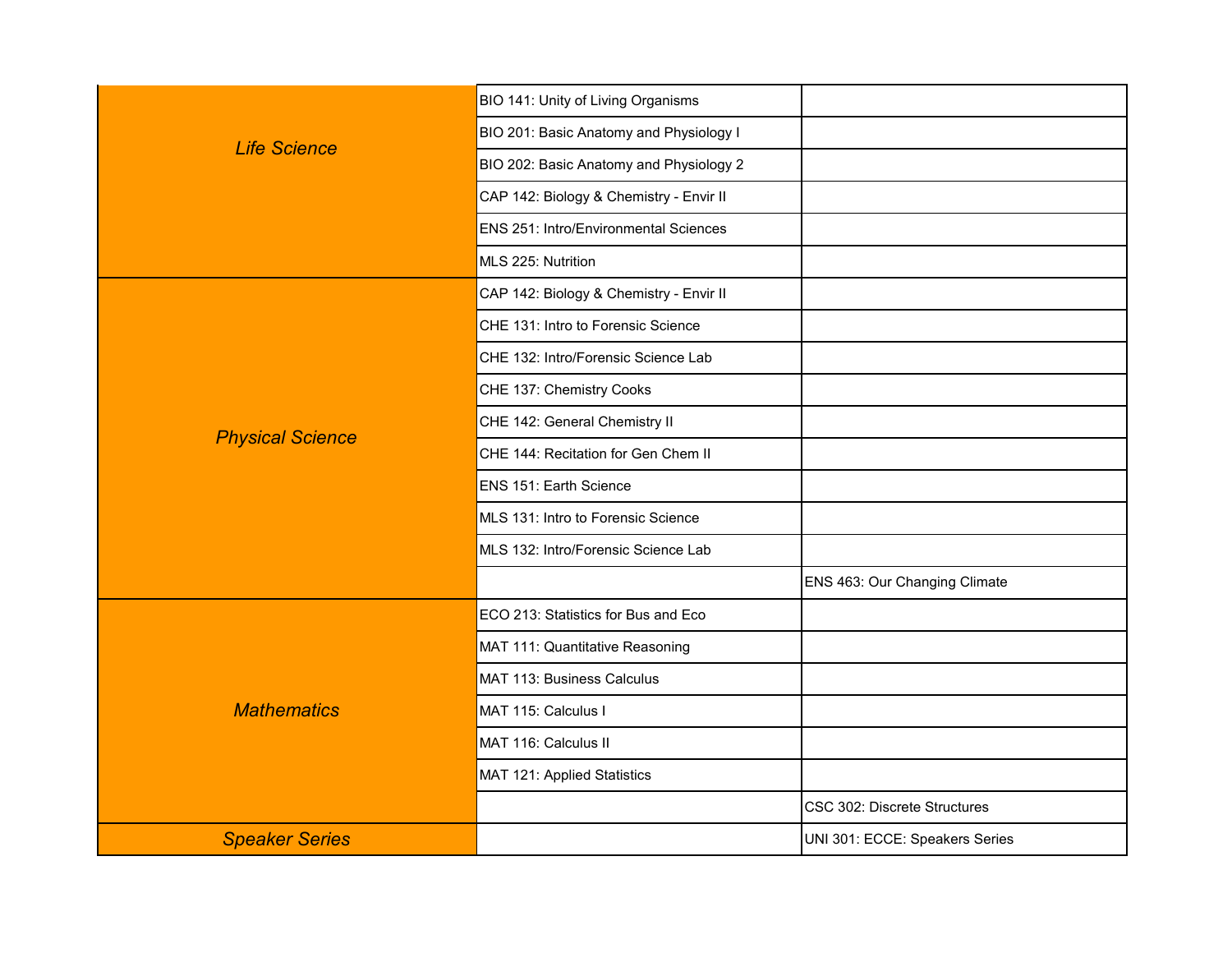|                         | SOA 235: ECCE: Working USA & the 99% |                                          |
|-------------------------|--------------------------------------|------------------------------------------|
|                         |                                      | AAS 432: ECCE: African Amer & Amer Pol   |
|                         |                                      | AAS 465: ECCE: Black Women Writers       |
|                         |                                      | CCJ 343: ECCE: Women & Criminal Justice  |
| <b>U.S. Communities</b> |                                      | COM 478: ECCE:Communicating About Race   |
|                         |                                      | ENG 321: ECCE: China to Chinese America  |
|                         |                                      | ENS 411: ECCE: Intro/Environmental Educ  |
|                         |                                      | ENS 418: ECCE:AmericanEnvirnmntlHistory  |
|                         |                                      | GBL 325: ECCE: Latina/o USA              |
|                         |                                      | HIS 325: ECCE: Latina/o USA              |
|                         |                                      | HIS 345: ECCE: US Women's History        |
|                         |                                      | HIS 438: ECCE:AmericanEnvirnmntlHistory  |
|                         |                                      | HIS 457: ECCE: Women/Gender/ U.S. South  |
|                         |                                      | LES 488: ECCE: Conviction of Innocent    |
|                         |                                      | LIS 325: ECCE: Latina/o USA              |
|                         |                                      | LIS 465: ECCE: Black Women Writers       |
|                         |                                      | MGT 444: ECCE: Work, Family & Community  |
|                         |                                      | MIS 323: ECCE: Social Health Care Info.  |
|                         |                                      | MPH 408: ECCE: Addiction                 |
|                         |                                      | MPH 478: ECCE: Crisis in Evironmntl Hlth |
|                         |                                      | MUS 419: ECCE: American Musics           |
|                         |                                      | PSC 404: ECCE: African Amer & Amer Pol   |
|                         |                                      | PSC 465: ECCE: Latina/o USA              |
|                         |                                      | SOA 301: ECCE: Intro/Women/Gender Stds   |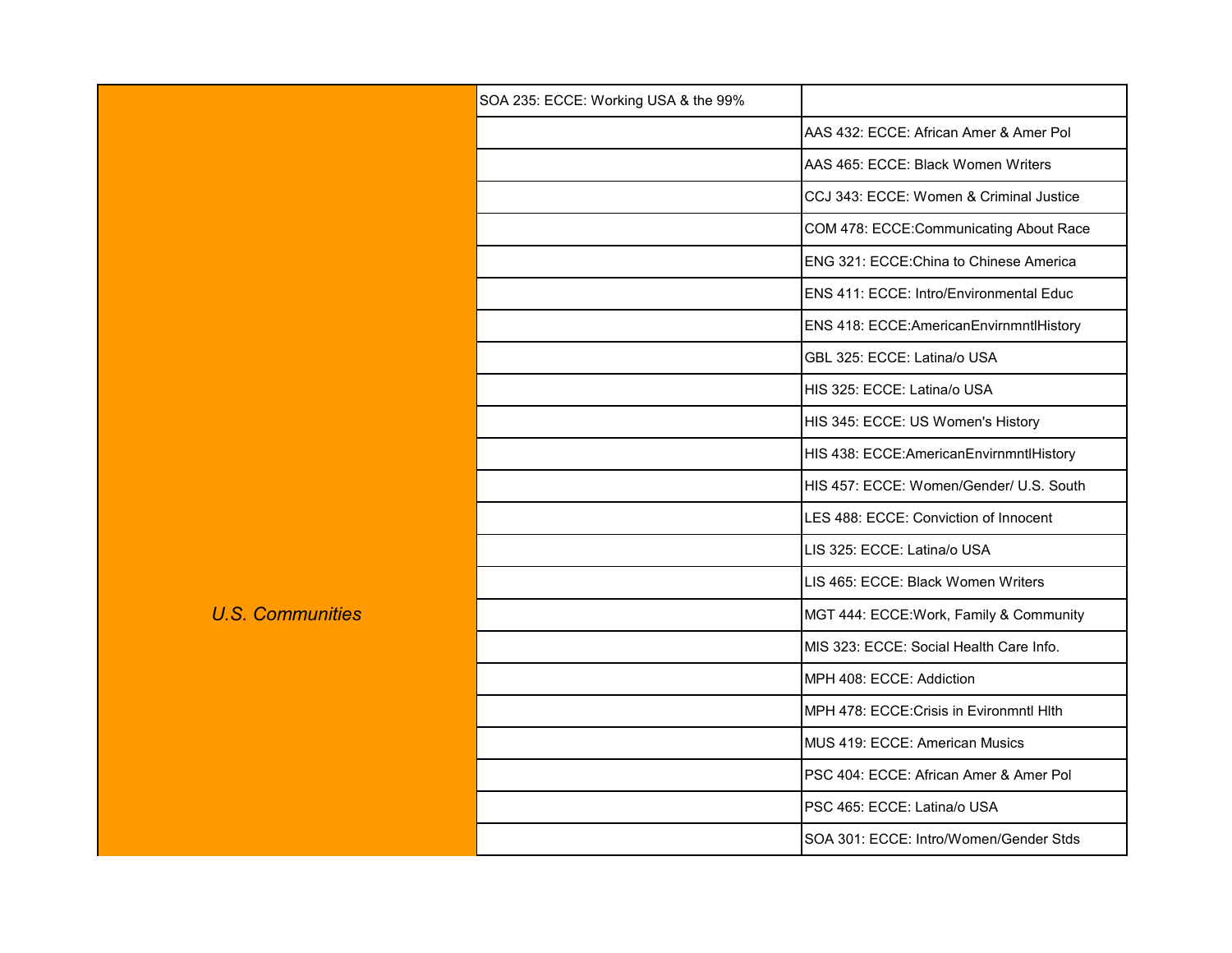|                         |                                         | SOA 325: ECCE: Latina/o USA               |
|-------------------------|-----------------------------------------|-------------------------------------------|
|                         |                                         | SOA 338: ECCE: Sex, Gender, Pop Culture   |
|                         |                                         | SOA 419: ECCE: American Musics            |
|                         |                                         | SWK 382: ECCE: Intro/Women/Gender Stds    |
|                         |                                         | WGS 301: ECCE: Intro/Women/Gender Stds    |
|                         |                                         | WGS 338: ECCE: Sex, Gender, Pop Culture   |
|                         |                                         | WGS 343: ECCE: Women & Criminal Justice   |
|                         |                                         | WGS 345: ECCE: US Women's History         |
|                         |                                         | WGS 465: ECCE: Black Women Writers        |
|                         | CAP 253: ECCE: For Better and For Worse |                                           |
|                         |                                         | COM 477: ECCE: GIbl Media/Culture: China  |
|                         |                                         | CSC 316: ECCE: Wired Perspectives         |
|                         |                                         | ENS 332: ECCE: Cultural Geography         |
|                         |                                         | GBL 331: ECCE: Cultural Geography         |
|                         |                                         | HIS 462: ECCE: Conflict/19th Cen Europe   |
| <b>Global Awareness</b> |                                         | HIS 475: ECCE:Nationalism/Imperialism     |
|                         |                                         | HIS 479: ECCE: Vikngs-Hckers: Pirte's His |
|                         |                                         | SOA 356: ECCE:Coffee,Choc,& Justice       |
|                         |                                         | SOA 372: ECCE: Nature/Hstry/Human Actn    |
|                         |                                         | UNI 470: ECCE: Global Experience Exchng   |
|                         |                                         | UNI 480: ECCE: Global Experience Prgrm    |
|                         |                                         | UNI 490: ECCE: Global Exper Exch ISEP     |
|                         |                                         | WGS 356: ECCE:Coffee, Choc, & Justice     |
|                         |                                         | ART 482: ECCE: Professional Skills        |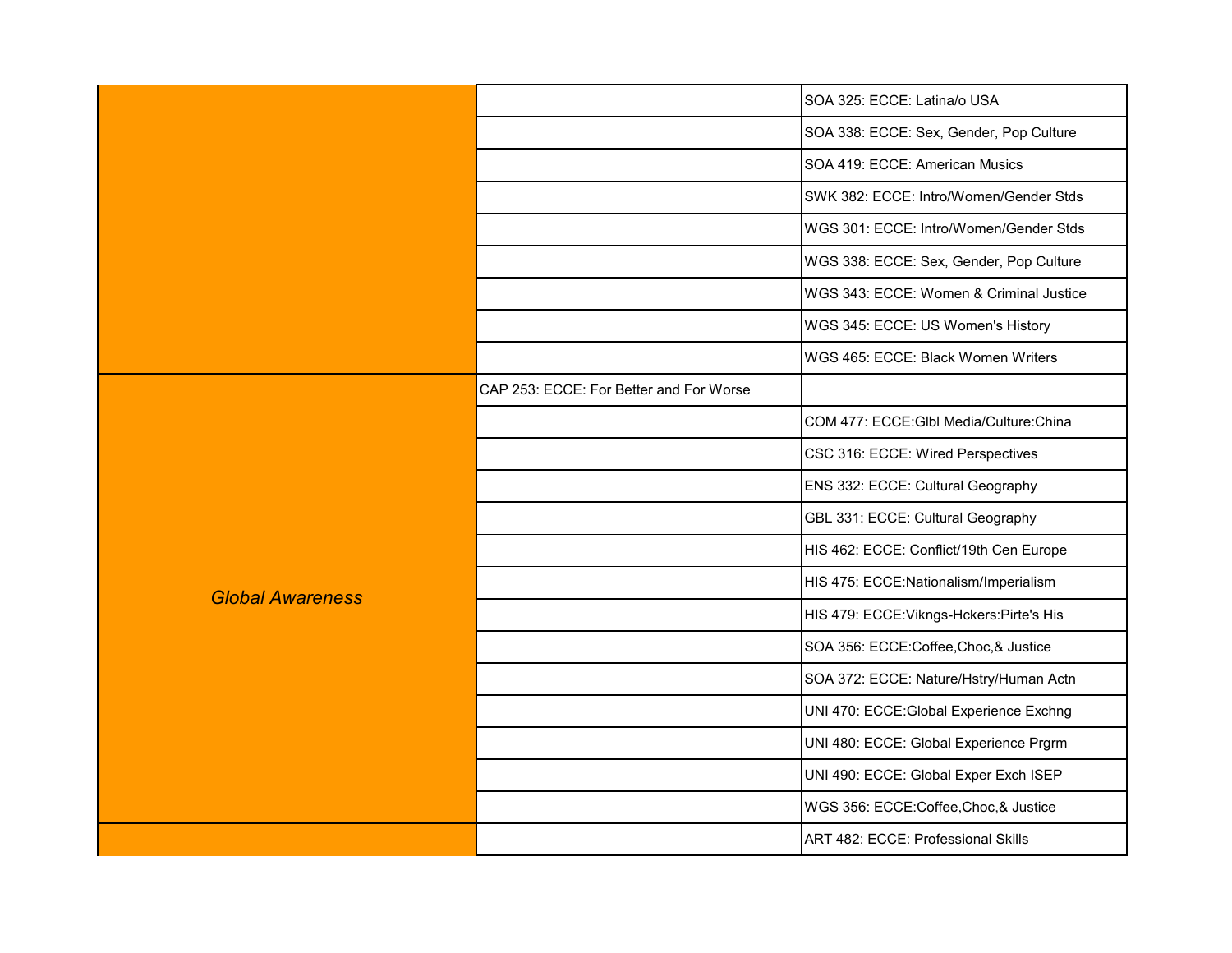|                              | BIO 400: ECCE: Undergraduate Research    |
|------------------------------|------------------------------------------|
|                              | CAP 361: ECCE: Peer Tutoring             |
|                              | CAP 371: ECCE: Peer Mentoring            |
|                              | CHE 302: ECCE: Undergraduate Research    |
|                              | CHE 400: ECCE: Undergraduate Research    |
|                              | IPL 300: ECCE:InternshipAppliedLearning  |
|                              | IPL 301: ECCE: Project Applied Learning  |
|                              | IPL 305: ECCE: UG Prior Lrn Ptfolio Dev  |
|                              | IPL 362: ECCE: Social Chg & Leadership   |
|                              | MLS 421: ECCE: Clinical Chemistry Pract  |
|                              | MLS 422: ECCE: Clinical Hematology Prac  |
| <b>Engagement Experience</b> | MLS 423: ECCE:ClinMicrobiologyPracticum  |
|                              | MLS 424: ECCE: ClinImmunohematologyPract |
|                              | PSC 357: ECCE:LGBTQ/Allies Peer Ed       |
|                              | PSY 467: ECCE: Spec Internship AppLearn  |
|                              | SOA 357: ECCE:LGBTQ/Allies Peer Ed       |
|                              | SOA 491: ECCE: Undergrad Research        |
|                              | SWK 450: ECCE: Field Work                |
|                              | TEP 450: ECCE: ClinicalPrac-Elem/Mid-Lev |
|                              | TEP 451: ECCE: ClinicalPrac-Mid-Level/HS |
|                              | UNI 470: ECCE: Global Experience Exchng  |
|                              | UNI 480: ECCE: Global Experience Prgrm   |
|                              | UNI 490: ECCE: Global Exper Exch ISEP    |
|                              | WGS 357: ECCE:LGBTQ/Allies Peer Ed       |